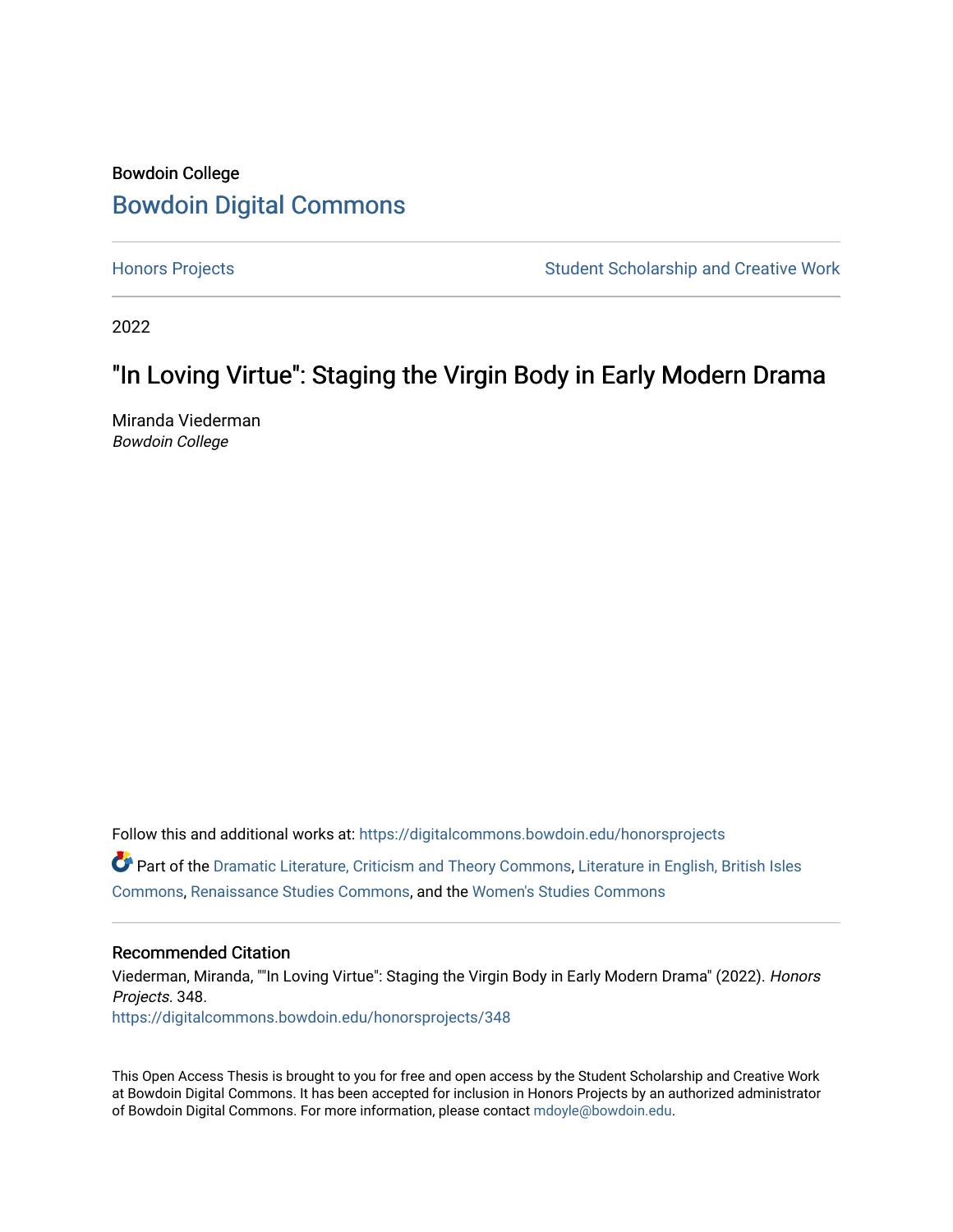"In Loving Virtue": Staging the Virgin Body in Early Modern Drama

An Honors Paper for the Department of English

By Miranda Viederman

Bowdoin College, 2022

Ó2022 Miranda Viederman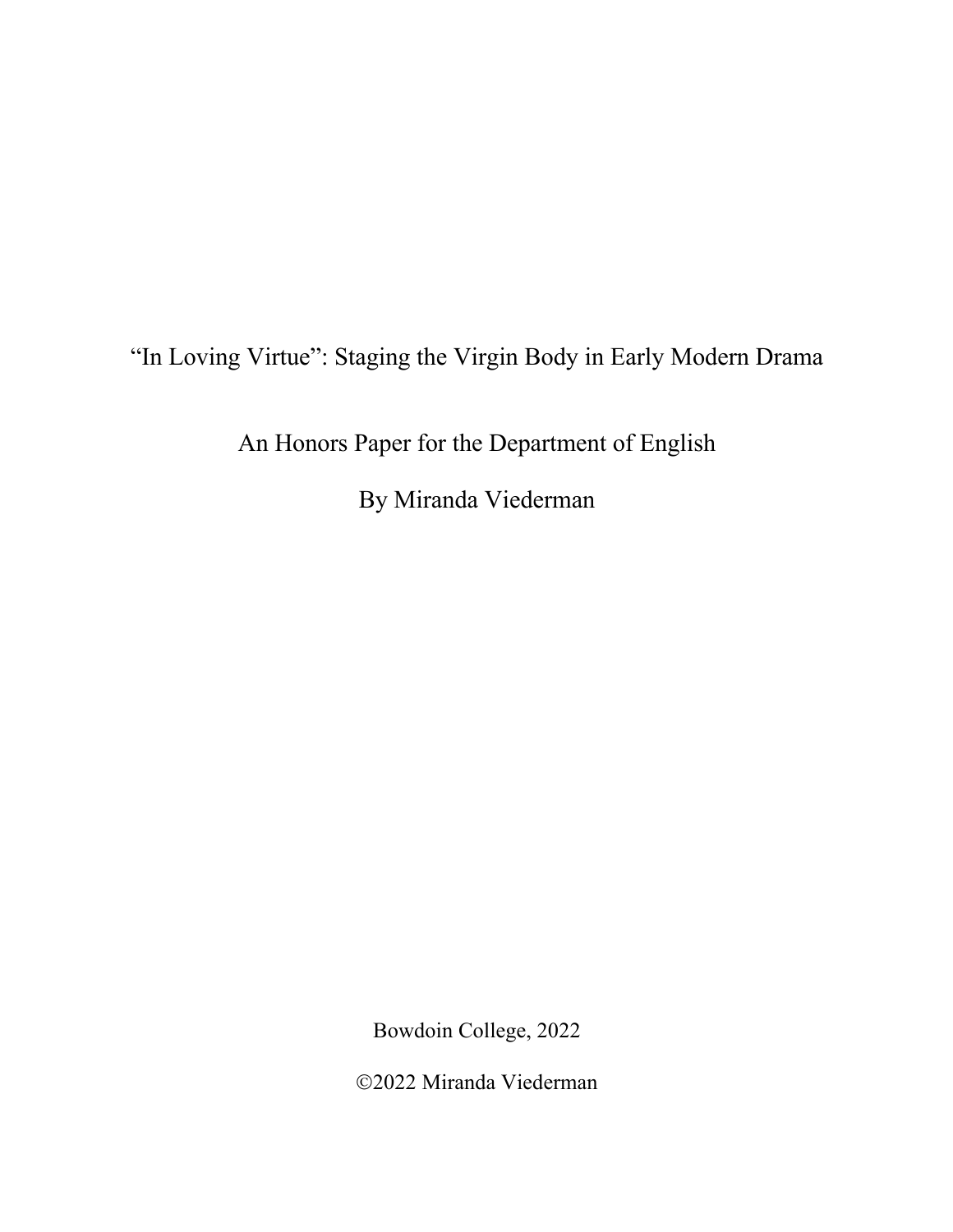### **Contents**

Acknowledgments –– 2

Introduction –– 3 Determining virginity –– 6 Diseased wombs –– 8 Virginity and power  $-12$ Roman Catholic virginity –– 13 Protestant virginity — 18 *Milites Christi* and *sponsas Christi* –– 19 A virgin queen  $-21$ Conclusions — 23

Part One  $-25$ Chapter One: *Measure for Measure* –– 26 Chapter Two: *The Changeling* –– 36

Part Two  $-51$ Chapter Three: *The Two Noble Kinsmen* –– 52 Chapter Four: *All's Well That Ends Well* -- 67

Conclusions –– 80

 $Notes — 83$ </u>

 $Bibliography - 86$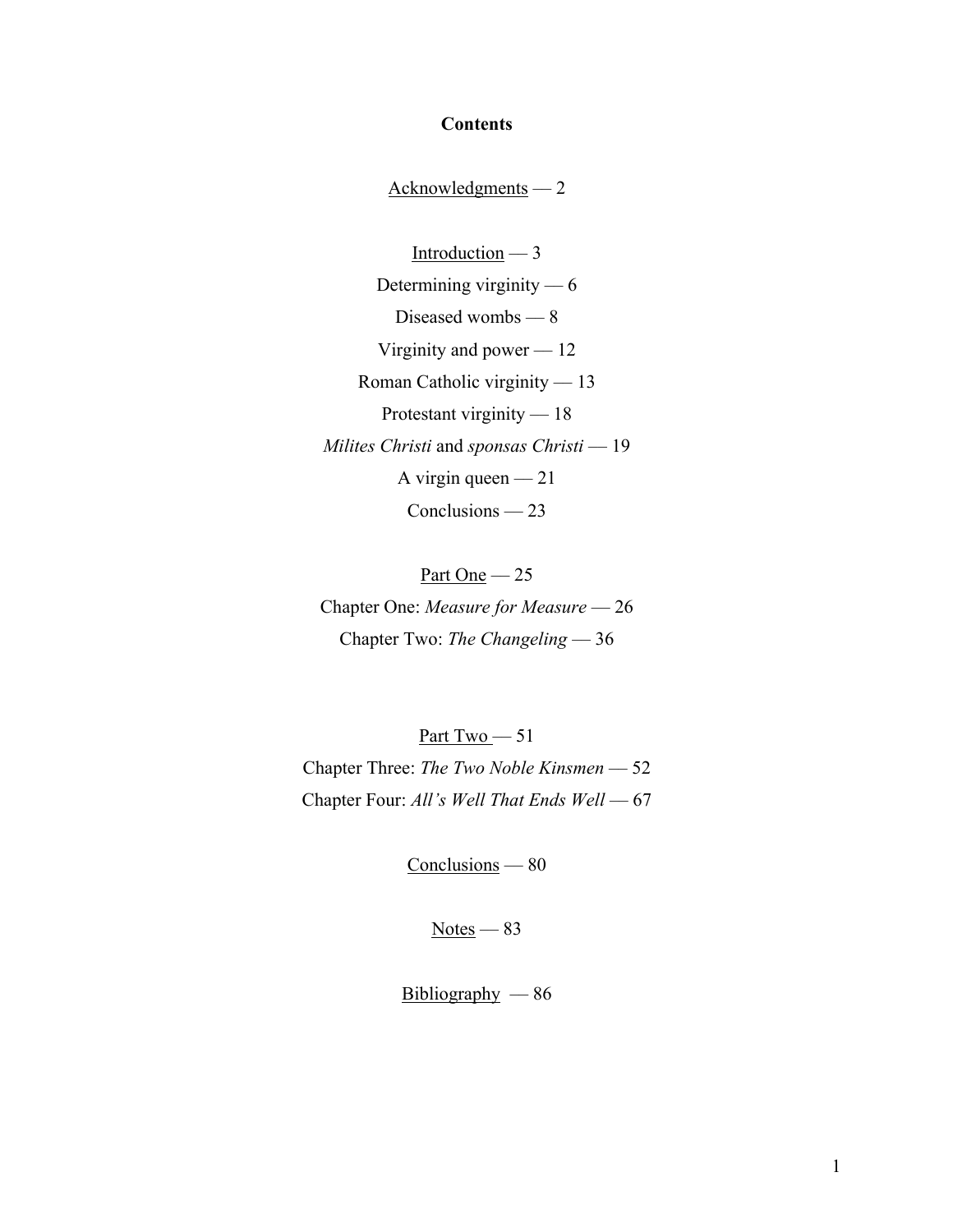#### ACKNOWLEDGMENTS

I would like to thank the Bowdoin College English department for nurturing my love for reading and for teaching me how to think harder. I am especially grateful for the guidance of Professor Aaron Kitch, without whose patience, kindness, and incredibly deep knowledge this project would have been not just impossible but inconceivable. I would also like to thank Professors Emma Maggie Solberg, Ann Kibbie, and Aviva Briefel for challenging me and for always providing thoughtful feedback. I am infinitely thankful for the support of my friends and family throughout the long drafting process. I would also like to extend my gratitude to the Bowdoin Office of Student Fellowships and Research for supporting my preliminary summer research with the Surdna Fellowship and my research trip to the United Kingdom with the Grua/O'Connell Award.

Finally, I would like to thank my friend Theo Danzig, who knew more than I may ever know about most things. Theo started his Honors paper for the History department this past fall. I looked forward to celebrating this achievement together, and I love and miss him dearly.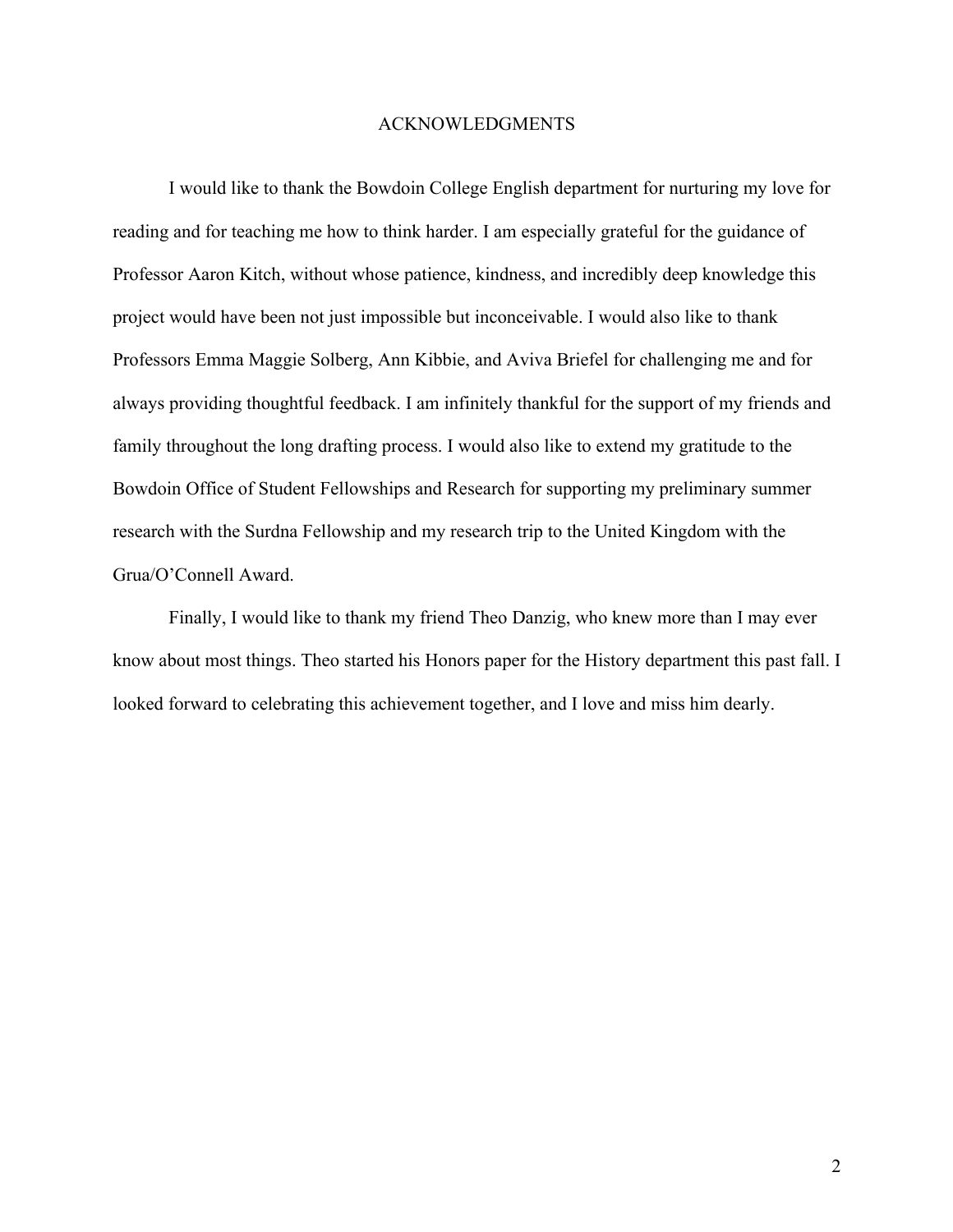#### INTRODUCTION

During the English Renaissance, virginity received revived cultural attention. Ideological changes in the European medical establishment, shifts in the structure of the national economy, the cultural repercussions of the Protestant Reformation, and numerous other contemporaneous social and political factors led to a renewal of attention to the female body as a site of a remarkable ethical and distinctly effectual capacity. Virginity was – as it has often been – a complex and controversial state in its significance for the body and in its cultural value. Although the value of the virgin state does not necessarily demand a permanent denunciation of the act of sexual intercourse, is invariably contingent upon the idealization of an "intact" state as a model of virtue; the body is viewed simultaneously as the physical substrate from which virtue and redemptive or divine power spring and as evidence of a correct exercise of sexual restraint.

The state of virginity veered between victim status and privilege. The virgin was both diseased and a source of spiritual, ethical, and political power. Representing embodied virtue, the virgin is vested with a particular ethical capacity – her virginity affects her, and it may affect others around her by extension. To construct virginity as a particularly divine state requires that its "loss" symbolize a spiritual change in the practice and being of the body in question, and a moral change by extension. In the lapsarian narrative central to the Book of Genesis, carnal knowledge, desire, and sexual curiosity are meant to corrupt paradise, and are the ruination of innocence and purity. But what of narratives of maintained virginity, or reclaimed virginity? Virginity certainly became a troublesome matter at the crux of the Reformation, which among many things sought to reframe requirements of celibacy in the Christian priesthood and to shift the location of the sacred from the Virgin Mary to the word of Christ. Despite the religious shift, however, Elizabeth I still claimed an eminent virginal status as the source of her political power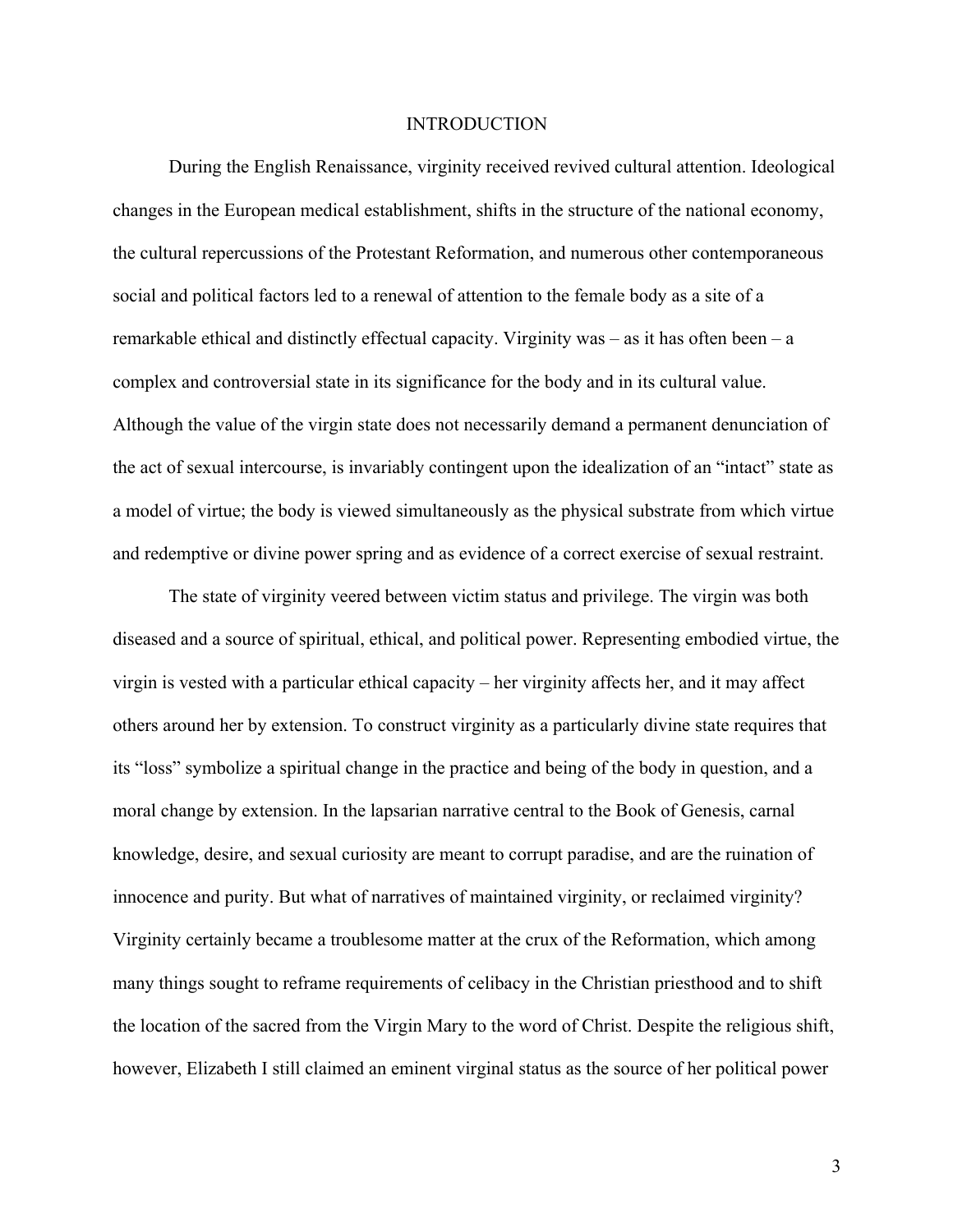and one of her chief assets as head of state, accessing cultural traces of a magical virgin-power largely denied by Protestant belief (Kendrick 39). Virginity finds its way into literature in multiple and sometimes queer ways. I believe that the complex depictions that arise in the period prove that virginity is still powerfully, if not as overtly vocally, present in the Renaissance cultural consciousness in ways that it behooves us now to return to and re-read.

My focus on virginity and female autonomy analyzes a wide range of sources, from Renaissance medical anthologies to medieval hagiographic manuscripts, though my central focus is on early modern drama. I also draw on a range of secondary sources. Helen King has published a large body of research on greensickness and the Renaissance "disease of virgins," which was of great use during the writing of my first chapter. Kaara L. Peterson's work, especially her book *Popular Medicine, Hysterical Disease, and Social Controversy in Shakespeare's England* bridges the gap between King's focus on medical history and literary analysis by utilizing historical frameworks to examine period literary works such as Shakespeare's *King Lear.* Holly Crocker's *The Matter of Virtue* greatly influenced my frame for thinking and writing about embodiment in terms of the opportunities for ethical action available to women in the early modern period. Theodora Jankowski's *Pure Resistance* includes an excellent historical survey of Catholic and Protestant conceptions of the value of virginity, as well as an in-depth analysis of the place of the virgin in early modern drama through a contemporary queer theoretical lens that was especially crucial to my analysis of *Measure for Measure*.

The two central models of virginity of interest here, around which I will structure my research, are the transitory virgin and the permanent virgin. The former aims to preserve her virginity with the chief aim of eventually relinquishing it, most commonly to marriage. The latter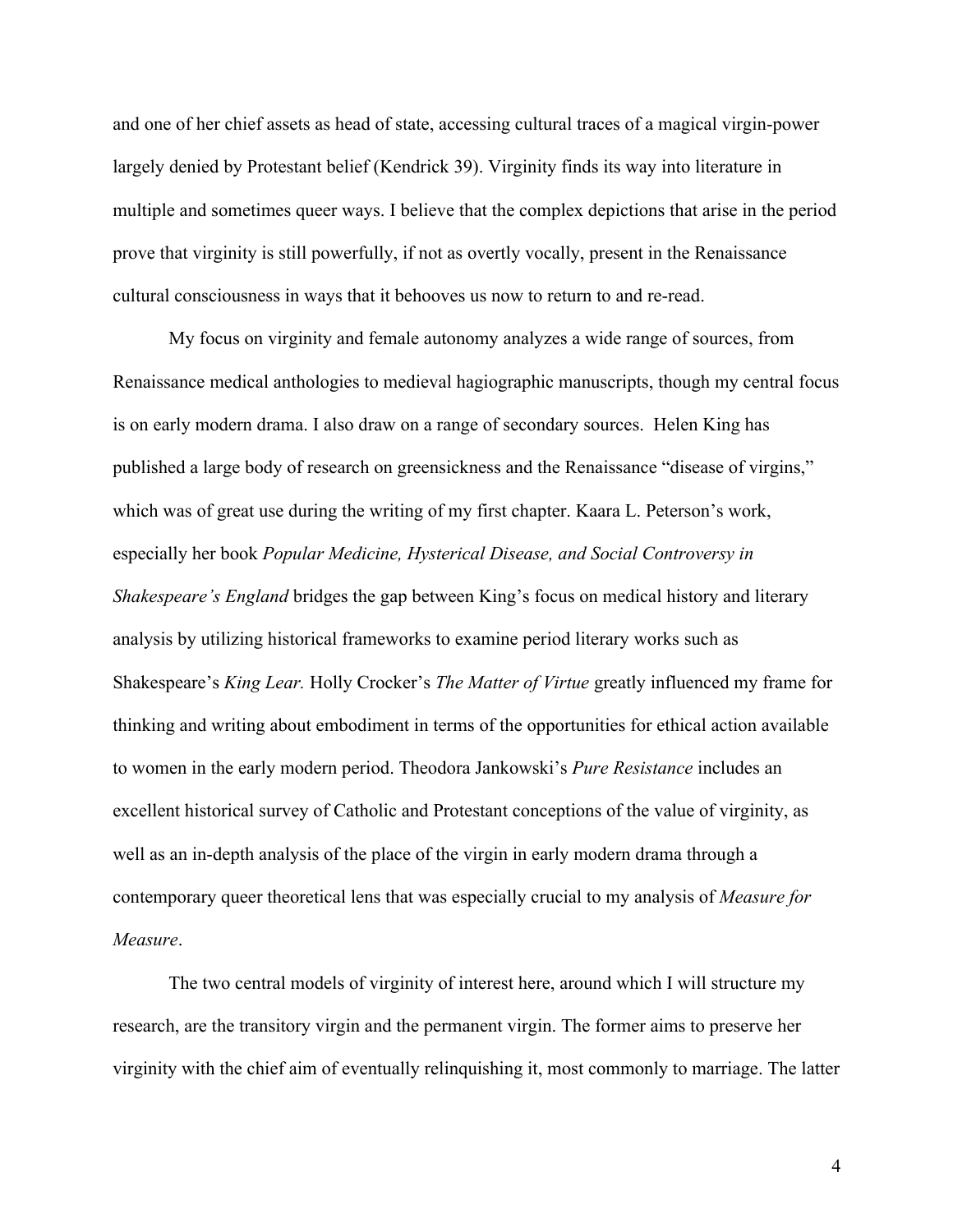chooses a life of virginity as an intentional commitment, often in the aim of pursuing a monastic life. The objective of my research is to explore representations of the virgin body in Elizabethan and Jacobean drama with the hope of accessing new readings of the cultural perceptions of virginity that shaped the way it was represented onstage. Drama is a uniquely suitable medium as it is embodied in performance. It is written not solely to be read, but rather to be performed, and the characters mapped onto the bodies of the actors. The stage is a unique place where playwrights, actors, and audience members can all participate in accessing an imagined body. In placing the body onstage, the theater renders the abstract concept of virginity a legible character. It is not without irony that I am conducting scholarly research on drama and embodiment without the opportunity of interacting with these primary texts in the way the playwrights and actors may have intended. In the Renaissance period, these virginal women – a status which itself is not without a high degree of cultural performance – were portrayed by young men acting as women. This layers the complexity of their somatic representations of the unique qualities of female virginity.

The rest of my introduction will be devoted to the establishment of a theoretical framework for my analyses. To do so I will briefly examine the history of medical attitudes towards virginity, particularly as it relates to the womb and its gendered tendency to malfunction. I will also survey popular attitudes towards virgin bodies both as a site of danger and as a site of personal and political power, embodied in figures such as Elizabeth I, the Virgin Queen – Elizabeth emphasized her virginity as the source of her unique political power despite shifts in religious discourses surrounding virginity. I will also take time to map out some key religious context with a focus on medieval Catholic hagiography and martyr-worship.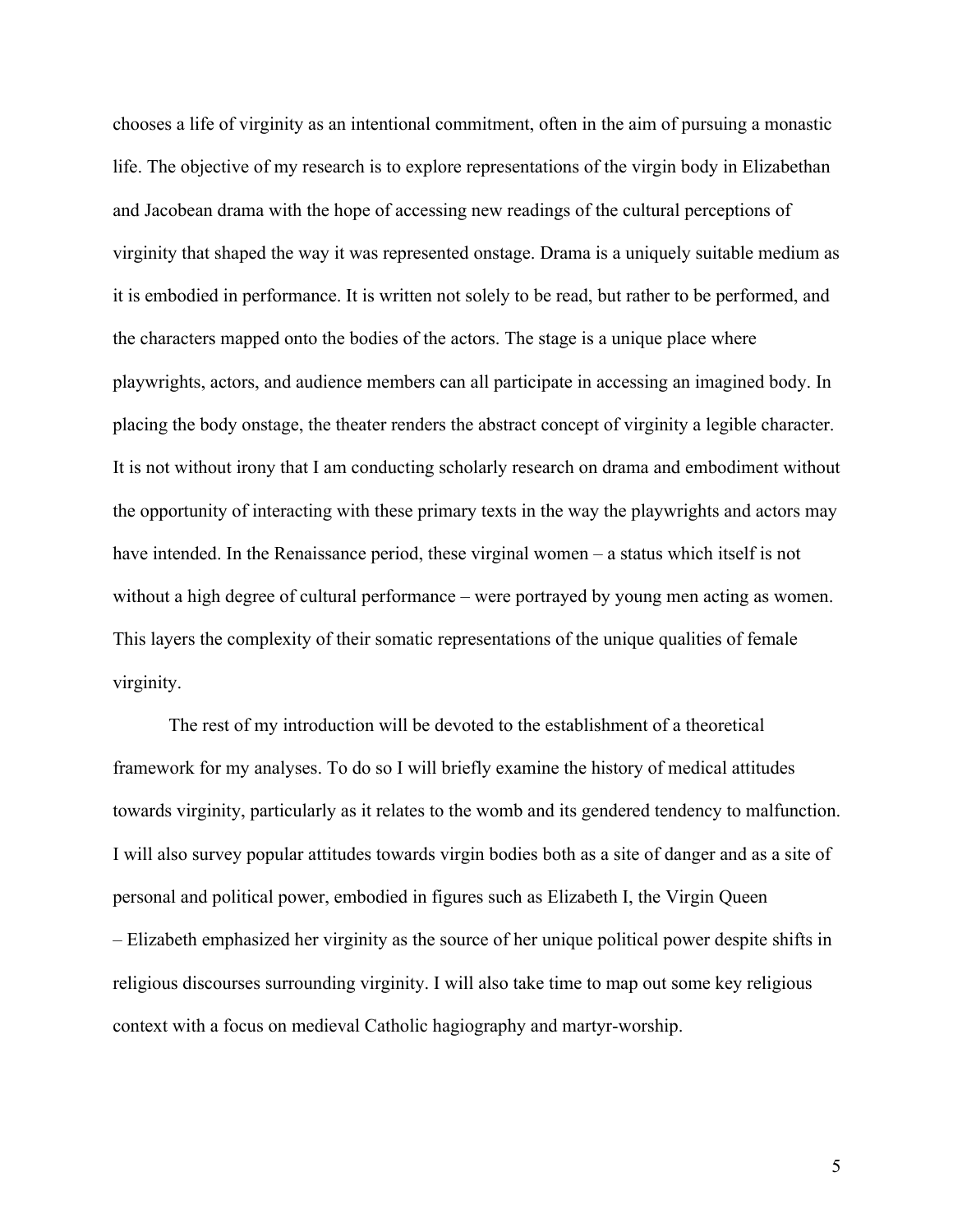#### Determining virginity

Virginity is intimately tied to embodiment. In bodies with wombs, for instance, the hymen has served as a symbol for the elusive search for material virginity. In classical medicine, the term "hymen" itself referred to any membrane located in the body and was thus used frequently to refer to other anatomical entities. The concept of physical virginity, as recounted by Hanne Blank, predates the first recorded use of the term "hymen" to refer specifically to the notion of a vaginal membrane by well over thirteen hundred years (45-46). Soranus of Ephesus (c. 1st/2nd centuries CE), for instance, wrote in his tract on *Gynecology* that he could find no convincing evidence of the existence of a rumored imperforate membrane protecting the vaginal canals of virgins (Blank 46). Aline Rousselle suggested the possibility that a Roman belief in the presence of an imperforate hymen (one that could have prompted Soranus' rebuttal) may have resulted from the common practice of marrying girls very young – in some instances before menarche – and attributing the start of their menstrual cycle to the removal of a pre-existing uterine obstacle (Rousselle 33). While the classical hymen is still shrouded to a certain degree by uncertainty and confusion, the centuries that followed were littered with conflicting accounts claiming to explain physical virginity. Various medieval writers described the hymen as a "virginal seal" or "knot of virginity"; Helkiah Crooke (1576-1648) described the hymen as comprised of eight "caruncles" and resembling "the form of a cup of a little rose half blowne," whereas other writers refused to believe it existed at all (Blank 53). In 1546, the Flemish anatomist Vesalius (1514-1564) published his findings on the hymen, which, although he neglected to include diagrams, seem compatible with our modern understanding of the hymen as a membrane commonly perforated by one or multiple openings (Blank 50-52).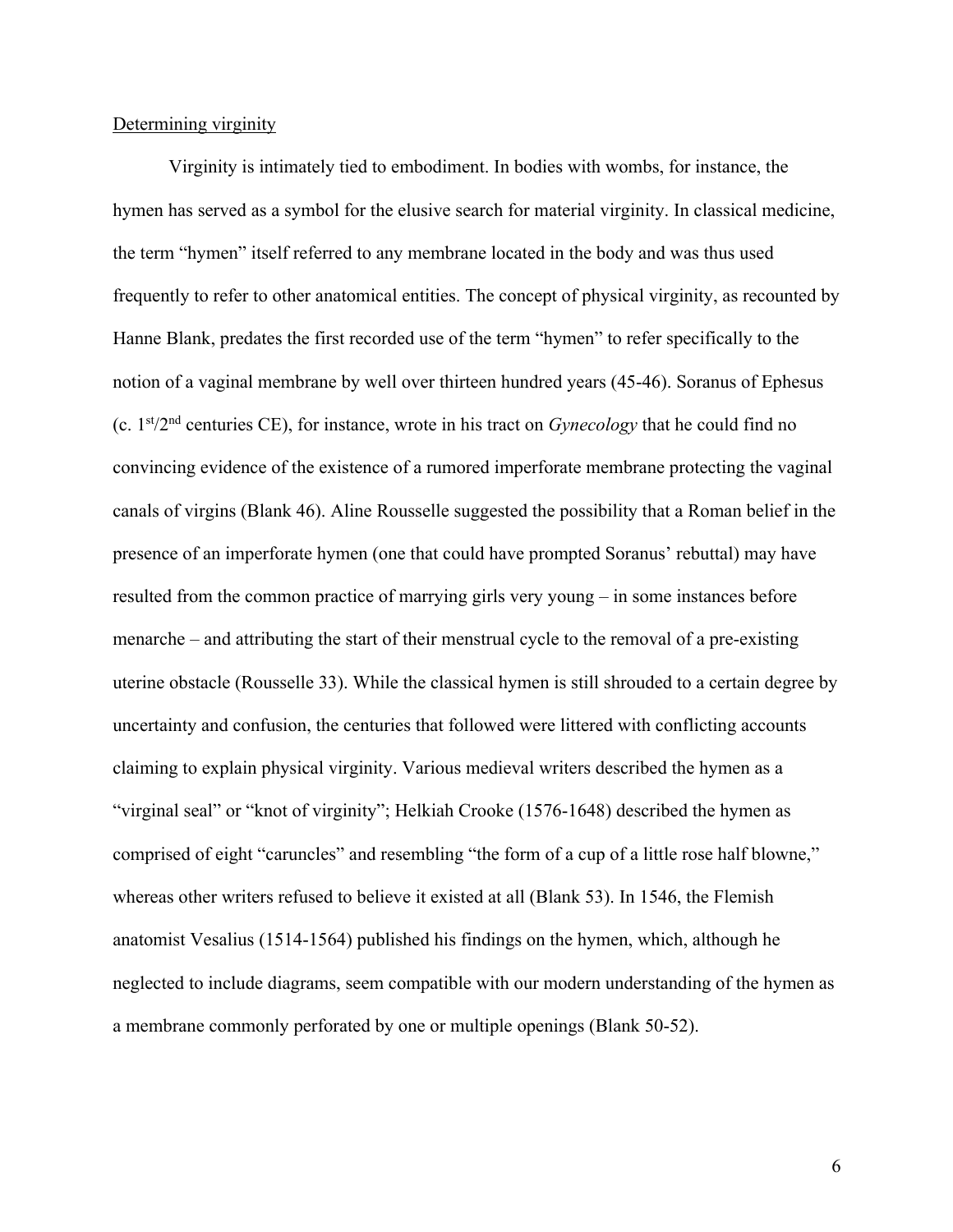Despite this, the medieval and Renaissance periods saw a resurgence of popularity in the idea of the imperforate membrane. This avowed belief in the ability of the hymen to corroborate virginity points to a deep cultural anxiety about securely ascertaining virtue despite the *secreta mulierum*, or the perceived inherently secretive nature of womanhood. In 1613, for instance, Frances Howard famously filed to divorce the Earl of Essex on the grounds that the two had never consummated their marriage, rendering it null. The proceedings included both a pelvic examination administered by a panel of matrons and midwives and a series of character testimonies from Howard's inner circle. Howard's claim to virginity was eventually corroborated by both material and moral "evidence," and King James I granted her an annulment. The scandal provoked by this trial saw the publication of several lewd poems and was one source for Thomas Middleton and William Rowley's Jacobean play *The Changeling*.

First performed in 1622 nine years after the Essex trial, *The Changeling* centers on noblewoman Beatrice-Joanna's efforts to marry nobleman Alsemero rather than the lord Alonzo de Piracquo, to whom she has been betrothed by her father. Beatrice-Joanna employs the help of Deflores, who kills Alonzo in exchange for her virginity. To ensure his would-be wife's virtue, Alsemero administers a tonic that would only cause a reaction in virgins. Beatrice-Joanna, however, administered the tonic to her virgin maid to prepare to emulate the correct reaction. Beatrice-Joanna's physical performance of virginity is ultimately unable to protect her, and she dies. In *The Changeling*, Beatrice-Joanna is irrevocably stained by the loss of her virtue; although her appearance likely did not change, she and Alsemero speaks of her beauty as marred by her act of deception (5.3.29-36). Her virtue is embodied and exists in all aspects of her physical existence, so when she "loses" it, then, it follows that her lack *should* show – even if it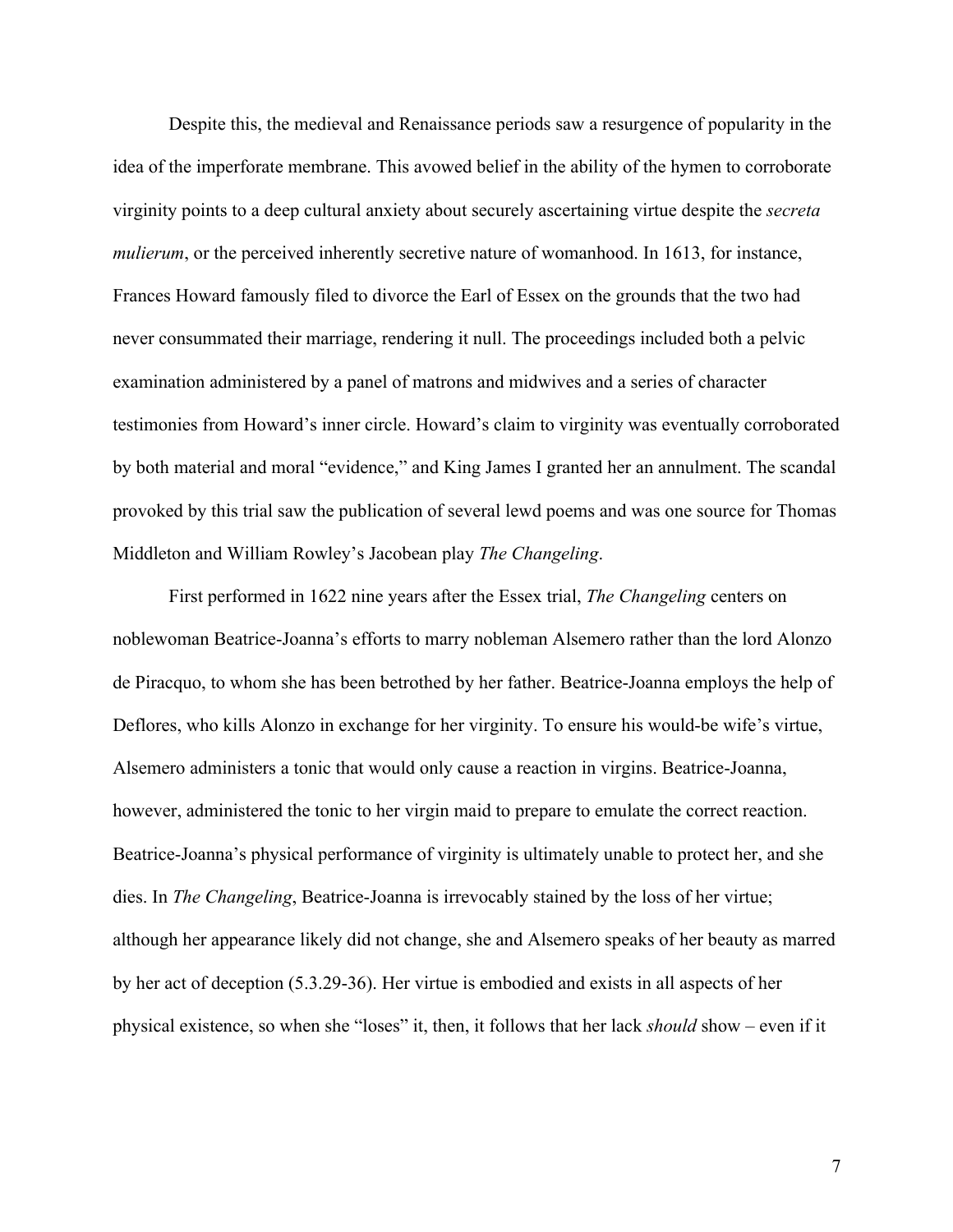*doesn't*. The very notion that Beatrice-Joanna could have successfully performed virtue and married an unwitting Alsemero deeply troubled the men around her.

Beatrice-Joanna's virginity test is just one example of the many procedures employed in the aim of ascertaining virginity. Most cultures have their own methods of ascertaining virginity, which are generally based in long-standing cultural traditions and superstitions. They often manifest in an almost magical fashion, revealing the effective powers of the mere physical presence or absence of virtue. A unicorn manages to evade hunters just to lay his head in the lap of a virgin; the water at a Babylonian fountain runs red at the touch of an unchaste maiden; virgin goddesses of ancient Greek myth cross into the underworld and bring offerings to sacred beasts (Blank 79). Various medical tests were indeed devised to prove virginity as well, from Galen and Soranus's breast examinations to Helkiah Crooke's skull measurement method (Blank 80, 53). A group of uroscopists, referred to rather crudely in the Renaissance as "piss-prophets," believed that urinalysis and observation of patients while urinating could prove virginity, and that virgins would spontaneously urinate upon consuming various substances such as the petals of a lily, coal shavings, or lettuce (Blank 82). These represent attempts to locate virginity in recognizable signs or symptoms of virginity. In this way, virginity itself takes on some characteristics of an invisible disease, becoming a condition that demands diagnosis. This approach to virginity, strongly coded in terms of illness and pathology, is apparent in the phenomenon of greensickness, a virgin disease that received renewed attention in the Renaissance period.

#### Diseased wombs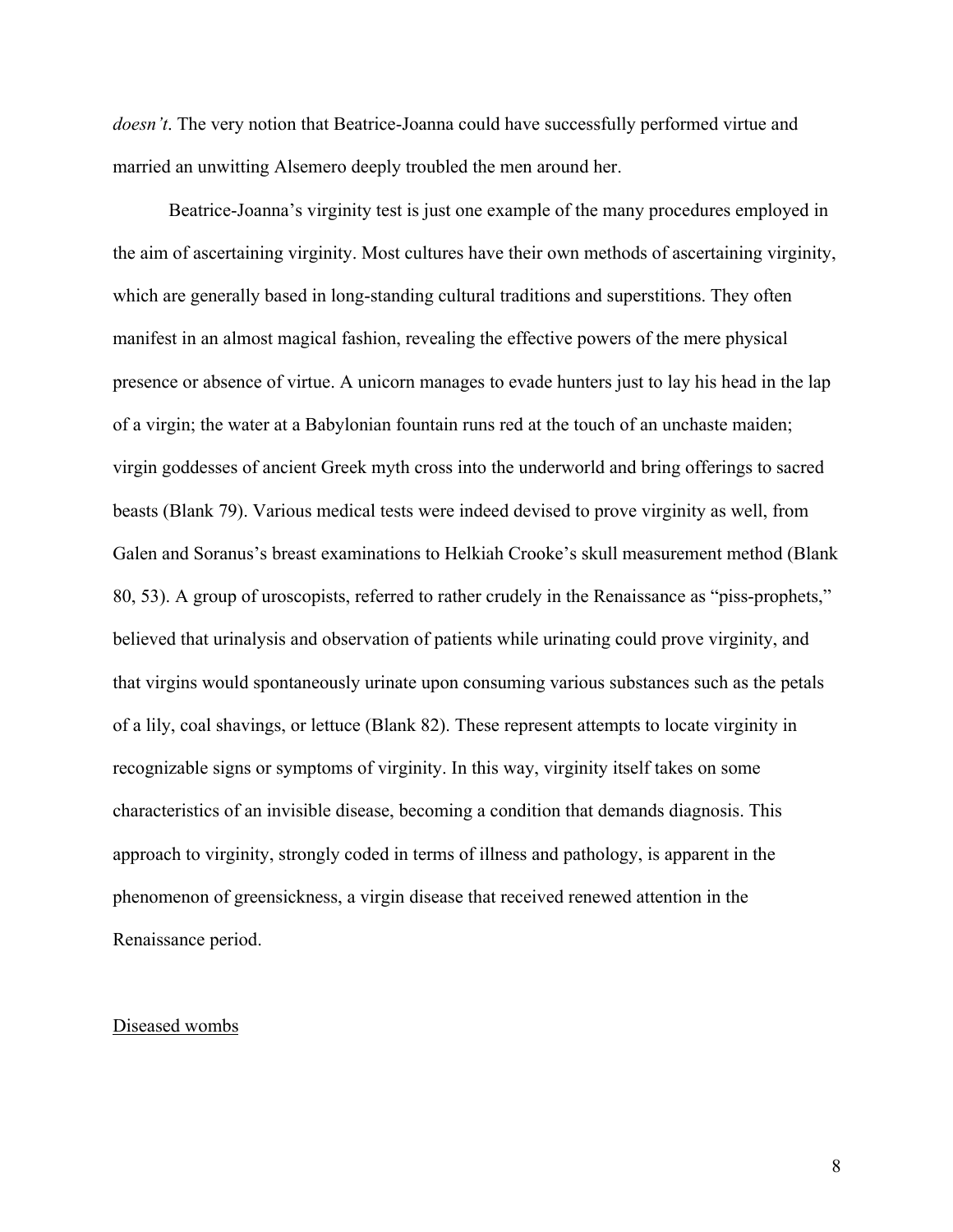The English Renaissance is generally thought to have spanned the  $16<sup>th</sup>$  and early  $17<sup>th</sup>$ centuries, beginning as early as the end of the reign of Henry VIII, and ending with the death of James I. It is a period characterized by dramatic shifts in the structure of the national monarchy and the religious establishment, instigated by Henry VIII's break with the Church of Rome in 1534 and the Protestant Reformation that resulted (Kendrick 33). It is widely accepted that Catholicism favored chastity and virginity as states of spiritual purity, and that Protestantism favored marriage and traditional familial roles as the chief aim of transitory virginity. The Renaissance also brought new – or at least recycled – attention to the womb as the locus of a tendency towards corruption and decay coded as a gender trouble particular to women. The maintenance of pre-marital virginity was a crucial component of the Christian marital economy. Young girls were thought to be prone to a dangerous virginal disease by which uterine blockages caused their putrefying menstrual blood to recirculate throughout their body, poisoning them and causing them to become dizzy, pale, and melancholic. Wombed bodies, in the early modern medical mind, were vessels for their inherent excess of fluids. Uterine blockages could trap these noxious humors in the womb, causing them to recirculate and exit through inappropriate outlets or poison the flesh from the inside. The main cure for the disease of virginity was to engage in sexual intercourse authorized by marriage.

*Hysterica passio*, alternatively called "suffocation" or "strangulation of the womb" or the "Mother-fits," was generally defined as a set of symptoms mimicking fits, suffocation, and even death, arising from the accumulation of toxic vapors and/or humors in the womb. Some doctors believed that the womb itself left the abdomen and travelled autonomously throughout the body. Accompanying the rise of early modern *hysterica passio* diagnoses was a popular medical lore in which ailing women were pronounced dead only to spontaneously revive hours, or even days,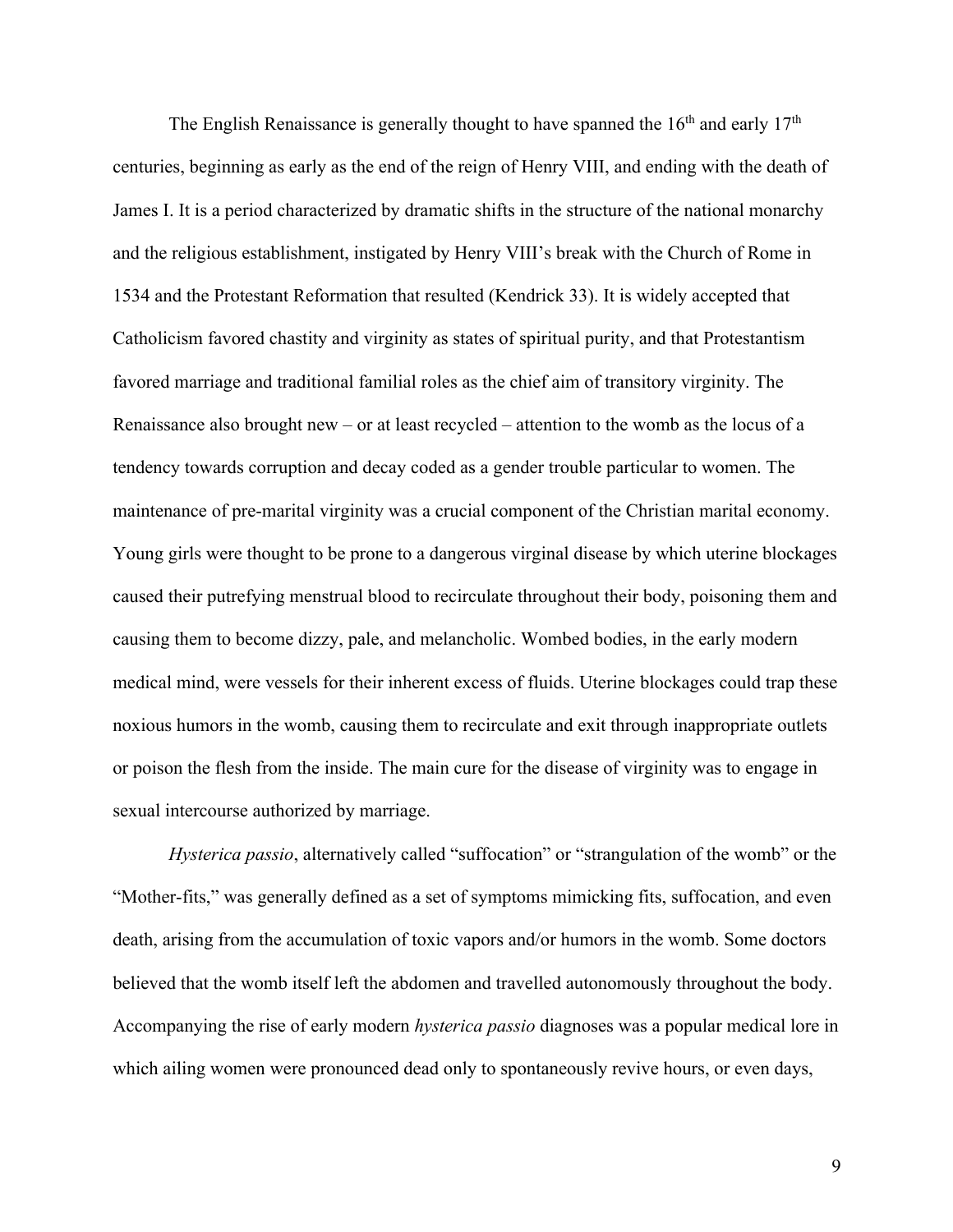later. This illness, which helped give rise to several other terms for the womb such as the "matrix" or "Mother," reflected deep-set cultural anxieties about the volatility of the female body that persisted for centuries in medical and literary traditions, as well as about embodiment, maternity, and the nature of feminine experience. The category of the *hysteric* pathologizes the very state of womanhood itself, obliquely and even overtly drawing upon fertility, motherhood, virginity, and menopause.

The frenzy of the womb, another diagnosis that appears in the early modern period, treated female sexual desire itself as a pathological disease requiring medical treatment. The growing field of pathology began to gain traction in the sixteenth century because of the slow methodological shift from theory to observation. The notion of a "pathology" treated disease as systematically tied to sets of observable symptomologies. In the case of medical accounts of the frenzy of the womb, female sexuality is garishly exaggerated, described as "a great and foul symptom of the womb" (Culpeper 115). This "sordid disease," left untreated, leads to madness. Once again, the womb is positioned as a site of excess, in this instance as the source of sexual expression deemed transgressive. The symptomatization of the embodied experience roots societally designated "female troubles" in the womb, tying behavior to body and ensuring that the womb becomes at least a locus of medical regulation, and even a locus of potential moral failure. In the virginal body, body and soul are entwined; the ethical capacity of the womb is in many senses volatile and in all senses distinctly powerful.

The notion of a distinctly womb-centric tendency towards physical degradation found expression in many Renaissance literary works. Alongside Shakespeare's *All's Well That Ends Well*, I will analyze William Shakespeare and John Fletcher's *The Two Noble Kinsmen*. First performed in 1634, *The Two Noble Kinsmen* is a Jacobean adaptation of Chaucer's "The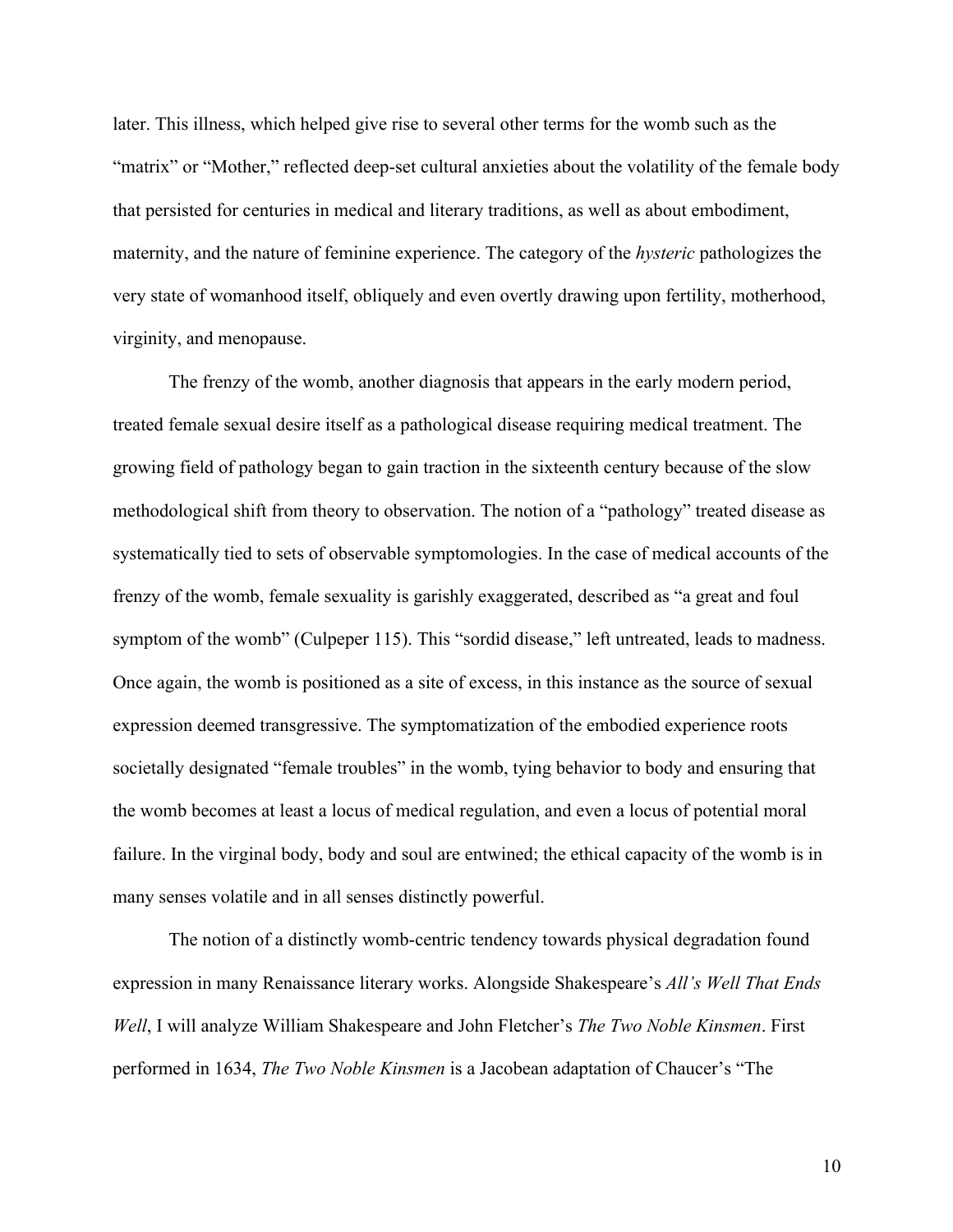Knight's Tale," from the *Canterbury Tales*, which itself was based on an original poem by Boccaccio. The illness suffered by the character of the Jailer's Daughter – who succumbs to madness after being abandoned by her unrequited love – has traits both of virgin disease and of the frenzy of the womb: it problematizes her sexual dissatisfaction, rendering it both overt and poisonous. Her body is victimized by the excessive nature of her desire. The cure for her disease, while it is often performed as comic relief, is disturbingly deceptive, and as it depends on her ignorance of the identity of her romantic and sexual partner, is unequivocally non-consensual. Her volatile virginity, then, results not only in physical endangerment, but in the threat of assault sanctioned by the men around her.

As demonstrated by the Jailer's Daughter's virginal disease, the womb was thought to have had a powerful capacity to severely endanger the body in its gendered potential to cause serious illness. Its potency is also in a clear sense harnessed towards positive ends in the medieval and Renaissance periods, as the virginal soul becomes a cultural idea and iconography tied to monastic practices, and even economic and political power. The structures of the patriarchal political economy traditionally limited the economic self-determination of women to their role in the domestic sphere. Pursuing a life of chastity and a spiritual commitment to virginity offered, for many individual women, if not a systemic alternative to participation in the marital economy – as monasticism was still a contested and even fringe practice, especially with the Protestant shift away from the ideology of spiritual virginity – then at least a personal alternative with the form of economic independence provided by cloistered living. Active and ongoing spiritual resistance to the normative sexual practices of the patriarchy was even in many instances – although with vocabularies vastly different to the feminist ones we utilize today – constructed as a potential form of queerness in relation to gender and sexual practice. Elizabeth I,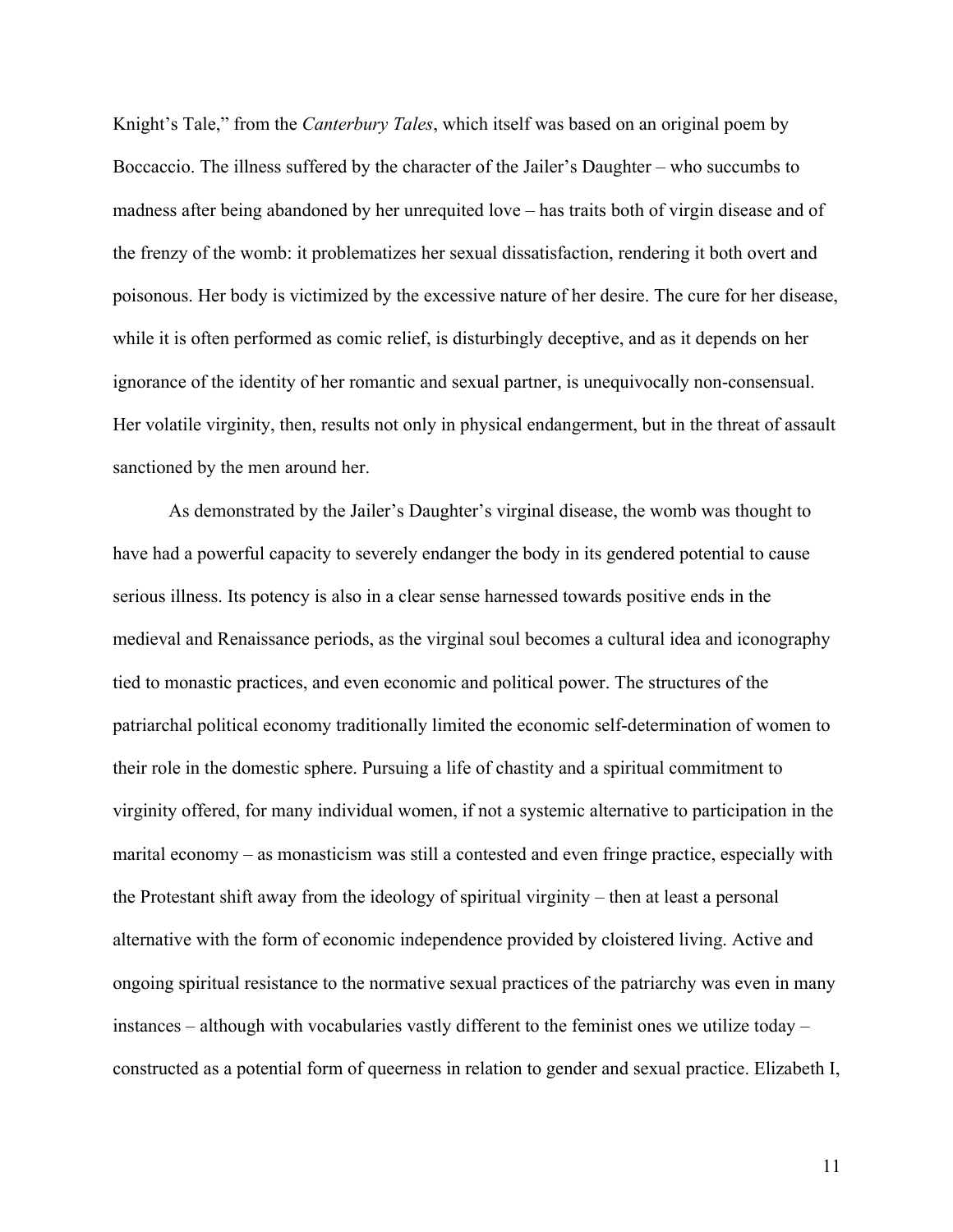commonly known by the moniker "the Virgin Queen" was able to consciously draw upon these intersecting notions of virginity and channel them into a form of political power that bolstered her sovereignty.

#### Virginity and power

In the earliest centuries of Christianity before its spread throughout Rome with the conversion of the Emperor Constantine in the early fourth century, male practitioners of chastity and sexual asceticism were sanctified, embodying strength, bravery, piety, and restraint. Chastity was expected of all women as a prerequisite for marriage; while it had not yet received the same religious approval or attention as male chastity, it was already understood to be a greater undertaking for women as they were "considered to have the primary sexual urge," (Kendrick 10). Rousselle cites a quote from a letter written by philosopher Porphyry (235-305 CE) encouraging his wife Marcella to pursue chastity: "Do not consider yourself as a woman. I am not attached to you as a woman. Flee all that is effeminate in the soul as if you had taken on a man's body. It is when the soul is virginal and when the intellect is still a virgin that they produce the finest offspring," (qtd. in Rousselle 187). Viewed as a chiefly masculine attribute, Porphyry's version of chastity requires an intentional spiritual and bodily process by which the female "virgin" renounces femininity in favor of masculine embodiment. While it adheres to the conventional binary gender model, privileges masculinity over femininity, and positions heterosexual reproduction of "the finest offspring" as imperative, this form of chastity may have potential as a mechanism for gender fluidity and even sex change by permitting a genderqueer "virginal soul." It is worth reiterating that this philosophical model of chastity is directly addressed not to a young maiden but to the author's own wife. Porphyry's insistence on the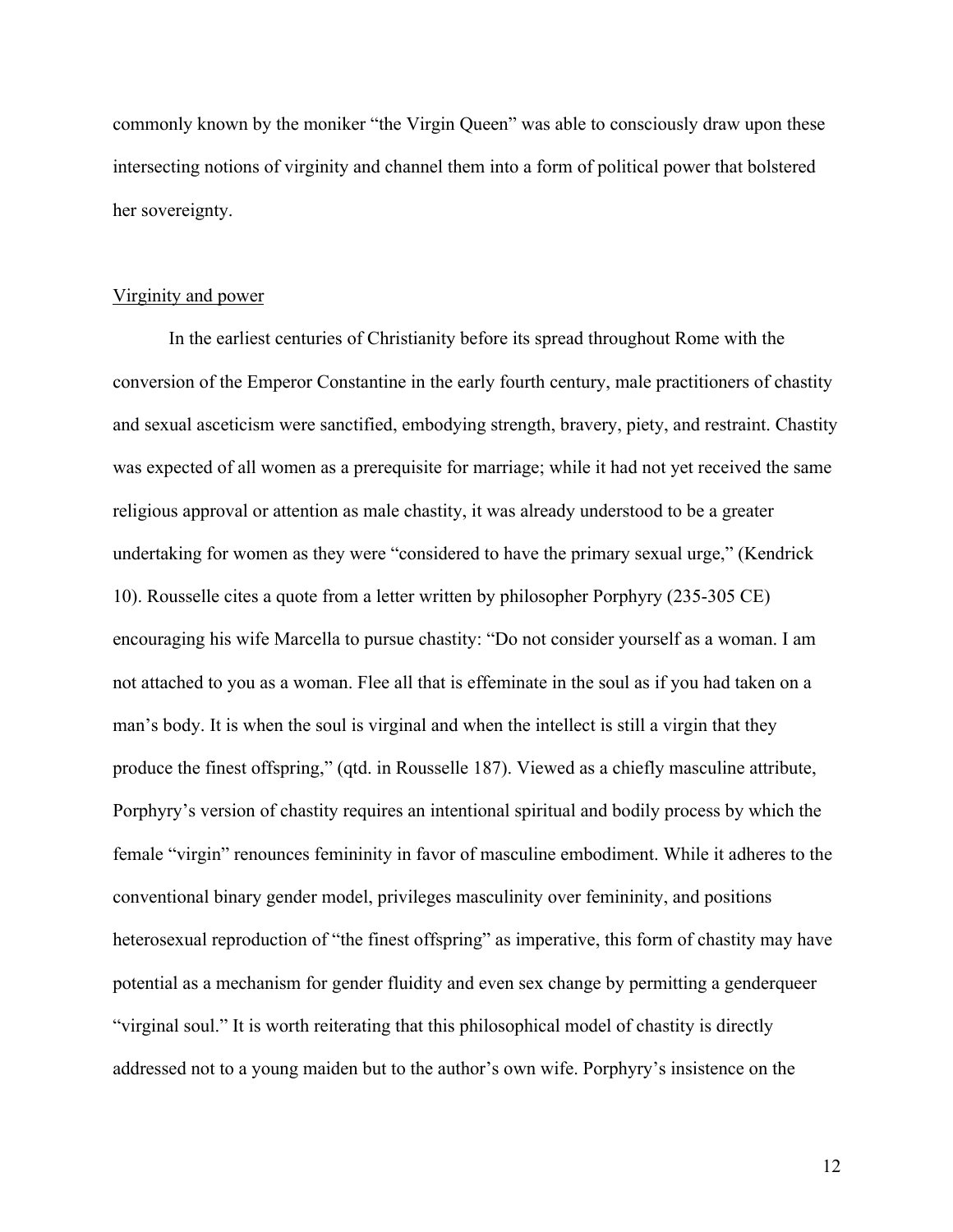virginal soul and intellect asserts that virginity is not an inherent or default state predicated on the absence of sexual intercourse, but a cultural status to be claimed. Many other writers have affirmed similar philosophies, arguing that mere sexual integrity is insufficient without spiritual piety, and that virginity can be restored by Christ through spiritual absolution (Kendrick 21).

#### Roman Catholic virginity

Virginity was an especially sanctified spiritual state in the Roman Catholic tradition, based on writings by theologians such as Ambrose of Milan (339-397 CE) and St Augustine (354-430 CE). Chastity, from the Roman *castitas*, represents faultlessness and innocence. Thomas Aquinas (1225-1274) listed *castitas* as an aspect of the cardinal virtue of temperance, solidifying the relationship between sexual purity with the civic and moral duties of medieval Christianity. St Jerome asserted the primacy of sexual asceticism to the proper performance of chastity, but most Roman and Latin Christian scholars held a more moderate view that chastity was possible within the bounds of marriage as well, ranking conjugal chastity, marital chastity, and virginity in order. Paul's First Epistle to the Corinthians explains that "the unmarried woman and the virgin thinketh on the things of the Lord: that she may be holy both in body and in spirit. But she that is married thinketh on the things of the world: how she may please her husband" (Vulgate Bible 7:34). Augustine's view was perhaps more like Jerome's than this – for Augustine, the only freedom from the original sin could be found in complete abstinence. He strongly influenced the requirement of celibacy in the Roman Catholic priesthood, positioning sexual continence as one of the ultimate pieties. Because virginity was so prized by Roman Catholicism, Jankowski argues that it reconfigured the sex/gender system to include the theological orientation of virgin/non-virgin; I will extend this to include clerical/laic as well (4).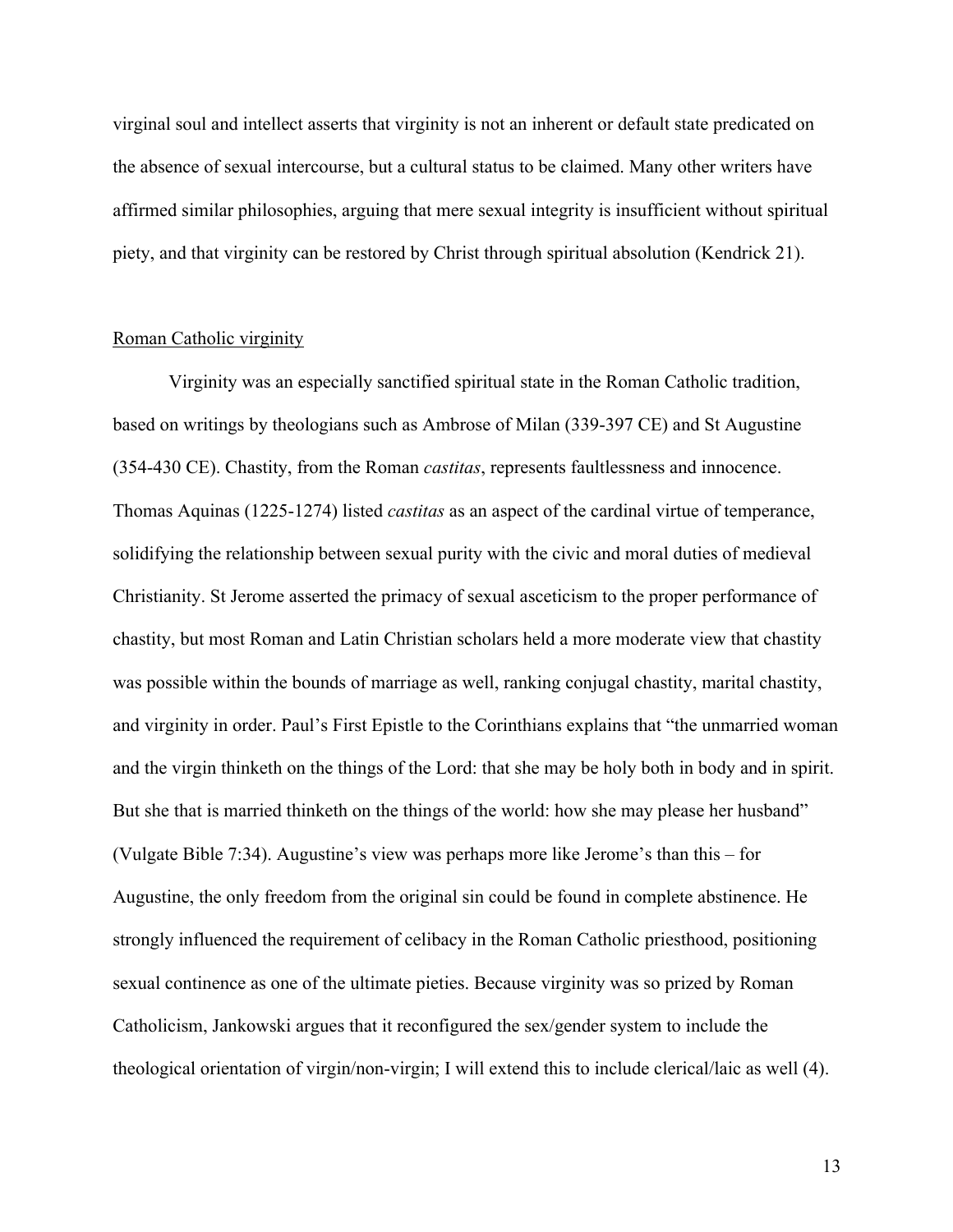Sexual activity did not preclude entrance to many European monastic orders, and intentional removal from secular marriage became, in theory, a sexual alternative to normative patriarchal relationships.

Although Christ has canonically been imagined as a masculine deity, the primary sanctification of this heterosexual union seems not to be in its gender dynamic but by the relationship between the divine and his mortal charge (Salih 28). The monastic virgin identity is constructed simultaneously as spiritual praxis and physical integrity (Salih 38). Especially within the monastic context, physical performance of piety and virginity are deeply intertwined. Mind and body are at once individuated from one another and intimately connected in this physical performance. The body is disciplined by spiritual practice and willful restraint, creating a regimen of internal control exerted over the external presentation of piety. But, to correctly emulate an example of embodied virtue is not necessarily to adhere to it in the private space of one's mind. Virginity is then fashioned as a commitment to an ongoing practice of discipline and piety which depends on dual internal and external processes of self-control and self-presentation.

Salih also points out the unity inherent to the monastic structure, insisting that virginity is an identity formed and upheld in relation to community. Monastic virgins are united by their shared practices of devotion, and later by their marital sharing of Christ. Virginity, in this way, becomes a union, a sharing of flesh and status (Salih 126). As a performance, a lived identity, and a spiritual choice, monastic virginity can only reach complete fruition in death. Virgin martyrs were extremely popular in medieval Europe, producing numerous cults of virgins. Many women saints – such as St Margaret, St Juliana, and St Katherine – had devoted cult followings (Salih 44). In their hagiographic narratives, a common narrative is clear: a beautiful virgin resists malevolent, often pagan male, authorities who would have them renounce her faith, often in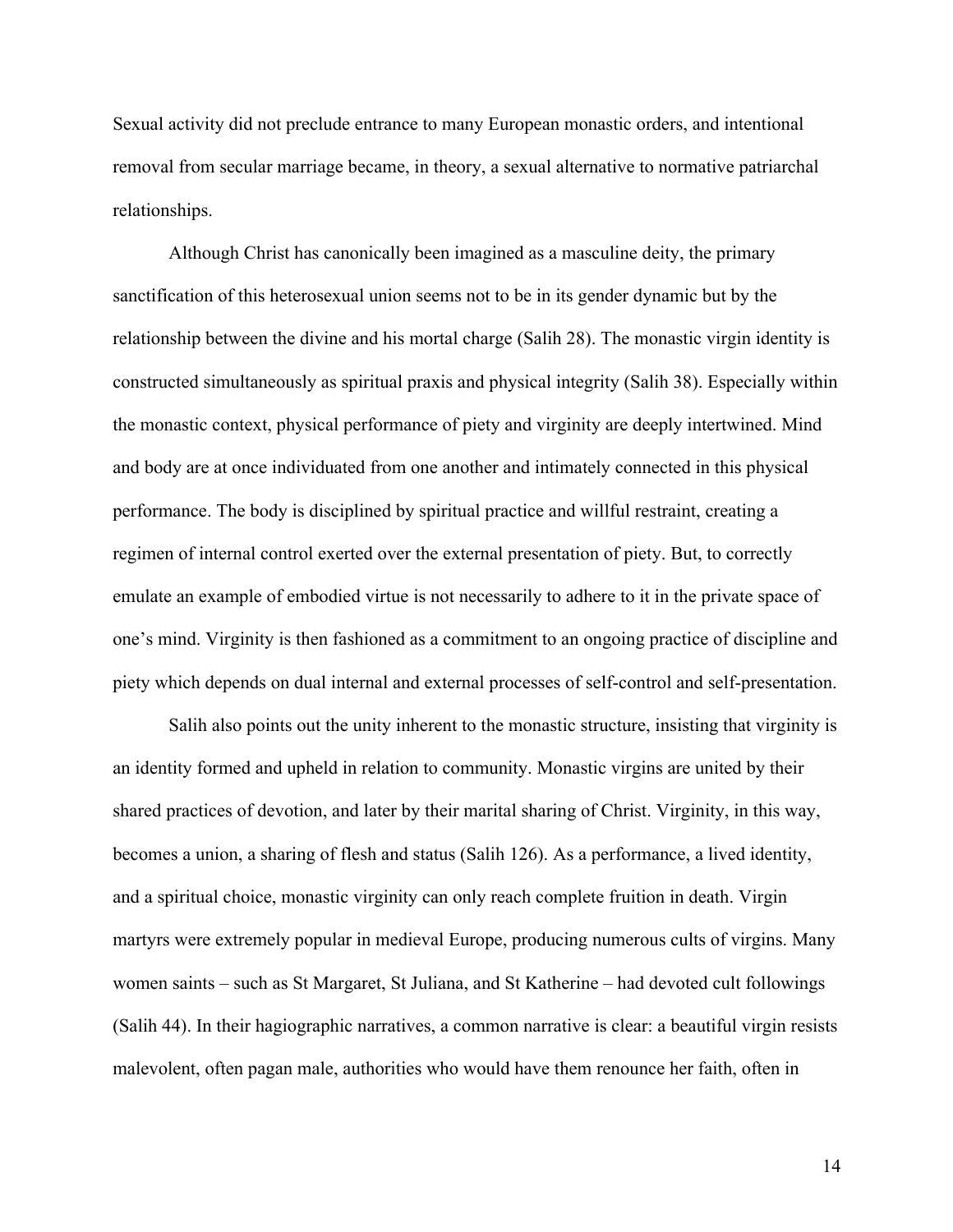favor of sexual intercourse and/or marriage. She is tortured mercilessly, or undergoes a series of trials, or battles a dragon, but her profound devotion forbids her from capitulating or admitting defeat. Eventually, she is killed for her defiance (Salih 48). She dies a militant virgin, her purity preserved and sanctified, having reached the ultimate completion: not merely death, but death for Christ.

Salih discusses the transition from militant to bridal virginity at great length, explaining the conventional scholarly narrative of medieval virginity:

The early Christian period produced a gender-neutral model of virginity, in which dedicated virgin women were thought of as manly or even as male, and virginity was a worthy ambition and meaningful category for a man. Virginity was a form of martyrdom, and virgins *milites Christi.* In or around the twelfth century virginity began to be feminized. St Anselm's humanization of Christ and St Bernard of Clairvaux's erotic mysticism contributed to the creation of a climate in which female virgins could be reclaimed for the heterosexual economy and urged to take Christ as their husband in a specifically feminine form of erotic devotion.

(Salih 10)

While she provisionally accepts aspects of this narrative, Salih believes it was influenced by a peculiar discomfort with its own subject matter and is careful to point out the problematic assumption that instances of virginity can be easily categorized by the dichotomous systems. Salih's conditional acceptance of the distinction between *militant* and *bridal* virginities depends on avoiding overdetermination (12). Although there is certainly a manifold duality to the virgin identity, and although it is tempting to replicate the binary system in discussing it, it limits interpretation and may ignore what lies outside of its boundaries.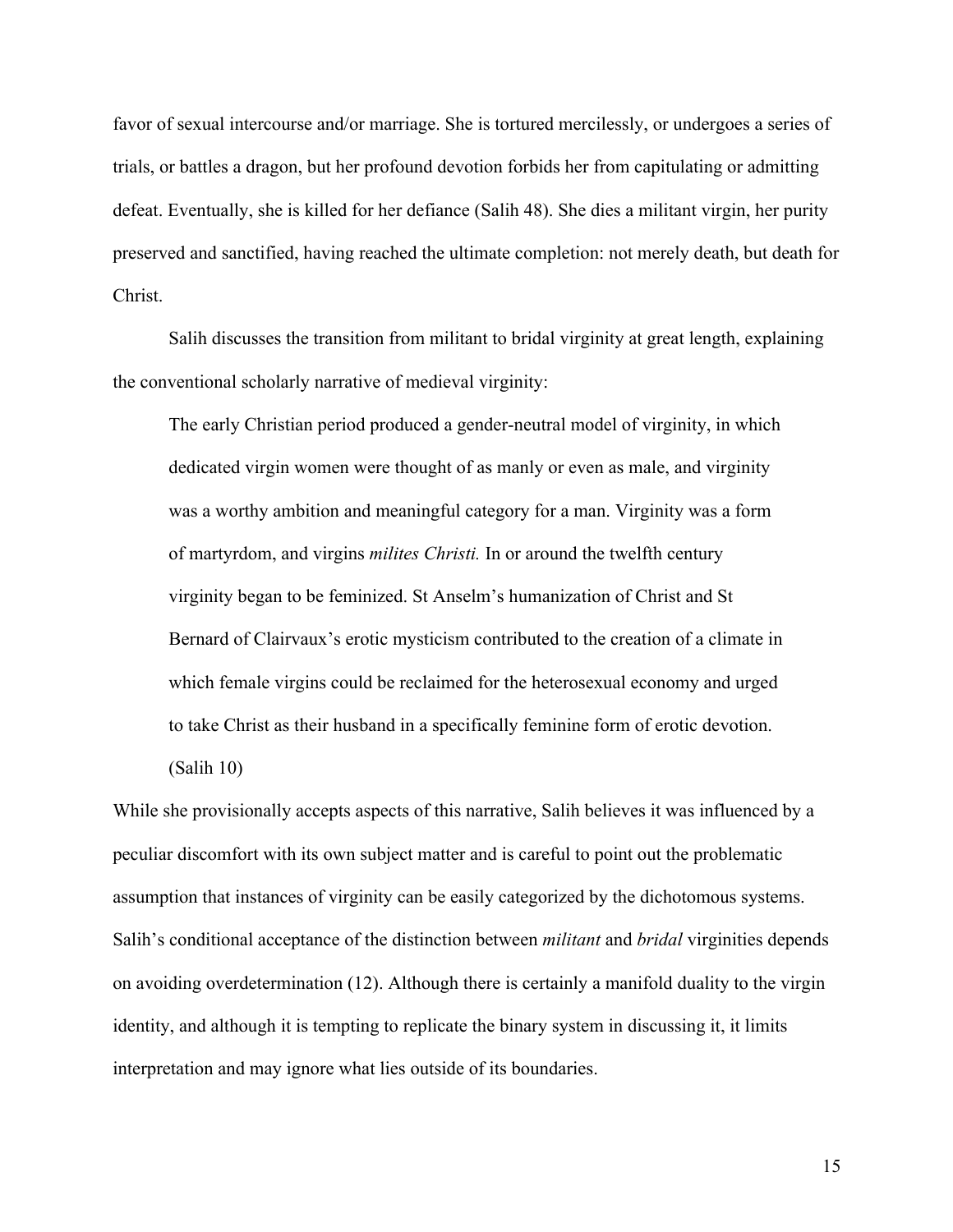Still, the eventual shift towards the (re)feminization of the virgin body is crucial to my understanding of the ideologies that produced the virgin characters I will analyze. Scholars often date this shift in early modern Europe anywhere from the  $11<sup>th</sup>$  to  $13<sup>th</sup>$  century. The growing popularity at the time of the cult of the Virgin Mary elevated and nearly deified Mary as the mother of Christ and of the church. Based on the worship of mother and bride, two distinctly female-coded identities, the veneration of the Virgin helped to reincorporate female monasticism into the marital economy, the very condition of conventional patriarchal personhood many monastics intentionally sought to avoid. The bride-of-Christ narrative also potentially feminized the virgin by renegotiating the performance of gender expected of or prescribed the virgin body and by emphasizing different aspects of conventional womanhood. Whereas some earlier conceptions of virginity linked the mortal body to Christ through resistance, militancy, and often, physical suffering, bridal narratives linked the mortal body to Christ through symbolic marriage. Even though it is an act which may affirm that the virgin body is incapable of fully excising itself from normative marital activity, I wonder if it is possible to read this more optimistically. Giving the monastic woman a legitimate "husband" in Christ is symbolic more than anything. But perhaps this figurative legitimization and assertion of patriarchal control over the uncertain status of the virgin has the power to license or authorize expressions of non-normative sexuality and sexual activity by confining it to the bonds of marriage. Osbern Bokenham (1393-1497), author of the 15th-century *Legends of Holy Women*, provides an account of the life of St Agnes, a virgin martyr who died at the age of thirteen for her refusal to marry anyone other than Christ. Bokenham's description of St Agnes's wishes for a divine wedding are overtly erotic, and suggest conjugal pleasure without the loss of virginity:

And taken of his mouth many a kiss have I,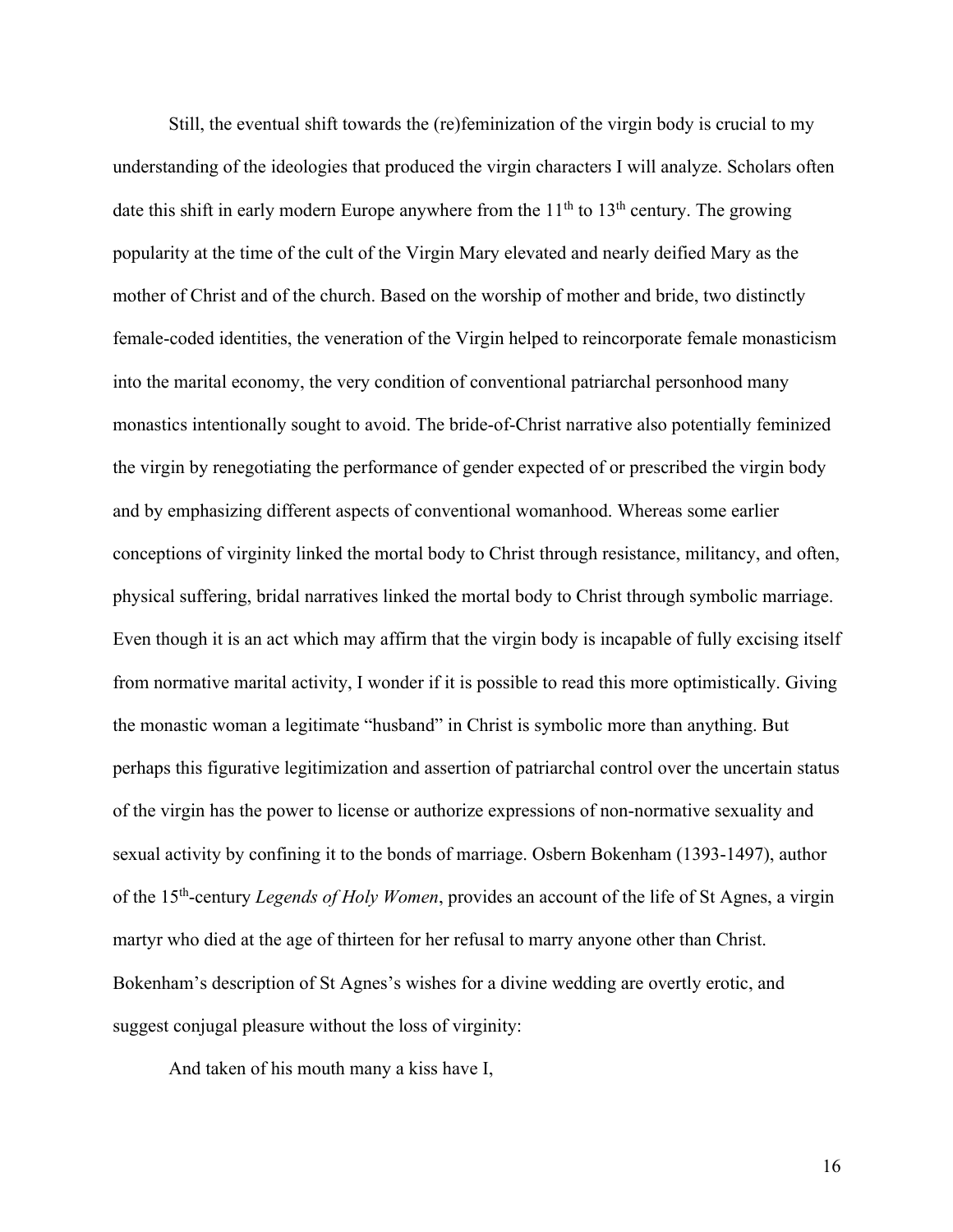Sweeter than either milk or honey;

And full often in arms he halsyd hath [embraced, spiritually, sexually] me

Without blemishing of mine virginity,

His body to mine own now conjoined is. (Bokenham 114-115)

Bokenham's *Life of St Agnes* suggests that a marriage to Christ can allow erotic experience that does not strip the body of sanctity but further sanctifies it. Christ as a non-embodied entity cannot alter the embodied virginity of his wives – St Agnes's imagined sexual relationship with him does not conflict with her devotion to chastity, and by extension may not conflict with that required of members of monastic order. Communion with Christ's divinity becomes the apex of sexual experience, surpassing the sexual and spiritual possibilities of mortal marriage. Sexual experience with Christ joins a divine with a mortal body, both sanctifying the mortal wife and correcting her flesh. St Agnes's marriage may offer a compelling alternative to another common view of the female spiritual bodily experience as one in which piety can be best expressed by exultation in the inferiority of female flesh coupled with "physical identification with Christ's suffering and the endurance of extreme physical torture" (Robertson 97). Female embodiment in period texts is often discussed in terms of abjection – these models limit the embodied experience to submission to an inferior or grotesque state, in which the mind/soul can either revel in or loath its uncleanliness (Salih 7). While I submit the model of a spiritually/sexually actualized divine marriage as another embodied experience of virginity, it is limited by its conformity to patriarchal conventions – to merely exchange a mortal for a divine husband, and secular for religious sexual pleasure is to ignore the multiplicity of queer sexual expressions in virginal resistance. St Agnes is also an excellent example of the flexibility of the boundaries between the militant/bridal binary – while her story shares the same narrative structure as that of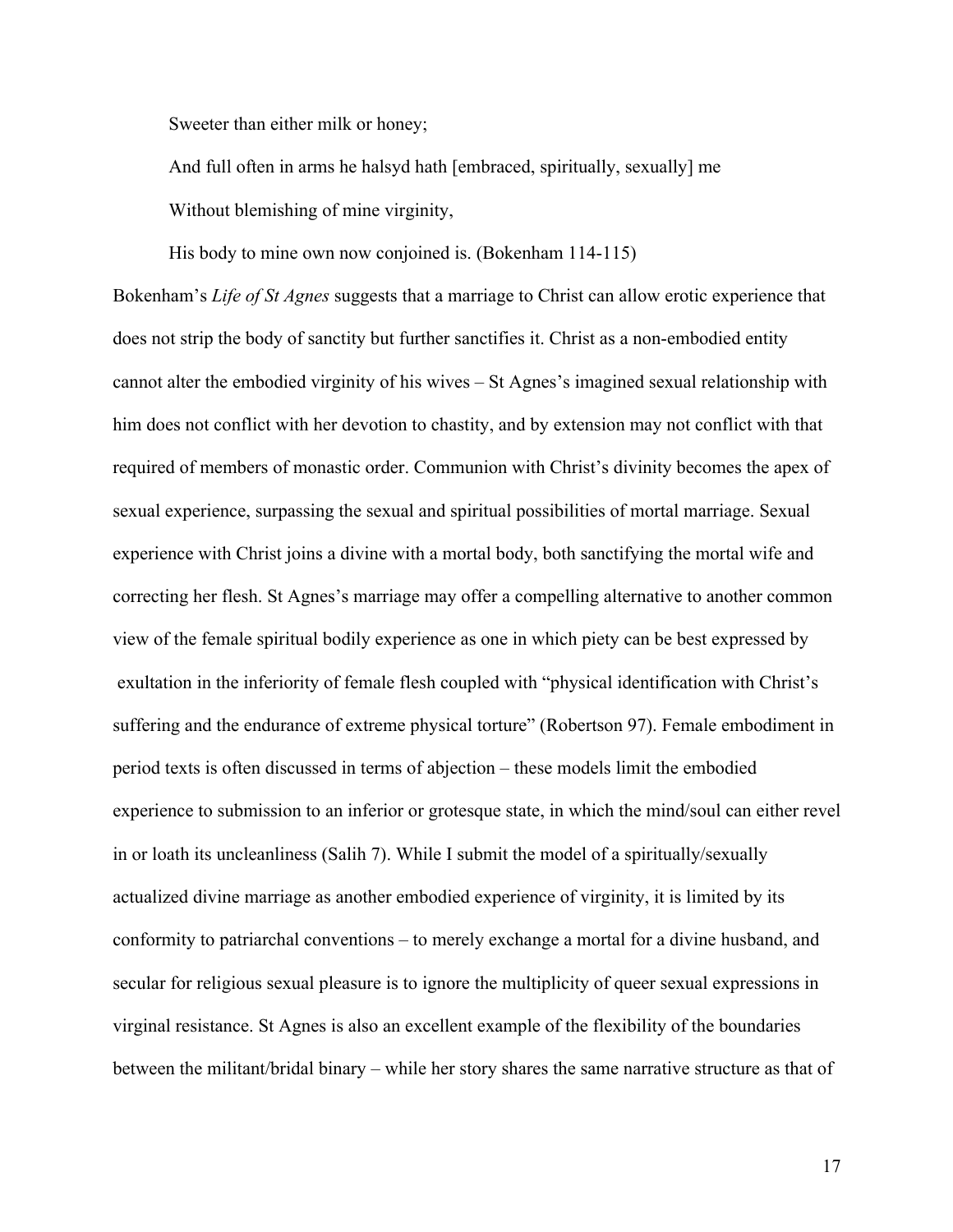other militant virgins like St Katherine, her desire to marry Christ, combining spiritual with sexual actualization, configures her militancy along the gendered lines of patriarchal marriage.

#### Protestant virginity

The sixteenth century marked a critical ideological shift for European Christianity, as economic shifts in the working class and family unit following the beginning of the decline of the feudal period in the sixteenth and early seventeenth centuries combined with political changes in the monarchy, and with fomenting shifts in continental Christian thought (Jankowski 77). Reformation thinkers targeted the cult of the Virgin, promoting devotion to the word of Christ as it appeared in the Bible instead. The Roman Catholic worship of the Virgin Mary, as well as the appearance of several sects devoted to the worship of virgin saints like the Katherine Group, demonstrate a reverence for "magical virginity" in spiritually significant women. Both Martin Luther and John Calvin argued against the privileged sanctified position virginity occupied in Roman Catholic theological discourse. For Protestant thinkers, virginity should remain a transitory state belonging to the pre-marital body. Prolonged virginity was unnatural, as it would mean resisting gender specificity: it was, as Luther explained in his 1545 Sermon on Marriage at Merseburg, "to vow and swear something which is contrary to God and his ordinance, namely, to swear that you are neither a man nor a woman, when it is certain that you are either a man or a woman, created by God" (qtd. in Jankowski 80). Virgins who resisted marriage ran the risk of becoming an ontological threat to the patriarchy, potentially representing either a lost commodity or a sexual deviant.

Protestant philosophy insisted on rigid systematization of the sexual economy and limited gender identification to a binary. In saying this I do not argue that Roman Catholic doctrine was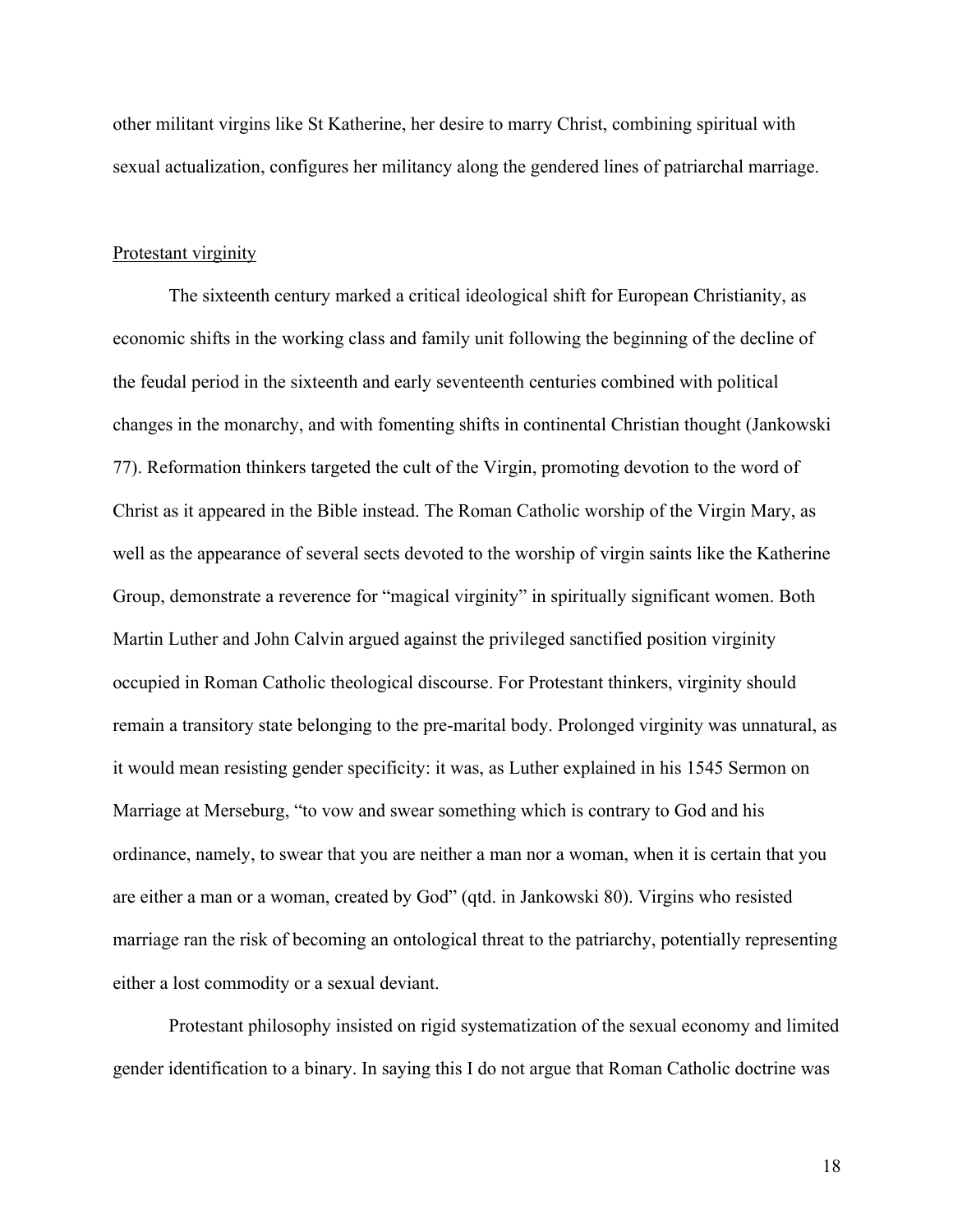necessarily any less misogynistic than Protestant doctrine – both traditions relied on and supported a binary gender system. But Protestant discourse, through its greater focus on marriage and rejection of monasticism, offered fewer legitimate economic and spiritual opportunities outside of the normative heterosexual secular hegemony. I wish to treat this as framework for understanding institutional change in the early modern period and its broader potential repercussions. Although it continued to accommodate it, Protestantism intentionally discouraged monasticism in favor of maintaining systems of patriarchal marriage. The virgin body was clearly a locus of discomfort for Protestant thinkers, who put a name to the gender ambiguity suggested by certain methodologies of monastic life. For Martin Luther, as for other religious thinkers before and after him, female sexual asceticism was clearly a different way of being a woman and as such, posed a threat to the codified role of women in early modern England.

#### *Milites Christi* and *sponsas Christi*

Permanent virginity eventually became an acceptable and then a sanctified spiritual pursuit for women, who were increasingly able to exercise personal – sexual, spiritual, economic – autonomy within the medieval Catholic patriarchal system. Virginity, which was perceived to demand greater restraint from women than men, elevated women to a higher cultural status than they were previously afforded. Commitment to virginity was often configured as an ongoing battle against the unclean forces of sin and even Satan himself, which manifested in the rise of the narrative of the *milites christi*, – the soldiers of Christ – militant virgin warriors. Many medieval hagiographies told the stories of virgin female martyrs who were subjected to brutally violent trials of faith, and who nonetheless remained fervently devoted to Christ and to the protection of their virtue.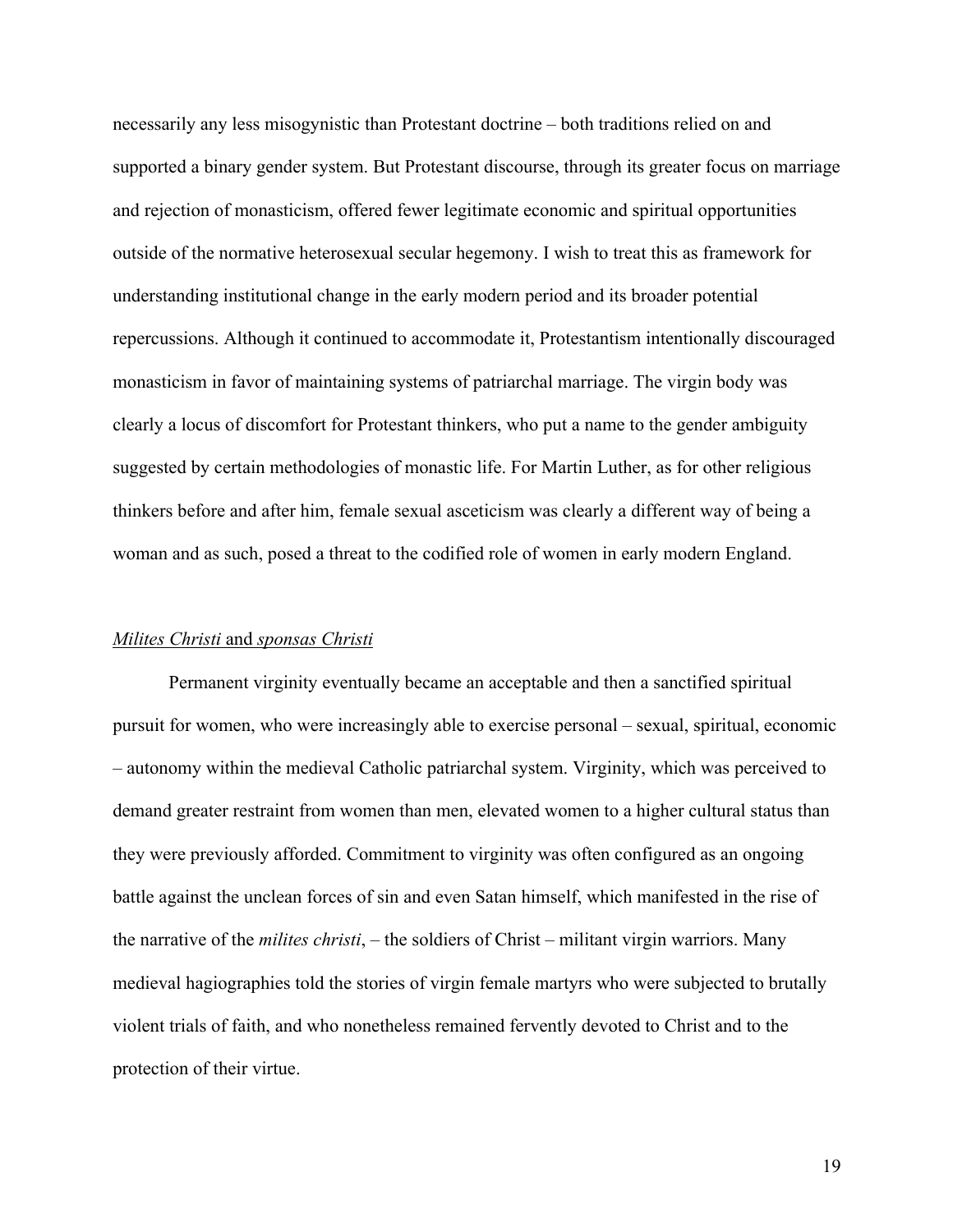The Katherine Group is a collection of texts written between 1190 and 1230 containing the narratives of three virgin martyrs, St Katherine of Alexandria, St Margaret of Antioch, and St Juliana of Nicomedia, as well as two literary tracts, *Hali Meiðhad* (*Holy Maidenhood*) and *Sawles Warde* (*Soul's Ward*, or *Custody of the Soul*) (MS Bodley 34). After attempting to convert Emperor Maxence of Alexandria to Christianity, St Katherine is mercilessly tortured on a wheel and eventually beheaded (Huber and Robertson 4). When St Margaret refuses marriage, she is imprisoned in a dungeon and is visited by the devil in the form of a dragon who swallows her. Upon her signing of the Cross, St Margaret erupts from the stomach of the dragon unscathed, only to be burned, drowned, and beheaded (Huber and Robertson 5). When St Juliana refuses to marry her father's friend and worship his pagan idols, her father has her stripped and viciously tortured, but Juliana remains unharmed. She is tortured again on a wheel, beheaded, and buried at sea (Huber and Robertson 6). Many Catholics venerated these female martyrs, their pure, chaste bodies perhaps further sanctified by the extraordinary violence they endured. Christine de Pizan includes several brief hagiographies in her feminist text *The Book of the City of Ladies.* Many of these accounts refer to the tearing of flesh, the scorching of the body, beheading, and the cutting of hair and breasts. The latter two especially are forms of violence specifically enacted upon conventionally female bodies – acts of violence that both draw attention to their femininity and attempt to destroy it. These martyrs, like Christ, die for the sins of others. Their gender is complicated by their emulation of the "androgynous soul" of Christ, potentially offering them access to a new gender space (Meeks 165). Androgyny and gender-play is overt in the case of St Euphrosine of Alexandria, who lived as a monk under the name Brother Smaragdus after fleeing an unwanted marriage (de Pizan 243-245).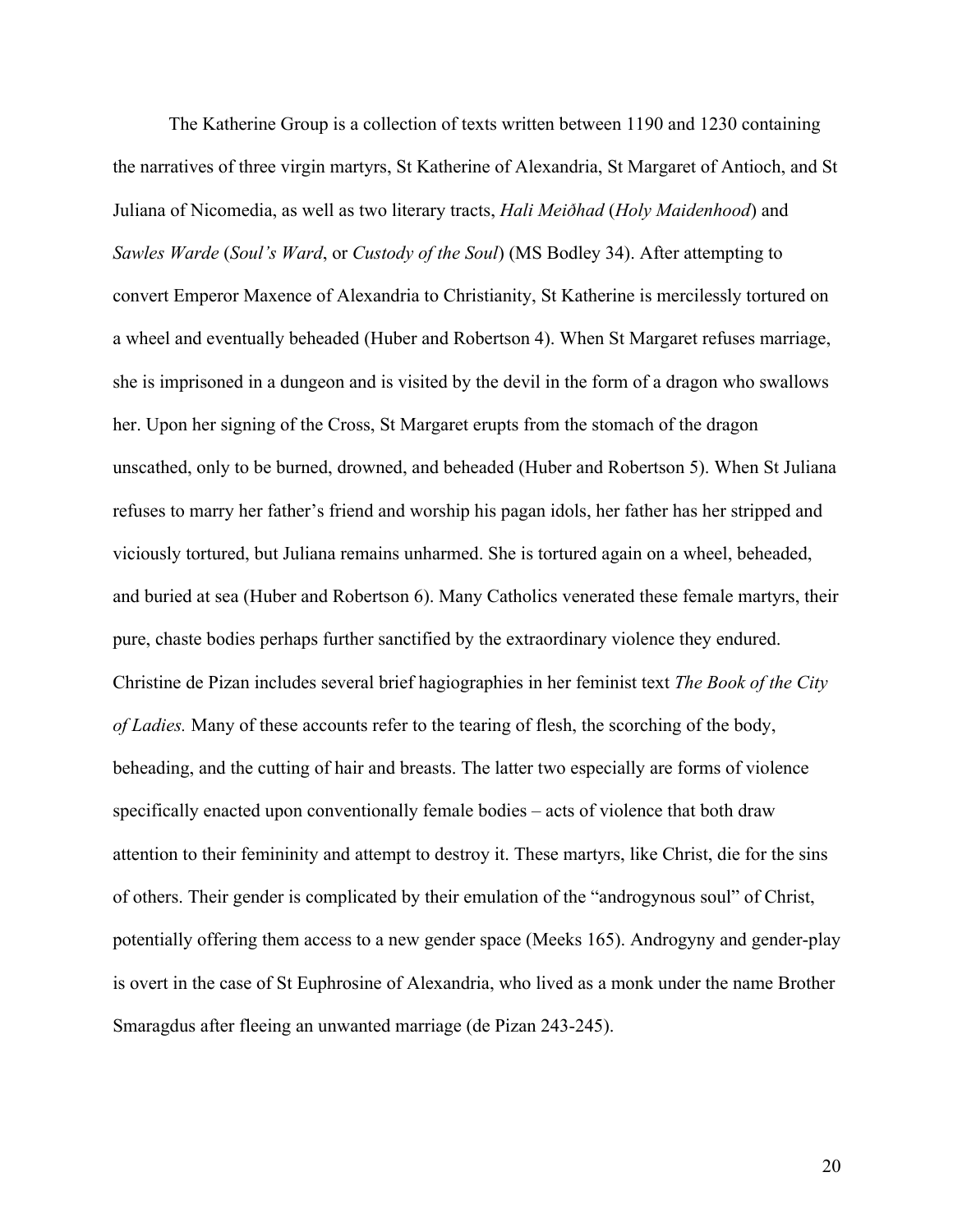Although the *milites Christi* narrative persisted, the notion of the virgin as aspirational wife of Christ gained emphasis, giving rise to the narrative of the *sponsa Christi*, or the bridal narrative. Although within hagiography they could still be figured as having militant qualities and were indeed still often subjected to physical torture, these virgins were distinguished by their marital devotion to Christ. This was eventually incorporated into female monastic practice, with novitiates taking on the role of young brides, and with the rise of descriptions of holy sexual communion with Christ such as St Agnes's dream of a divine wedding. The bride of Christ, although she retained aspects of her strength and courage, was reassimilated into the conventional gender roles prescribed by marriage, and thus may have posed less of a threat to the stability of the patriarchy. Early female monastics were often treated with a certain degree of discomfort by religious thinkers such as Tertullian (c. 155-220 CE) and St Jerome (c. 347-420 CE), whose works articulated a cultural anxiety about the virgin's place in the gender binary (Salih 25). For instance, in his "Commentarium in Epistolam ad Ephesios," St Jerome identifies a gendered discrepancy between the laic woman's imperative to "[serve] for birth and children," and the monastic virgin's imperative to "serve Christ more than the world," asserting that while the former "is different from man as body is from soul," the latter "shall cease to be called a woman and shall be called man" (qtd. in Salih 23). Through reifying the femininity of the virgin in her position as wife of Christ, however, the laic marital system could potentially recoup its "losses," (to an extent) evade contemporary concerns surrounding monastic gender slippage, and even re-subordinate the virgin women who had intentionally claimed certain forms of patriarchal freedom.

### A virgin queen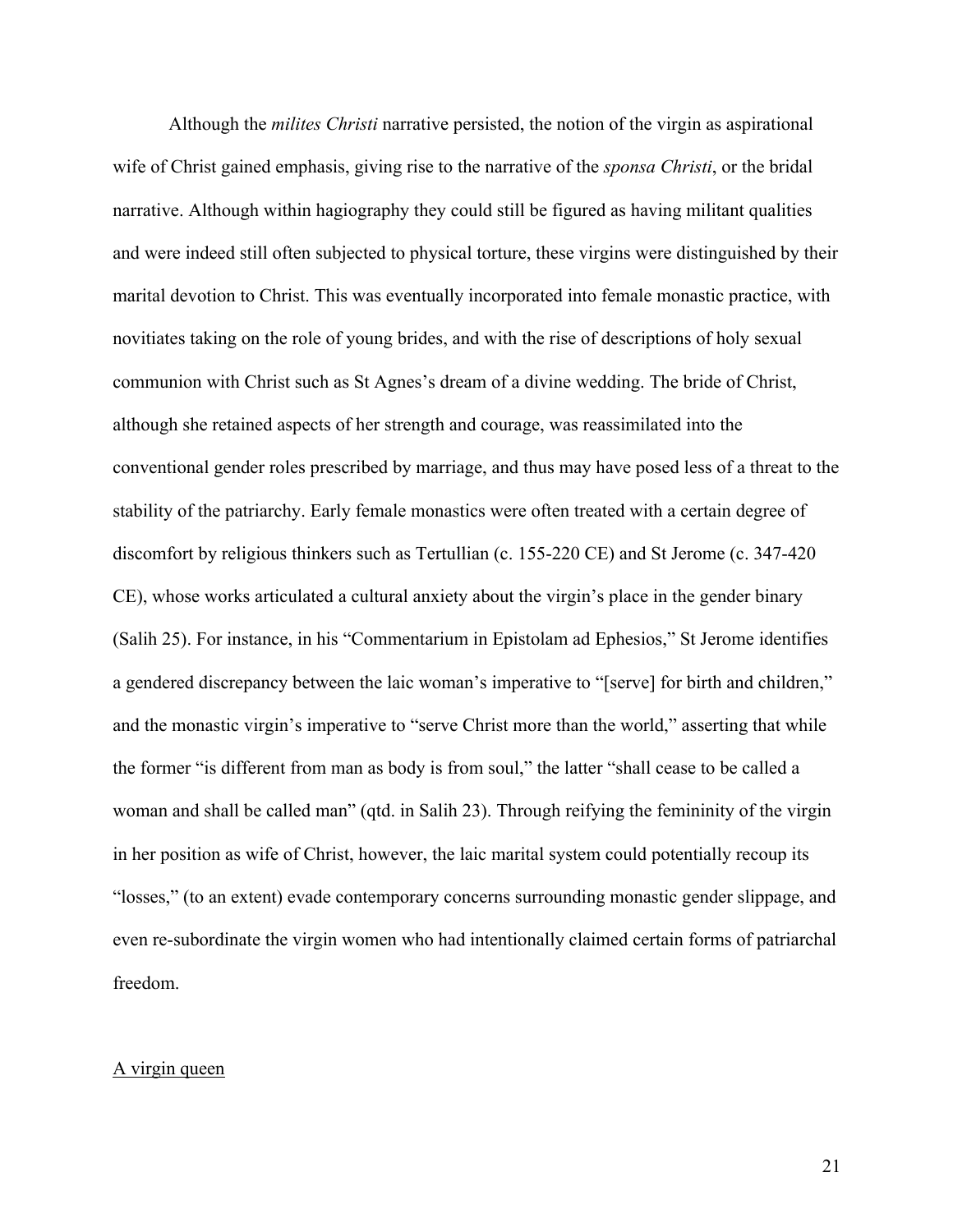Both the *milites Christi* and the *sponsa Christi* were medieval examples of women whose virginity was venerated as a source of a holy power. Female virginity through monasticism was not encouraged as the ideal state for all women, but it was presented as a spiritual choice as well as a viable economic alternative to marriage. The Protestant Reformation placed greater emphasis on marriage as the aim of all women, and thus de-privileged female virginity. What to make, then, of the rule of a Protestant queen who located her political prowess in her claim to virginity? Elizabeth I ascended the throne in the year 1558, succeeding her half-sister Mary I, whose reign had been damaged by her unpopular marriage to Phillip II of Spain (Kendrick 38- 39). Despite Parliament's entreaties to Elizabeth to marry, Elizabeth chose not to. She solved the issue of gendered public anxieties about her ability to rule and nationalist anxieties about foreign intervention by co-opting the figure of the "virgin warrior," directly recalling the Catholic tradition of the *milites Christi* still embedded in the cultural consciousness of the nation (Kendrick 39).

As Susan Kendrick argues, Elizabeth's implementation of the rhetoric of the virgin warrior enabled her to fend off concerns about her sovereignty, dually affirming her militant ability to protect the nation and her complete devotion to it as married to the nation, (Kendrick 39-40). Elizabeth's claims to gendered embodiment are complex; she is once quoted as having said she had "the body of a weak and feeble woman, but … the heart and stomach of a king" (Elizabeth 326). She was politically empowered by her claim to virginity, recalling the Vestal virgins, who spent a tenure of their lives as avowed virgins in spiritual servitude of the Roman statehood. Elizabeth changes the virginal *miles/sponsa Christi* to the *miles/sponsa civitatis*, the soldier and bride of the state, retrieving and renewing cultural remnants of the Catholic tradition of powerful virginity.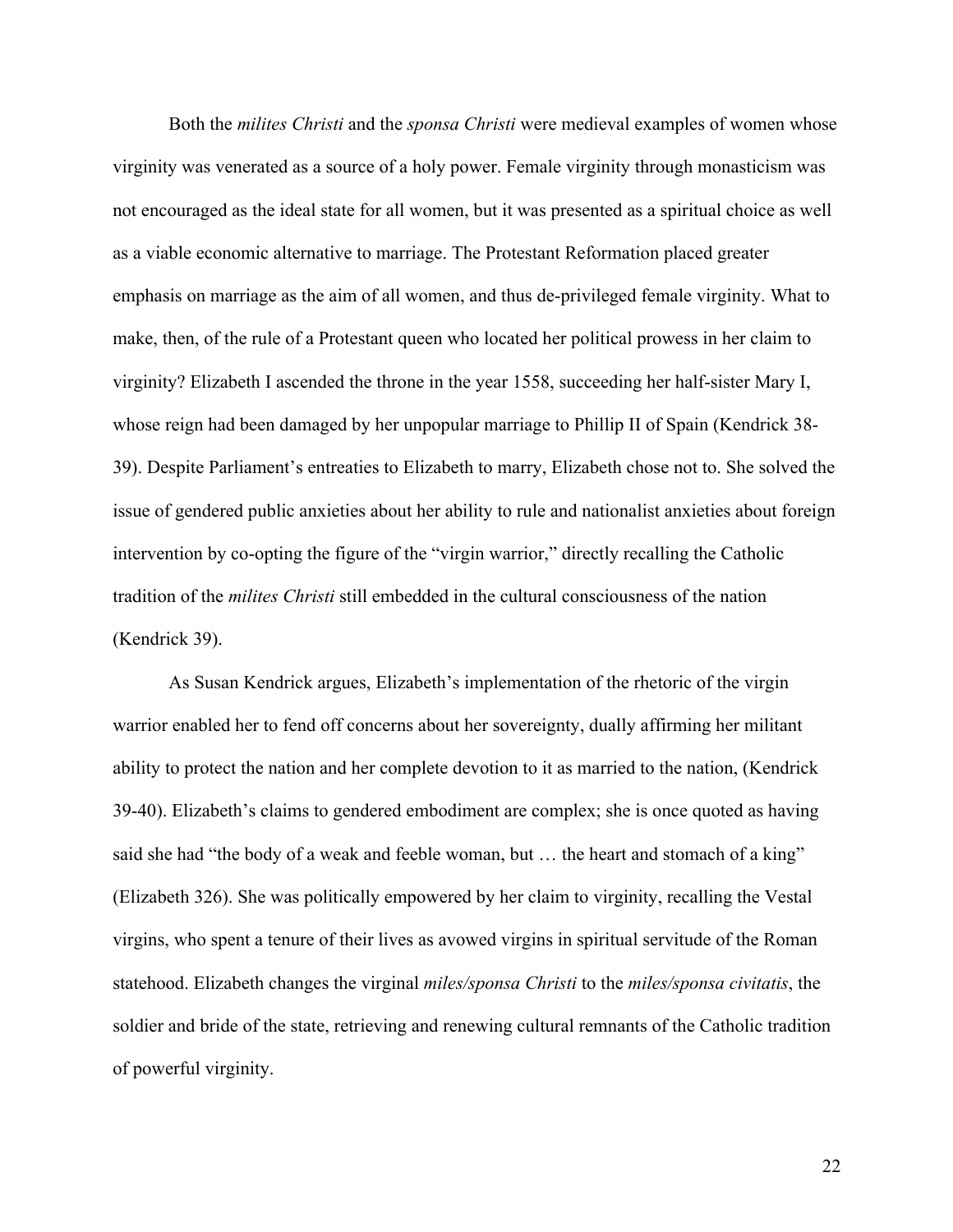#### Conclusions

The four plays that will be central to my analysis are Shakespeare and Fletcher's *The Two Noble Kinsmen*, Shakespeare's *All's Well That Ends Well* and *Measure for Measure*, and Thomas Middleton and William Rowley's *The Changeling*. All four plays were composed, published, and performed within three decades of one another. Each play represents its virginal female characters differently, and each is uniquely insightful. The character of the Jailer's Daughter in *The Two Noble Kinsmen* falls victim to a disease of virgins due to her unrequited desire for the character of Palamon. In *The Changeling*, Beatrice-Joanna gives her virginity in a barter to try to marry the object of her affections and is ultimately unable to uphold her performance of virtue. Isabella of *Measure for Measure*, a novice nun, pleads with the deputy duke of Vienna for her brother's life but staunchly refuses to trade it for her virginity. Helen of *All's Well That Ends Well* utilizes her virginal "virtue" and her late father's medical knowledge to heal the king and choose a husband. Each of my two chapters will analyze two works, associated with one another on complex and often intersecting axes of power, autonomy, and patriarchal control.

Many permutations of these four plays could make for fascinating chapter structures, and as such they form more of a web than a binary of virginal representation. The loose common denominator around which I have chosen to organize my analyses is not the specific quality of each play's version of virginity, but the effect that it eventually has on its virginal character. My first part will center on the characters of Isabella and Beatrice-Joanna. I have grouped *The Changeling* and *Measure for Measure* together along the axis of religion. Both *The Changeling* and *Measure for Measure* are set in Roman Catholic societies – Spain and Vienna, respectively – but were first performed for Protestant audiences in England. Both plays take an overt and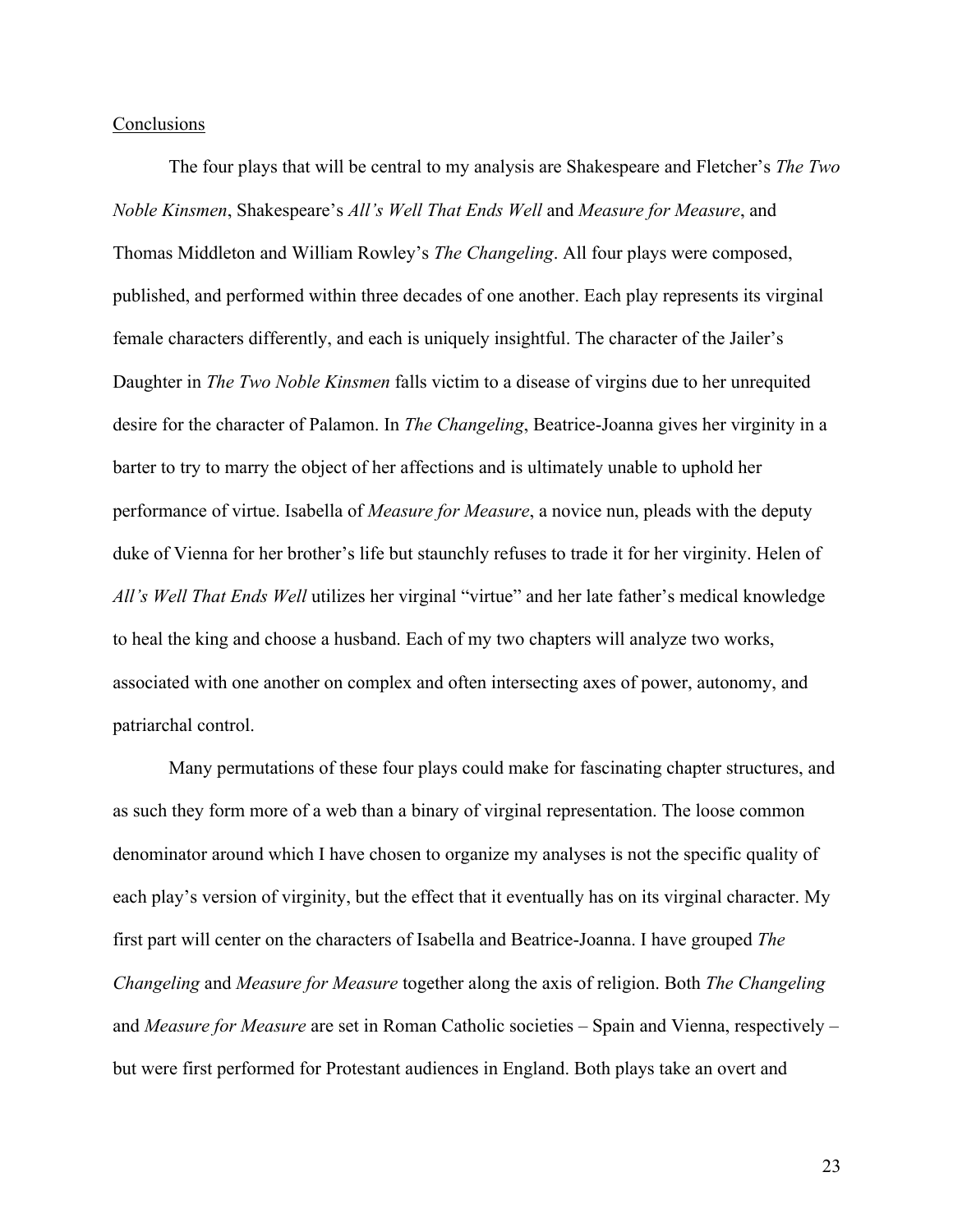unique interest in virginity as crucial cultural markers. I take the character of Isabella as an example of the queer virgin and will explore possible erotics of her practice of sexual asceticism, her zealous resistance to the normative sexual economy, and her moral and religious belief system as markers of her queer sexual resistance. I then interpret Beatrice's eventual demise in *The Changeling* as rooted in her failure to recognize and successfully claim a reparative mode of virginity rather than in her sexual activity. The second part of my analysis will center on the characters of the Jailer's Daughter of *The Two Noble Kinsmen* and Helen of *All's Well That Ends Well*. Whereas Part One draws heavily on religious discourse, my analysis of the two plays in Part Two is primarily based in medical discourse and contemporary conceptions of the body. In *The Two Noble Kinsmen*, I explore the intersection of class consciousness and virginity in the character of the Jailer's Daughter. My last chapter on *All's Well That Ends Well* examines the dual healing and destructive potential of Helen's virginity.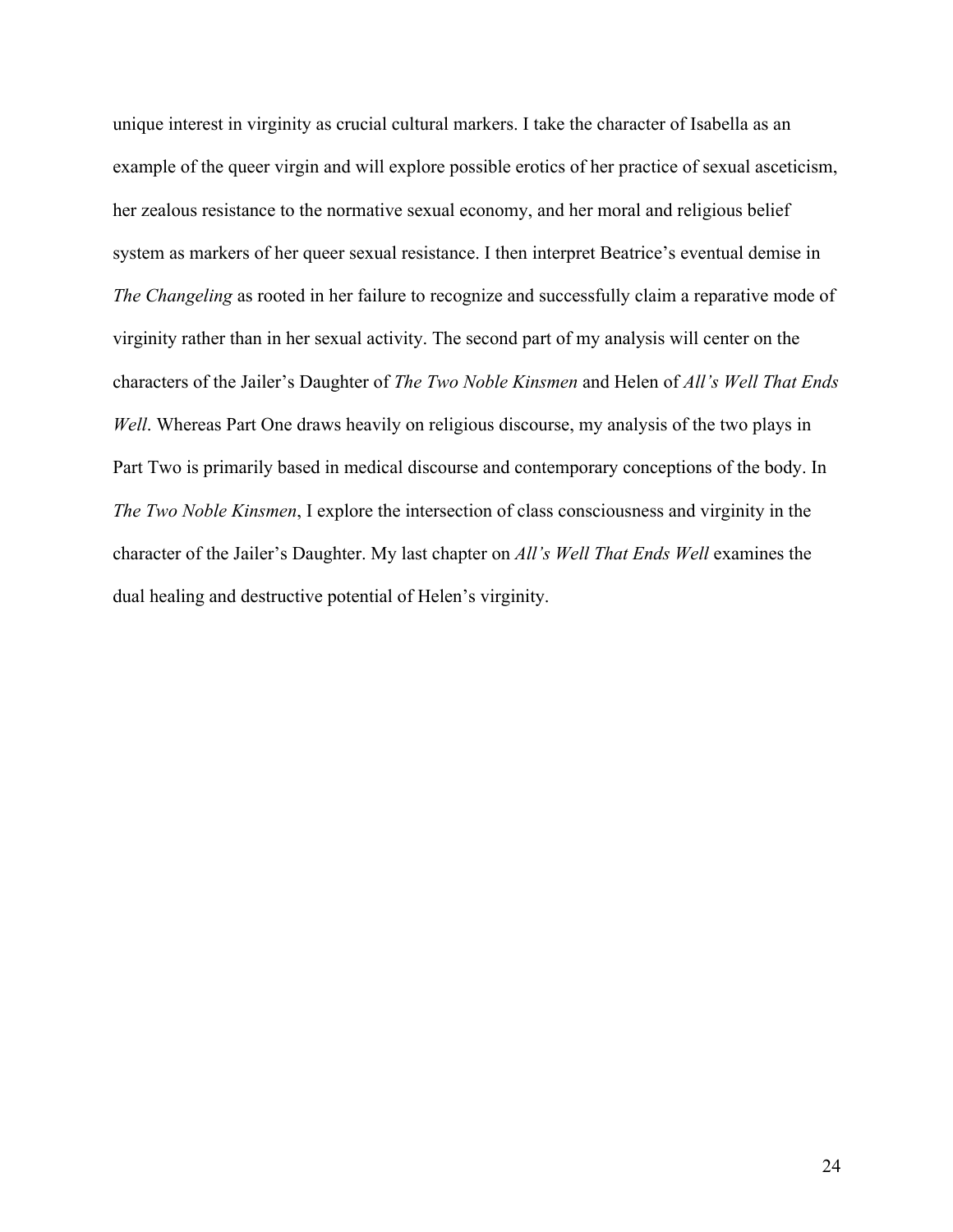## PART ONE

*Measure for Measure*

&

*The Changeling*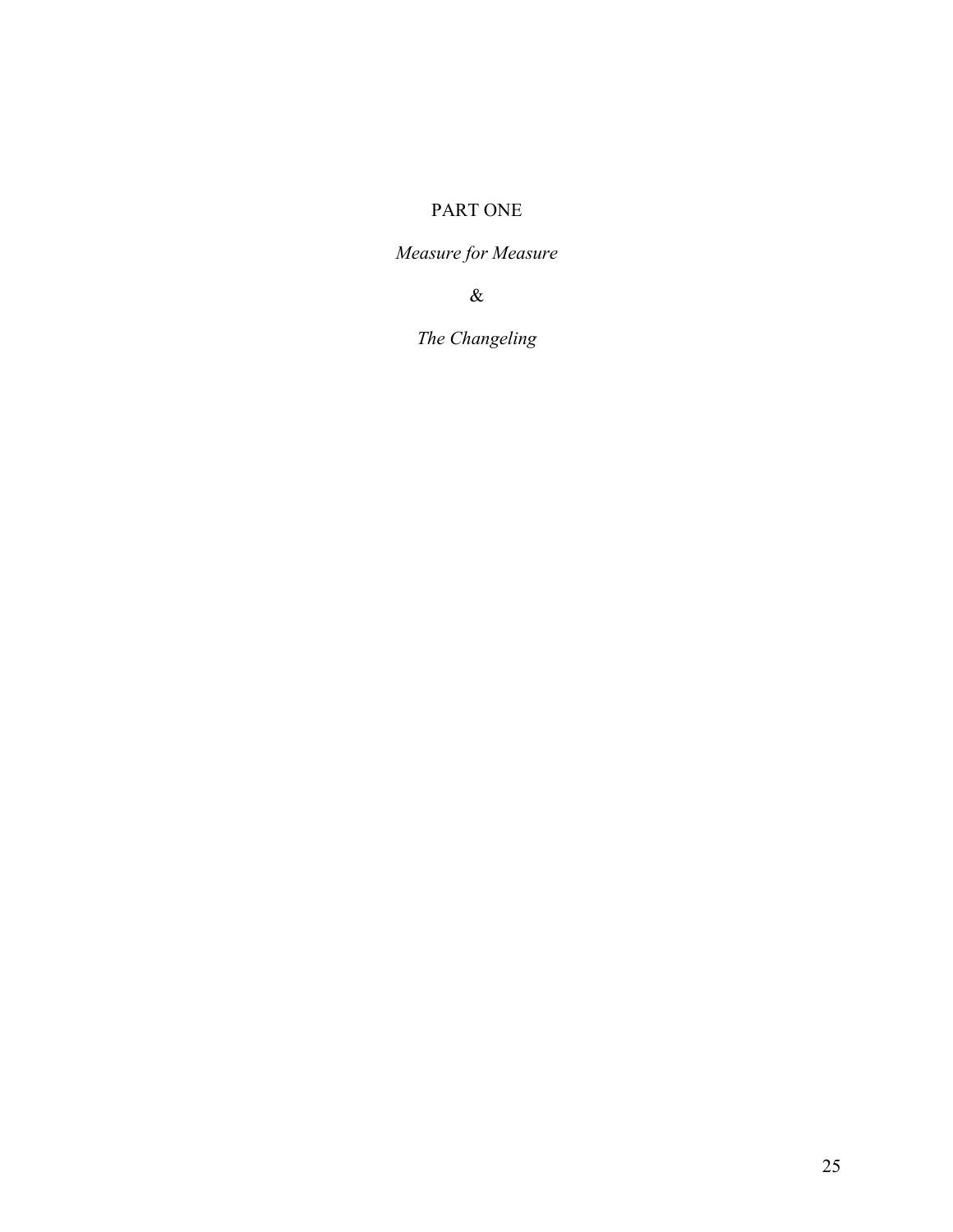#### Chapter One: Isabella's Queer Virginity

Shakespeare's *Measure for Measure* takes place in Roman Catholic Vienna. Seeking to restore moral order to the city, the Duke has deputized Lord Angelo under the pretense of a diplomatic visit to Poland. The Duke does not, in fact, leave Vienna, but remains in the city disguised as a friar in order to watch what unfolds. Angelo is rigidly moral, described by the Duke as "a man of stricture and firm abstinence" (1.4.12). His charge is to enforce the Duke's rule, which has lessened in its severity, and he comes down hard – at least from what we see – on *sex* in particular. Both the major and minor plots of the play are concerned with sexual "misconduct," the former on its preoccupation with matters of virtue and premarital sex, and the latter in that it follows the prosecution of various bawds, pimps, and johns. Obedient to the letter of the law, Angelo sentences a young man named Claudio to death for impregnating his lover Juliet in the hopes that he will serve as an example to the rest of Vienna. Claudio enlists the help of his friend Lucio in asking his sister Isabella, a novice nun in the Catholic order of Saint Clare, to plead his case to Angelo.

The audience's first impression of Lord Angelo's character is through the opinions of the Duke and of Lucio, who finds Isabella on Claudio's behalf. Despite the enormous status difference separating these characters, they seem to agree on Angelo: he is a man so restrained, so exacting, that he is almost inhuman.

According to the Duke,

Lord Angelo is precise,

Stands at a guard with envy, scarce confesses

That his blood flows, or that his appetite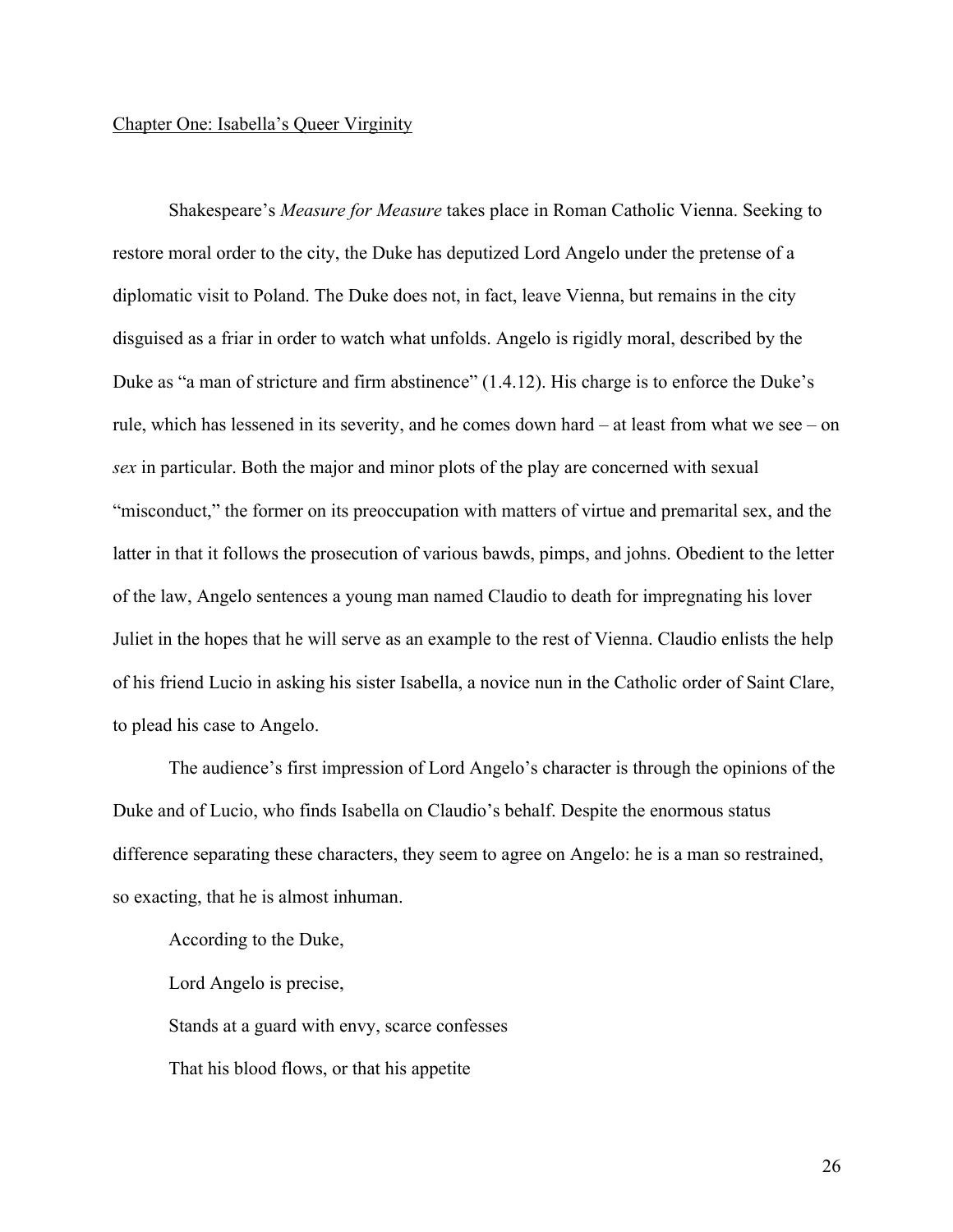Is more to bread than stone. (1.4.50-54)

Lucio describes him as

a man whose blood

Is very snow-broth; one who never feels

The wanton stings and motions of the sense,

But doth rebate and blunt his natural edge

With profits of the mind, study, and fast,"  $(1.5.57-61)$ .

There is an immediate religious charge to these accounts of Angelo, who clearly practices some form of asceticism. The eroticism implicit in practices of sexual self-restraint is not my chief aim, but I would like to acknowledge the many accounts of Latin Catholic ascetics struggling with sexual attraction to incubi/succubi as a key piece of the theological framework of this play's sexuality, indispensable to the fabric of desire present and suggested in practices of restraint.

What I would like instead to identify in these descriptions of Angelo is the sense of something profoundly unnatural in his nature – the snow in his veins, the denial of hunger and other desires of the flesh – that makes him the perfect candidate for the Duke's crusade against Viennese lawlessness and hedonism. Isabella is not *Measure for Measure*'s only virgin: Angelo, too, takes on an ascetic identity. Isabella's model of virginity lies in her commitment to a life of chastity, but Angelo adopts a model that casts his practice of restraint as the source of his promise as a leader, at the cost of perceived "normalcy." By presenting both a female and a male virgin, *Measure for Measure* does not strictly code its virginal characters as female. Angelo's brand of male virginity may have its own gender implications – especially viewed in relation to the sexual uninhibition of many of the play's other male characters. Hi continence, for instance, does not have the same healing properties that some of the female virginities I explore may have;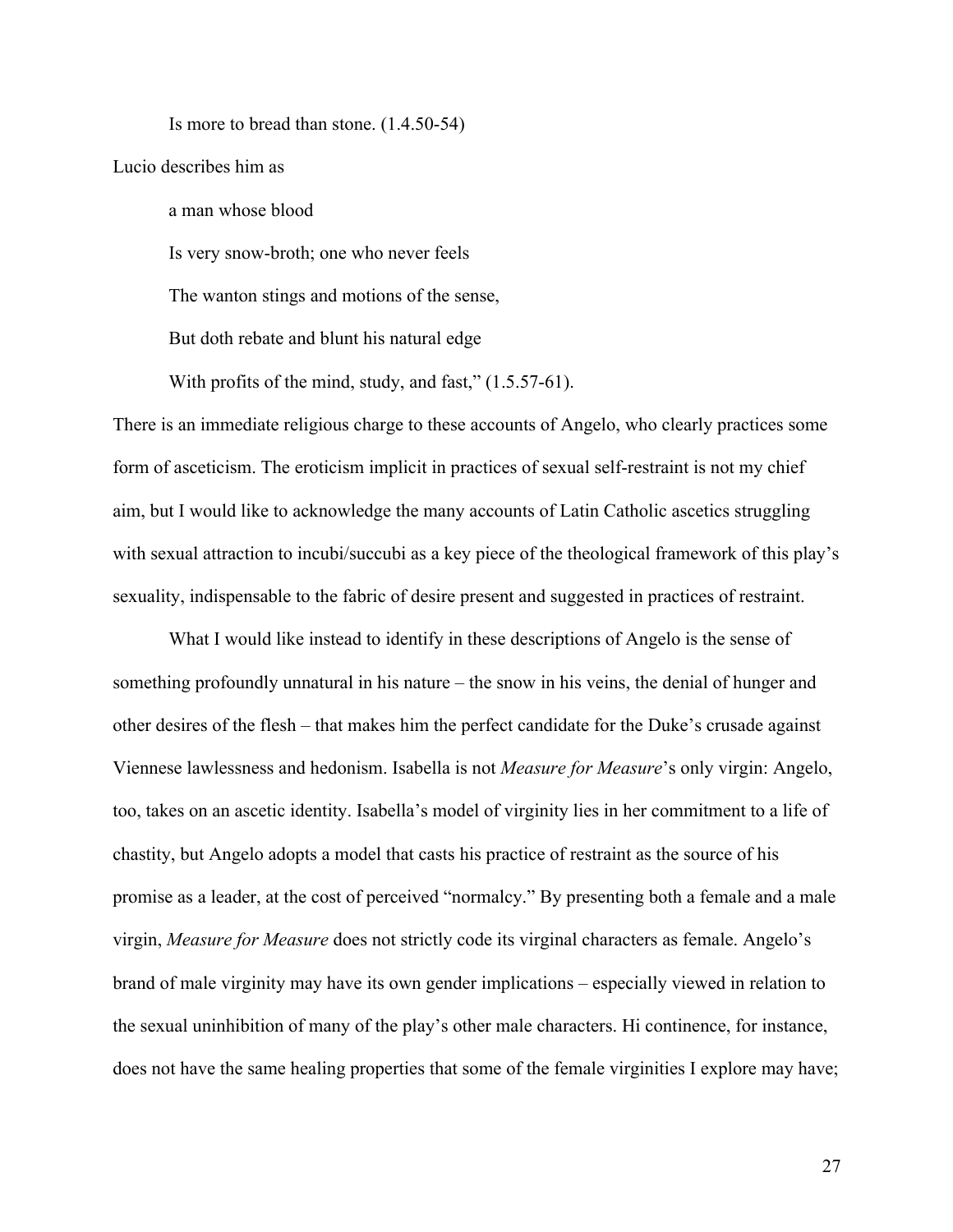despite his intentions to restore moral and legal order to Vienna, the eventual manifestation of Angelo's malignant repressed sexuality poses a severe threat to the safety of Isabella, Claudio, and perhaps even to the city of Vienna itself. Angelo in a sense locates his virginity as the source of his political prowess: he represents the model of the male ascetic who is, rather than overtly castrated or emasculated by his commitment to restraint, empowered by his own virginity.

Angelo provides an interesting comparison to the Roman Vestal Virgins and to the reign of Queen Elizabeth I; in a manner consecrated by the reserve of internal power offered by the claiming of a virgin status, purified by his continence, Angelo adopts the pretense that his "virginity" directly serves the aims of the state. He is fit to rule because he appears – at least at first – to live the letter of Viennese law himself. Angelo's mode of male virginity bears significant similarities to Jankowski's *asporos.* A foil for the eunuch, the *asporos* represented the ancient belief "whereby the virile man could be defined as one who held onto his 'vital spirit,' who 'lost little or no seed'" (Jankowski 35). Indeed, Galen and Soranus were purported to have believed that chastity was tied to bodily health and athletic performance in men (Brown 19). Seminal fluid, for the *asporos,* is a precious, finite resource that could support physical, cognitive, and even moral or spiritual activity. Its retention was crucial: some accounts indicate cultic castration practices within but not limited to the priesthood of several pre-Christian pagan religions (Ranke-Heinemann 99). 1

When Isabella leaves the convent to appeal to Angelo to save her brother, Angelo is overcome with desire for her. Isabella offers to "bribe" Angelo to mercy with such gifts that heaven shall share with [him]

… with true prayers,

That shall be up at heaven and enter there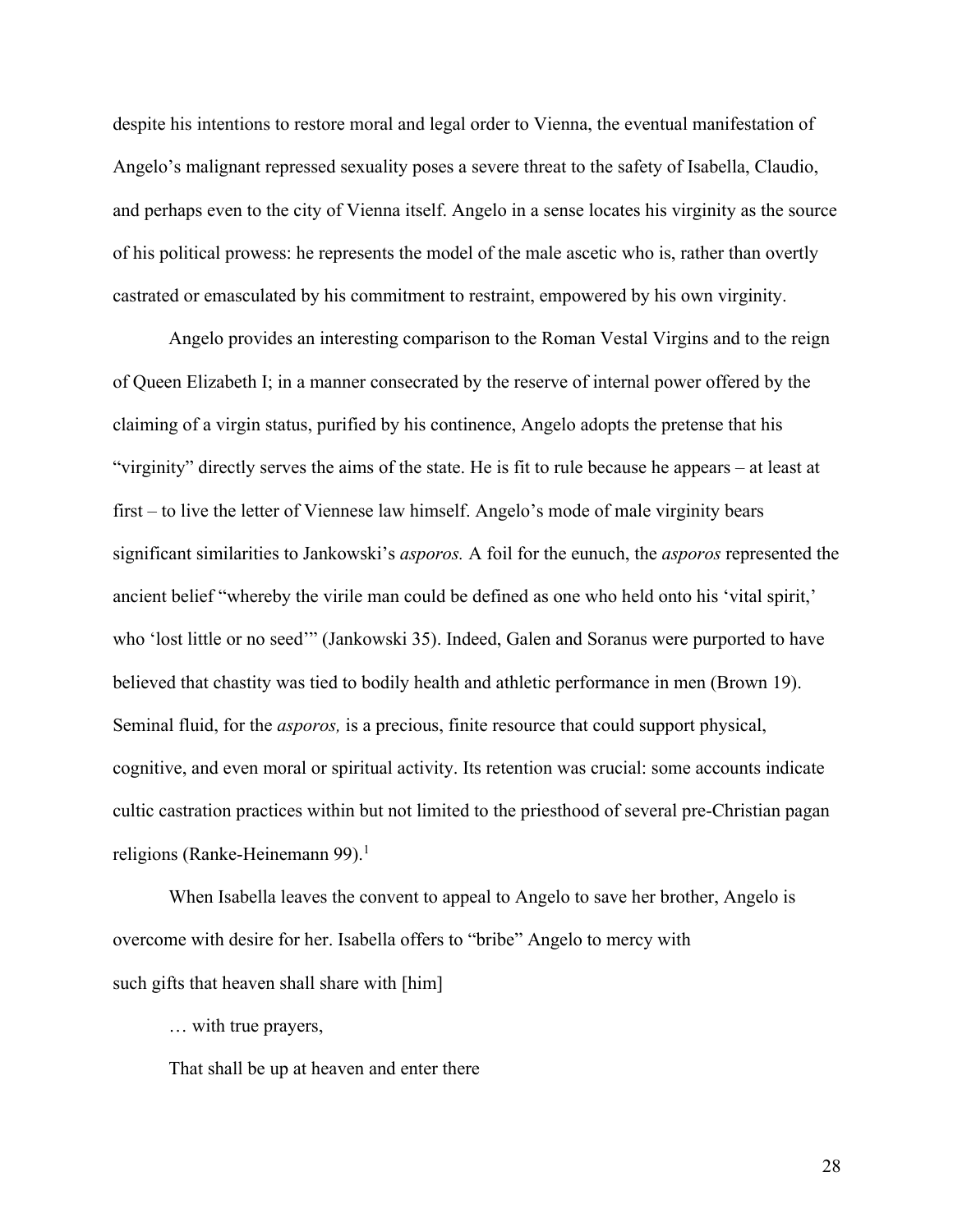Ere sunrise, prayers from preservèd souls,

From fasting maids, whose minds are dedicate

To nothing temporal"  $(2.2.154-162)$ 

In this speech, Isabella expresses her disdain for "fond sickles of the tested gold, / Or stones, whose rates are either rich or poor / As fancy values them," offering Angelo instead the only incentive she can access, and the only incentive in which she sees value: genuine prayer rendered more potent by the virginal status of the votarists. Inadvertently, Isabella prompts in Angelo's mind a different exchange: he will only free Claudio in exchange for Isabella's virginity. Angelo becomes inflamed by Isabella's virtue itself, and after her departure struggles with his sexual desire for her.

What's this? Is this her fault of mine?

The tempter or the tempted, who sins most?

Dost thou desire her foully for those things

That make her good? O, let her brother live! …

Most dangerous

Is that temptation that doth goad us on

To sin in loving virtue. Never could the strumpet,

With all her double vigor, art, and nature,

Once stir my temper, but this virtuous maid

Subdues me quite. (2.2.170-193)

It is Isabella's virginal status and her practice of resistance to sex that inspires Angelo's lust for her. Angelo's expression of sexuality is characterized in this encounter by his initial apparent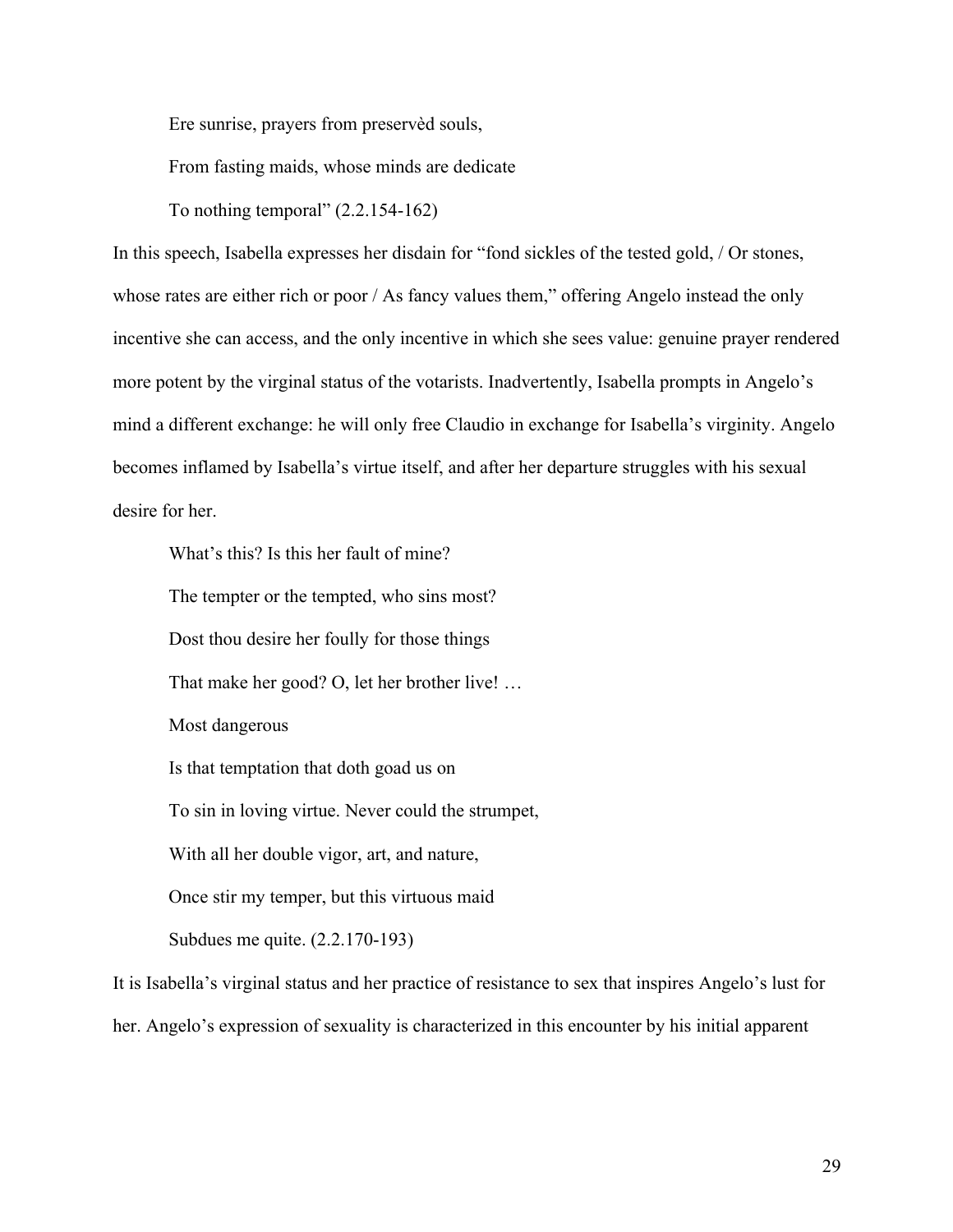asceticism – bolstered by the opinions of others – and his spiral into sexual confusion which necessarily involves moral and theological self-examination.

In asking himself if he "[desires] her foully for those things / That make her good" and then asserting that the "strumpet" could "never … once stir [his] temper," Angelo is demonstrating a clear awareness that his attraction to Isabella is a direct product of the virtue he perceives in her character. Uncomfortable with his "sinful" sexual desire for Isabella, which poses a threat to the organizing structure of his life – his practice of asceticism – Angelo's mind descends into chaos. It is interesting that Angelo proclaims that Isabella "subdues" him, when in fact she seems to have the opposite effect. The verb "to subdue" suggests submission, force, and control (OED, v. 1a, b, c). Angelo understands his desire for Isabella in terms of conquest, as though she has overpowered him. *He* is the one, however, who subsequently attempts to overpower or "subdue" Isabella through his thwarted intention to assault her. This presents a consistent philosophy that views sex and desire as colonization and conflict. Rather than reaffirm his commitment to moral sexual conduct, Angelo – through numerous feverish soliloquies on vice and virtue, and angels and the Devil – proclaims that "[Isabella] must lay down the treasures of [her] body / To this supposed, or else to let [Claudio] suffer" (2.4.97-98). To this, Isabella replies:

As much for my poor brother as myself: That is, were I under the terms of death, Th'impression of keen whips I'd wear as rubies, And strip myself to death as to a bed That longing have been sick for, ere I'd yield My body up to shame. (2.4.100-105)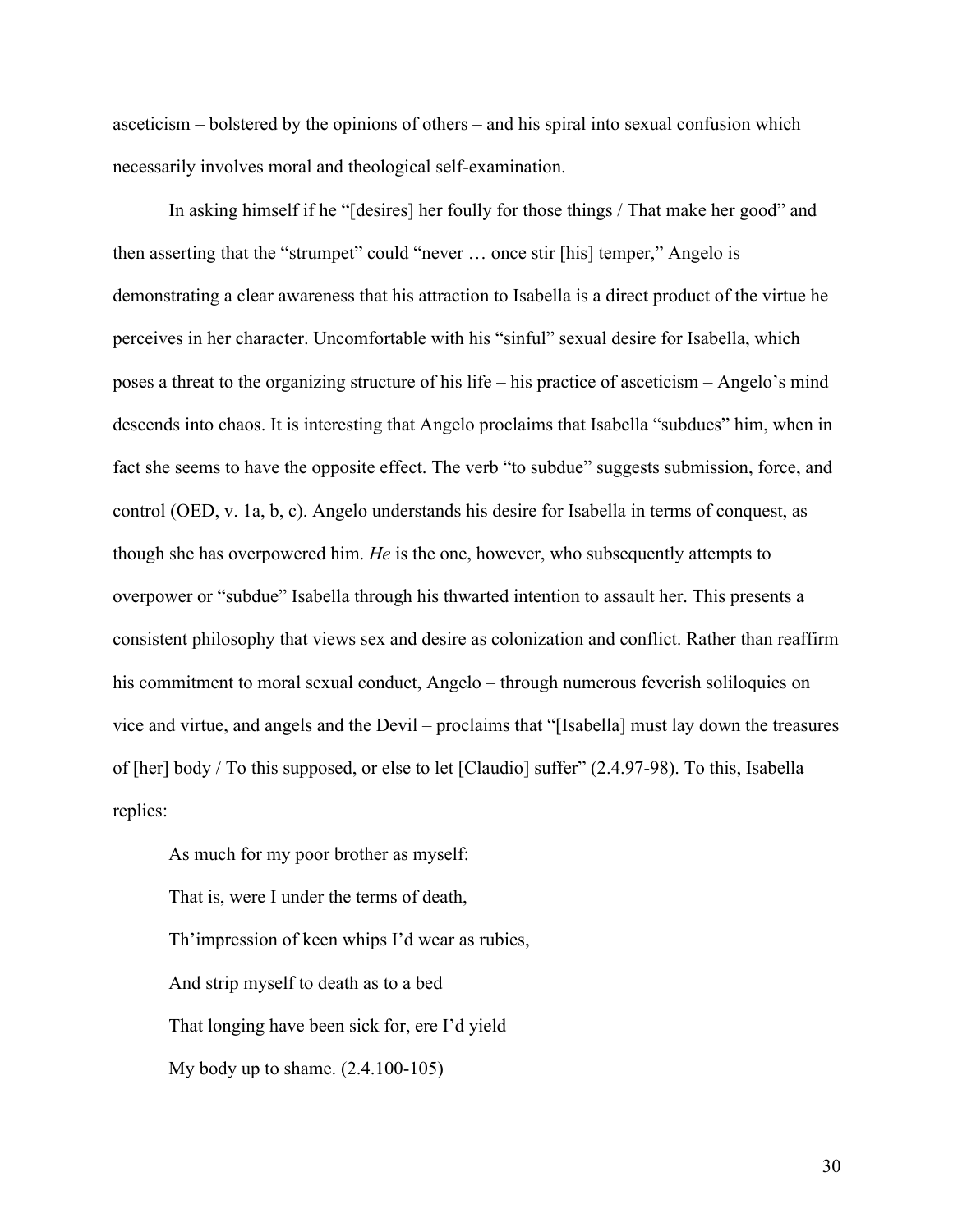In her analysis of *Measure for Measure*, Carolyn E. Brown has posited a latent masochistic sexuality in Isabella's relationship with Angelo, whose own latent sexuality is expressed as sadism. I agree with her assertion that Angelo displays traits of sadism, in the clear sexual pleasure he derives in the notion of sexually violating the unwilling Isabella, and in promising Claudio's torturous, slow death if she does not yield (2.4.165-169). I agree that Isabella's virginal innocence, ardent commitment to chastity, and her evident disdain for the act of sex inadvertently fashion her into the perfect target for Angelo's sexual sadism: a man so fervently austere could not obsess over just any avowed virgin – it must be Isabella, a young and fervently religious novitiate on the brink of committing to a monastic order that will remove her from the sexual economy altogether. I agree, too, with Brown's reading of seductive undertones in some of Isabella's speeches, particularly those in which she supplicates herself to Angelo or appeals to him as a man who must have experienced sexual desires of his own.

I am not convinced that beneath Isabella's outward performance of piety and even that her seeming disgust of [hetero]sexual activity lies an abusive and destructive sexuality that manifests itself in an unconscious provocation of Angelo's rape-fantasy. Instead, I believe – following Theodora Jankowski – that what Isabella takes pleasure in is not the thought of consummating a sado-masochistic relationship with Angelo, but in her passionate resistance to Angelo's attempts to strip her of her virgin status (Jankowski 173). The "bed" to which Isabella refers suggests that the sensations of "longing" and "sickness" she describes may certainly be sexual in nature. Her evocative comparison between death and a bed insinuates a potential eroticism in death that reads like the discourses of virginal Christian martyrs such as those presented in the Katherine Group. Her pleasure is in her affirmation of her faith and her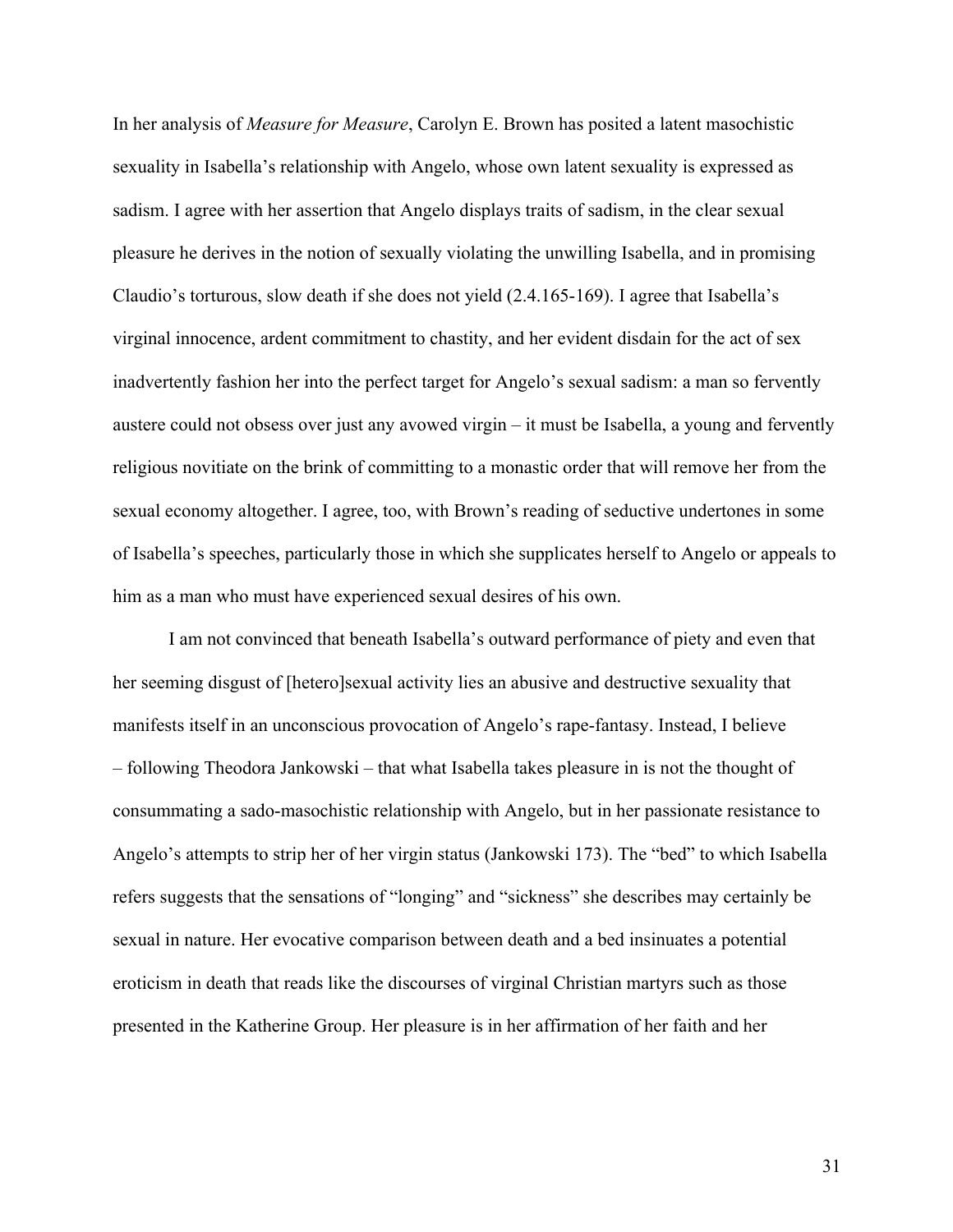subversive and resistant virgin identity, and perhaps even the prospect of martyrdom as sexual communion with Christ, not in the suggestion of participating in her own latent rape-fantasy.

Isabella's status as a cloistered Roman Catholic nun is indispensable to my analysis of *Measure for Measure*. She is a symbol of the virgin sanctified and empowered by her resistance – what Jankowski describes as "the locus both of Protestant fears of Catholicism and Protestant animosity" (175). The pre-Reformation nun, after all, has the power to destabilize the patriarchal economy. Her monasticism grants her an alternative to the patriarchal transfer from paternal to marital ownership, as well as a form of economic independence guaranteed by their exclusion of a traditional patriarchal benefactor. As explained by Sarah Salih, "A nun is not absolutely gendered differently from a secular woman, but being a nun is at least a different way of doing femininity" (Salih 120). The intentional choice to pursue the monastic life opens a multitude of possible repercussions for gender identity and eroticism – including but not limited to genderfluidity or other forms of autonomy in gender performance, and non-normative sexual expression such as sexual activity through ascetic discipline, homoerotic/homosexual relationships, asexuality, and autoeroticism. This, too, threatened the monastic order across Europe, as accounts (whether true or false) of sexual activity in convents and monasteries spread across the country. Carolyn E. Brown cites the popularity of certain sects across Italy, Germany, and England whose practices of self-flagellation had grown so "unmistakably promiscuous" that Pope Clement VI issued a bull against them in the fourteenth century (Brown 147).

When Isabella rebukes Angelo's advances, he entreats her to "Be that you are, / That is, a woman; if you be more, you're none. / If you be one – as you are well expressed / By all external warrants – show it now / By putting on the destined livery" (2.4.136-140). This, as referenced by Jankowski, is almost a perfect mirror for Luther's argument at Merseburg, quoted above (5-6).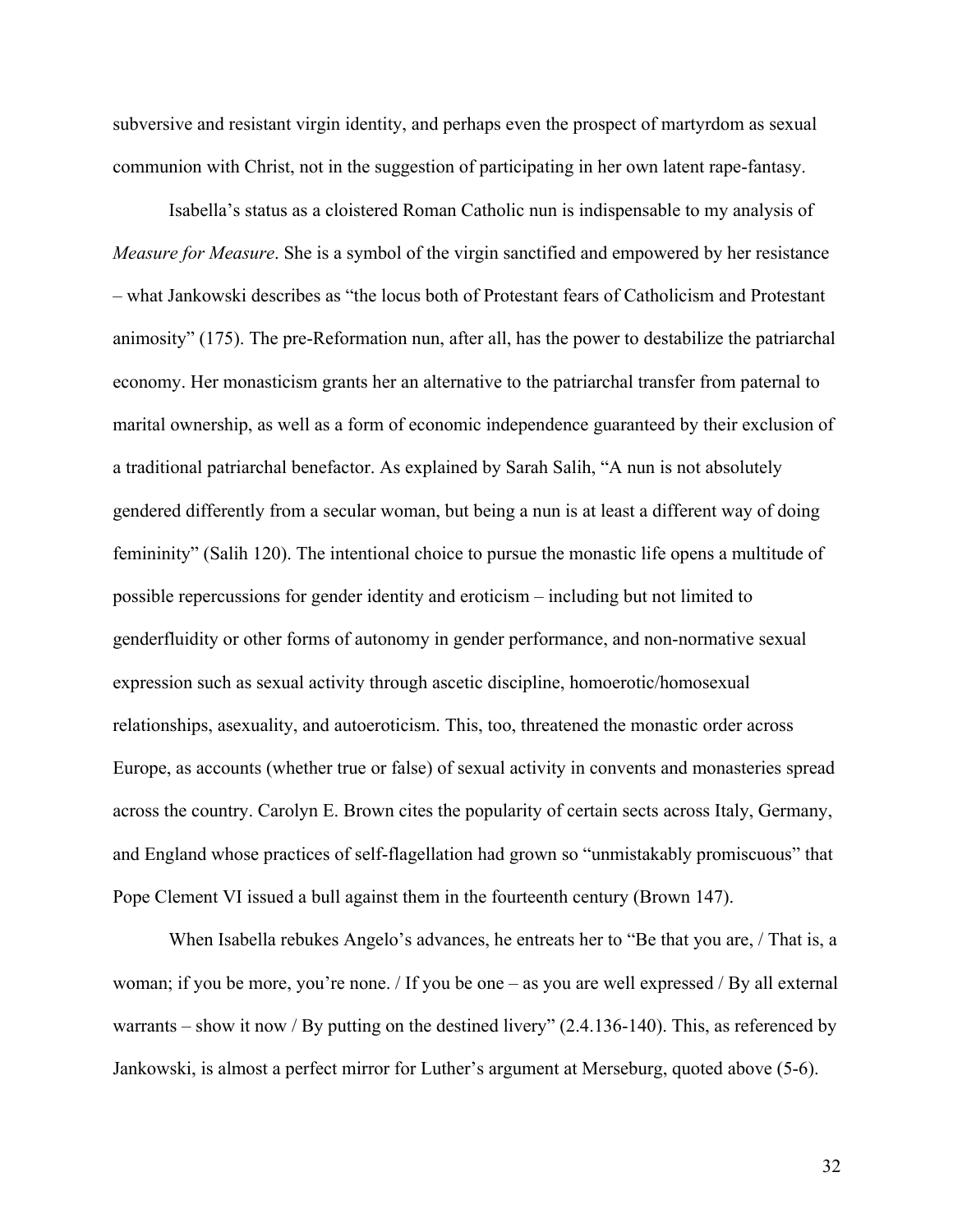For Luther as well as Angelo, for Isabella to swear against normative sexual activity is for her to swear that she is neither woman nor man, that if she is "more" than woman or man, she is "none." This expresses the deep Protestant fear about the unstable gender of the virgin, and the desire to suppress potential virgin fluidity by confining it to normative sex, therefore making it a "knowable" identity. In resisting this categorization through the act of sex, even at the cost of her brother's life, Isabella insists on her fluidity, claiming what Angelo casts as deviance as an indispensable part of her identity. In Grace Ioppolo's editorial notes, "destined livery" is explained as: "expected clothing, i.e., act like a woman, not an asexual girl" (n. 140). Who is this "asexual girl"? It is Isabella's virginity – unbecoming of, even abject in, a woman of marriageable age – that necessarily un-womans her in the eyes of the man she threatens.

Still, Isabella's virginity results in the restoration of semi-order typical of Shakespearean problem plays. Like *All's Well That Ends Well*, the implementation of the bed-trick saves a queer virgin from sexual activity, substituting in her stead a consenting, desirous woman. In the case of *All's Well*, the resistant Diana is replaced by Helen. In the case of *Measure for Measure*, Isabella is replaced by Mariana, Angelo's destitute would-be bride. Although I argue that the bed-trick is an inherently problematic plot due to its dependence on sexual deception, I submit that *Measure for Measure* is at the very least more complex than this. This is because the sexual act that first invites the substitution of Mariana for Isabella is a direct assault on Isabella's sexual autonomy. Isabella's commitment to sexual resistance is the precondition for the restitution – albeit bleak – of the relationship between Mariana and Angelo. The substitution at the very least replaces an unconsenting victim with a consenting victim, which is certainly small consolation. Does the fact that Angelo only through the workings of Isabella, the Duke-as-friar, and Mariana, did not commit the rape he intended exonerate him? In the world of this play, it does, while also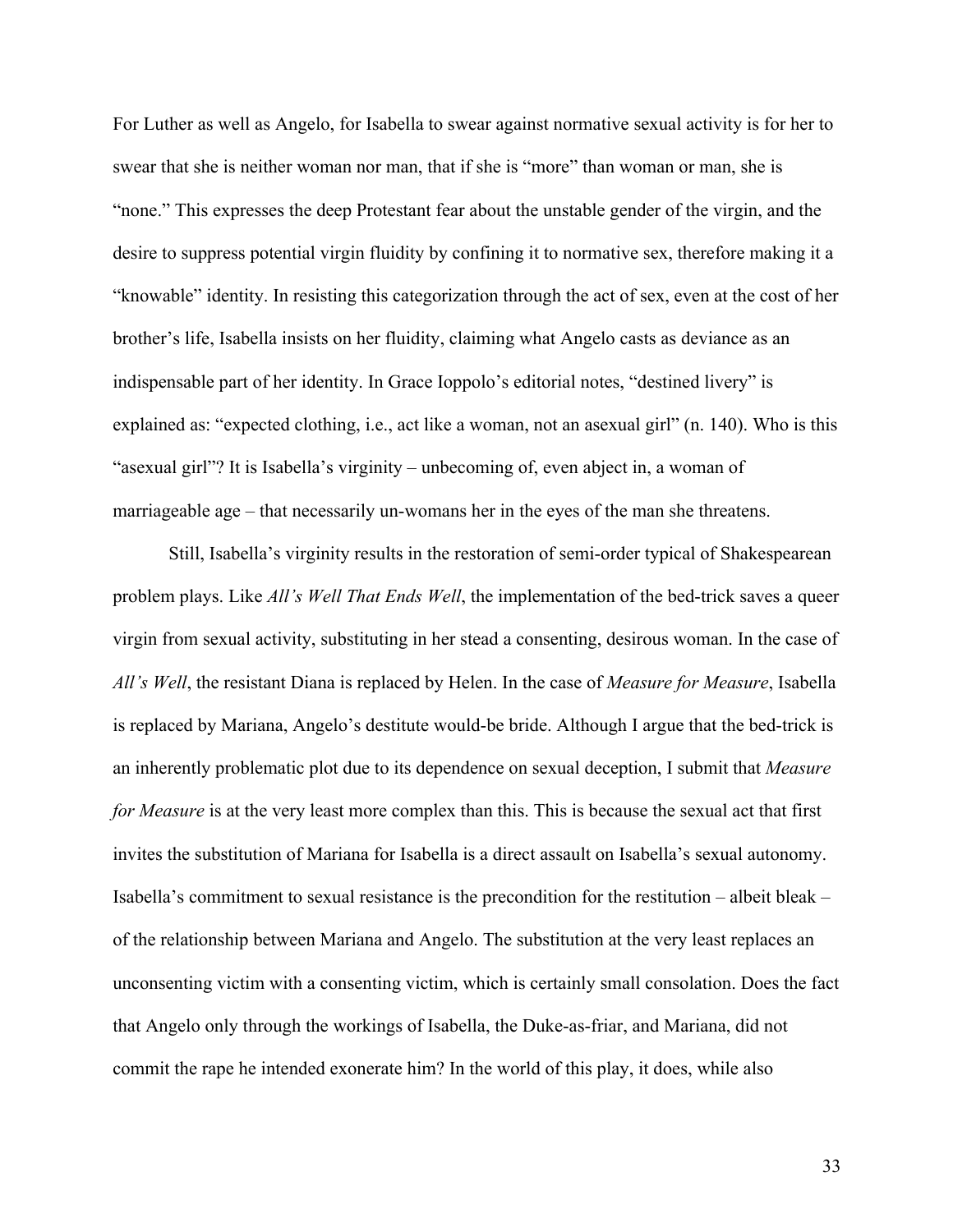shackling poor Mariana to a man who has already proved himself unworthy of marrying her for the rest of her life. This is a fact that cannot be remedied by the inexplicable love she appears to possess for him.

At the ending of both plays is the proposal of marriage or at least marital opportunity for the queer virgin – in *All's Well*, the king recompenses Diana (who provides an interesting parallel to Isabella's queer virgin) with the opportunity to choose a husband; in *Measure for Measure*, the Duke proposes to Isabella in the last lines of the play. Both proposals are met with silence. *Measure for Measure* ends with this silence, allowing freedom for the audience to interpret its meaning for themselves. Having discussed at length the relationship between Angelo and Isabella, it is only fair to touch on that between the Duke and Isabella, which I view as in its own right an insidious attempt to infringe upon her virginal autonomy. When the Duke deputizes Angelo, he disguises himself in a friar's habit so that he can oversee the latter's rule. His donning of the monastic uniform of a friar becomes extremely significant when he becomes involved in the plot to save Claudio, and through his attempts to stay Claudio's execution encounters Isabella. Only the audience knows that the Duke's appearance – one which suggests a likewise commitment to monasticism – is merely a costume. For Isabella, however, it is the reassurance of a potential relationship which automatically precludes the option of sexual intercourse. Jankowski discusses the way in which the play positions Isabella as the locus of audience dissatisfaction when she refuses to engage in the play's sexual economy by submitting to Angelo's sexual entreaties, even at the cost of Claudio's life (174-175). This resurfaces at the end, when the play denies a marital resolution by which all errant lovers – as is often the case in Shakespeare's plays – are sorted into their proper couplings. The audience does not know whether the two will marry. They only know that the Duke, intimately aware of her intentional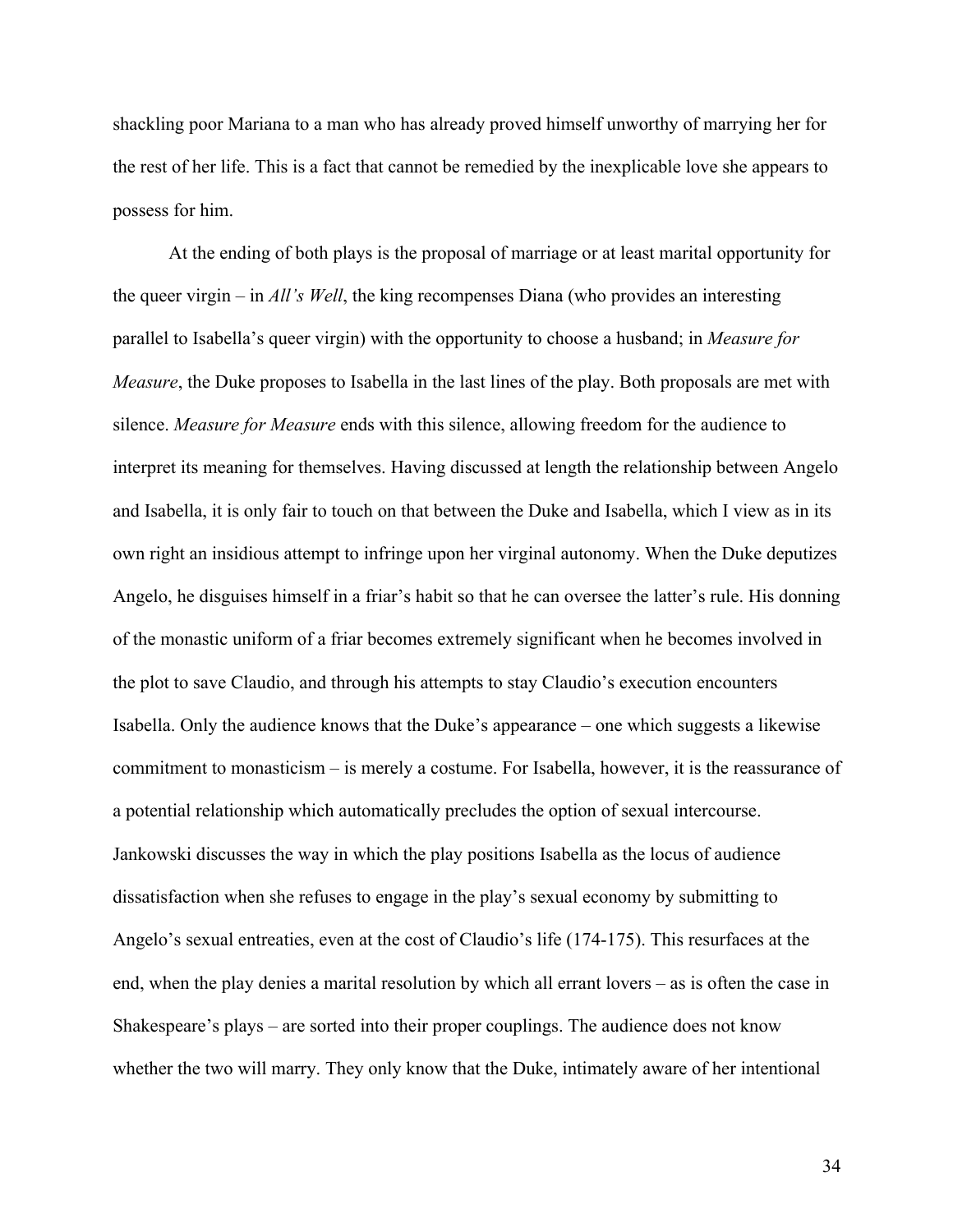decision to pursue monasticism, has asked her to rejoin the sexual economy she has so long fought to avoid, which may make him little better than Angelo himself.

Although the play places great emphasis on the intensity of Isabella's personal dedication to a life of spiritual virginity, this certainly grants her certain forms of agency conventionally denied to laic society – primarily, sexual agency *in* her intentional restraint and economic agency in her cloistered life. Her virginal virtue is also, critically, alluded to in ways that I argue have contextual queer possibilities. Her virginity attracts undesired sexual attention from the ascetic Lord Angelo, whose through his own perverse sexual attitudes attempts to rape Isabella. Her virginal resistance is ultimately unviolated, and she is successfully able to protect herself – potentially even, by the end of the play, from the advances of the disguised Duke. I argue that Isabella's restoration of the order of the play – although it results in marriage plots that, albeit a common dramatic tactic in the period, are significantly problematized in the case of *Measure for Measure* – is explicitly rooted in her chastity.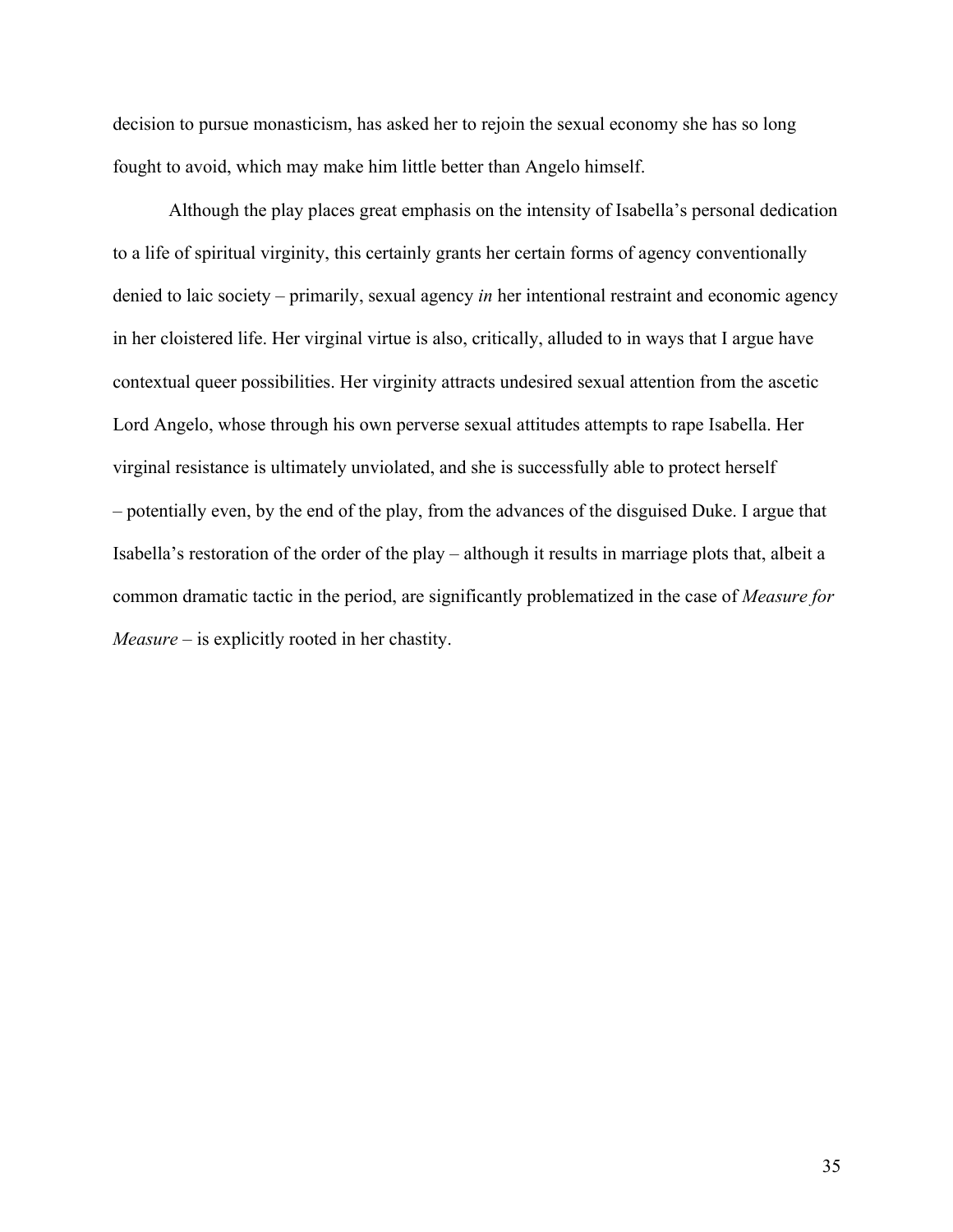## Chapter Two: Performing Virginity in *The Changeling*

Thomas Middleton and William Rowley present their audience with a fascinating case study in the Roman Catholic value of the virginal status in the form of Beatrice-Joanna, daughter of nobleman Vermandero. The play begins with a conventional marriage plot in which Beatrice desires to marry Alsemero but has been betrothed against her will to Alonzo de Piracquo. Beatrice devises a plan to enlist the help of Deflores, a servant of her father's. Deflores agrees to assassinate Piracquo in exchange for sex with Beatrice, who is entangled in a web of sexual deceit that ultimately leads to her demise. The way in which this play deals with questions of female and male uncleanliness, sin, and evil, explores complex questions of what it means to be "fallen," and whether or not "fallenness" can be a reversible state. These questions are illustrated in the bodies of the characters – entwined in their physiognomy as they attempt to grapple with their lust and desire, their choices, and the resulting consequences. I will adopt Schnitzspahn's broader explanation of Beatrice's virginal modality as "within a patriarchal world of language and symbols, an ordered place where tropes are literal and where hymens and virginity are real" as a framework for my analysis of her sexual shame (86). The patriarchal sexual ethos to which Beatrice is accustomed, however, ultimately proves to limit her potential to fully exercise control over her sexuality and construct a newer, more flexible virginity. The play culminates with her death, which suggests important questions about the limits of patriarchal power and stability and probes the boundaries of contemporary virginity itself.

When the audience is introduced to Beatrice, it is through an amorous monologue in which Alsemero speaks of his hopes to wed her.

'Twas in the temple where I first beheld her,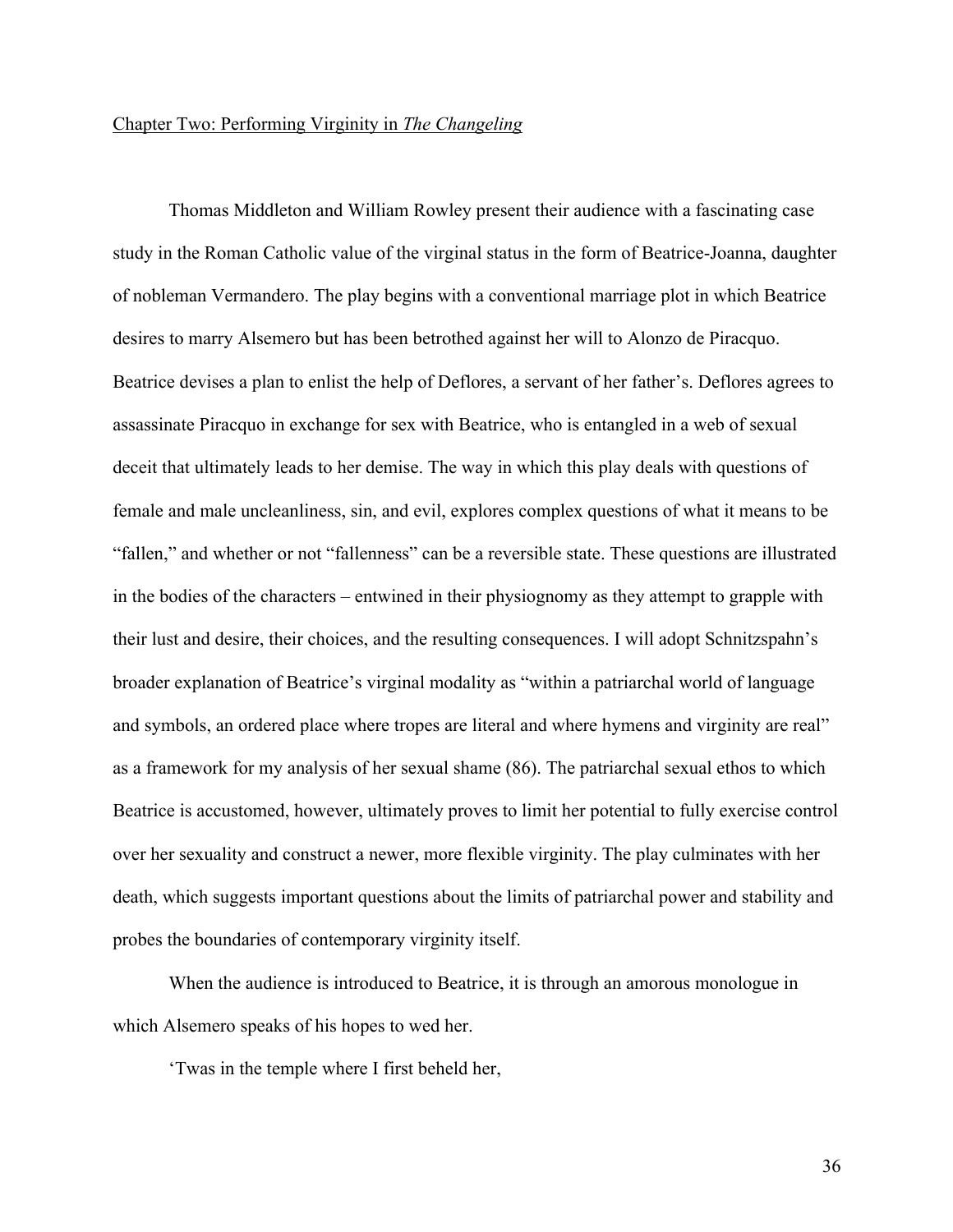And now again the same – what omen yet Follows of that? … The place is holy, so is my intent; I love her beauties to the holy purpose, And that, methinks, admits comparison With man's first creation – the place blest,

And is his right home back, if he achieve it. (1.1.1-9) Here, Alsemero extolls Beatrice's virtuous perfection, as well as his intention to marry her. He references their first encounter in a church or "temple" as an "omen," indicating that the two would be fated to "the holy purpose" of marriage. Alsemero draws heavily upon a Christian lexicon in this passage, aligning the holiness of the church and the institution of marriage with his own intentions towards Beatrice and Beatrice's own "beauties." Beatrice's virginal attractions make her an optimal candidate for the fulfillment of the holy purpose of marriage. Her "beauties," ensconced in Alsemero's sacralized language, are necessarily indicative of spiritual value and piety, and her physical excellence is tied to her moral excellence. Alsemero's assertion that an appearance which is pleasing to the eye corresponds to an equally pleasing temperament, intellect, and moral character, is an implementation of the aesthetic and ethical framework of physiognomy, a contemporary system of thought by which human virtue could be discerned from human flesh. Alsemero also compares their union to "man's first creation," likening marriage to the paradise of Eden. In doing so, he returns the fallen flesh of mankind to its antelapsarian innocence, implying that Beatrice's sacred virtue – her virginity – has corrected even Eve's original sin. His "holy love" for Beatrice reads like a devotional prayer; it is almost Platonic in tone. To Alsemero, this marital paradise is "his right home back, if he achieve it": a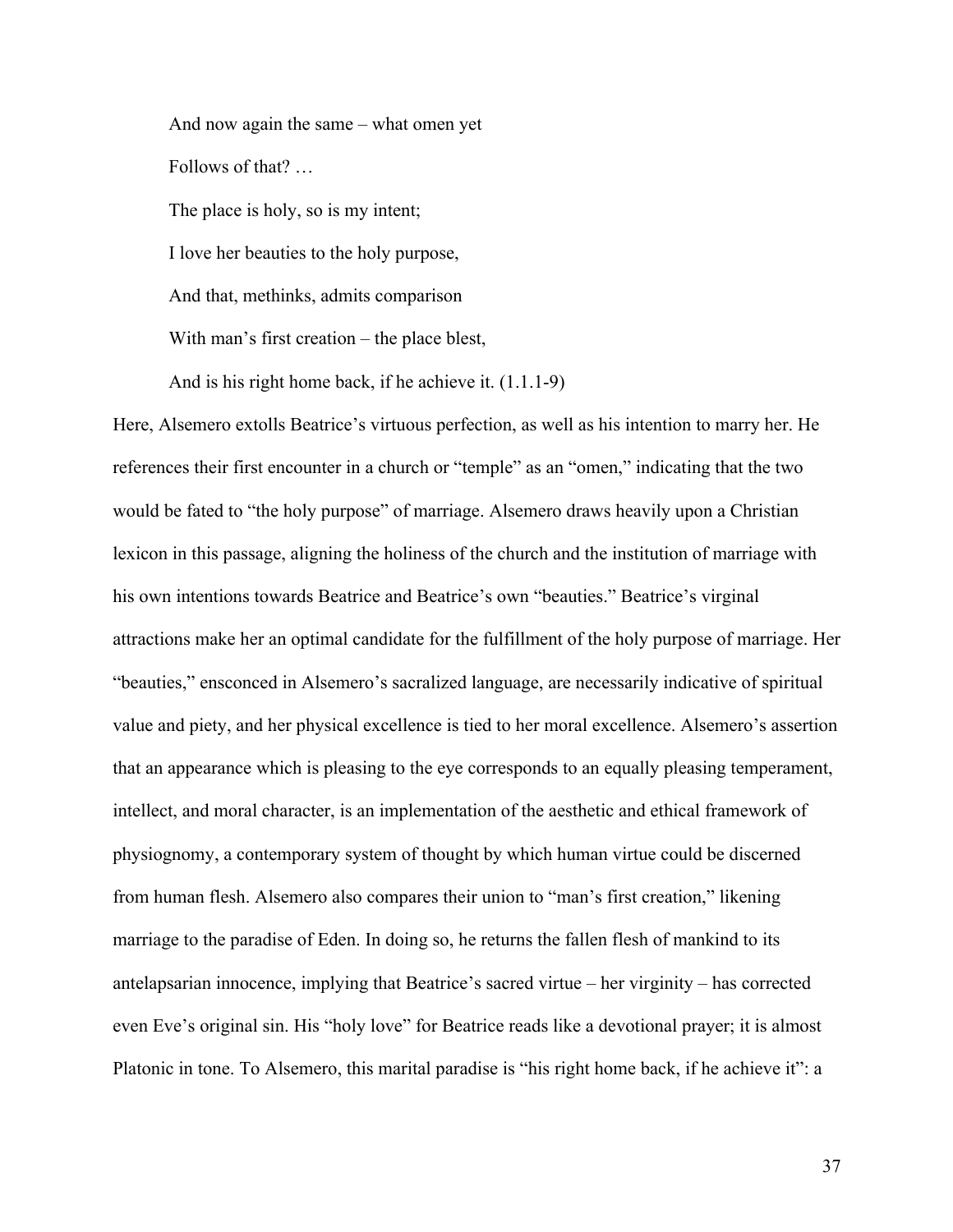state approximating Eden is "man's true home, and which he can regain through nuptial bliss" (Ioppolo n. 7-9). Although he refers generally to men in these lines, the conviction that underlies Alsemero's words is that regaining this state of "beginning and perfection" is possible through the sanctification of marriage (1.1.12). In other words, the Fall may not be permanent; the solution is the "holy intent" to marry a virgin woman. This has two primary repercussions for constructing this play's version of virginity: first, it suggests that virginity is a holy restorative force, and second, through Alsemero's understanding of the Fall as a reversible phenomenon, it implies potential for the reclamation of the virtue (virginity) that preceded it.

Visuality is certainly important to the play from its opening lines, when it structures Alsemero and Beatrice's flirtation. Beatrice responds to Alsemero's proclamation of love by stating that "Our eyes are sentinels unto our judgements," deploying the Renaissance body-ascastle narrative utilized in Sir Thomas Elyot's influential 1534 medical work *The Castle of Health* to configure the eyes as the watchful guards of a fortified, enclosed body (1.1.69).<sup>2</sup> In inscribing Elyot's metaphorical construction of the body as a "building" or "fortress" onto herself, Beatrice suggests her own vigilant and systematic protection of her body – chiefly her virgin status, itself envisioned as an enclosure or a "seal." Beatrice is able to engage with Alsemero's romantic overtures in her affirmation of the value of appearance in the assessment of character, suggesting that there can be pleasure in looking and that a pleasant "look" could gain access to the fortressed body, while simultaneously reifying her own discernment and restraint. She continues to counsel Alsemero that the eyes can be "Rash sometimes, and tell us wonders / Of common things, which when our judgments find, / They can then check the eyes, and call them blind" (1.1.70-72). Beatrice is more cautious than Alsemero, and her stance ultimately privileges rational judgment over mere visual impression. Alsemero does not take her playful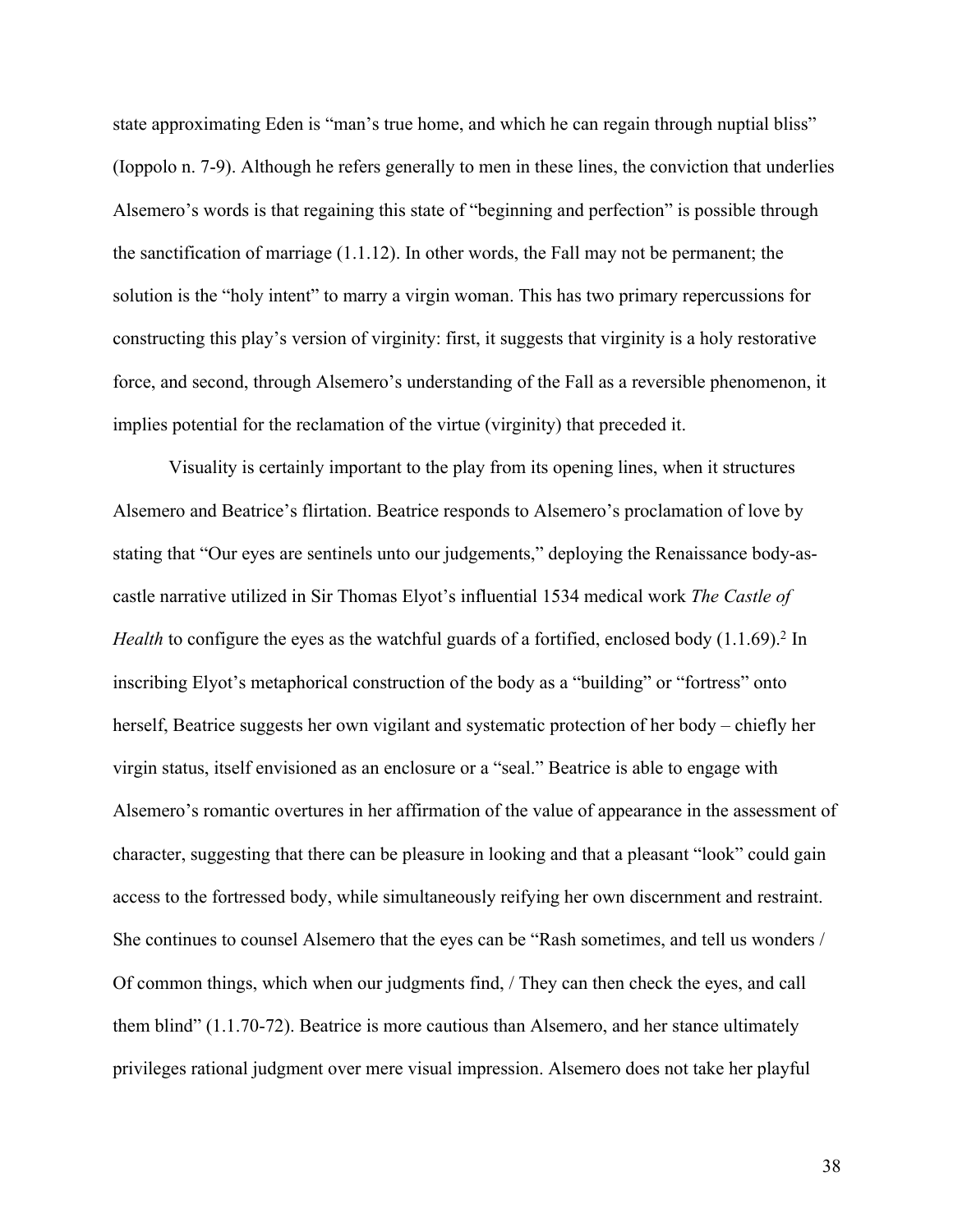warning to heart, responding in jest that his "eyes" and "judgment" are in agreement and await only Beatrice's consent to marry (1.1.73-78).

The inverse of this positive discourse surrounding attraction, beauty, and virtue can be found in Beatrice's relationship to Deflores. Deflores knows that his sexual desire for Beatrice is met with disgust. He then continues to declare that he will "please [himself] with sight / Of her, at all opportunities, / If but to spite her anger" (1.1.98-100). Deflores cannot yet expect to physically consummate his attraction to Beatrice, but must approximate this "pleasure" through sight of her "at all opportunities." His use of the reflexive form of "please" immediately ties the act of looking at Beatrice to a form of autoeroticism. Deflores is clearly aware of Beatrice's hatred of him. Rather than deter him, the prospect of inciting her anger – another form of passion – further arouses his sexual interest; in seeking to be near her "*if but* to spite her anger," it serves as a substitute for and perhaps even supersedes sex. Beatrice, in turn, compares Deflores to the monstrous "basilisk," a mythical serpent with a lethal gaze (1.1.110). Deflores's gaze is, in the span of ten lines of dialogue, likened to both sex and death, which converge in the body of its receiver. It is no coincidence that Deflores and Beatrice eventually die as a result of their combined crimes of murder and adultery.

Beatrice's virtue is, for an agent of the patriarchy, located in her beauty. This is rooted in the idea that signs of virtue can be identified in the physical appearance, a notion which is itself born of Platonic theories about beauty as a representation of virtue as well as societal anxiety about the assurance of female virginity and the stability of patrilineal systems. Because contemporary medical writers could not unanimously agree on a reliable "empirical" virginity test, "virgins" were often identified through their behaviors, mannerisms, and countenances. Portrayals of virginity were "deeply dependent upon the stories women told about their sexual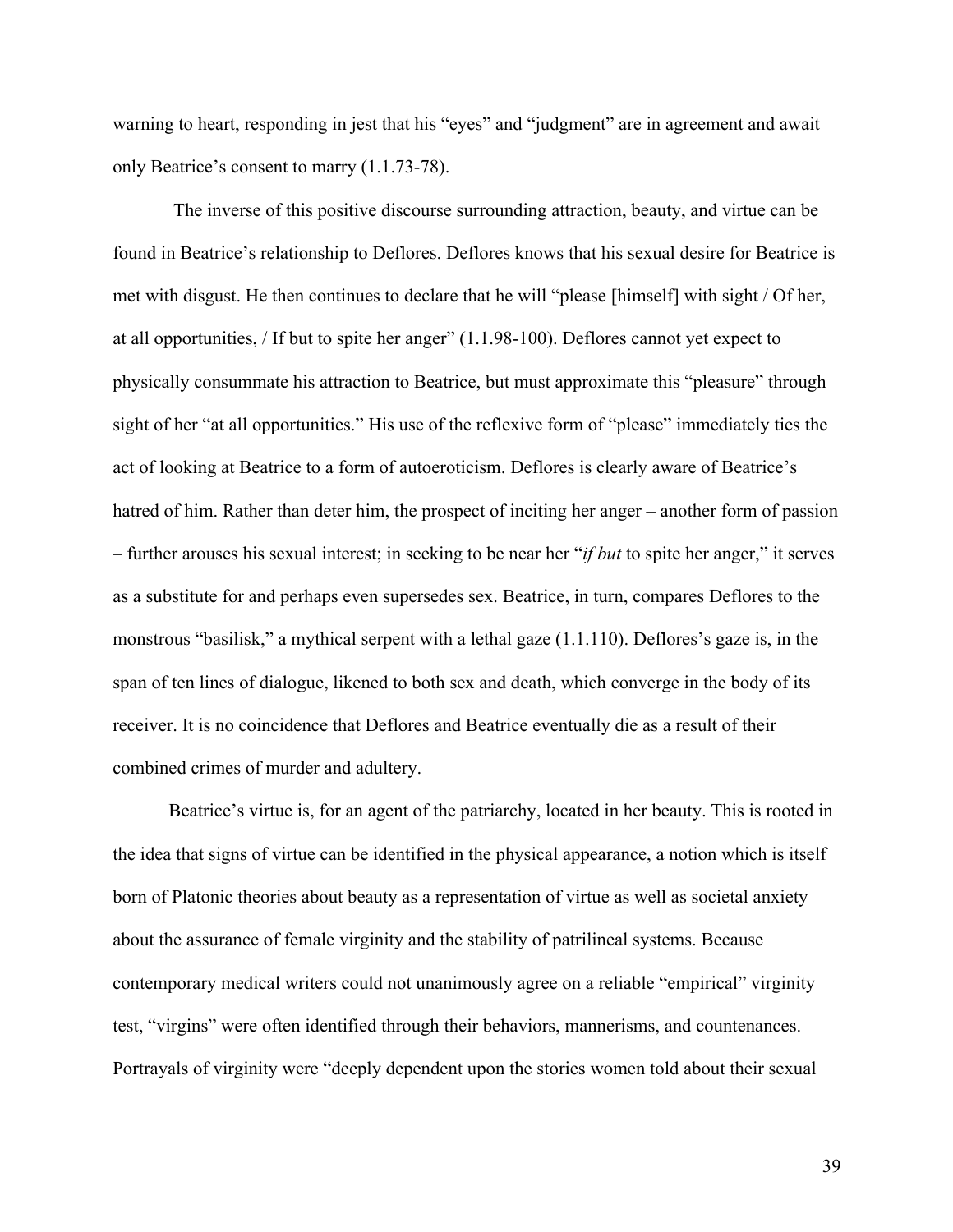status and how they acted these stories out, a combination of verbal and physical performance" (Luttfring 98). Luttfring terms this performance of virginity "bodily narrative." These "bodily narratives" not only allowed but required active participation in the construction/reconstruction of the self as perceived by others. They were both private, as only a privileged few could ever testify to the true status of the narrator, and public, as they coopted cultural markers of virtue to present an outward-facing image. Because it functioned as a theoretical license for physical innovation and narrative reappropriation, and because it accommodated female sexual secrecy, performances of virginity were often viewed as ambiguous and unreliable and were met with patriarchal skepticism. Virginity, the most important marital prerequisite, was an unstable bodily paradox for the patriarchy, proven only through fundamentally unreliable physical performance.

Another locus of Beatrice's virtue is her hymen – the "cultural fiction" of her maidenhead to which she herself appears committed (Schnitzspahn 85-86). When Vermandero commands Beatrice to marry Piracquo "within this sevennight," Beatrice replies with an entreaty not to force her to relinquish her virginity so quickly.

Nay, good sir, be not so violent: with speed

I cannot render satisfaction

Unto the dear companion of my soul,

Virginity, whom I thus long have lived with,

And part with it so rude and suddenly.

Can such friends divide never to meet again,

Without a solemn farewell? (1.1.184-189)

Beatrice calls her virginity "the dear companion of [her] soul," makes the abstraction of virginity into an embodied "friend." Her use of the word "violent," as well as the verbs "part" and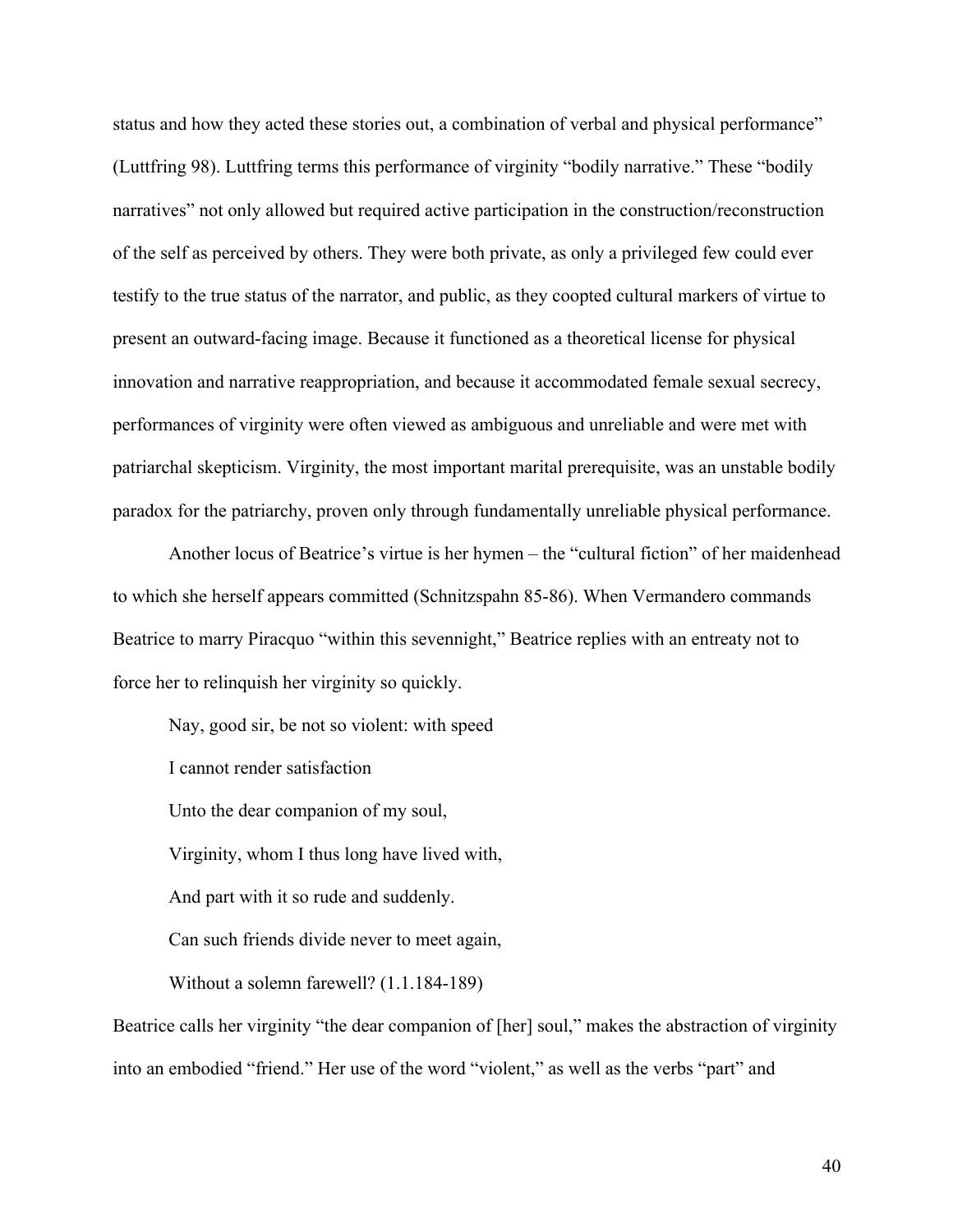"divide" forecast the traditional understanding of first sexual intercourse as connotative of irreversible loss and rupture (Schnitzspahn 86). This is clearly an intentional obfuscation of Beatrice's real motive to delay her wedding to Piracquo. It could be argued that Beatrice would not need to believe in the virginal hymen to make this statement, and that it only necessarily signifies her astute understanding of the conditions of her economic imperative to marry. The last statement is true: Beatrice's subtle manipulation of her father is only effective because she knows that the invocation of her virginity holds social power. The aim of the generic marital model of virginity is to wed young eligible maidens into economic stability as soon as appropriate. Despite this, Beatrice successfully uses her virginity as a bargaining chip with her father, buying herself a few days' delay. I will later argue, however, that she is deeply and personally committed to the conventional patriarchal model of virginity, and that these two ideas can coexist within her character.

In conversation with Alsemero, Beatrice expresses frustration with their romantic quandary, complaining both about the marriage her father arranged to Piracquo. Alsemero suggests that he challenge his rival to a duel, a proposition which Beatrice immediately rejects. The two are unaware that their conversation was overheard by Deflores, who views Beatrice's unfaithfulness to Piracquo as a sign of promiscuity that may potentially favor him. Meanwhile, Beatrice has decided to use her sexual power to manipulate Deflores into killing Piracquo on her behalf, and begins to flirt with him overtly, suggesting he must have "met with some good physician" for his face "to look so amorously" (2.2.74-76). When Deflores agrees to do her bidding, Beatrice promises to reward him generously.

Beatrice: As thou art forward and thy service dangerous,

Thy reward shall be precious.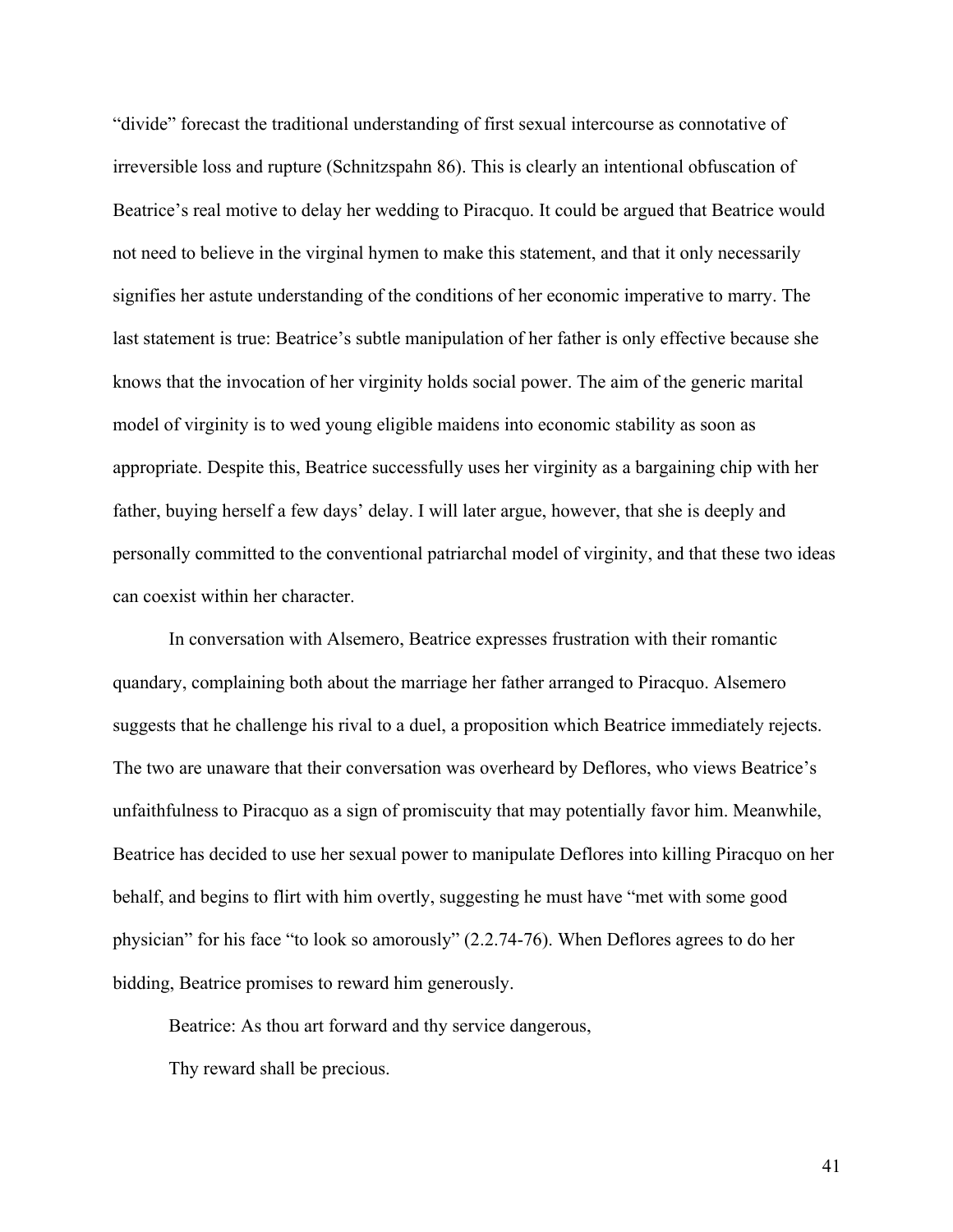Deflores: That I have thought on;

I have assured myself of that beforehand,

And know it will be precious – the thought ravishes. (2.2.129-131)

Beatrice's thoughts of compensation are financial. Deflores's, on the other hand, are explicitly sexualized by the double-meaning of the verb "ravish" as both to enrapture and to rape (OED v. 1a, b; Ioppolo n. 132). Perhaps Deflores has already violated Beatrice's virginal body, if only in "thought:" his consistent use of verbs related to knowledge ("thought," "assured," "know," "methinks") suggests his intentions to "know" Beatrice sexually – to penetrate the barrier of her sexual secrecy, and the bodily enclosure of her virginity. Perhaps the intentional evasion of subject/object clarity in the phrase "the thought ravishes" even signifies Deflores's erotic imaginings of mutual sexual violence as an extension of Beatrice's hatred for Deflores. Beatrice views her plan to "furnish [him] with all things for [his] flight" as a clever plot to rid herself of both Piracquo and Deflores, her "two inveterate loathings" (2.2.145). Deflores, on the other hand, is clearly aroused by the prospect of sexual compensation in the form of Beatrice's virginity:

O my blood!

Methinks I feel her in mine arms already,

Her wanton fingers combing out this beard,

And, being pleased, praising this bad face. (2.2.146-150).

Deflores describes Beatrice's fingers – a consistent site of erotic attraction for him – as "wanton," signifying both lawlessness and lustfulness or a lack of chastity (OED adj. 1a, c).<sup>3</sup> This is a critical shift for Deflores. In his eyes, Beatrice's murderous intent has lowered her and made the two equals: she is betrayed by her flesh in the sense that her desire for Alsemero has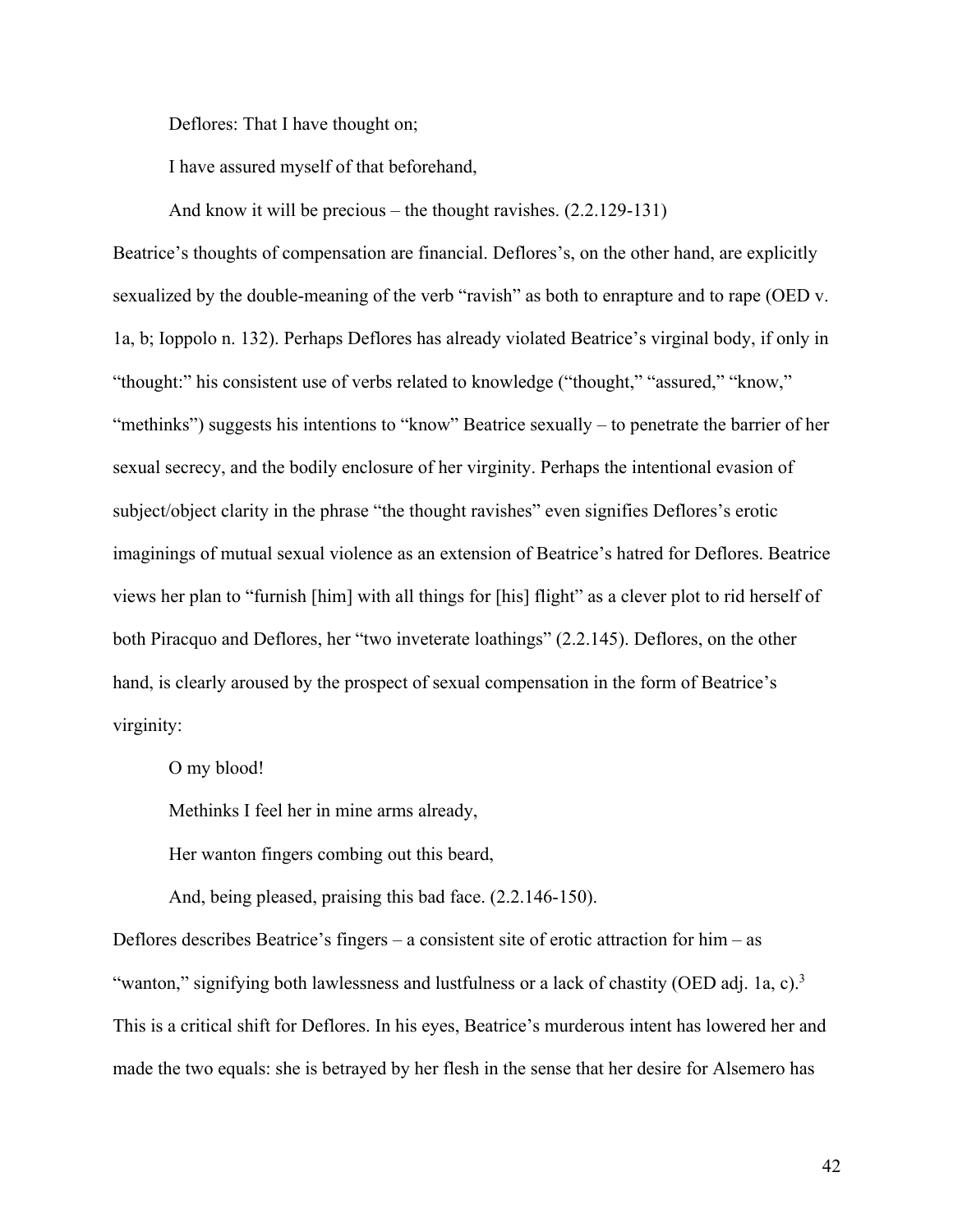led her to the sin of murdering Piracquo and in the sense that her sinful nature is so present in her body that it imbues even her fingers, which betray her evil. In what Deflores sees as Beatrice's renunciation of morality and innocence, she also loses her chaste virginal status. Her descent to murder renders her "wanton," and therefore a viable sexual candidate when the two were previously separated by rigid class lines and moral status. In his vivid erotic reverie, Deflores imagines embracing Beatrice, being touched by Beatrice, being praised by Beatrice; he is so certain of their sexual future that this vision is almost real for him.

In her solicitation of his help, Deflores has been granted access to privileged information about Beatrice and the lengths to which she has gone to attempt to exercise control over her marriage. When Deflores brings back Piracquo's ring and severed finger as proof of his murder, Beatrice is shocked. In receiving Deflores's help in Piracquo's assassination, Beatrice maintains a certain psychic distance from the crime itself. The sight of his dead flesh, encircled by the diamond ring she was encouraged by her father to send to Piracquo as a token of affection, is a morbid reminder of the gravity of the act. Gregory Schnitzspahn reads Piracquo's finger encircled by the ring as "the persistence of disordered flesh within finely wrought civilization and order" (79). He explains that the patriarchal systems that govern Beatrice's life "denigrate and deny flesh," and that her reaction reveals a certain "naiveté of a consciousness groomed to function within an abstract world of language and symbols, a consciousness disconnected from the life of the body or, in this case, the morbidity of murder" (81). While I agree with his point about the discomfort caused by the revelation of the finger, I hesitate to read Beatrice as possessing "a consciousness disconnected from the life of the body," because such a description does not sufficiently accommodate the manner in which Beatrice intentionally wields her sexual power, nor do I understand her ultimately as a naive woman who fails to exercise control over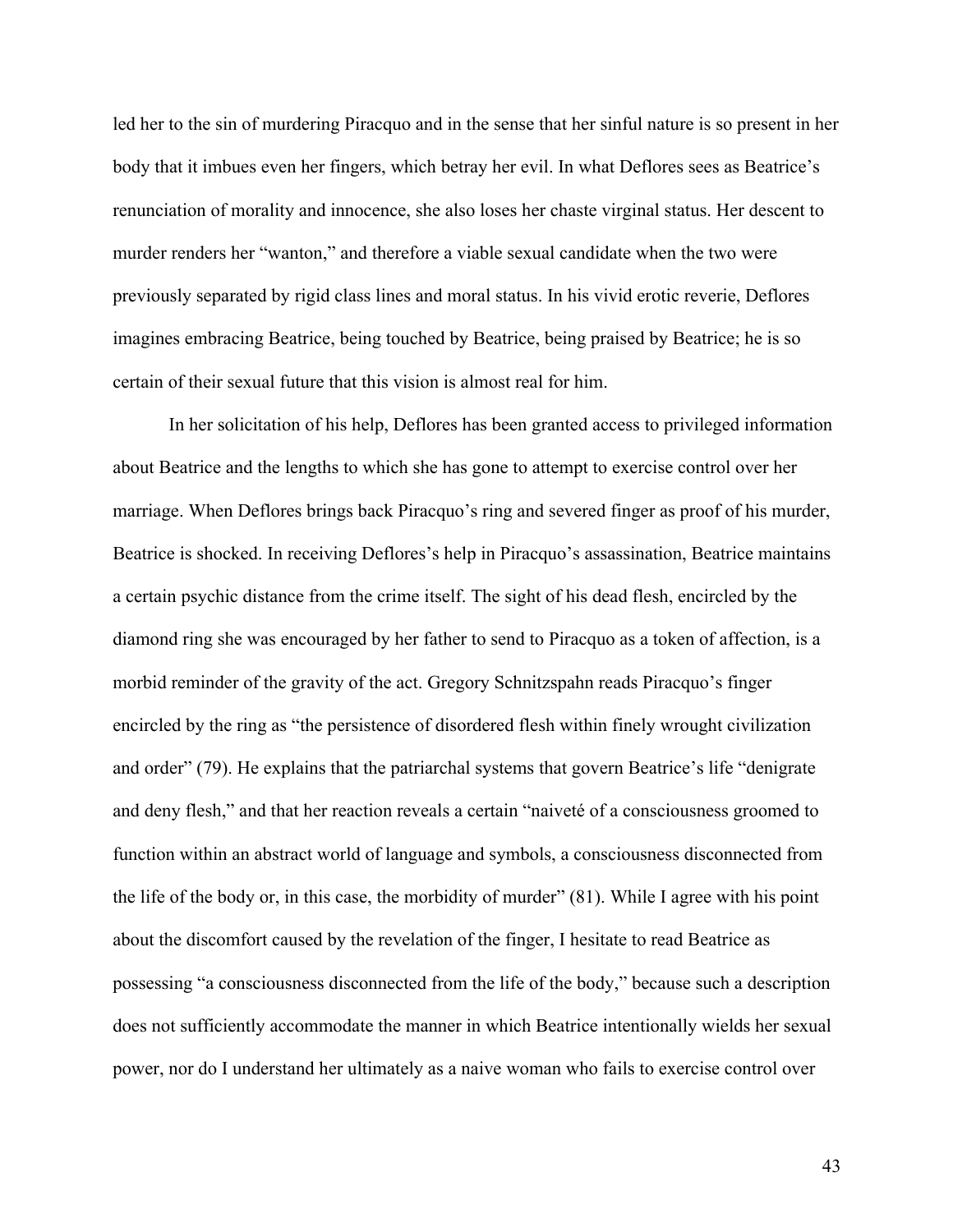her life precisely because of her inability to reconcile her innate "bestial" corporeality with the orderly restrictive systems that confine her (82-83).

Following her coerced sexual intercourse with Deflores – who blackmails Beatrice by threatening to expose her actions to Alsemero – Beatrice's concerns of judgment and discovery heighten rapidly.

The more I think upon th'ensuing night,

And whom I am to cope with in embraces, -

One that's ennobled both in blood and mind…

Before whose judgement will my fault appear

Like malefactors' crimes before tribunals. (4.1.3-8)

In these lines, Beatrice expresses her mounting fears of her wedding night, even using the verb "to cope with" – an allusion to the sexual nature of the encounter to come that simultaneously serves as a telling indicator of the unease she feels. She points to his nobility: in "mind" as well as in "blood". The practice of alchemy and physiology in England during the Renaissance depended in large part on the "humors" of the body, especially blood. Beatrice's anxiety about Alsemero's nobility stems from the idea that the soul is reflected in the body, that the physical and chemical makeup of a person defines them. She is anxious that Alsemero's pure, noble, virtuous blood is different from hers, which although noble, was sullied both by her part in Alonzo de Piracquo's murder and her intercourse with Deflores. Beatrice's fear understands blood as a fluid that can reveals an identity in the present in addition to the past – Alsemero's blood is more than his noble heritage, it is his noble character as well.

The language that Beatrice uses subordinates her to Alsemero. The self-loathing that overcomes Beatrice during this soliloquy intensifies and darkens her speech, causing her to speak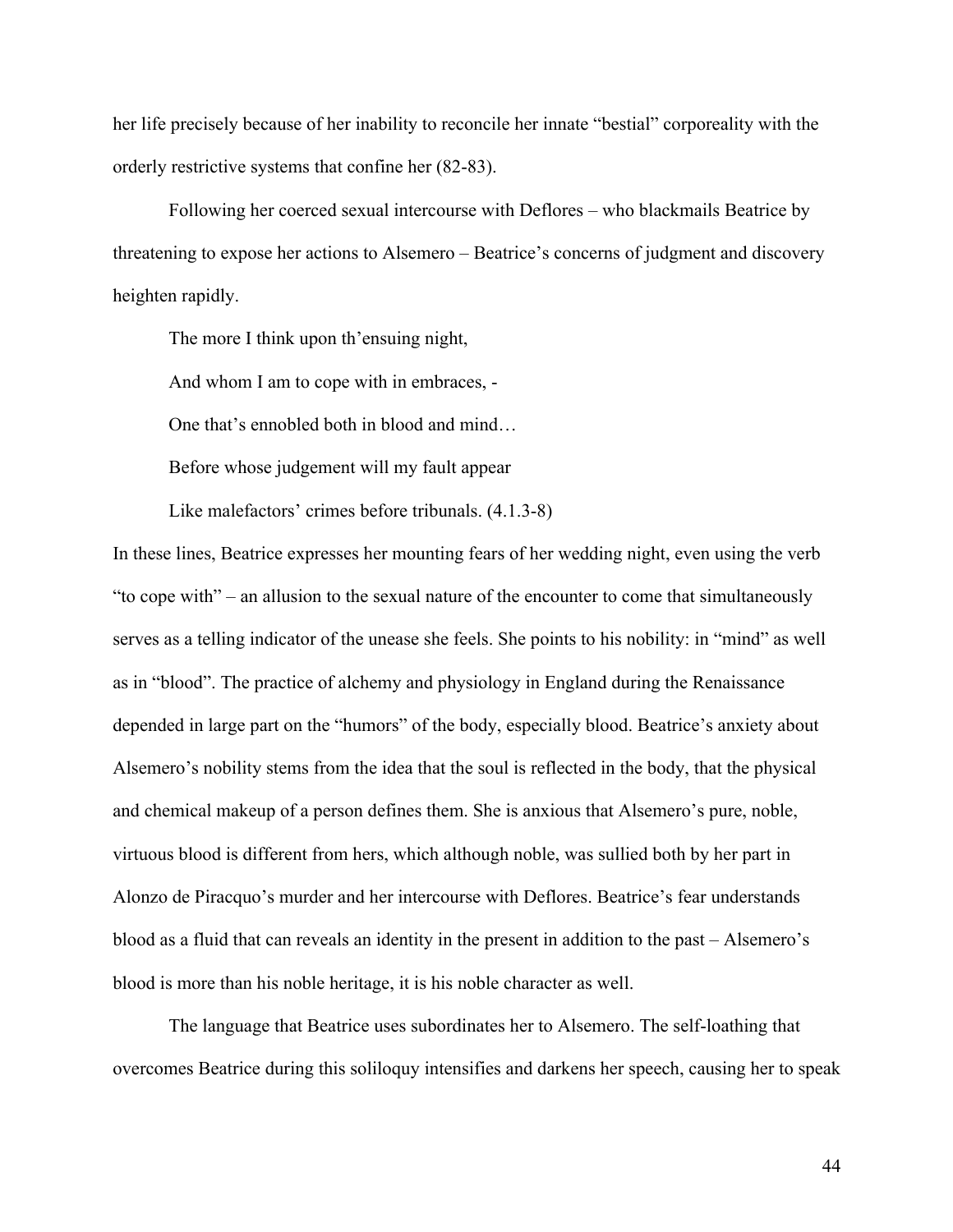in metaphors of crime and judgement. She believes that her "fault" will reveal itself to Alsemero like "malefactors' crimes before tribunals."4 With this, Beatrice gives Alsemero the authority to adjudicate on her impurity and assign penance for the sins she is so ashamed of. Similar is the usage of words such as "calamity" and "plague," and in one moment Beatrice even seems to suggest that were he to strangle her as she lays by him, it would be justifiable punishment. Her shame at her uncleanliness leads Beatrice to be convinced that her body will betray her crimes and her impurity to Alsemero. This leads her to search through his closet, where she finds a collection of vials containing spirits as well as a compilation of manuscripts by scholar Antonius Mizaldus on physics experiments such as a virginity test in a vial labeled "glass M."

In Act 4, Scene 2, Beatrice devises a plan to protect her sexual secret from Alsemero. She experiments with the liquid in glass M by administering it to herself and Diaphanta so that when given that same liquid by Alsemero in a later scene, she is prepared to impersonate the reaction of a virgin and temporarily reassure him of her maiden status. She then arranges for the virgin Diaphanta – herself sexually attracted to Alsemero – to replace Beatrice in her marriage bed. These alchemical potions promise to empirically test Beatrice's purity, and in her aim to emulate it, Beatrice is seeking the correct performance of virginity and female virtue: "Give the party you suspect the quantity of a spoonful of the water in the glass M, which upon her that is a maid makes three several effects: 'twill make her incontinently gape, then fall into a sudden sneezing, last into a violent laughing – else dull, heavy and lumpish" (4.1.46-50). The impossibility of ensuring virginity through the administration of a test is made possible in the drama, and in the embodied performance of the actors. Beatrice knows she must prepare to falsely emulate virginity to guarantee her value. However, it is not her reaction when administered the virginity test that arouses suspicion in Alsemero and his companion Jasperino.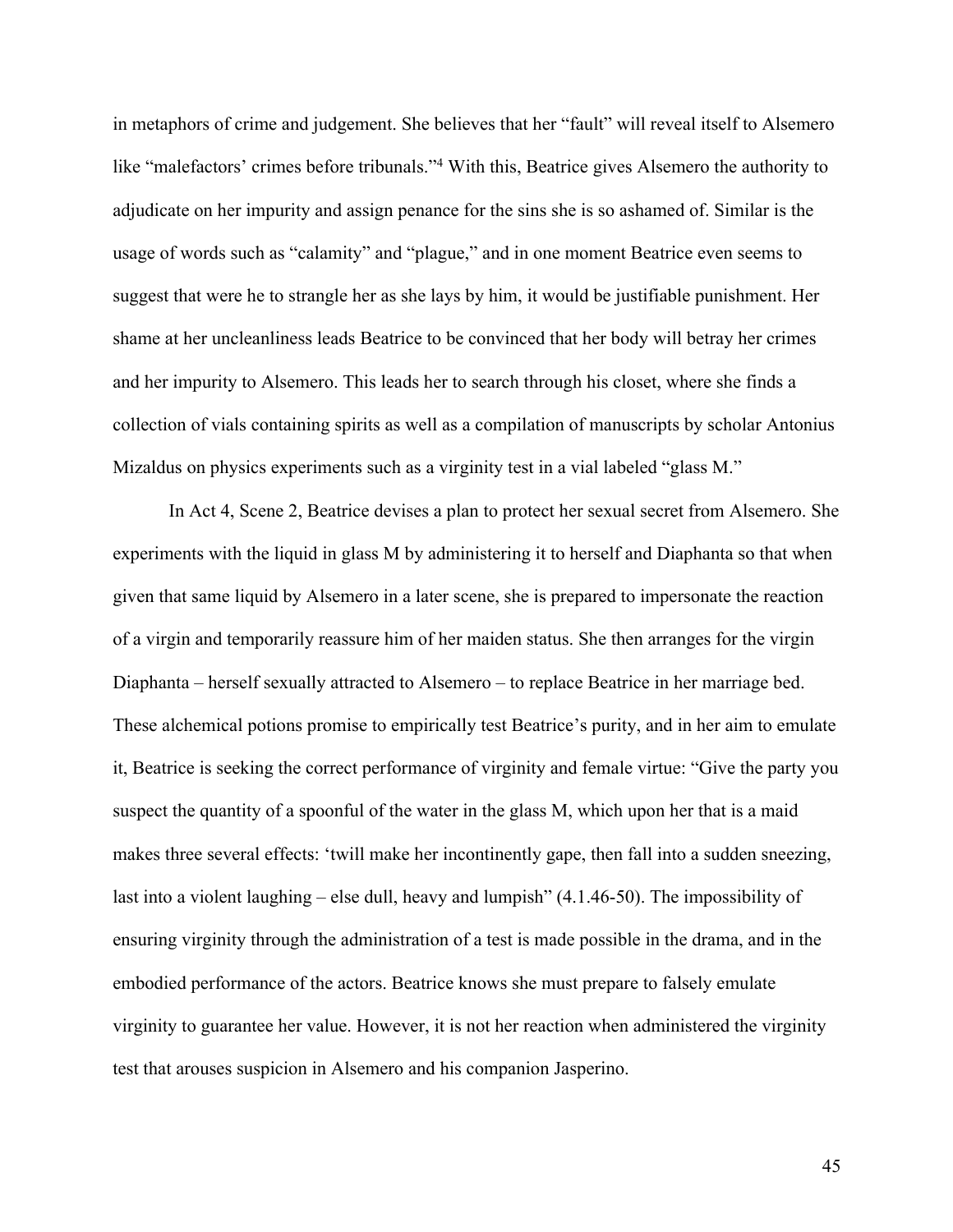After chasing Diaphanta to "a back part of the house, a place [they] chose for private conference," Jasperino overhears "[his] bride's voice in the next room … / And, lending more attention, found Deflores / Louder than she" (4.2.91-96). Alsemero asks Beatrice to drink from the glass, and is wholly reassured by her feigned response, telling her that she has "given [him] such joy of heart, / That can never be blasted," announcing to Jasperino that the matter is "settled" and to Beatrice that she is "Chaste as the breath of heaven, or morning's womb / That brings the day forth" (4.3.145-150). It is Jasperino's *second* sighting of Deflores and Beatrice together, engaged in conversation in the garden (another Edenic reference), that induces Alsemero to confront her (5.1.1-11). When Jasperino cautions that the encounter he witnessed "has showed / Enough for deep suspicion," (5.3.1-3) Alsemero responds that

The black mask

That so continually was worn upon't

Condemns the face for ugly ere't be seen –

Her despite to him, and so seeming bottomless. 5.3.4-6

Here, Alsemero describes Beatrice's "black mask" of deceit – in having convinced him of her scorn for Deflores – and "condemns [her] face for ugly ere't be seen," suggesting that her very act of dishonesty has marred her beauty, which he once described as holy. This is the ultimate manifestation of the play's preeminent discourse on the stability of patriarchal systems, which demand that personal virtue be mirrored in external beauty. Beatrice, before she is revealed to have a cruel, self-involved streak, is described as virtuous and beautiful. Deflores's impurity is on display, clearly reflected in his physical appearance. Beatrice's, however, is not. Once Beatrice's transgressions have been revealed, Alsemero is quick to disrupt her façade of beauty and virtue: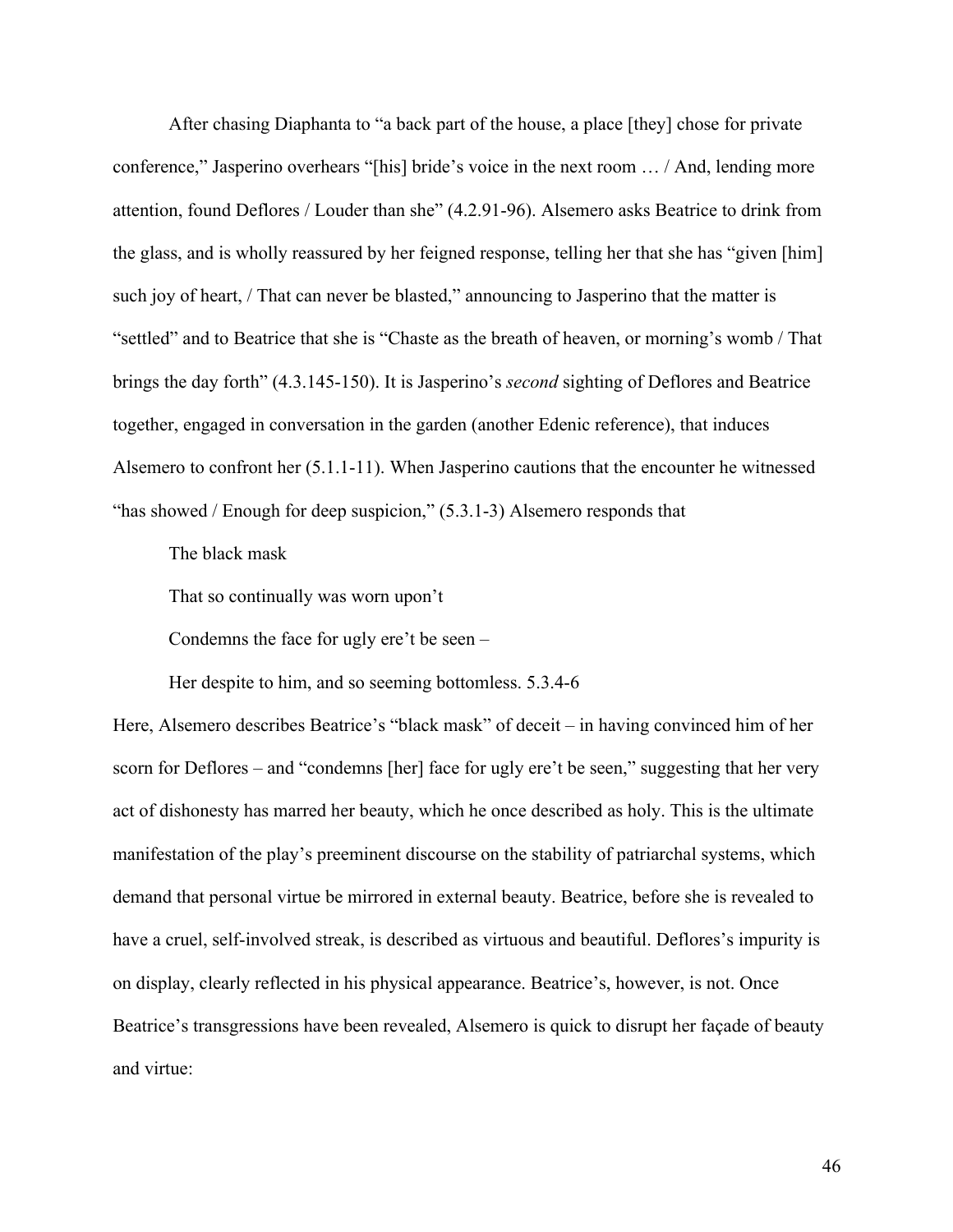ALSEMERO: Neither your smiles nor tears Shall move or flatter me from my belief: You are a whore. BEATRICE: What a horrid sound it hath!

It blasts a beauty to deformity;

Upon what face soever that breath falls,

It strikes it ugly. (5.3.30-35)

Having learned of her crime with Deflores and her loss of her virginity to him, Alsemero immediately labels Beatrice a whore, to which she expresses that the word "whore" destroys and deforms the beauty of the face it is directed at, rendering it ugly. This ties virtue and beauty together on one hand and impurity and deformity together on the other—suggesting that if "whoredom" deforms, then physiognomic evidence of those misdeeds should be visible; the loss of purity must announce itself visibly and clearly. Alsemero is quick to disparage Beatrice's beauty because he initially believed it to be a marker of virtue. He is uncomfortable that she was able to convince him that she was, indeed, pure. Beatrice's most grave crime, in Alsemero's eyes, is that she challenged his comfort in the patriarchal system that was supposed to ensure her purity. Alsemero then seeks to regain this comfort by renouncing the pure beauty he once described and replacing it with sinful ugliness, even in a face that may never actually change. Beatrice, ashamed of what she perceives as her own fall, is complicit in the construction of her identity as a "whore," aiding and encouraging Alsemero in his process of rebuilding and resignification by agreeing that she is "deformed" and "ugly." This is an extremely complex and loaded reaction to Alsemero's words considering that the loss of Beatrice's maidenhead comes initially in the form of coercion and assault. Beatrice is a tragic figure because she is entirely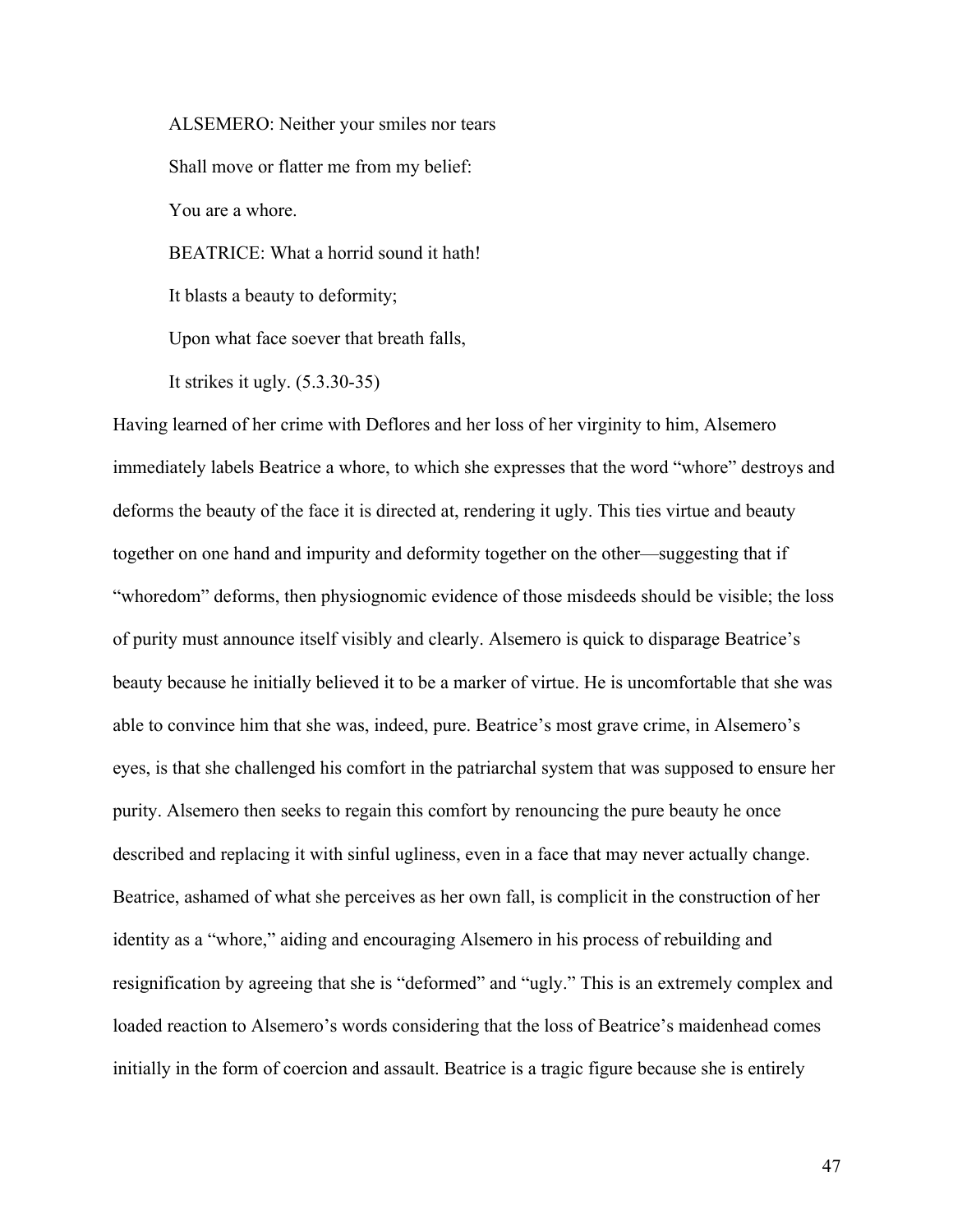unable to envision redemption for herself and is unable to reconcile the multiple realities in which she simultaneously exists.

When Beatrice tries in vain to appeal to Alsemero, beseeching him to remember that she is "true unto [his] bed" (5.3.83), Alsemero confines Beatrice to a closet, calling their marital bed "a charnel" – a burial place, a cemetery (OED n. 1a)– and its sheets "shrouds for murdered carcasses" (5.3.84-85). When Deflores enters the room, Alsemero reveals that he knows the conditions of the former's relationship with Beatrice and locks him into the closet as well. Beatrice's cry of "Oh, oh, oh!" may be dually interpreted as sexual pleasure and/or pain caused by her mortal wound (5.3.140, Ioppolo n. 140-1). This reading plays with the conceit of orgasm as a *petit mort* – little death – and provides an interestingly ambiguous conclusion for the play's consistent commingling of sex with death.

At the intersection of the physiognomic and physiological in *The Changeling* is a fundamental question: if Beatrice's physical/moral "deformation" must be superimposed onto her body by Alsemero and does not actually occur in response to her moral crimes, and if she can perform the feminine virginity and purity she is initially ascribed even when administered an "empirical" test, then can the institutions of patriarchy track and account for female virtue? In the physiognomic sense, Beatrice fears that her body will betray her uncleanliness to Alsemero, and that what she perceives as inner ugliness will be manifested outwardly: a public spectacle of the abject female, Eve in the garden with the serpent. She is left to emulate the virginity of another woman in order to "prove" her own. Tying the two together is a concern with bodies and embodiment, with purity and impurity, cleanliness and uncleanliness, virginity and whoredom, virtue and sin. It is the obsession with the idea that if there is something perverse or flawed in a woman, it should be visible and externalized for the fathers, suitors, husbands, and fiancés of the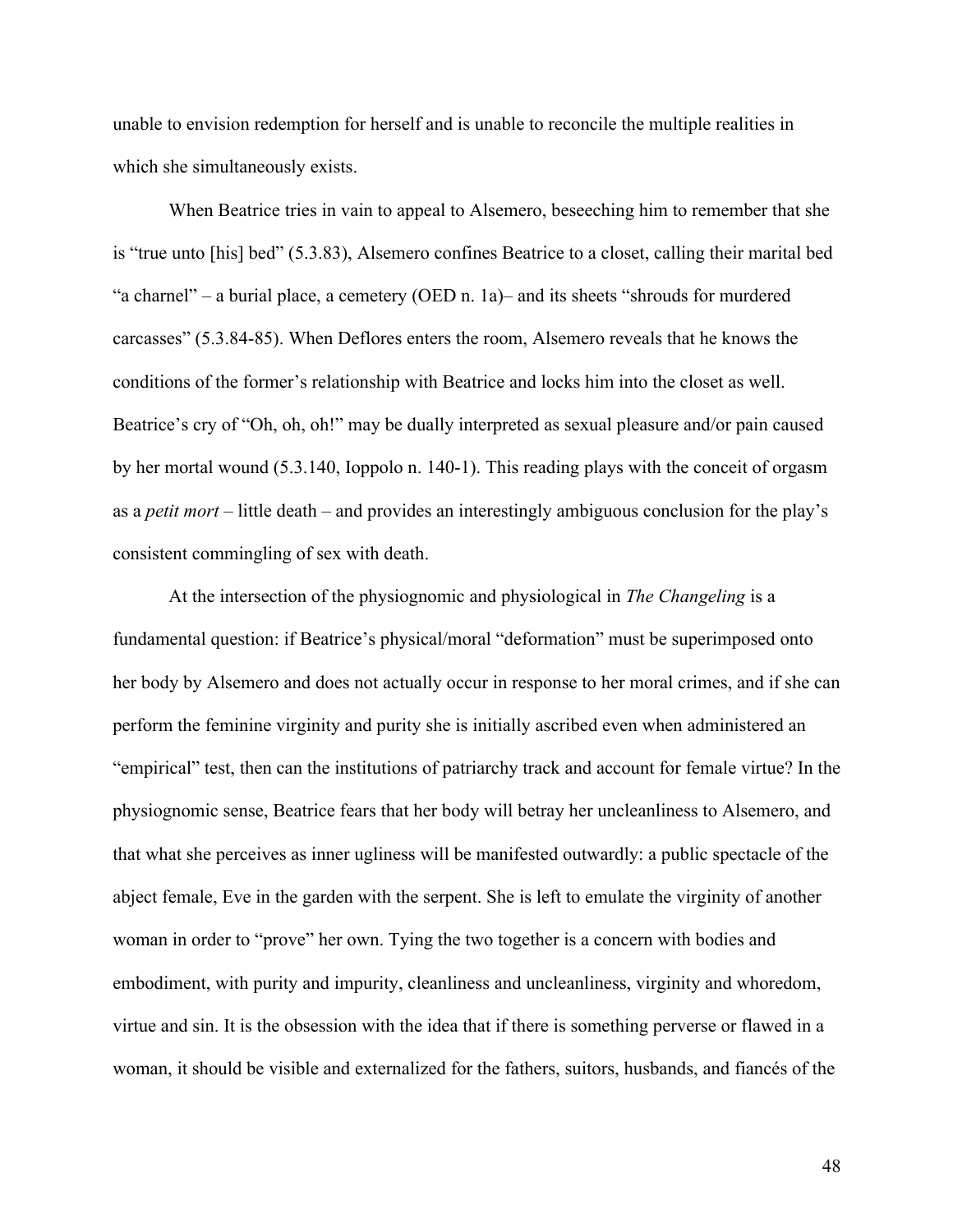world – and it derives from a profound patriarchal fear that sometimes that which *is* deemed perverse or flawed might remain completely invisible, like a fruit that rots from the inside out.

Beatrice's influence does not dissipate with her death. Instead, as Sara Luttfring points out, Beatrice's death leaves the family "ultimately barren," noting that "the female body, and the bodily narratives women construct about and through it, might be threatening and unreliable, but they are also absolutely necessary to the coherence and continuation of patriarchal society" (Luttfring 114-115). The addition of Diaphanta's death leaves a cast of male characters onstage with the sole exception of Isabella, who, as an inversion of Beatrice, feigned madness and unchastity to protect her wifely chastity in the face of her husband's misplaced distrust. In doing so, she both successfully defends herself and reveals that her husband is unable to protect her (Luttfring 115). Alibius is chastened by his failure to trust Isabella, his witless and cruel sexual endangerment of her, and her clever self-preservation. The rest of the men are wholly stripped of their *own* patriarchal imperative to produce an heir and ensure the continuation of title and property. In citing a quote in which Alsemero suggests preference for the "visor / O'er [Beatrice's] cunning face" which "became [her]," (5.3.47-48) Luttfring argues that "there is also the sense that [the men] would have preferred it if Beatrice-Joanna had been able to persist in representing herself as virginal, even if this representation was false … that it was Beatrice-Joanna's appearance of virtue that he desired at least as much as, if not more than, her physical intactness" (115). "*The Changeling*," she concludes, "thus shows patriarchal authority to hinge on women's ability to physically and verbally enact their own sexual containment, a performance that may or may not correspond to actual sexual experience" (115). I agree with Luttfring's argument that the ultimate basis for patriarchal control is the construction of bodily narrative both with and against the world of abstract tropes and symbols which Schnitzspahn discusses.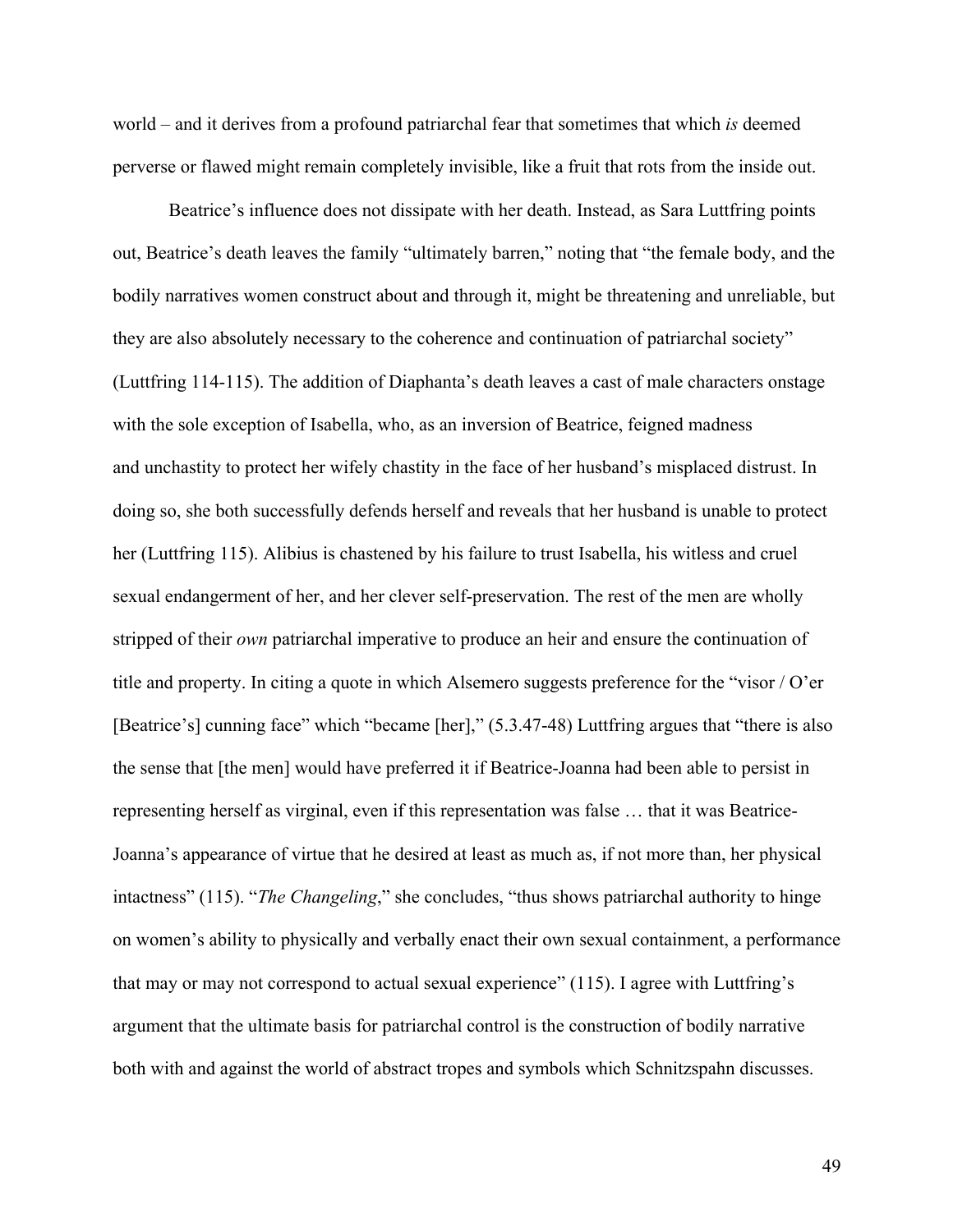Bodily narrative is an inherently *personal* identity method. Beatrice recognizes this world of signs, and yet is ultimate unable to construct a personalized adaptation, which leads to her failure to assert personal control.

This is the central conflict of Beatrice's character. Beatrice has a degree of understanding that the virgin status she wishes to claim depends on the construction and maintenance of social performance. Still, she holds on to a firm belief in her own material and moral fall, refusing to believe in the potentially regenerative properties of reclaimed virginity and instead hopelessly submitting to the patriarchal wills of the men around her. Her commitment to a shame-based narrative precludes the possibility for redemption, recovery, and reclamation. This leads Beatrice into a state of cognitive dissonance. With the initial societal transgression of her conspiracy to murder Piracquo, Beatrice asserts the primacy of her life over his, and psychically exits the world of patriarchal convention. But she has so deeply internalized those very structures that seek to assert control over her body that she cannot go far enough to fashion herself a new identity – as a murderess, as a survivor, as a complex woman, as a force of resistance – within the muddy moral waters she has entered. Beatrice's performance of virginity is subversive until it fails her. *The Changeling* does not see Beatrice as an unequivocal villain or victim, and it fails to provide her with alternative options. In her death, Beatrice is prohibited from accessing a newer, more flexible virginal modality. In only admitting to her "fallen-ness" and her unfitness for marriage to Alsemero in Deflores's sexual blackmail rather than in her own solicitation of a murder, Beatrice has relinquished her commitment to traditional morality, but not to the system of patriarchal control. Instead, Beatrice clings to it at least as tightly as all of the men in her world do, and this is why she eventually meets her undoing.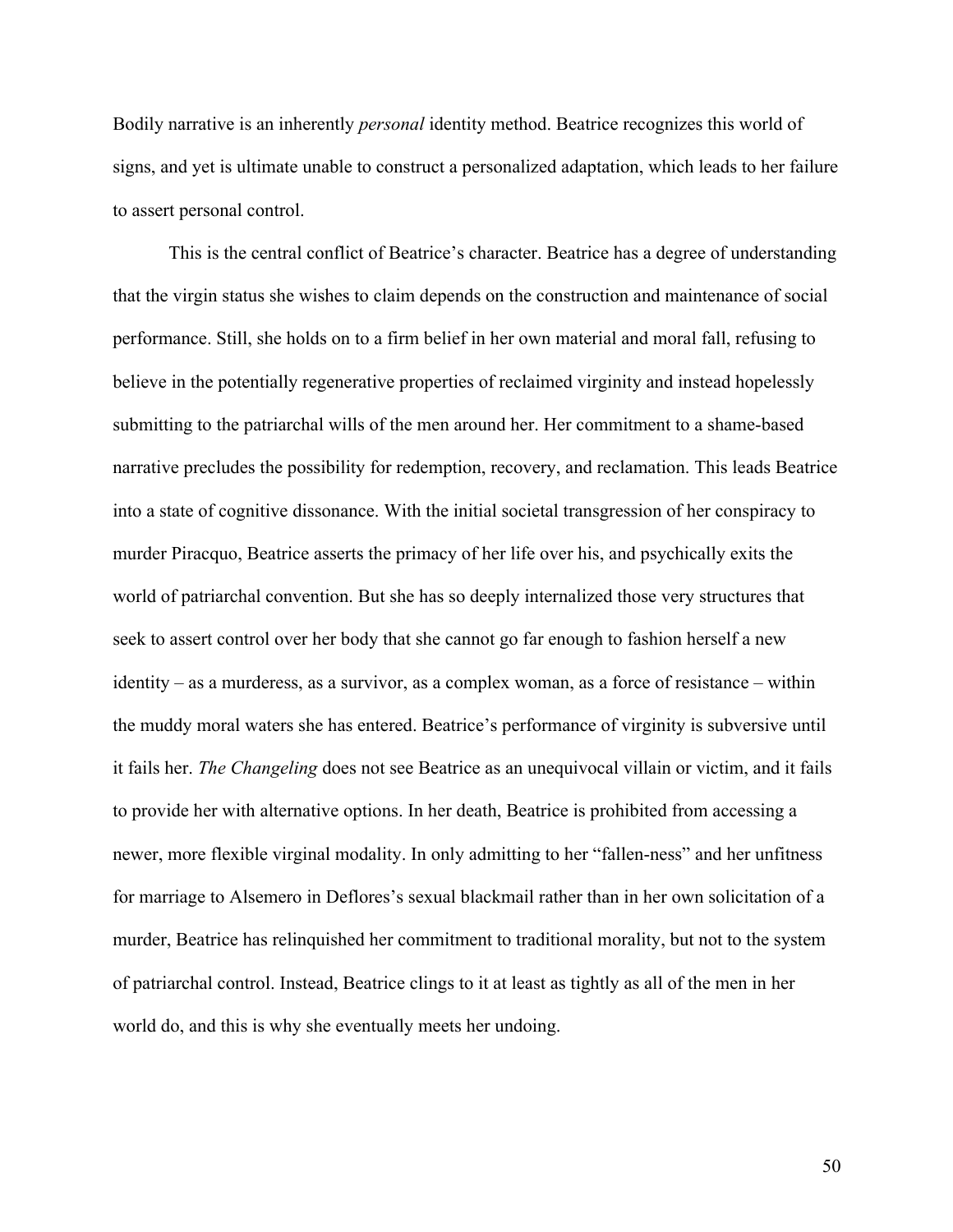## PART TWO

*The Two Noble Kinsmen* 

&

*All's Well That Ends Well*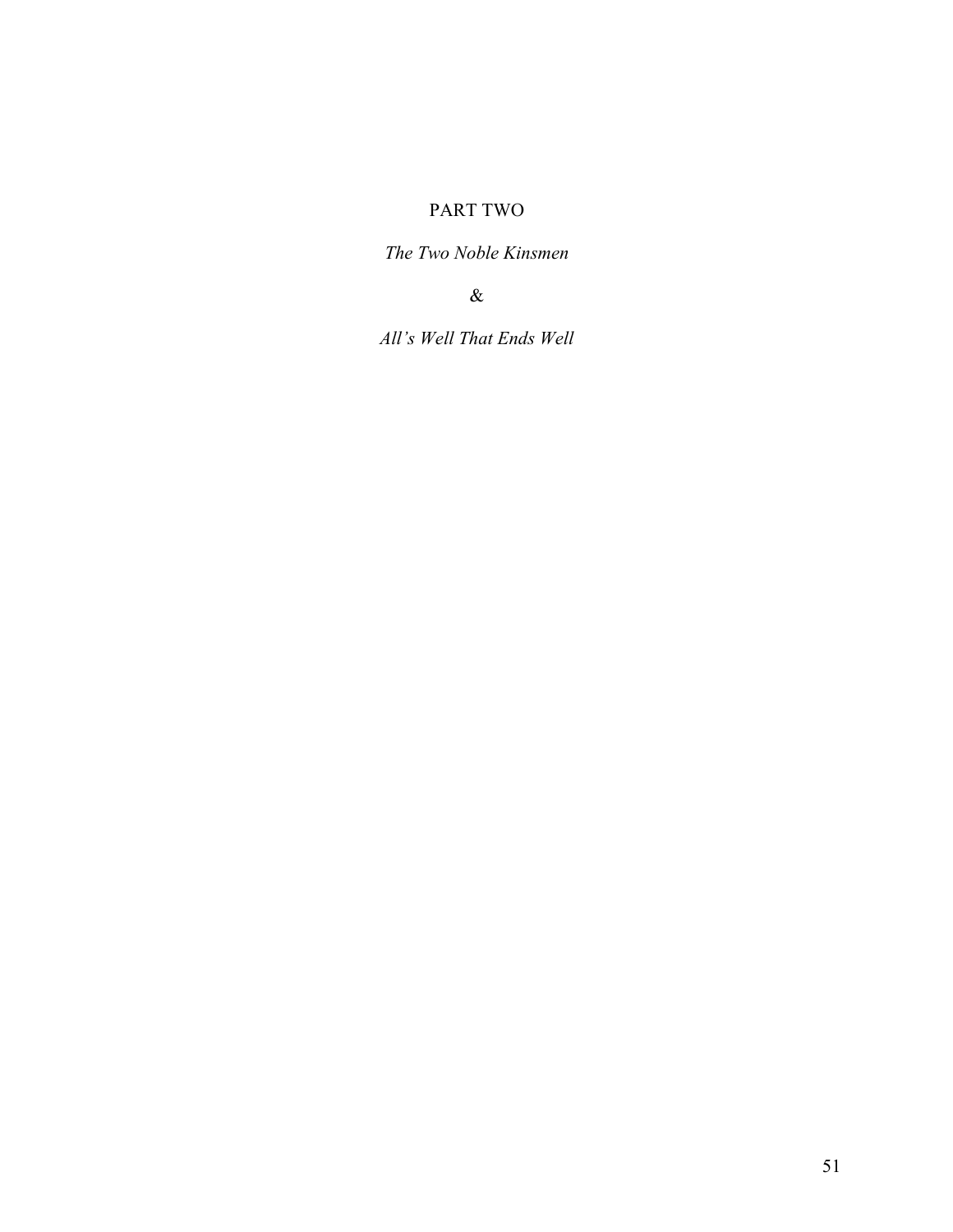## Staging Virginal Madness in *The Two Noble Kinsmen*

The focus of this chapter is to examine an early modern understanding of the virgin body: its function, its purpose, and its value. To this end, I will explore the culmination of ideas, concerns, and attitudes as rooted in period cultural discourse. My analysis considers the body from the medical perspective as well as the literary and dramatic to piece together a broad view of the significance of the virginal female body, with a focus on the complex intersection of virginity and disease. A long medical precedent of "virgin disease," or "diseases of young girls," – by which the adolescent body was characterized as inherently prone to diseased and rendered imbalanced by burgeoning sexual desire – experienced renewed interest in the period as it took on a new name: "greensickness." The notion of a 'virgin disease' can be traced as far back as the Hippocratic *Peri Parthenion* (c. 380 BCE), or *Diseases of Young Girls*, in which Hippocrates describes a malady common in "young girls of an age for marriage, who remain unmarried… especially at the time of the descent of their menses":

Before puberty they were healthy. Afterwards blood is gathered into their wombs for evacuation. Yet, when the mouth of the exit is not opened and more blood flows in due to their nourishment and the increase of their body, then the blood, not having a way to flow out, rushes from the quantity towards the heart and the diaphragm. When these parts are filled, the heart becomes numb; then lethargy seizes them after the numbness, then after the lethargy, madness seizes them.

 $(250-251)$ 

Hippocrates's description of this disease establishes the category of the "virgin illness"–a classical predecessor of what virgin illness would become by the mid-sixteenth century. In this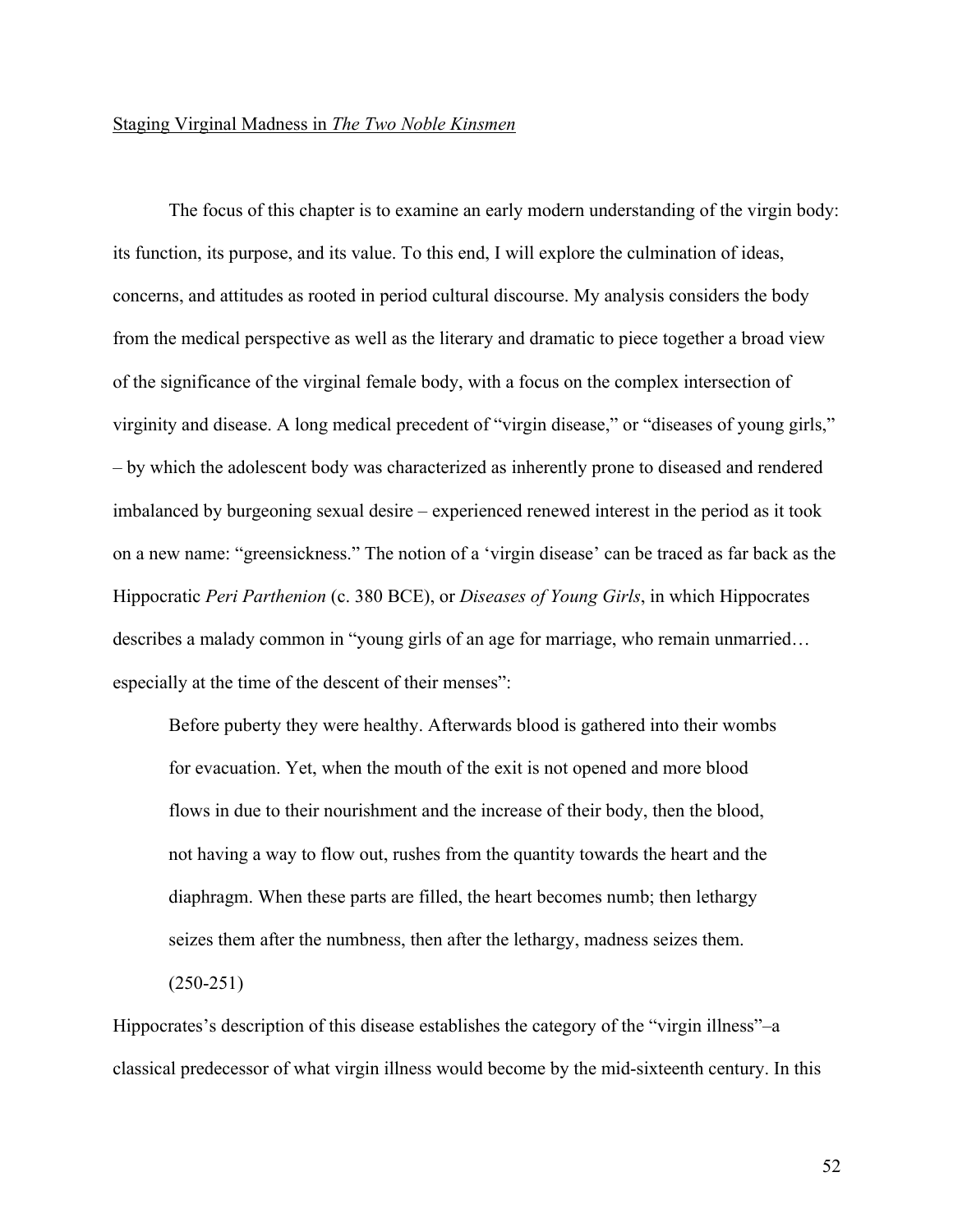"disease of young girls," the virginal female falls victim to her own body, which fails to purge her supposedly foul and putrefying blood. Hippocrates points out that the blood flow itself is caused by the nourishment and development of these pubescent girls' bodies, which seems to suggest that menstruation is a normal if not healthy byproduct of physical maturation in young women.

For Hippocrates, the accumulation of blood in the womb – the "evacuation" of which is stopped by a blockage in the "mouth of the exit" – is the problem. When the womb overflows, the collected blood is redirected throughout the body and "rushes from the quantity towards the heart and the diaphragm."

When these things occur in this way, the young girl is mad from the intensity of the inflammation; she turns murderous from the putrefaction; she feels fears and terrors from the darkness. From the pressure around the heart, these young girls long for nooses. Their spirit, distraught and sorely troubled by the foulness of their blood, attracts bad things, but names something else even fearful things. They command the young girl to wander about, to cast herself into wells, and to hang herself, as if these actions were preferable and completely useful. Even when without visions, a certain pleasure exists, as a result of which she longs for death, as if something good. (251)

In Hippocrates's virgin disease, the recirculation of menstrual blood to the heart causes the afflicted to descend into madness. He alludes to the attraction of "bad" and "fearful things" to the young girls' spirits, that "command" the young girls to commit suicide. The female body for Hippocrates is thus predisposed to circulatory malfunction associated with the womb. He equates the wombed body with an inability to maintain proper function, exposing its supposed need to be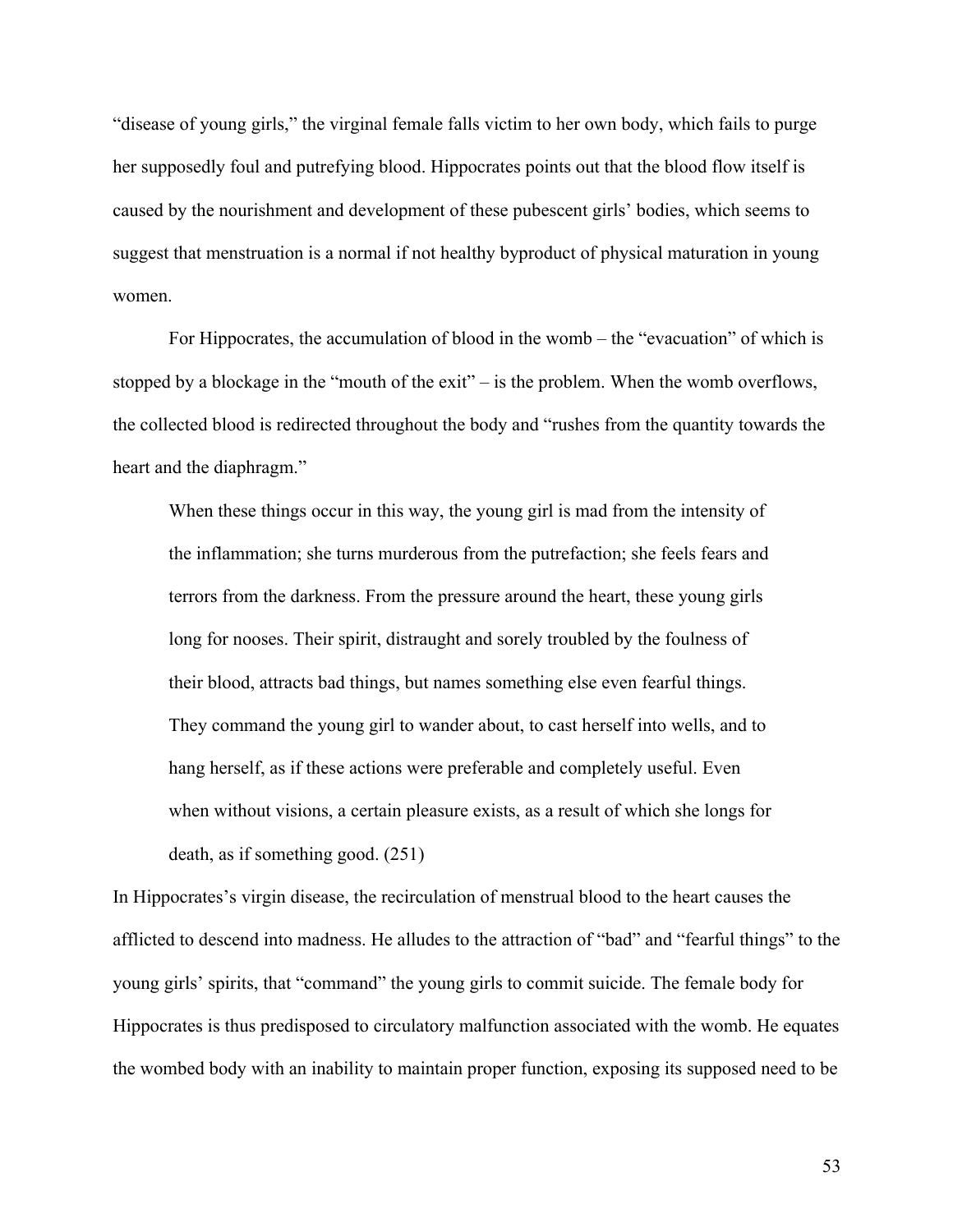treated and regulated. "Virgin disease," even in a medical world that may have predated theories of sexual binarism, was a "female" pathology – *not* as it belonged solely to wombed bodies, as countless period writings refer to men suffering from illnesses similarly coded as "virginal" or "lovesick", but as it was physically traced to the fallacy of the dysfunctional womb, and as no common male analogue suggests that bodies lacking wombs received the same systemic medical attention or were similarly tied to inherent physiology.

The appropriate treatment as posed by Hippocrates is for young girls to marry "as quickly as possible" and conceive. Recovery and restoration of health depends on the realization of the sexual and reproductive potential of young female patients, in turn ensuring the realization of their cultural value as wives. In asserting that "before puberty they were healthy," the intrinsic unhealthiness of the pubescent body is implicit: the pre-pubescent body is a healthy one. The pubescent and post-pubescent body is characterized by illness and superfluity. The body is only healthy so long as it can regularly purge its excess. In depicting puberty – in particular, menarche, a quintessential step in the maturation of the female body – as a threat to the body's health, female sexual maturity in Hippocrates is problematized.

In western European medical thought, Renaissance Europe witnessed a widespread return to classical medical texts such as the original Hippocratic corpus. Translated from the Greek into the Latin of the early modern medical community in 1525 by Marco Fabio Calvi, such writings challenged some of the dominant Galenic theories of the time.<sup>5</sup> Galen's view of the human body was characterized by shifting balances of the four humors – black and yellow bile, phlegm, and blood. The Galenic body was a volatile and leaky vessel, and prone to imbalance and change. As a result of the emphasis of fluids over flesh, gender boundaries were more of a spectrum than a strict binary. Galenic medical practices were established under the Roman Empire and, along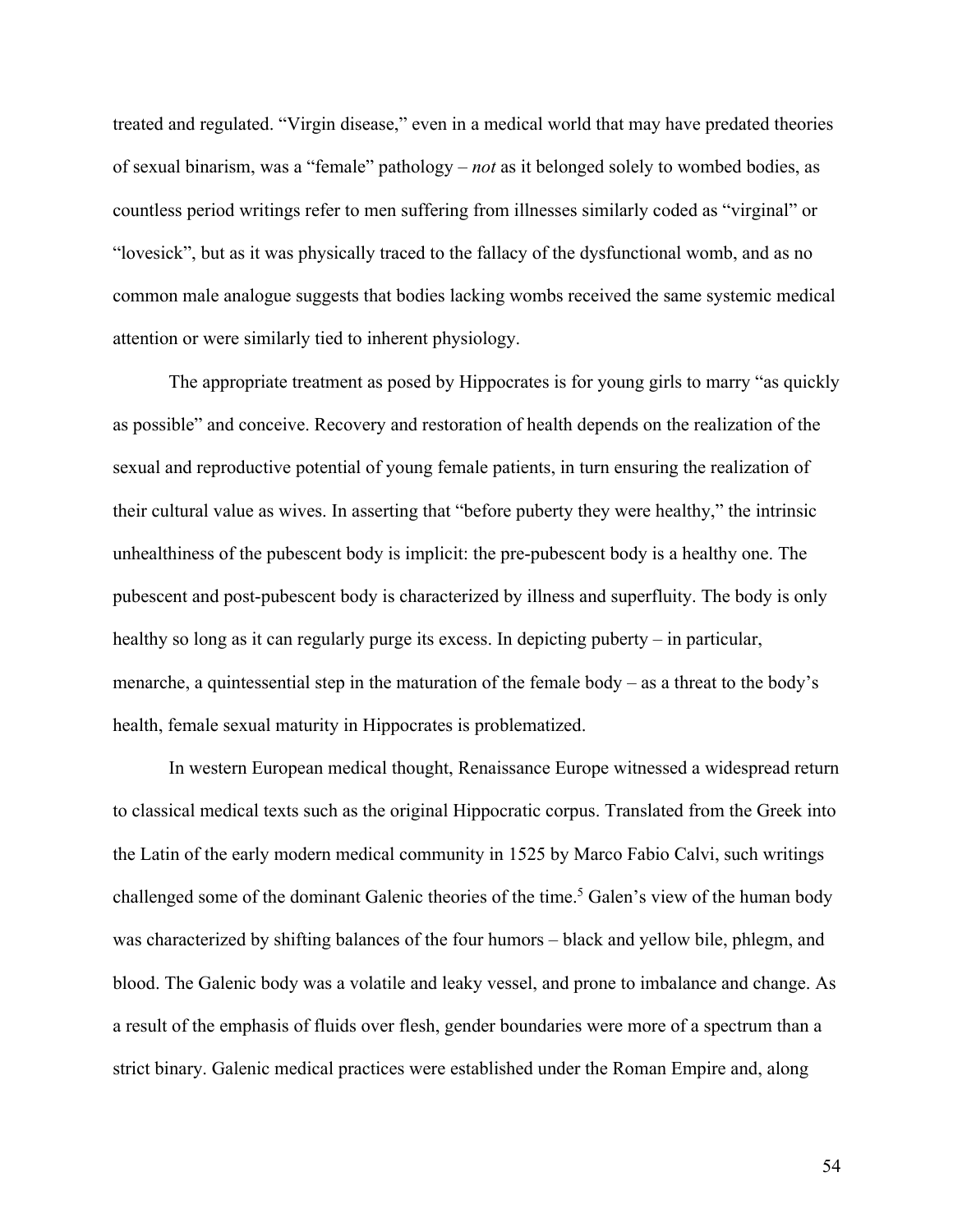with practices established by Greek, Roman, Byzantine, and Arabic physicians, remained major influences in European and Western Asian medicine until the late Middle Ages (van den Tweel and Taylor 4-5). Before the advent of centralized medical infrastructure and standardized practice, folk medicine was a mainstay of medical culture.

It is precisely these popular traditions that Helen King attempts to trace in her medical history of the disease of virgins. King situates greensickness – by far the most popular early modern term for virgin disease – in a longer lineage, contextualizing the way in which folk and vernacular medical traditions and revived classical practice converged in the late sixteenth century. Many historians tend to consider Johannes Lange's 1554 *De morbo virgineo* – a "disease of virgins" – from his *Epistolae medicinales* to be the first medical description of the early modern "virgin disease." It is likely that the recovery of classical texts gave rise to an early modern incarnation of the classical virgin illness, as Lange's 1554 letter to an unnamed "old friend" regarding the treatment of his daughter Anna's illness references both the Hippocratic *Peri Parthenion* and Galen's third book on *Dyspnoea* as sources for his diagnosis of the patient.

Rather than constituting one disease, the *morbo virgineo* is an umbrella for the many symptomologies attributed to the young female body. Lange references common terms used in the diagnosis of the virgin disease in the sixteenth century, asserting that it is known to other physicians and specialists by names such as "white fever, pale face & the fever of love." Because 'virgin disease' takes on different vernacular labels, it corresponds with a variable set of symptoms. Among the more common are pallor, an avoidance of meat, malnourishment, heart palpitations, difficulty breathing, swelling in the legs and feet, lethargy, numbness, and dizziness. Although most of the common early modern symptoms are more physiological than emotional, others describe similar symptoms, such as the melancholy and suicidal urges expressed in the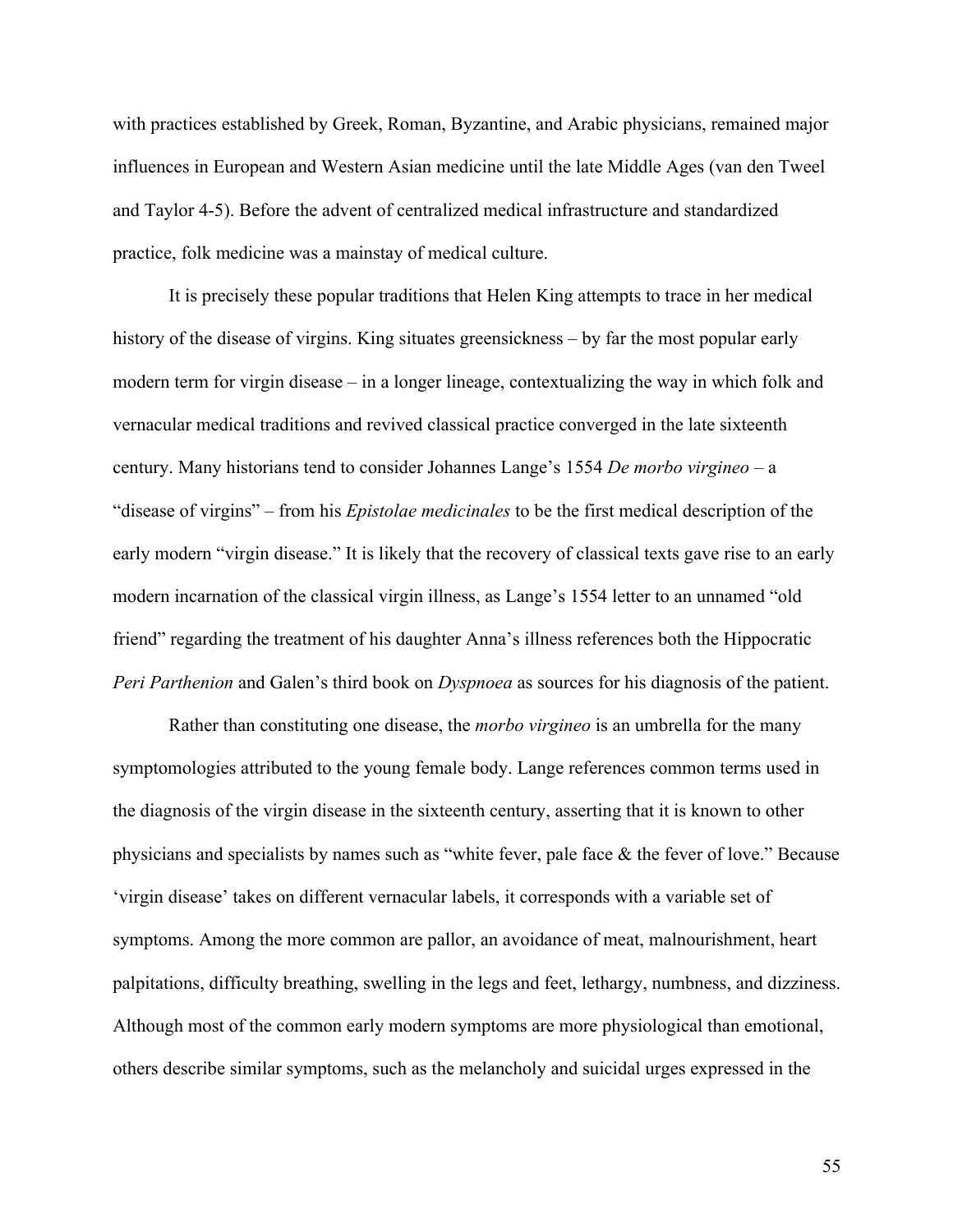writings of Hippocrates. Lange writes that "There are many illnesses in the catalogue of diseases, lacking a name & not a treatment. Nor has this disease a proper name, as much as it is peculiar to virgins, might indeed be called '*virgineus*'" (Lange 446). Through Lange's letter, we can point to the most important attributes of this early modern virgin disease category: it is rooted in classical medicine; it lacks a formal name; despite this it is widely known throughout European vernacular medicine by numerous names and linked to various symptomologies; it affects virgin women; that it can be treated by conception within marriage.

"Greensickness" was, before it became a "virgin disease," explained after Galen as a humoral imbalance more akin to a form of jaundice or digestive disease generally considered to be tied to the blood. The earliest published use of "greene sicknes" dates to Andrew Boorde's 1547 *Breviary of Helthe*, where it is listed alongside "greene laundes" and attributed to "corruption of blood and debilitie of nature, and faintnesse about the heart" (10). Greensickness's transition into a gendered disease began in the late sixteenth century, with evidence directly linking the disease to the "want of a husband" as early as 1583 with the publication of Robert Greene's *Mamillia. A mirrour or looking-glasse for the ladies of Englande* (Greene 8). Many other contemporary texts, however, still viewed greensickness as related to liver and digestive function. The lack of a centralized or standardized medical practice in the period meant that both theory and practice varied widely, both locally and temporally. By the middle of the seventeenth century, however, the cultural identity of greensickness had been cemented as a disease caused by menstrual blockage in virgin women. Nicolas Culpeper's *Directory for midwives* defines greensickness as follows.

The Virgins disease, is the changing of the natural colour into a pale and green with faintness, heaviness of body, loathing of meat, palpitation of heart, difficult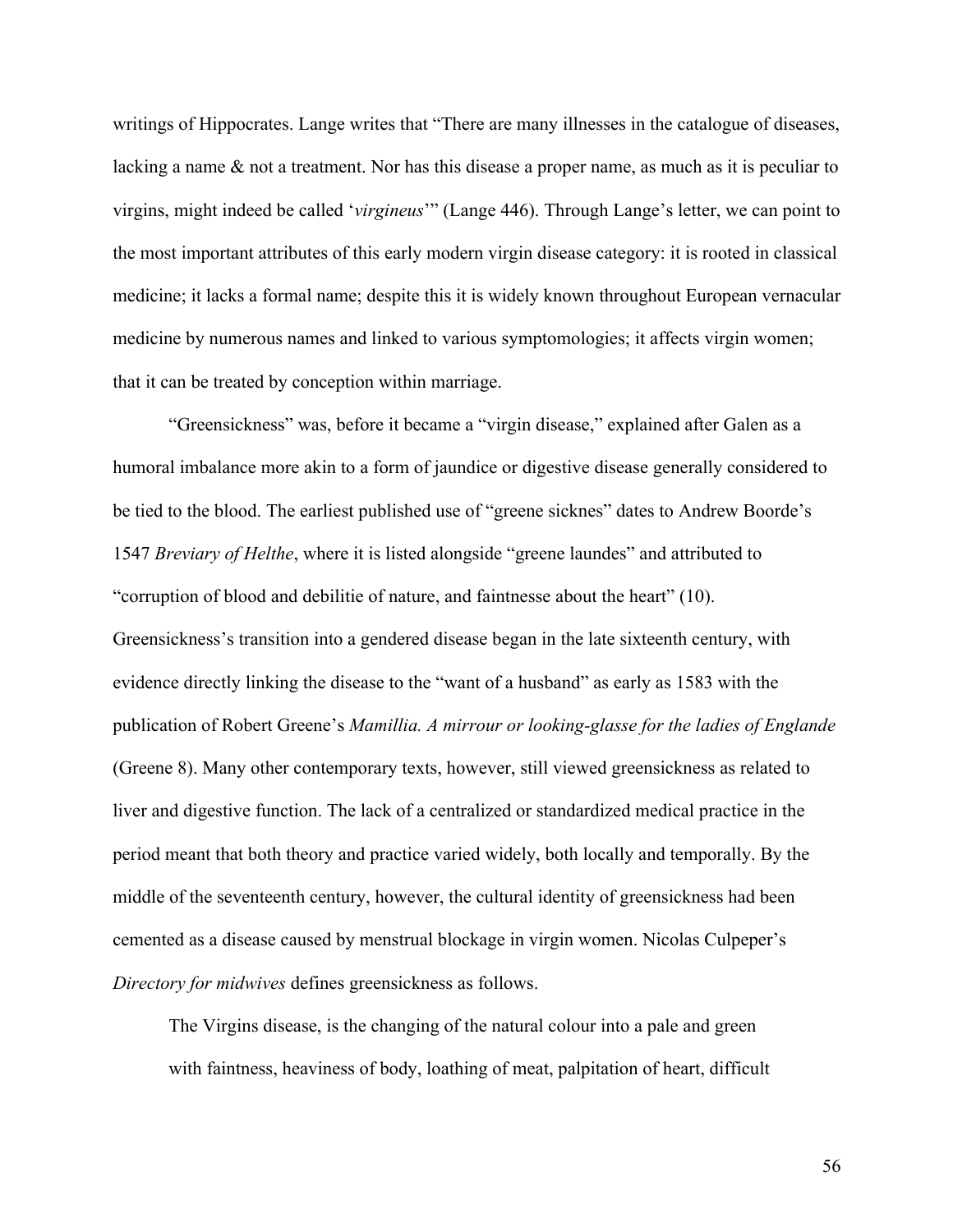breathing, sadness swelling of the feet, eyelids and face, from depraved nourishment […]The first cause is stoppage of terms… The causes of the obstructions of the vessels of the womb, are crude humors, and flegmatick slimy blood. (Culpeper 100-101)

Culpeper's green sickness, like Hippocrates's disease of young virgins, is caused by the accumulation of "crude humors" or "flegmatick slimy blood"–menstrual blood–in the womb. The blockage of fluid causes the onset of other conditions such as dropsy (the swelling of limbs with excess fluid), leucophlegmacy (defined by a habit approximating dropsy, accompanied by paleness and redundant sweating), and cachexy (general bodily deterioration linked with chronic disease and malnutrition). Here, the womb is the vessel for the collection of "bad humors": it aggresses upon the female body, made faulty by its inability to maintain balance through purgation. The solution to the greensick problem is–implied in its label as "the Virgins disease"– sexual intercourse, or "venery." "It is probable, and agreeable to reason and experience that Venery is good [… it] heats the womb and the parts adjacent, opens and loosens the passages, so that the terms may better flow to the womb" (Culpeper 106).

Like Hippocrates, Culpeper recommends conception within marriage as the best treatment for greensickness. Sex "loosens the passages," thus relieving the supposed menstrual fluid blockage of the womb. The physical act of sexual intercourse elevates and transforms the penetrative phallus: no longer a mere body part, it becomes a medical cure. Problematizing sexual deficiency or dissatisfaction gives 'venery' the power to resolve perceived female need. Sexual intercourse is medicalized, increasing its social and medical value. Simultaneously, sex is recentered as distinctly for the benefit of the female body, pointing to ideological tensions about the purpose of sex as well as female embodiment. Critically, this sexual intercourse must comply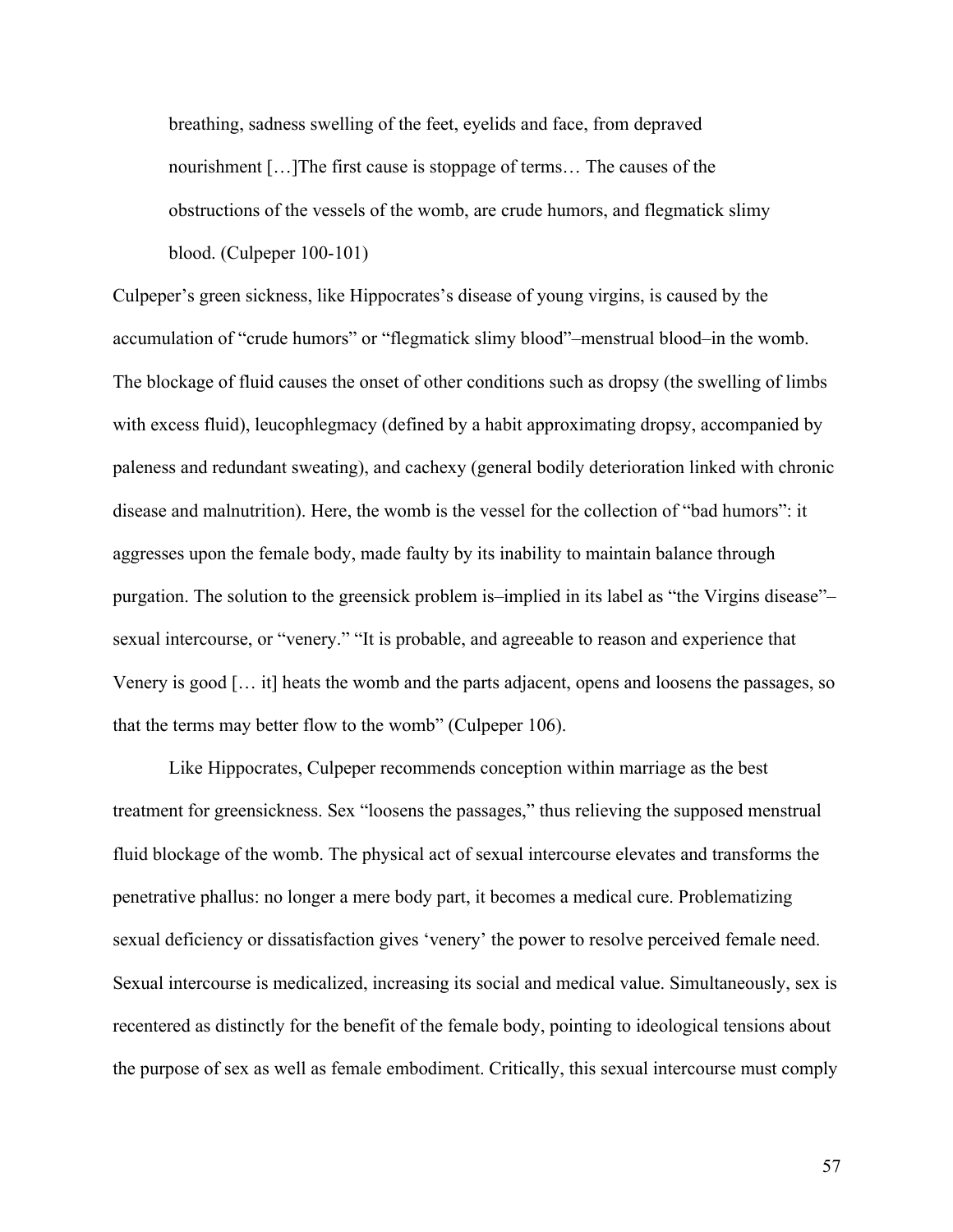with the regulations and confines of the institution of marriage–an institution which is available to the young female patient, whose virginity (and thus marriageability) is certified by the fact of her diagnosed illness. The treatment is not just sex, it is also marriage, followed by sex for the purpose of conception. The certification of virginity and prescription of marriage affirms the physician's place within the marital/sexual market whilst ostensibly removing him from the act or burden of the cure. Early modern medicine, by providing tools for policing sexuality and desire in women, participated in and upheld the structures and values of the patriarchy.

The identity of and discourse surrounding greensickness and, more broadly, the virgin symptomology, grew more distinct in early modern England in the seventeenth century. Greensickness was both a reflection of and fuel for cultural concerns surrounding the virgin female body. This complex cycle of influence also found an outlet in period literature that distilled the societal conversation and may have widened the scope of public knowledge. Many period plays include interesting and varying depictions of virgin bodies, sexuality, and desire. I will be looking at the character of the Jailer's Daughter of Shakespeare and Fletcher's *The Two Noble Kinsmen*. The Jailer's Daughter is a young woman suffering so intensely from her unrequited sexual desire for the nobleman Palamon (a Theban prisoner of war) that she is driven to a madness that threatens to destabilize the patriarchal systems she lives in. The Jailer's Daughter is most interesting precisely because of the confluence of her madness with her clear class consciousness. She is nameless, identified solely in economic and patriarchal relation to her father through the Jailer's working-class profession and through his patriarchal ownership of her as an unmarried maiden. She is almost an incidental character, and yet she is indispensable to the dramatic effect of the play. The Jailer's Daughter has been largely overlooked in most critical discourse surrounding Jacobean drama, at times positioned as a cruder footnote to *Hamlet*'s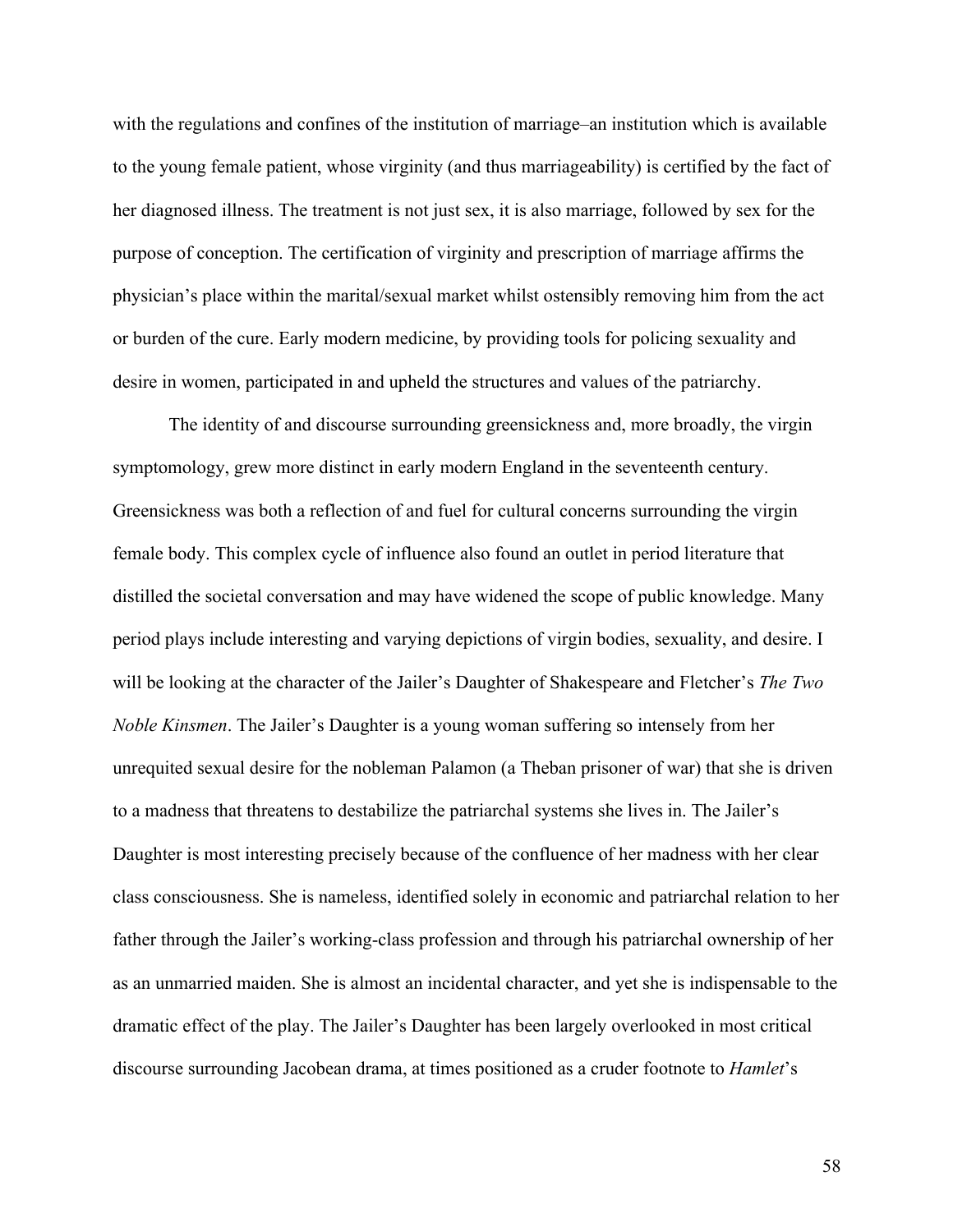Ophelia, or as a comical character to an extent rendered amusing or even ridiculous by her illness. My analysis draws upon works by Douglas Bruster and Lorraine Helms, who published interesting interpretations of the Jailer's Daughter as a uniquely political character freed by confines of social normativity to provide crucial – if opaque – social commentary.

Like Helen of *All's Well That Ends Well*, the Jailer's Daughter is aware of the status difference that impedes her sexual satisfaction – but unlike Helen, the Jailer's Daughter's sexual desire is explicit, coursing through her complex soliloquies. Helen, in her virginal desire for Bertram, never wavers in her sanity. The Jailer's Daughter succumbs to madness after Palamon leaves in search for Emilia after she frees him from her father's jail. The Jailer, concerned for his daughter – who has until now rejected the advances of the Wooer – consults a doctor for a "medical" opinion. According to her doctor, the Jailer's Daughter's madness can only be alleviated through calculated sexual deception. He advises her suitor to take on the role of Palamon in wooing and sleeping with her, on the pretense that if the Jailer's Daughter perceives her sexual desire satisfied, her sanity will return.

The trope of madness arising from unsatisfied sexual desire can be present in greensickness, the frenzy of the womb, and broader diagnostic categories of hysterica passio and melancholy. Madness was thought to be caused by morbid fluid imbalances initiated by the bodily strain of unsatisfied sexual desire. The trope of the madwoman is not uncommon in works of Renaissance drama. Her sexuality is often overt, clear, and expressive – her inhibitions eradicated, the madwoman's behavior supersedes propriety, although she often conforms to a certain dramatic code or language. Wavering between opacity and lucidity, the madwoman can be a vehicle for a more incisive commentary than the work's other – "saner" – characters. The Jailer's Daughter's mad virginity is a unique force of sexual and political disruption in the play. I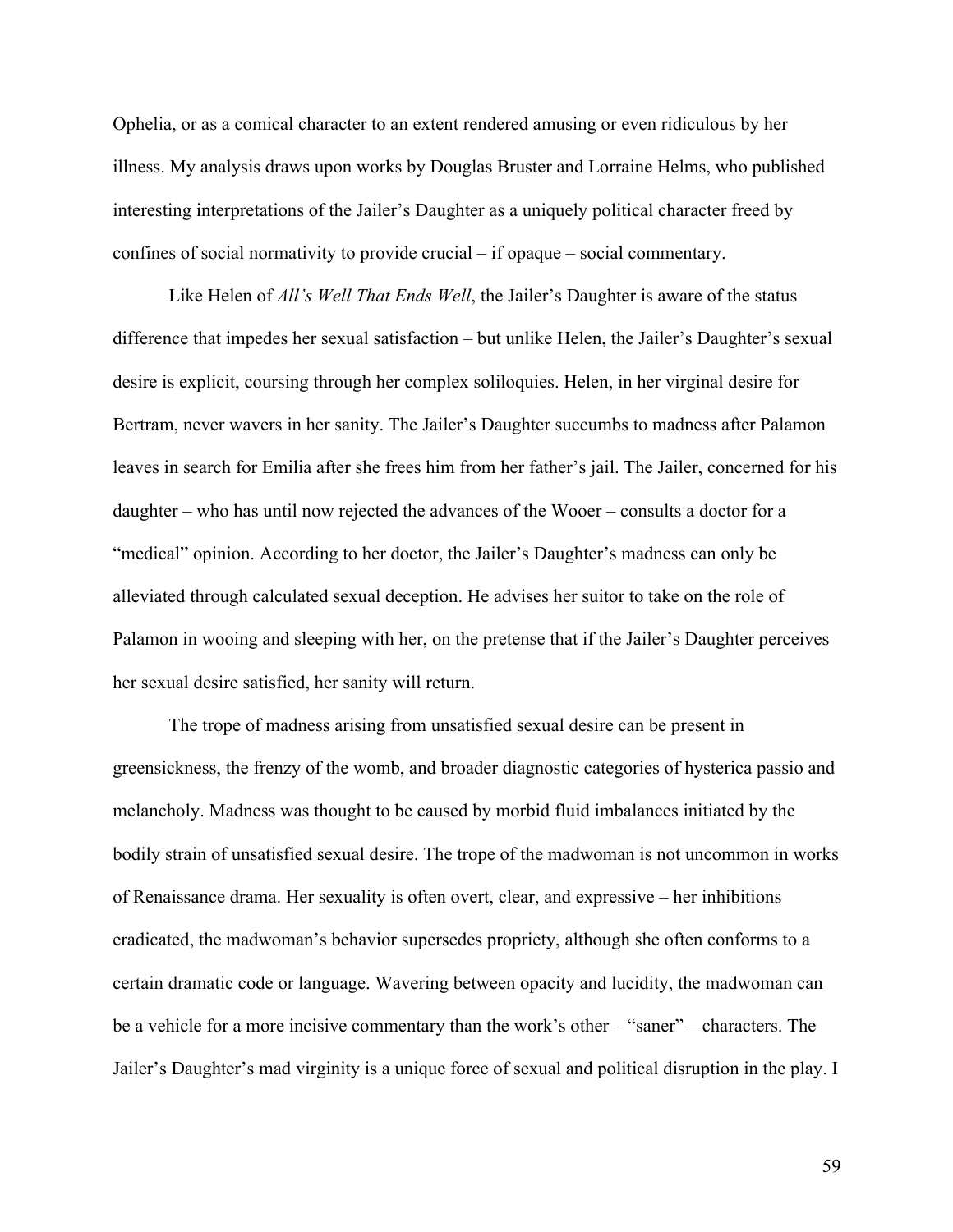argue that the excess her virginity inscribes on her – of sexuality, of language, of desire – is the source of a class and gender commentary made available by her madness.

The bulk of the Jailer's Daughter's time onstage occurs after her virginal disease develops, often in long soliloquys. She is in some respects a "choric" character whose sole role as a direct agent in the plot is to free Palamon (Bruster 278). Her disordered "mad" speeches stand in contrast with her initial display of profound social and class awareness in her consideration of her sexual options with Palamon.

Why should I love this gentleman? 'Tis odds

He will never affect me: I am base,

My father the mean keeper of his prison,

And he a prince. To marry him is hopeless;

To be his whore is witless. Out upon't,

What pushes are we wenches driven to

When fifteen once has found us!  $(2.4.1-7)$ 

The Jailer's Daughter clearly perceives a certain futility in her desire for Palamon, aware of her low status in comparison with his. She is pragmatic in her evaluation of her prospects, acknowledging that "'Tis odds / He will never affect [her]," because she is "base" whereas he is a "prince." As impossible as it would be to marry him, it would be equally foolish for her to engage in sex with him without the social and financial security provided by marriage. Her casual mention of the prospect of being his "whore" is a sharp class contrast with the play's major plot, in which Arcite and Palamon – two noblemen – who vie for the affections of Emilia, herself sister-in-law of Theseus, Duke of Athens. The Jailer's Daughter then proclaims in annoyance at the lengths to which young women are driven to satisfy their desires, marking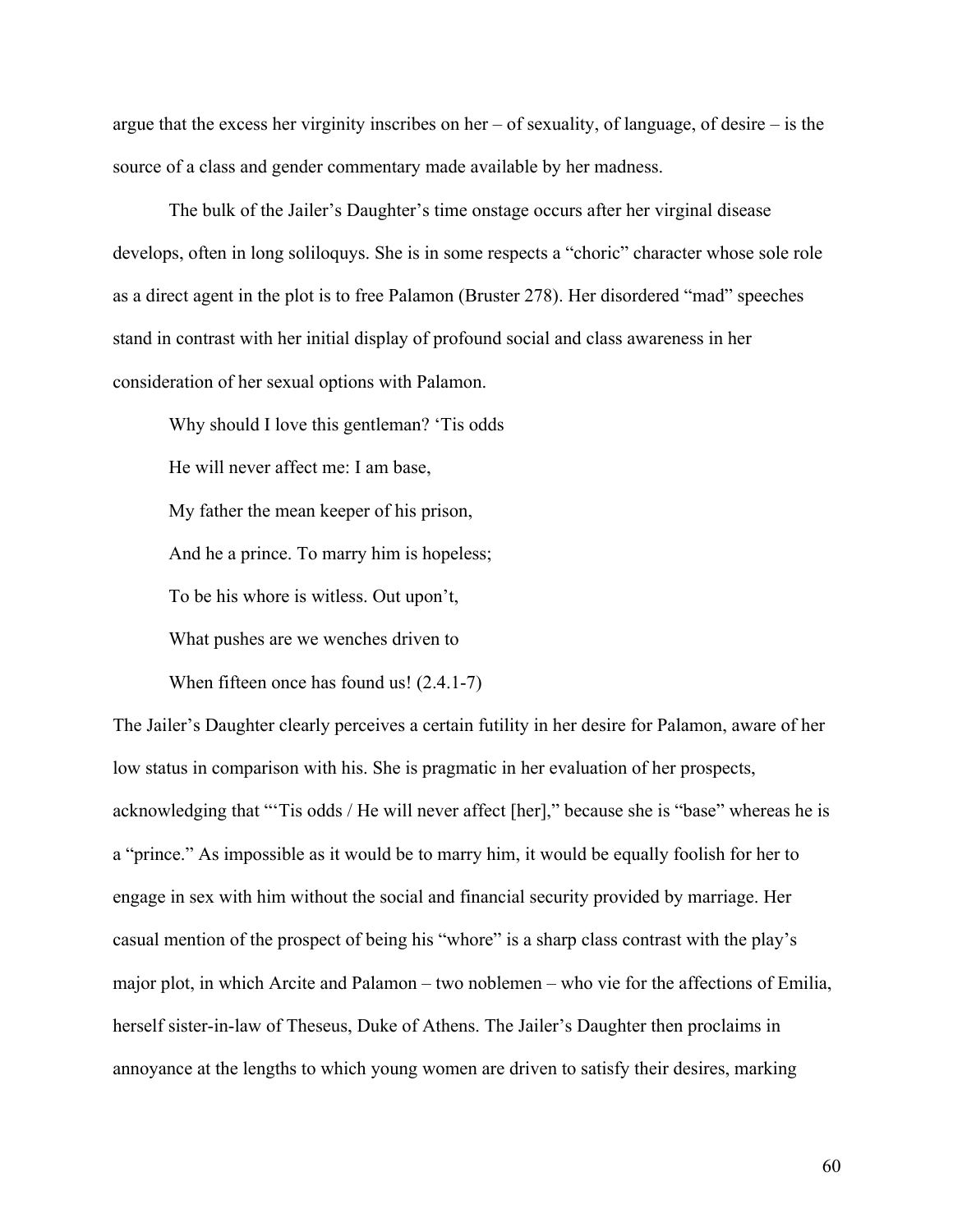fifteen as an age of both marital availability and burgeoning sexuality. The Jailer's Daughter groups herself under the term "wenches," a potential class identifier with a threefold significance as "a girl, maid, or young woman," a "girl of the rustic or working class," and "a wanton woman; a mistress" (OED n. 1a, b, 2). Her reference of the "pushes" they are "driven to" is a direct allusion to the arousal of adolescent sexual desire.

Although this libido is traditionally meant to be safely channeled into marriage, the Jailer's Daughter weighs other (less normative) sexual alternatives more cogently and confidently than her higher-class counterparts. Her expulsive assertion of frustration – "Out upon't" – individuates between the realms of the physical and the mental by constructing her sexuality as a distinct – at times unwelcome – entity: she identifies her sexual impulses as necessarily separate from the practical world as she understands it. The Jailer's Daughter's lower socioeconomic class grants her access to a world with a different sexual ethos and practice; although the conventions are much the same, her brand of virginity is not initially characterized by a fantasy – class-fantasy, the fantasy of innocence and unknowing – but of an economic awareness that characters such as Emilia need not engage with. Douglas Bruster discusses the recurrence of numbers in the Jailer's Daughter's "mad" discourse as a product of her class, arguing that "her emphasis on figures locates her character in a quotidian, ledger-centered sphere; full of numbers, her speech is the language of reckoning, of the shop and tavern tallies" (282). I maintain that the Jailer's Daughter's class experience is crucial to her individual sexual identity, forming the basis for her navigation of desire and the language she uses to express it. She continues,

First, I saw him …

Next, I pitied him –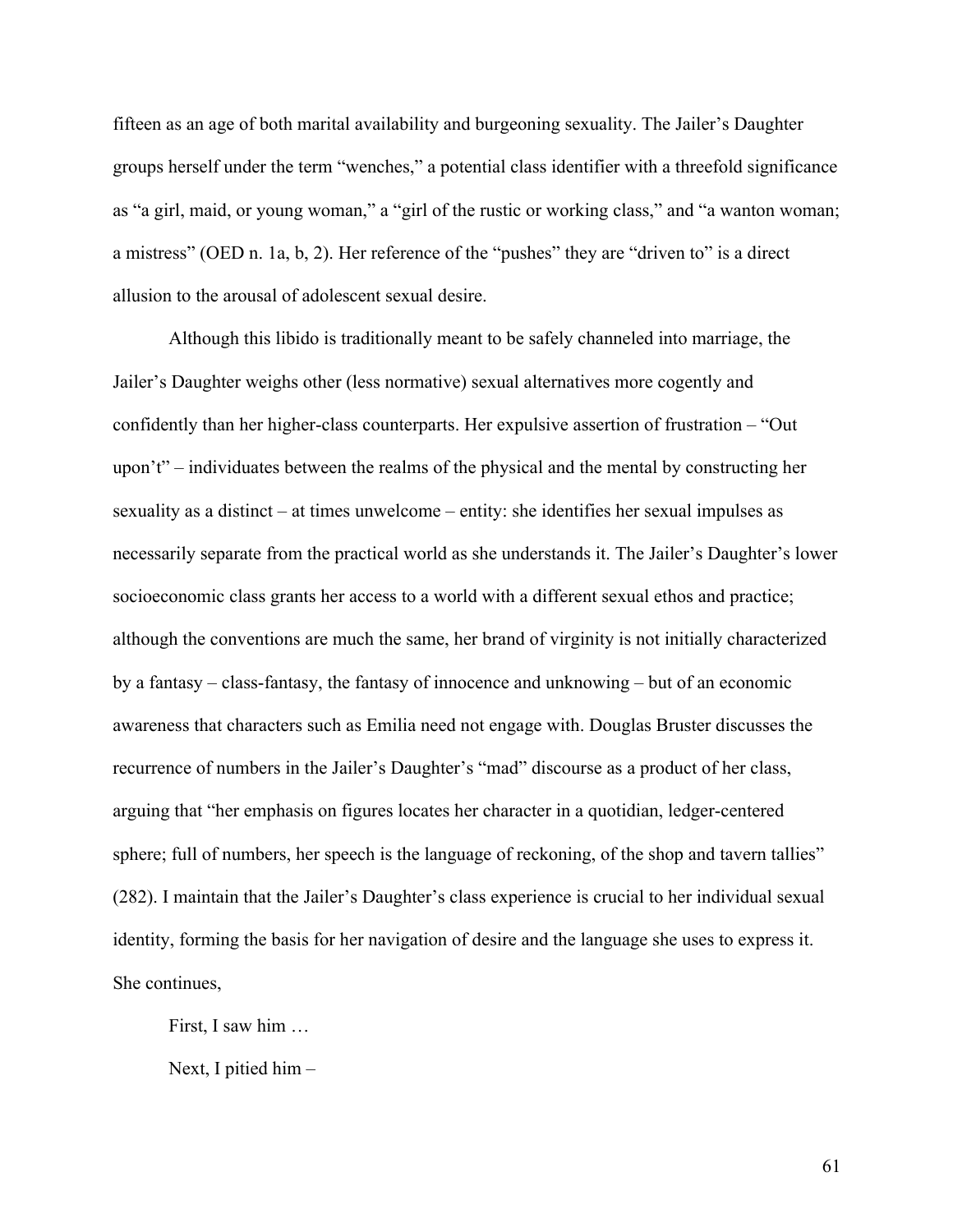And so would any young wench, o' my conscience, That ever dreamed, or vowed her maidenhead To a young handsome man. Then, I loved him, Extremely loved him, infinitely loved him! … Once, he kissed me.

I loved my lips better ten days after:

Would he would do so every day! (2.4.7-15; 25-27)

The Jailer's Daughter's desire for Palamon, as that of the lovelorn young virgins to whom she compares herself, comes to life here. The evocative nature of her proclamation that she "loved him, extremely loved him, infinitely loved him!" followed by her sexual fantasy that he kissed her occupy an interesting middle-ground between the youthful language of a starry-eyed first lover and the sexually charged language of an assertive lover with realized desire. Upon making her decision to free Palamon, she declares that "would fain enjoy him," in another clear expression of sexual desire (2.4.30), which is followed by her decision to free him:

Say I ventured

To set him free? What says the law then?

Thus much for law or kindred! I will do it!

And this night, or tomorrow, he shall love me. (2.4.30-33)

In her exclamation, "Thus much for law or kindred," the Jailer's Daughter's choice to free Palamon explicitly becomes one which threatens both political and domestic repercussions. She refers to an unspecified "law" which serves as a stand-in for her awareness of the political power structure in which she lives and in which her father directly participates. Freeing Palamon – regardless of her intent – is then both an act of political resistance and domestic agency.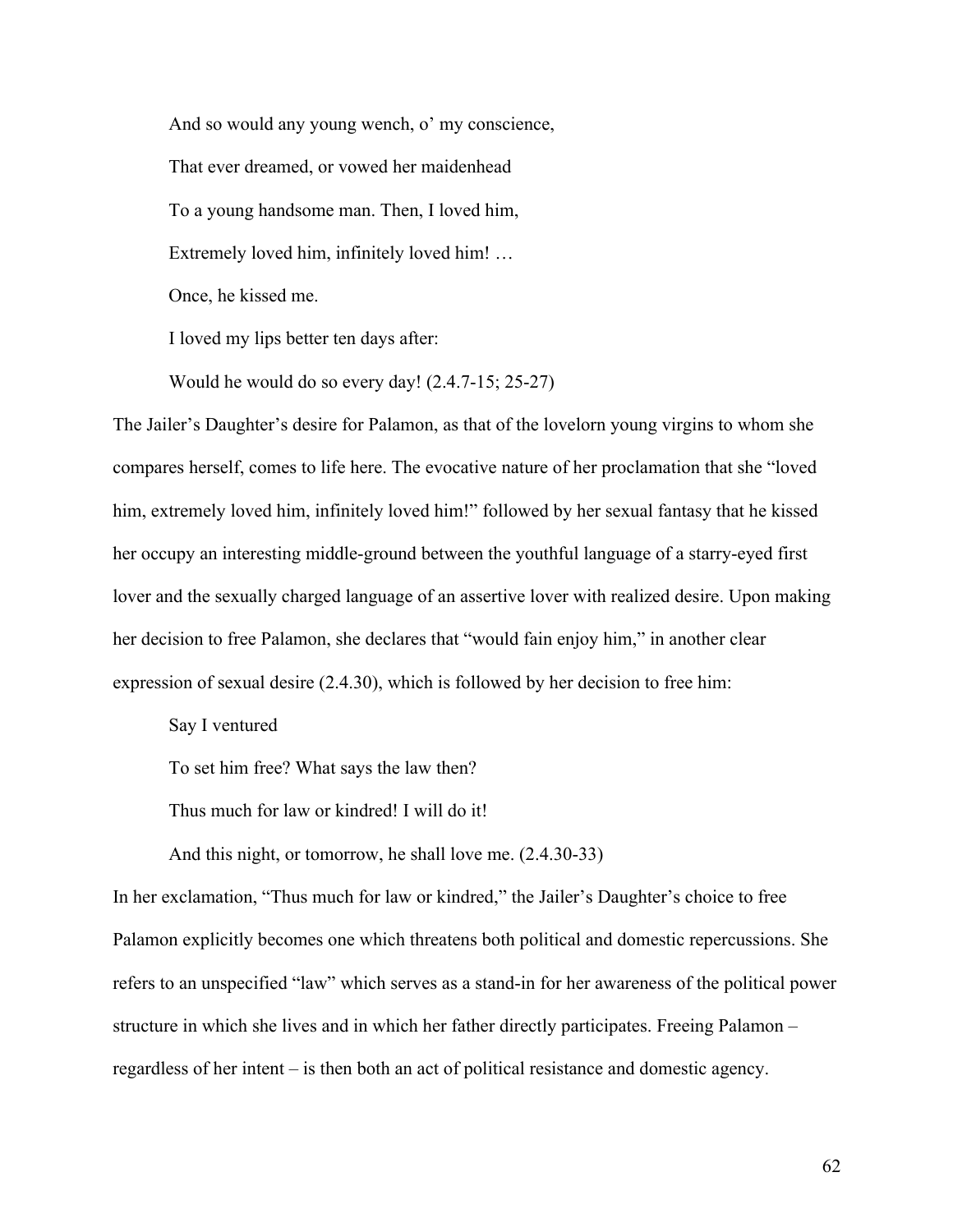The Jailer's Daughter's unsatisfied sexual desire for Palamon, who abandons her in the woods near Athens in search of Emilia and Arcite, prompts her to decline into greensick madness. She appears onstage for a series of soliloquys in which she grows increasingly detached from reality. <sup>6</sup> When the Wooer finds her on a riverbank, surrounded by water-flowers and bullrush, the Jailer's Daughter has begun talking to herself. He reports back to the Jailer:

Then she sung

Nothing but 'Willow, willow, willow" and, between,

Ever was 'Palamon, fair Palamon'

And 'Palamon was a tall young man'. The place

Was knee-deep where she sat; her careless tresses

Awreath of bullrush rounded; about her stuck

Thousand fresh water-flowers of several colors…

Rings she made

Of rushes that grew by and to 'em spoke

The prettiest posies: 'Thus our true love's tied',

'This you may loose, not me,' and many a one.

And then she wept, and sung again, and sighed,

And with the same breath smiled and kissed her hand. (4.1.79-94)

This passage closely aligns the Jailer's Daughter with another, more famous, tragic greensick Shakespearean heroine: *Hamlet*'s Ophelia. The Daughter's "careless tresses" are a dramatic motif associated with female madness – in an early Folio of *Hamlet*, stage directions specify that Ophelia enters "playing on a lute, and her hair down singing," (Charney 452-453). Comparisons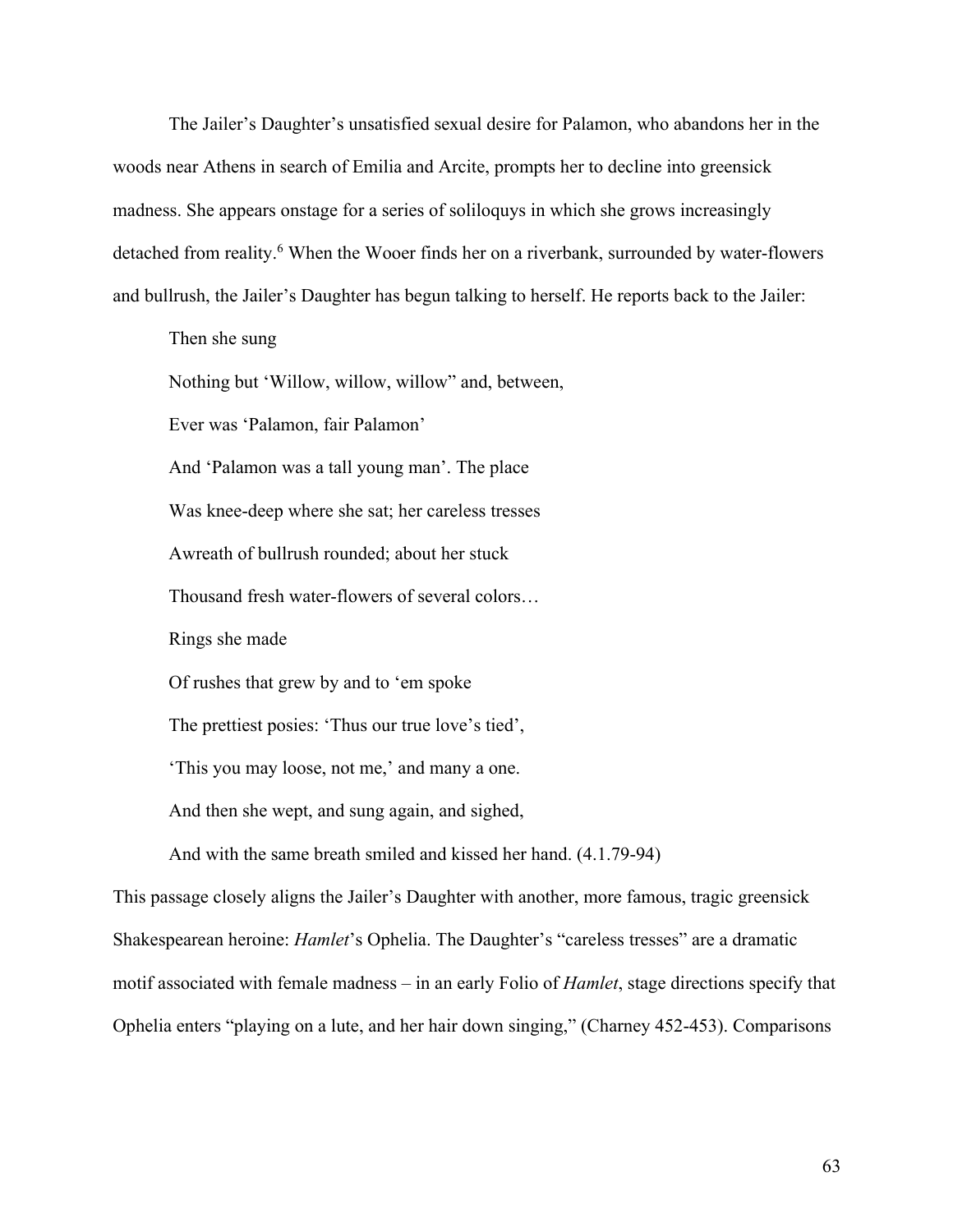between this speech from the Wooer and Queen Gertrude's speech upon notifying Laertes of Ophelia's death are clear:

There is a willow grows aslant a brook, That shows his hoar leaves in the glassy stream; There with fantastic garlands did she make Of crow-flowers, nettles, daisies, and long purples That liberal shepherds give a grosser name, But our cold maids do dead men's fingers call them: There, on the pendent boughs her coronet weeds Clambering to hang, an envious sliver broke; When down her weedy trophies and herself Fell in the weeping brook. Her clothes spread wide; And, mermaid-like, awhile they bore her up: Which time she chanted snatches of old tunes; As one incapable of her own distress, or like a creature native and indued Unto that element: but long it could not be Till that her garments, heavy with their drink, Pull'd the poor wretch from her melodious lay To muddy death. (4.7.166-183)

Crowned with flowers and rushes, and surrounded by garlands of flowers, both madwomen sing to themselves by the side of a brook. The shared floral and natural imagery (especially the overt parallel with the willowtree) – "hoar leaves, crow-flowers, nettles, daisies," in *Hamlet*, "bullrush, black-eyed maids, mulberries, daffadillies, cherries, damask roses," in *The Two Noble Kinsmen* –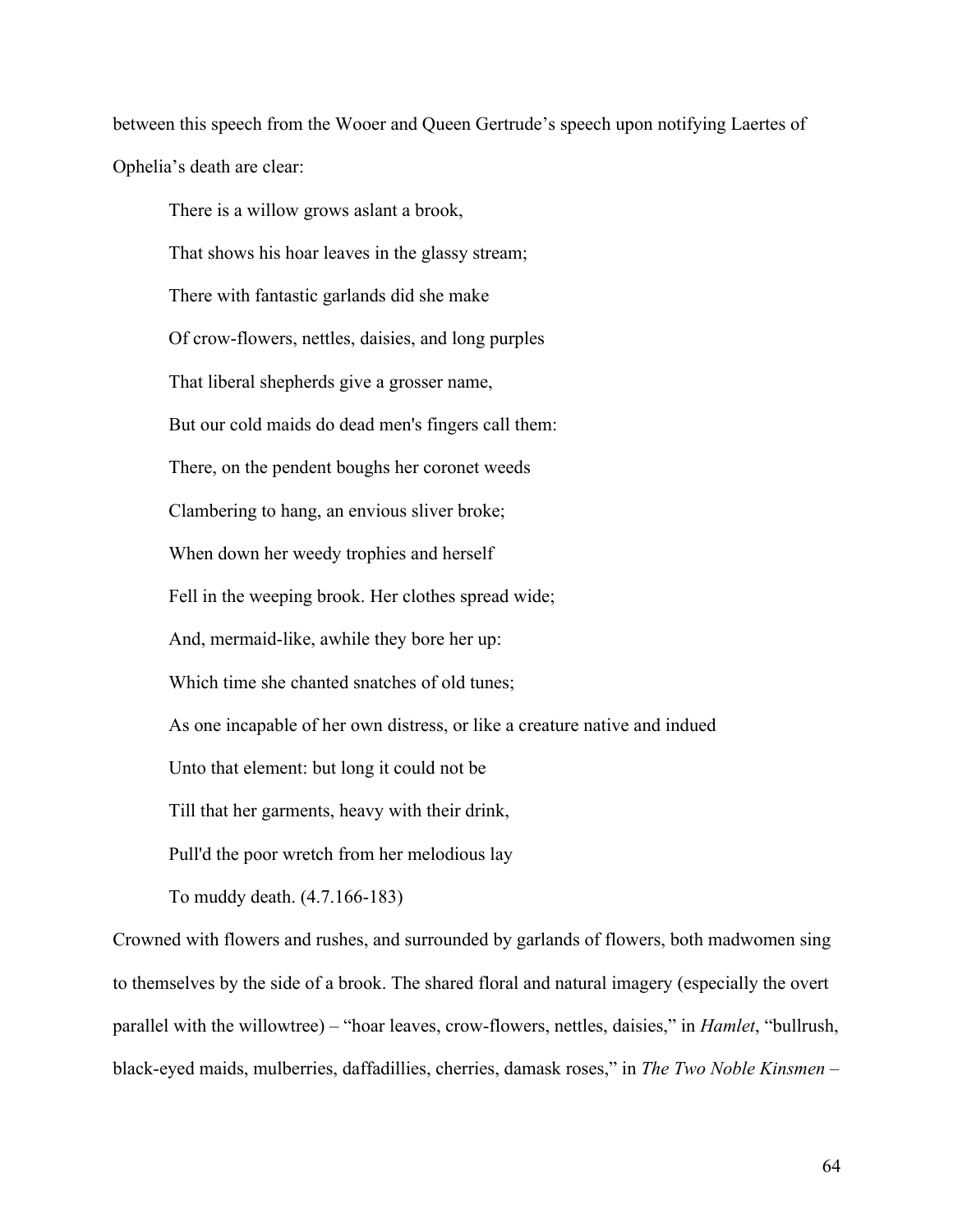are in part a reflection of the naturalistic state to which sufferers are driven by their madness, and their assimilation into natural spaces outside of the marital domestic spheres that they may not be able to successfully produce. In *Hamlet*, Ophelia drowns herself in this brook – a danger clearly laid out in medical texts on greensickness, such as the Hippocratic *Peri parthenion*, which warns against the disposition of one afflicted to "wander about, to cast herself into wells, and to hang herself, as if these actions were preferable and completely useful." Upon seeing the Wooer across the river, the Jailer's Daughter "saw [him], and straight sought the flood," throwing herself into the river to escape his pursuit  $(4.1.95)$ .

The figures of Ophelia and the Jailer's Daughter are both a product of a culture which imagined virginity as a deeply unstable and potentially disruptive force. The chief difference between their characters is how the two are conventionally portrayed and consequently understood. The resolution of the Jailer's Daughter's sexual conundrum has conventionally been staged as a plot with both tragic and comic elements. The politics of Ophelia's discourse and eventual death may be more overt than those of the Jailer's Daughter as a result of the class gap between the two. Ophelia is a tragic high-class virgin; the Jailer's Daughter is not. Her attempt to transgress class boundaries in her sexual pursuit of Palamon is pathetically echoed in her eventual marriage with the Wooer. The Jailer's Daughter is eventually returned to the domestic realm she explicitly decided to leave, her attempt to cross class lines is unsuccessful, and the prescription of marriage – framed as a cure – represents little more than the systematization of patriarchal sexual control at the hands of the doctor, the Jailer, and the Wooer. In the taming of her "mad" virginal sexuality in marriage, the Jailer's Daughter no longer poses a threat to political, class, and domestic order. Helen, of *All's Well That Ends Well*, is a character whose plot to marry across class lines is ultimately successful. Her form of virginity is not as internally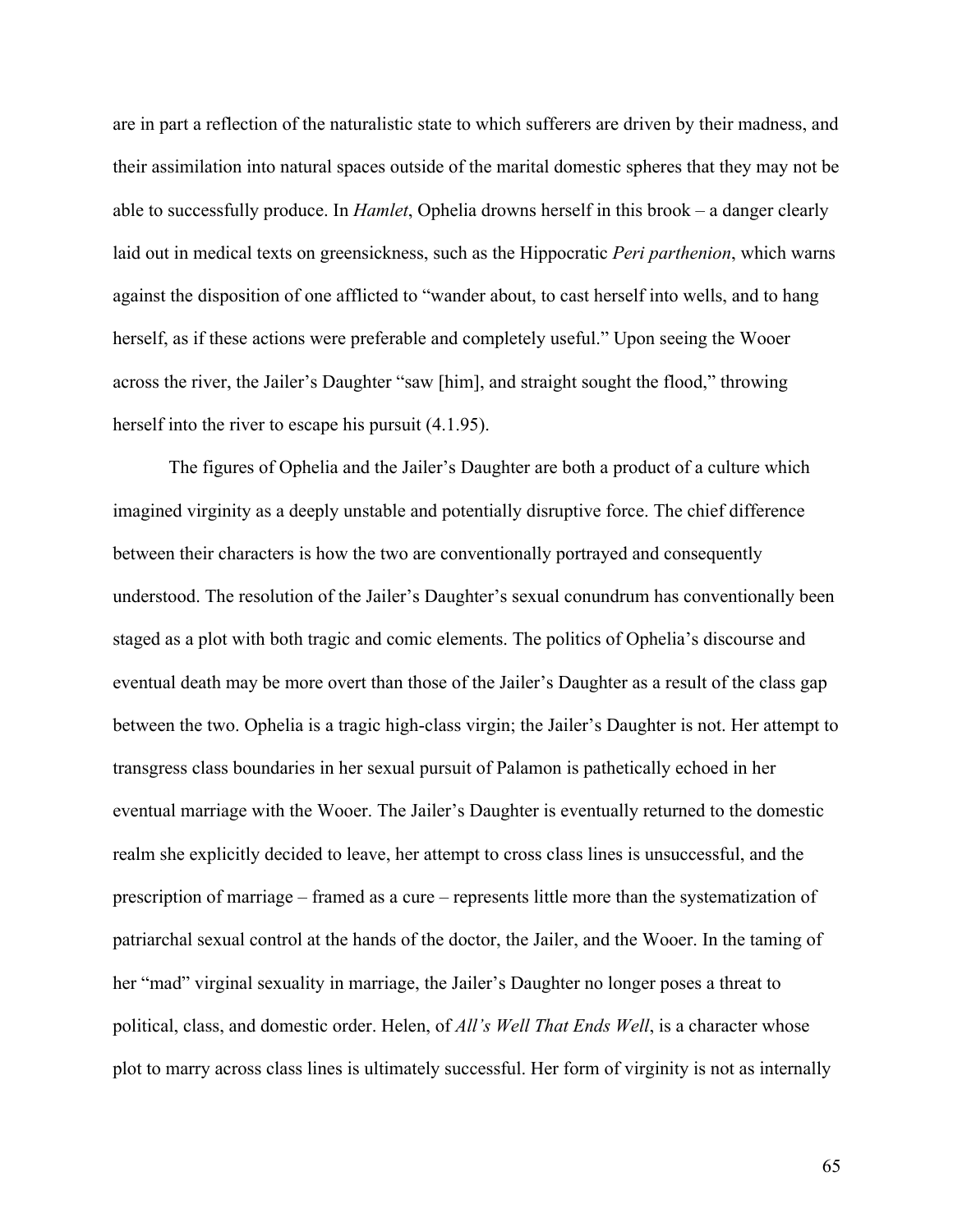malignant as the Jailer's Daughter's in that it does not explicitly endanger her own body, but Helen's employment of her healing power is certainly morally ambiguous. I interpret both Helen and the Jailer's Daughter's forms of virginity as bodily states that take on a form of morbid excess that can be read as a threat – either to their own body in the case of the Jailer's Daughter, or to the bodies of others in the case of Helen.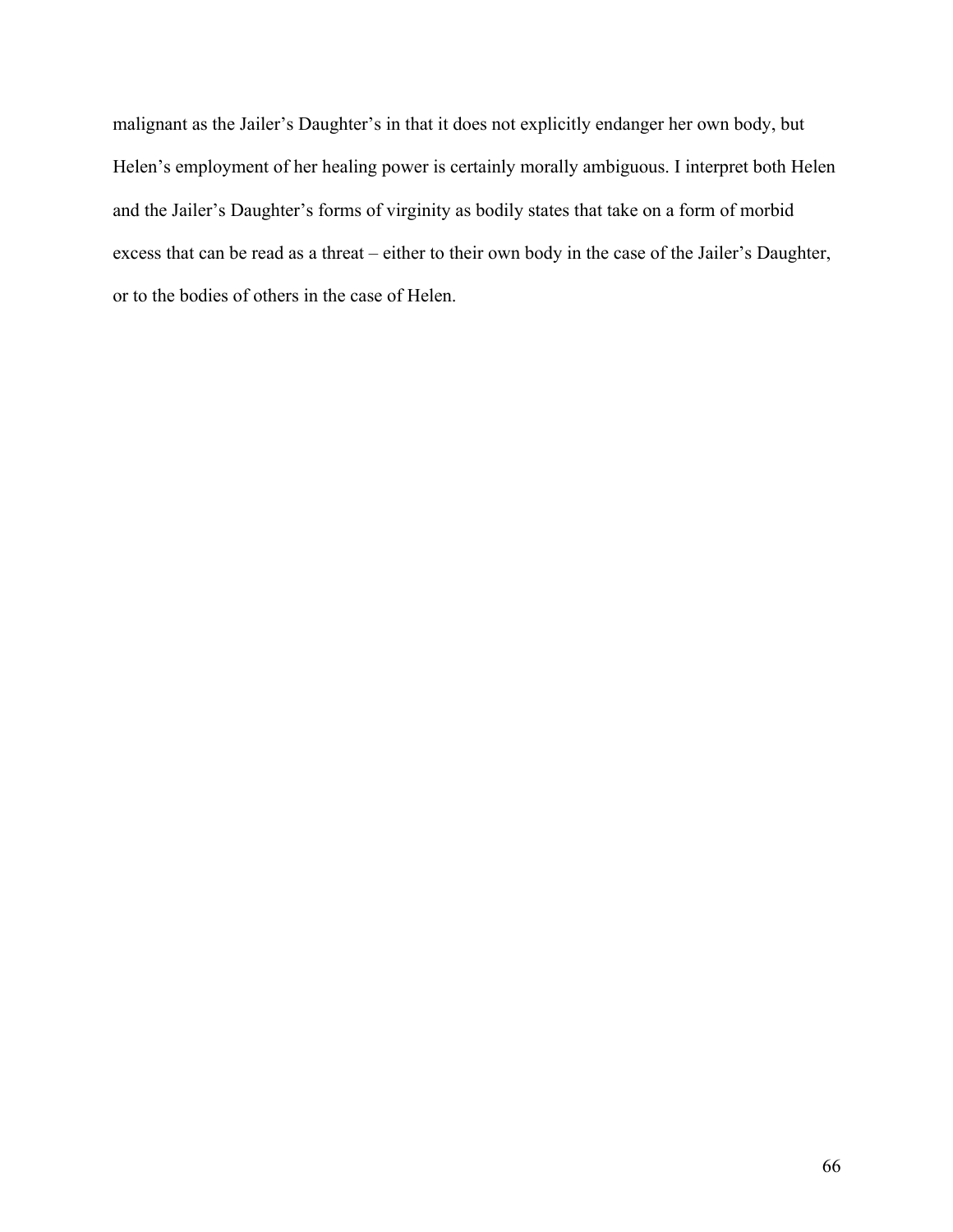## Helen as "Doctor She"

From its first scene, Shakespeare's *All's Well That Ends Well* establishes its interest in the bodies of its main characters. The king of France, suffering greatly from a fistula, has given up hope of treatment and "abandoned his physicians" (1.1.14). The Countess Rossillion bemoans the death of Helen's father, Gerard de Narbon, an able physician "whose skill was almost as great as his honesty," asserting her confidence that had he been living, the king's disease would have long since been cured (1.1.19-20). It is Helen's inheritance of her father's secret "receipts" for cures that enables her to treat the king's fistula and guarantee her choice of husband. Helen, protagonist of *All's Well*, is a fascinating Shakespearean case study. The play itself, far from romantic tragedy, is generally both performed and read as a dark romantic comedy, its overwhelming bleakness driven by the understanding that the apparently virtuous, clever Helen's romantic attentions are inexorably fixed on the unworthy Bertram. *All's Well* still clearly favors Helen: her beauty and virtue are acclaimed by those around her, she proves herself capable of treating the king, she surpasses her low status to marry Bertram, and she overcomes his challenges to the validity of their marriage. By the end of the play, all *is* well that ends well. The way in which Helen's virtuous/virginal status–which is foregrounded throughout the play–factors into her character arc raises questions about sexual agency: both in its manifestations and its repercussions.

Helen's sexual status is neither understated nor implicit. In the first scene, she is approached by Parolles, who instigates a dialogue sometimes referred to by scholars as "the virginity debate" by asking Helen if she, in her solitude, meditates on her virgin status. What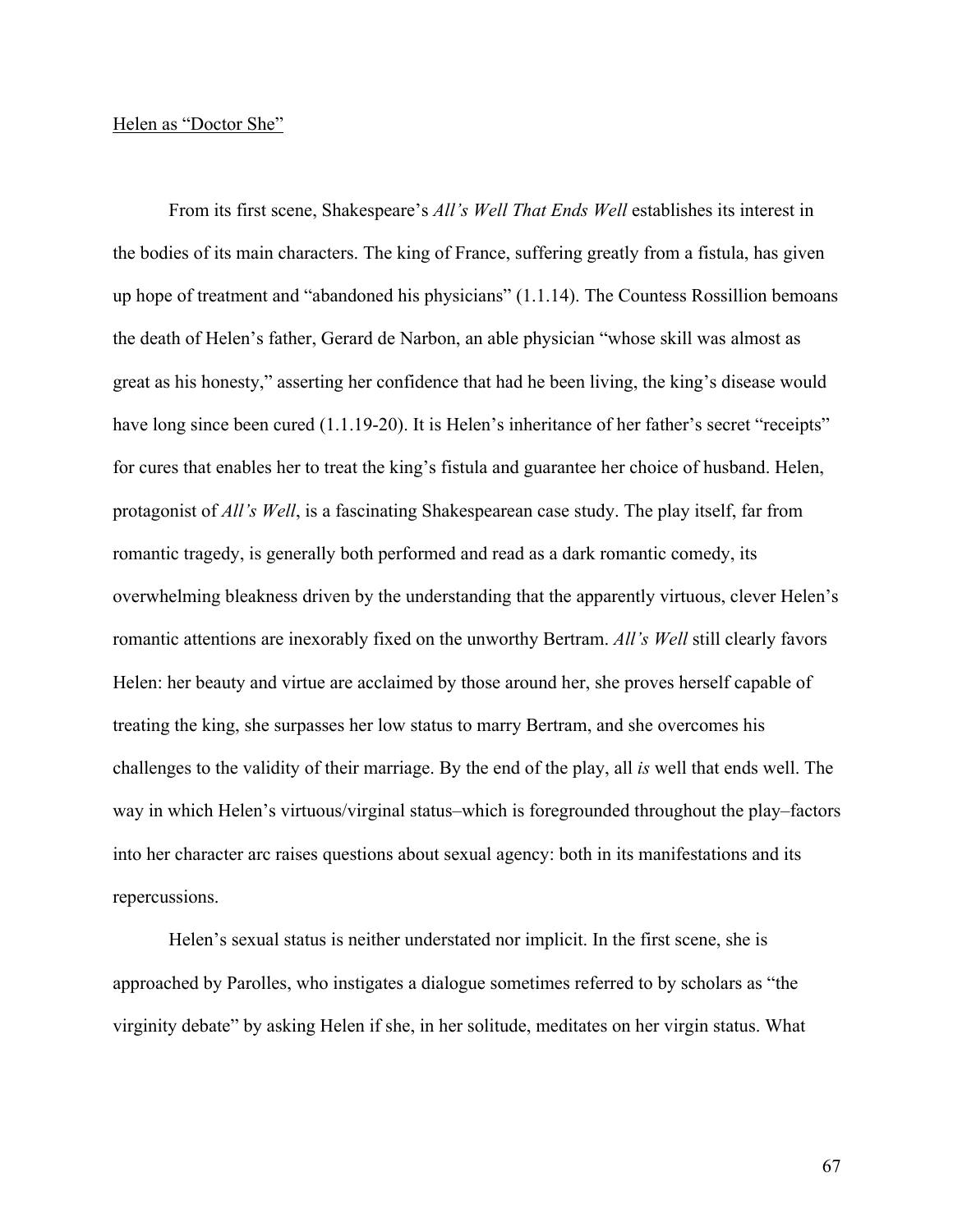ensues is a quick banter in which each character's stance is made clear. Parolles's is straightforward:

It is not politic in the commonwealth Of nature to preserve virginity. Loss of virginity Is rational increase and there was never Virgin got til virginity was first lost… 'Tis too cold a companion; Away with 't! … Virginity breeds mites, Much like a cheese; consumes itself to the very Paring, and so dies with feeding his own stomach. Besides, virginity is peevish, proud, idle, made of Self-love, which is the most inhibited sin in the Canon. (1.1.131-141; 147-152)

Helen holds a more nuanced stance than Parolles's crude one. "How might one do, sir," she asks, "to lose it to her own liking?" (1.1.156-157). Helen, who first asserts that she would "die a virgin," now wonders how she can control her own sexuality, presumably to the ends of marrying Bertram (1.1.141). Parolles represents one dimension of the popular patriarchal view of virginity: that once a maiden is of marriageable – sexually available – age, she should aim to lose her virginity quickly; the maintenance of a virgin state does not signify virtue, but rather a selfish, miserly act of self-love. Virginity is a good to be shared unselfishly. Parolles commodifies the state of virginity itself, calling it "a commodity will lose the gloss with lying; the longer kept, the less worth. Off with't while 'tis vendible" (1.1.152-154). By making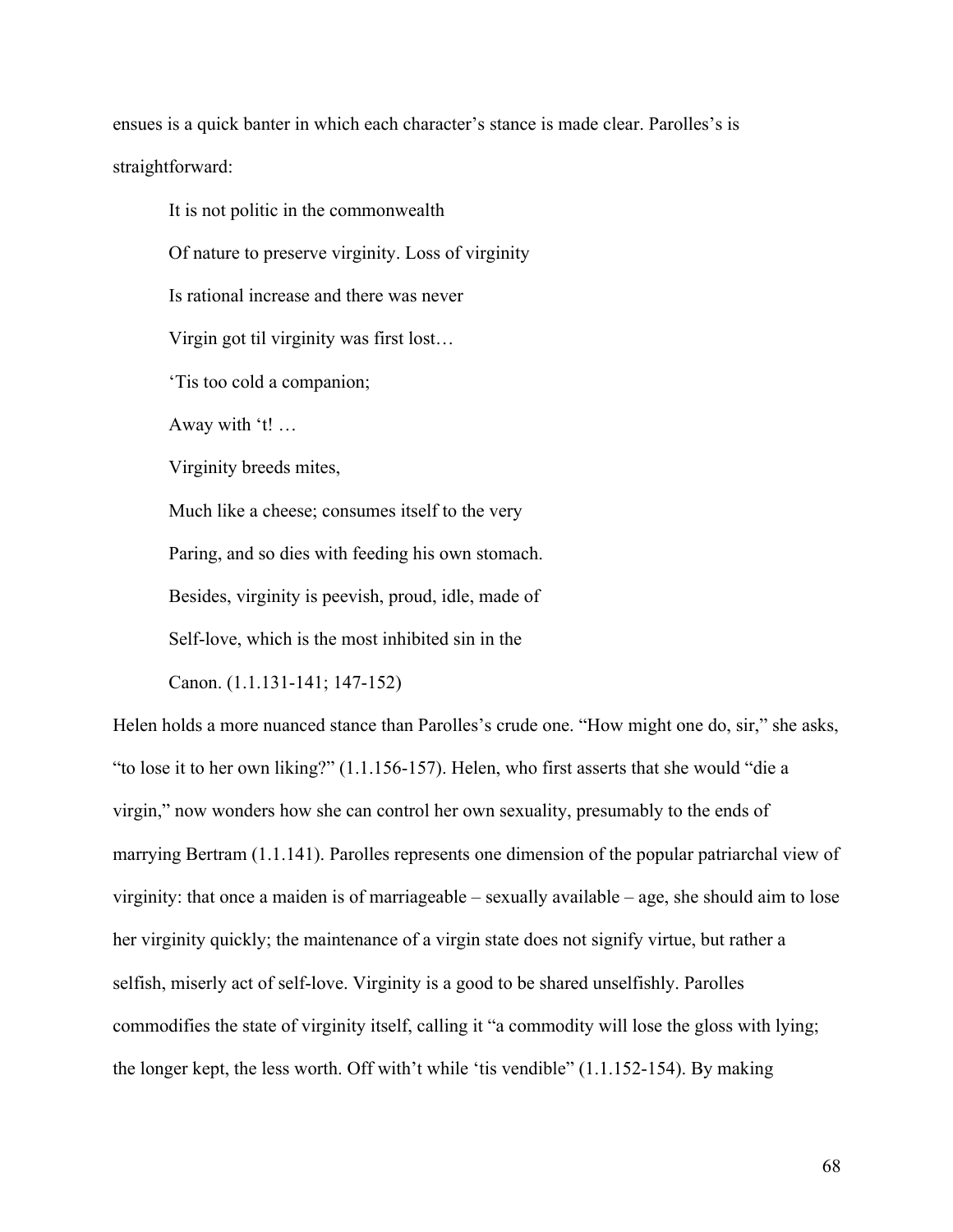virginity a "vendible" good, he gives it a shelf life: the longer a virgin state is maintained, the less it is worth. The most valuable virgin is the *young* virgin – the virgin with the most sexual appeal and potential. This both fetishizes the inexperienced nubile and reduces her to the status of a commercial object. Parolles then jokes that "Virginity, like an old courtier, wears her cap out of fashion: richly suited, but unsuitable" (1.1.161-163). Virginity, maintained too long, Parolles argues, is not only decreasingly valuable but embarrassing. Through comparing it to a visible item of clothing, Parolles externalizes virginity, seeming to suggest that at least in his world, virginity is not a private matter, but a popular affair, discussed alongside fleeting fashion trends. Virginity is necessarily something that one must have and subsequently relinquish to participate fully in the marriage market. In Parolles's mind the virgin body, unsexed too long, consumes itself. This parallels the common medical belief that greensickness could cause malnourishment in young women, causing their bodies to waste away. The comparison of unsatisfied sexual desire with a form of morbid consumption gives virginity the power to ruin, corrupt, and destroy. Rather than paint a traditional picture of a virginal body at the mercy of its own instability, Parolles condemns the virgin. The "mites" bred by such selfish, inhibited virginity feed themselves, and in doing so, consume the body and self "to the very paring." Virginity, in the view of men like Parolles, is intrinsically malignant.

While Helen seems to entertain Parolles's lewd turns of phrase, she thinks about herself. Her low social status as the daughter of a Rossillion physician is an obstacle to the achievement of her primary goal of marrying Bertram, son of the Countess of Rossillion. By the end of the "virginity debate," Helen has already begun to hatch a plan to circumvent issues of status and all but ensure her marriage, which she hints at in a monologue at the end of the first scene.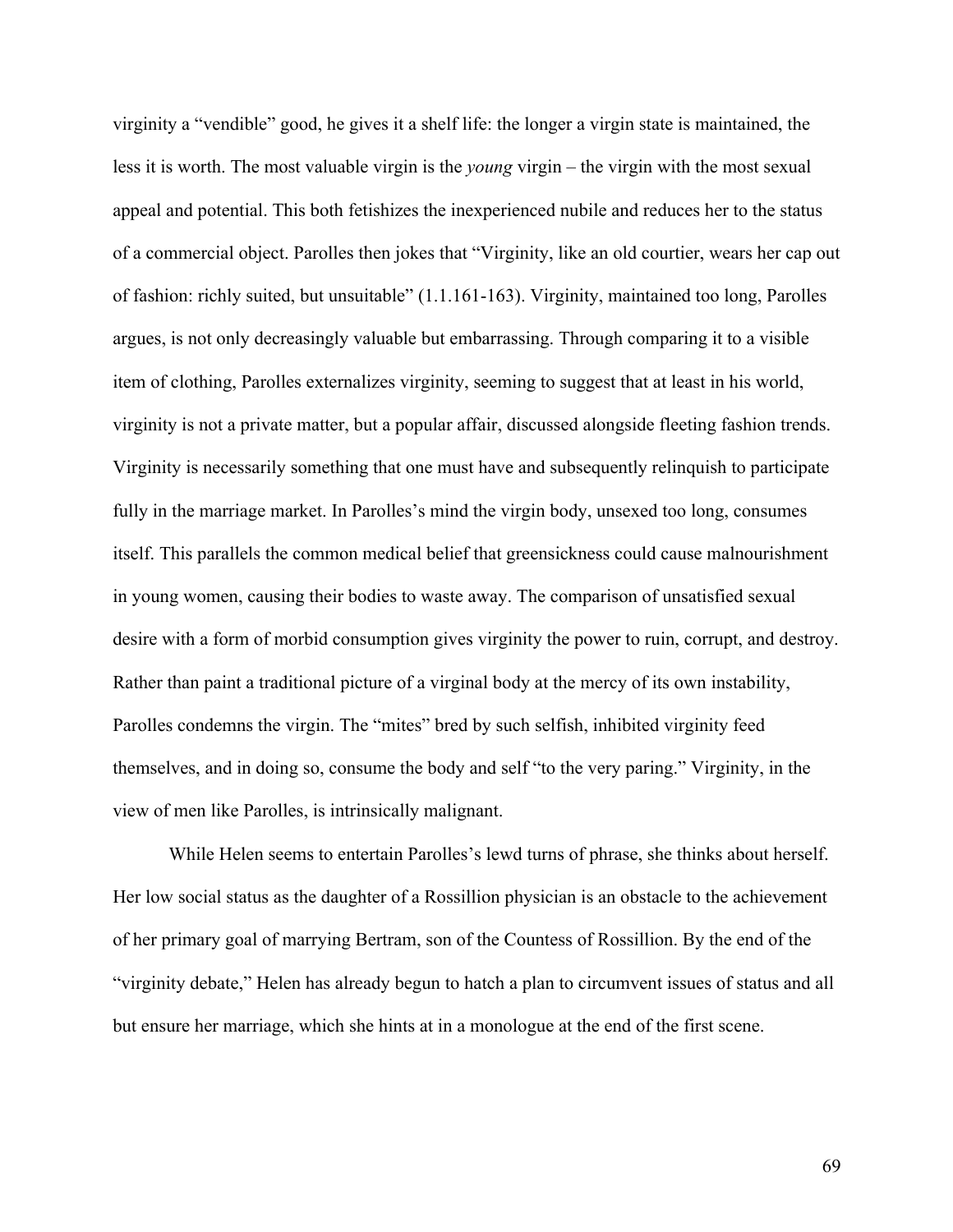Our remedies oft in ourselves do lie,

Which we ascribe to heaven…

The king's disease--my project may deceive me,

But my intents are fix'd and will not leave me. (1.2.212-225)

In the last couplet of the monologue, Helen alludes to the king's disease–the fistula established earlier–and asserts that her "intents are fix'd" on Bertram's hand. This is an interesting commentary on female desire and marital agency within the social structures which would ordinarily discourage a marriage between two such different people. When the audience gains access to Helen's psyche with this monologue, what it sees is a woman plotting not only to take control over her own marital and sexual status, but also to manipulate the patriarchal social structures that confine her – both of which Helen may successfully achieve. Helen's intelligence and resourcefulness are clearly displayed in this speech, as is her desire for Bertram. What is not clearly displayed is any sign of amorous reciprocity in Bertram. Helen's plan dually symbolizes a remarkable play for female marital agency and a self-interested gambit for an unwilling husband.

The use of the word "remedies" in this speech serves both to refer to the solution to Helen's desire for Bertram and the medical solution she provides for the king's fistula. Helen's successful treatment of the king's fistula constitutes an act of healing, or remedying. Critically, however, Helen's treatment of the fistula is *concealed*. A fistula, or fistule, occurs when an untreated abscess causes an abnormal connection between two organs that do not typically connect. Fistulas – often used to describe unrelated abscesses, ulcers, and sores – of several varieties were relatively common before modern hygiene, but arguably the most common would have been the *fistula in ano*. F. David Hoeniger explains that Shakespeare would have had this in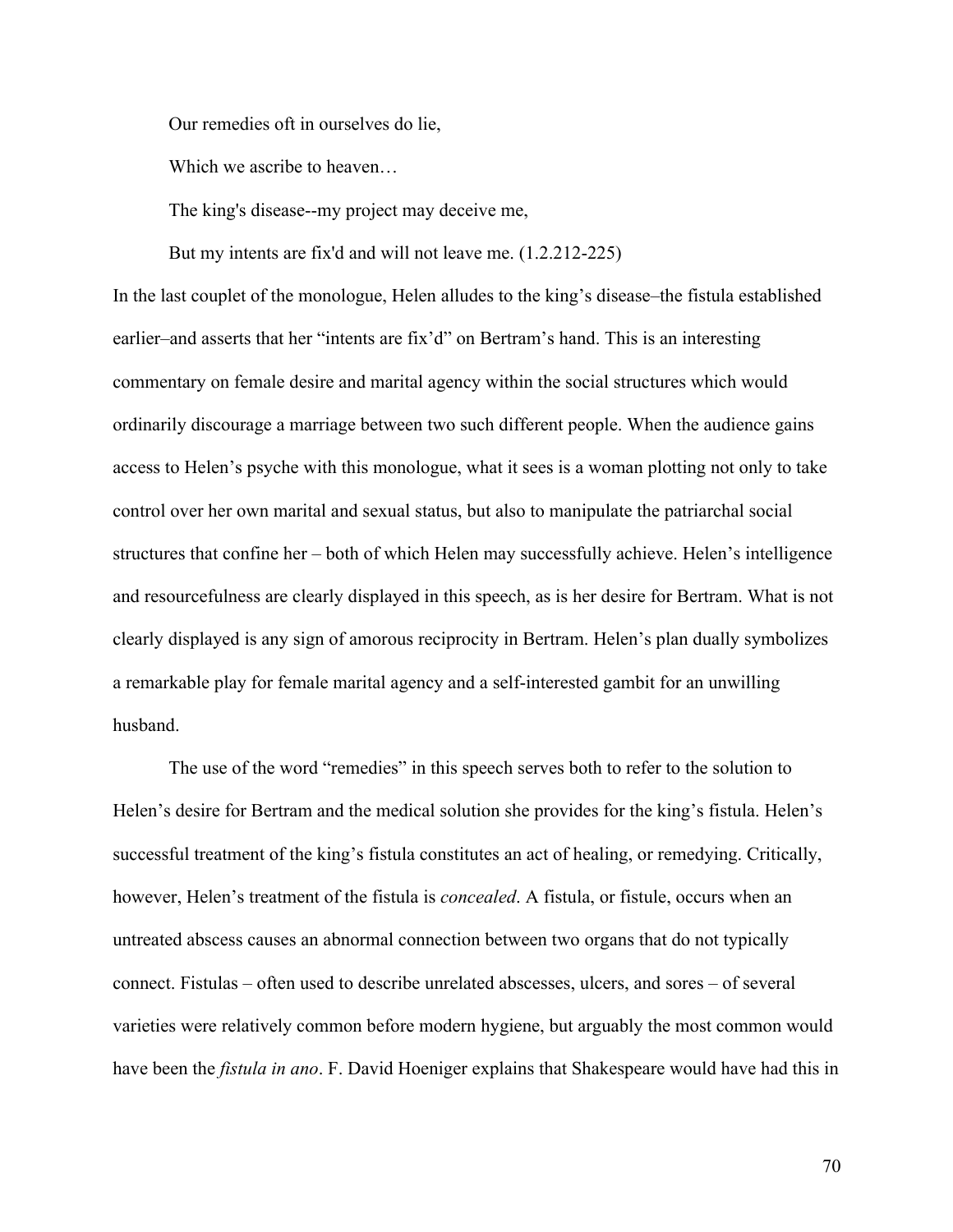mind, perhaps ambiguously masking the location of the king's fistula to jokingly suggest this to his audience (290).

Ambiguity, in fact, masks the entire healing process, which takes place offstage. The contents of the medical notes bequeathed to Helen by her late father, Gerard de Narbon, are purposefully left unclear. Of this mysterious cure – "the dearest issue of his practice, / And of his old experience th'only darling," Helen writes that her father "bade [her] store up as a triple eye, / Safer than [her] own two, more dear" (2.1.104-105; 106-107). Well before the play's publication, medical works such as surgeon John Arderne's *Treatises of Fistula in Ano and of fistulae in other parts of the body*… (1376) had addressed the treatment of fistulas, which were often too advanced for topical treatment and required surgical intervention. When Helen offers her services to the king, still nothing is revealed about her medical treatment. It is clear from others' praise that Helen, after her father, is known to be a capable healer – surprising as it is, as the Countess muses, considering that Helen is an "unlearned virgin." Although the king has accepted that he will die of his fistula, Lafeu entreats him to see Helen anyway, calling her "Doctor She."  $(2.1.77)$ .

I have spoke

With one that, in her sex, her years, profession,

Wisdom and constancy, hath amazed me more

Than I dare blame my weakness. (2.1.80-83)

Despite his obstinacy, Helen eventually convinces the king to accept the terms of her offer – even by underplaying her own abilities, suggesting that "He that of greatest works is finisher, oft does them by the weakest minister" (2.1.134-135). Their conversation, pertaining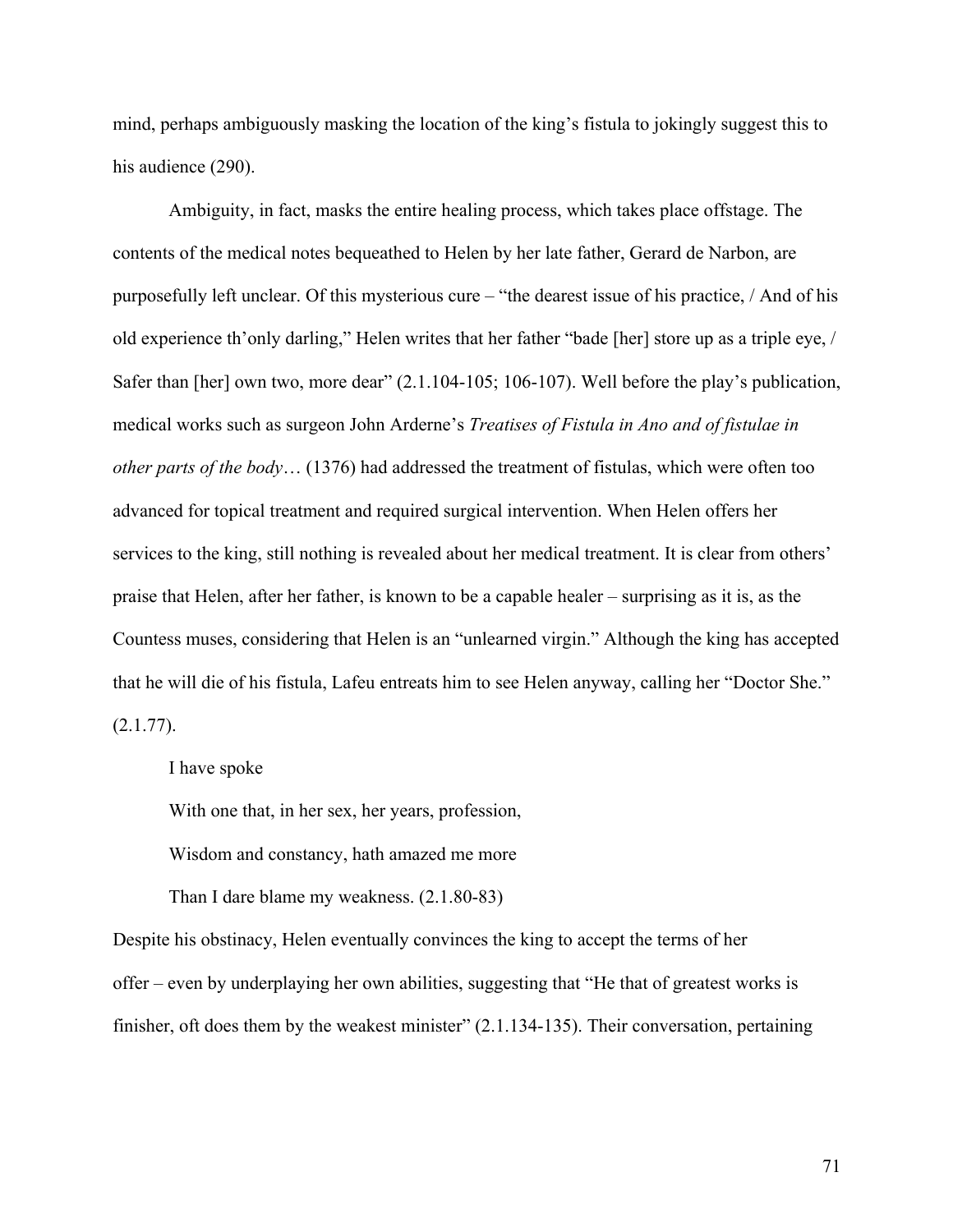more to the king's acquiescence than the practical plan for a cure, intentionally conceals the body as well as the healing process.

The significance of Helen's role as "Doctor She," however, is complex and cannot be understated. By the early modern period, some female healers had earned local acclaim for their abilities, and a few female doctors had even contributed to the medical canon. The ambiguity of Helen's cure, as well as the secrecy she swore to her dying father, are unsurprising for the time, as some folk practitioners went to lengths to protect their knowledge. In healing the king, Helen places herself in the position of doctor, which not only endows her with agency over the bodies of others but positions her in a conventionally male position. Indeed, Helen bests the physicians who failed to heal the king before her, becoming both healer and savior. And in curing the king, Helen ensures her own aims, and exercises unprecedented agency over her marital prospects. Her marital freedom, however, comes at the cost of Bertram's. Bertram, a young man with status and a title, is depicted as immature, self-centered, and flighty. Although Helen seems to be favored in the play for her virtue, the result is the same: Helen has secured a more-than-reluctant husband by the means she deemed necessary.

A return to the original line "our remedies oft in ourselves do lie" may prompt a consideration of the line's suggestive undertones. Helen's "problem" is her wish to marry Bertram, which is obstructed by her low status. Encoded in Helen's love for Bertram is her sexual attraction to him, which, for her, may only be "legitimately" fulfilled within the confines of marriage. Helen's unfulfilled sexual desire is problematized, even medicalized, by the use of the word "remedy" in reference to the solution she's planned. This parallels the conventional structure of the greensick virgin's need for intercourse, but Helen's agency inverts it: Helen is not a passive patient, prescribed marriage as the end to her menstrual woes. She controls the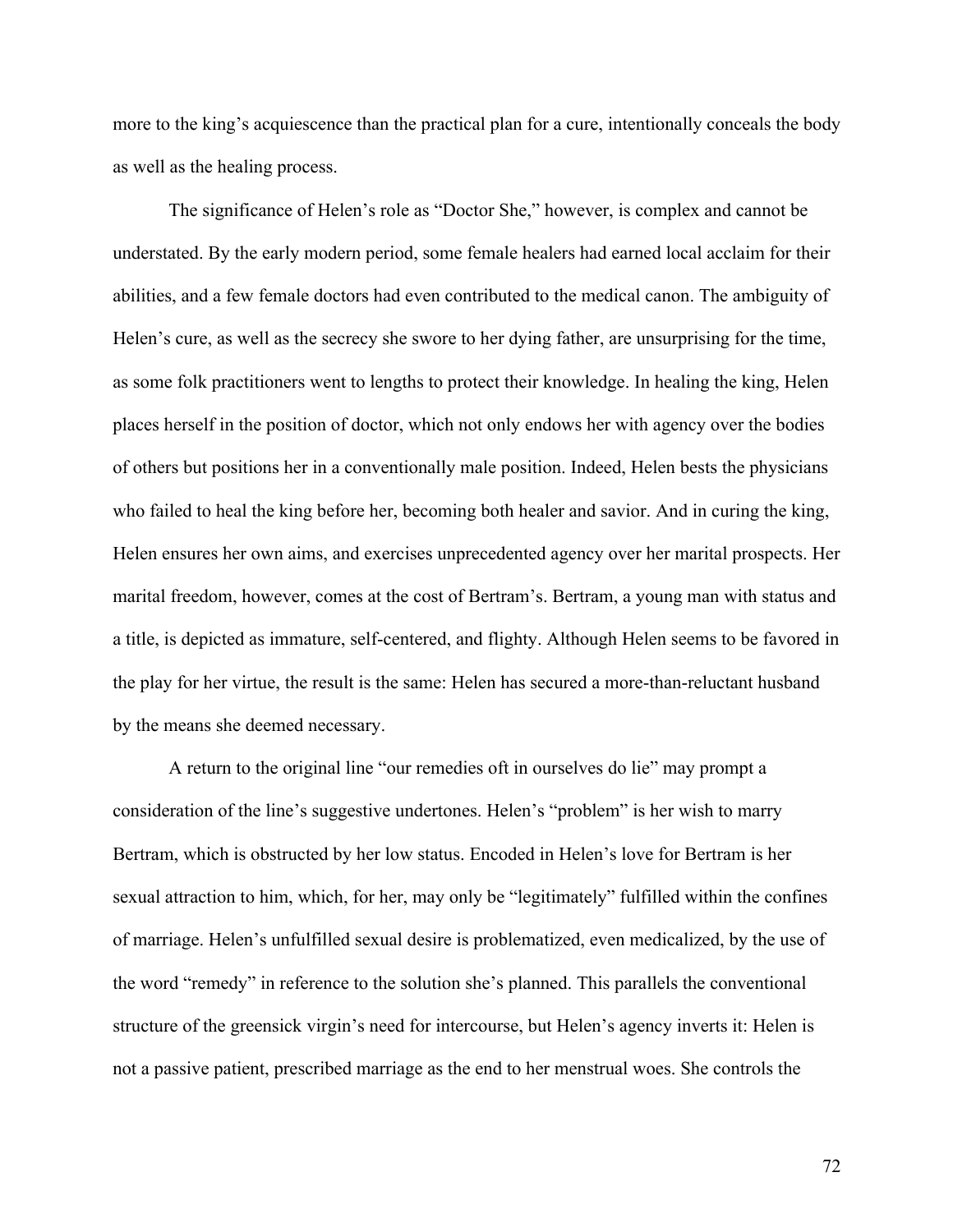terms of her own "remedy." The remedy for the king's illness does also lie in *herself*, as Helen alone has the knowledge that enables his cure. Beyond that still, the remedy for the king's illness may literally *lie in herself*: Helen's cure is stored up as a "triple eye": more valuable to her than her own two eyes. According to Frankie Rubinstein, the "triple eye" may be a sexual pun referring to her vagina or virginity. This reading positions body as remedy, a notion made only more compelling by the sexual subtext of Lafeu's description of Helen,

Whose simple touch

Is powerful to araise King Pippen, nay,

To give great Charlemain a pen in's hand

And write to her a love line. (2.1.77-80)

Lafeu expresses a joking reluctance to leave the king and Helen together: "I am Cressid's uncle, / That dare leave two together; fare you well"  $(2.1.95-96)$ . The "araising" of "King Pippen" – "Pepin" in other editions – as well as "to give great Charlemain a pen in's hand" are both allusions to male sexual arousal. These jokes suggest – a suggestion that Shakespeare's audience would have accessed – is that the king's ailment is, in nature or in cure, sexual. The references to the male erection may joke that the king's "fistula," or illness, is his sexual impotence.

The ambiguity around the king's fistula and its cure intentionally masks the healing process, leaving the audience to interpret freely. If the king's ailment is, indeed, the abovementioned *fistula in ano*, then its requisite surgical intervention constitutes an act of penetration. The penetration of the king's anus unlocks a rich set of implications for sex and gender politics in *All's Well*. Helen's triple-identity as a maiden, a healer, and a [surgical] penetrator is crucial – her act of penetration allows her not only to heal a king, but consequently offers her marital agency, all the while enabling her to ostensibly maintain her virginal state. These sides of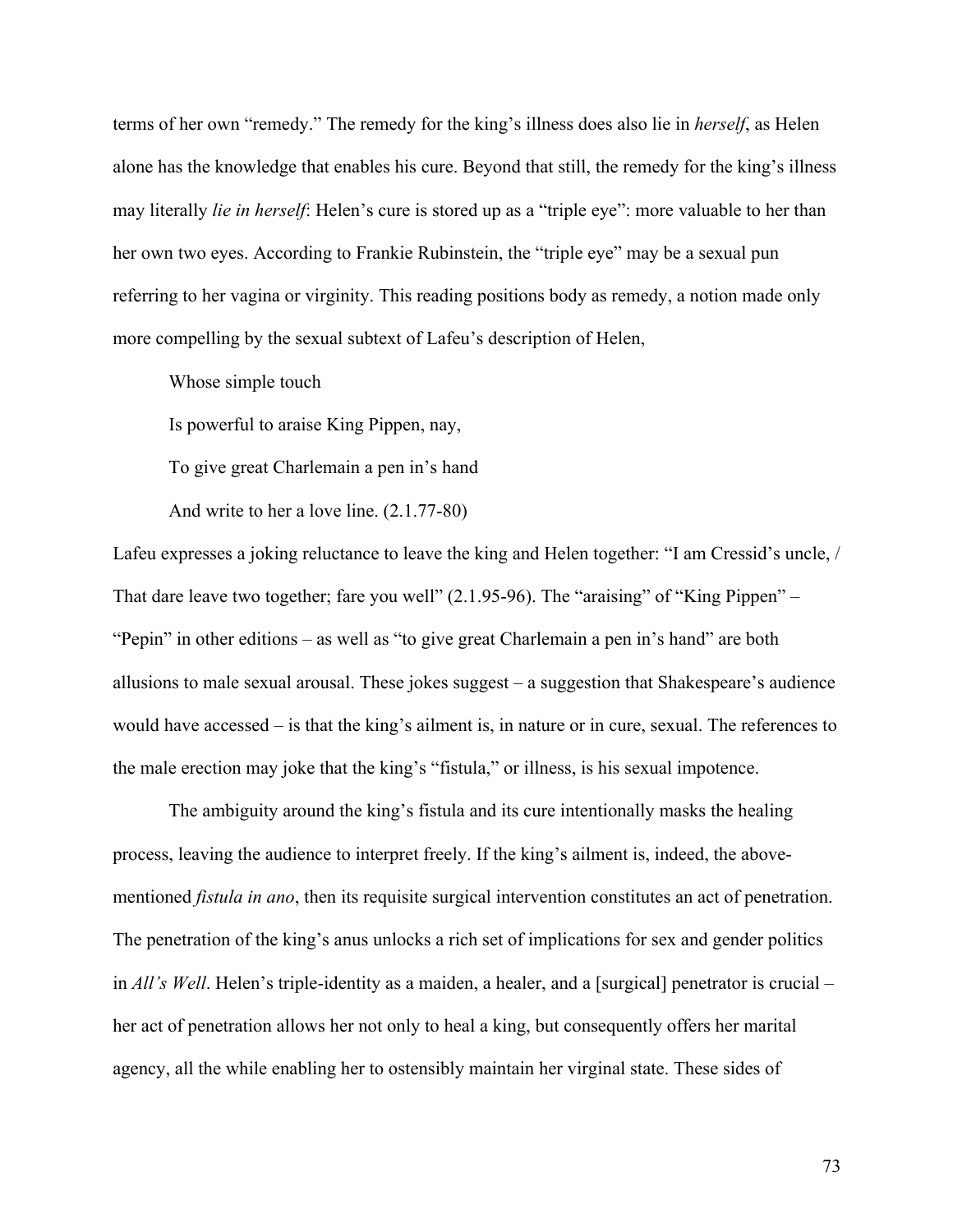Helen's identity intersect in interesting permutations. It is not merely that her act of healing depends on her [surgical] penetration of the king; I posit that the effectiveness of this act of healing depends on the mystical potency of Helen's virginity itself, reserved as a powerful force and harnessed by Helen in the achievement of her ends.

When Helen finally convinces the king to allow her to try to heal his fistula, it is by appealing to his notions of female humility and Christian modesty: when the king asks, "Upon thy certainty and confidence / What dar'st thou venture?" Helen replies,

Tax of impudence,

A strumpet's boldness, a divulged shame;

Traduced by odious ballads, my maiden's name

Seared otherwise; nay, worse of worst, extended

With vilest torture let my life be ended. (2.1.167-172)

If Helen's cure proves ineffective, she will not only be subject to social shaming and alienation, but ruin, torture, and death. The phrases "tax of impudence" and "a divulged shame" speak to the perceived immodesty, disrespect, and presumptiveness of Helen's promise to cure the king. Helen's language takes on a strong sexual charge in these lines, comparing her boldness in believing herself capable of curing the king to the boldness of a "strumpet"– a sexually promiscuous woman or prostitute – and declaring that failure would "sear" her "maiden name." Helen's "maiden name" refers to her propriety, virginity, and modesty. In Helen's words to the king, her failure strips her of all virtue, and relegates her to the status of the morally – sexually – abject. The stakes of Helen's appeal to the king are high: either she ensures social elevation through an advantageous marriage or risks utter social (sexual) ruin.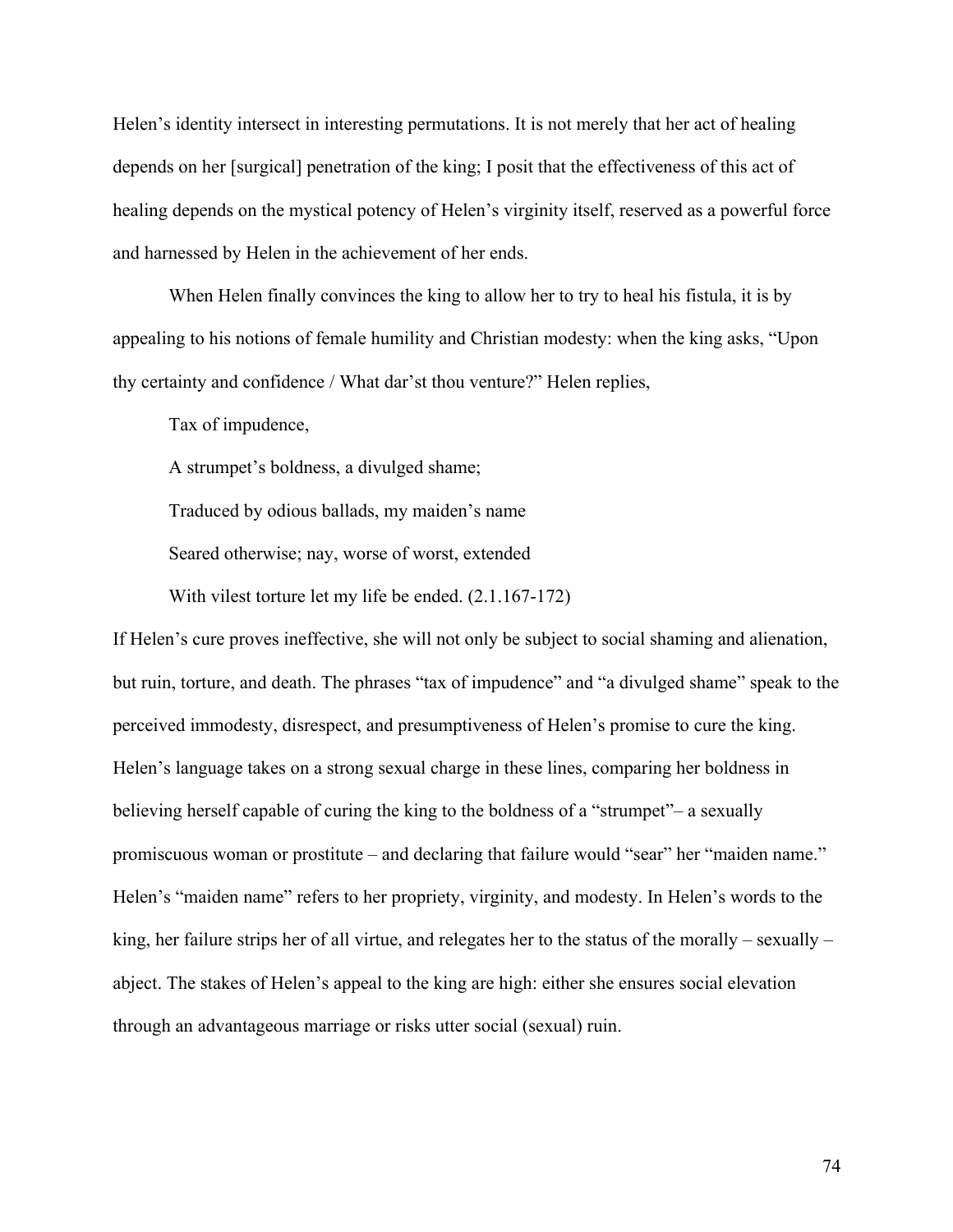By emphasizing modesty, virtue, and propriety in her suit to the king, Helen begins almost to fashion herself into a saint, drawing comparisons with the tradition of virgin martyrdom. She is clearly aware of the cultural value of her status and uses it in skillful manipulation of her narrative. In explaining her plan to the Countess Rossillion, Helen insists that

There's something in't More than my father's skill… That his good receipt Shall for my legacy be sanctified By th' luckiest stars in heaven. (1.3.239-243)

This serves to elevate Helen's cure to a miraculous status. Interestingly, Hoeniger compares Helen to Saint Helena, mother of Constantine, who, like Shakespeare's Helen, performs a "divinely sanctioned, miraculous cure" (Hoeniger 293). Helen's cure is ensured not only by her father's expertise, but by something greater – something heavenly. The king, convinced of Helen's cure, responds that he believes "some blessed spirit doth speak his powerful sound within an organ weak," agreeing with Helen's earlier suggestion that God enacts miracles through unsuspecting vessels like herself – a uneducated, unmarried virgin woman of low status. Helen asks the king not only to trust her, but to trust *heaven*. In humbly deemphasizing her active role in healing and emphasizing her passive role as a conduit for heavenly acts, Helen cleverly distinguishes herself from the experience-based "empirics" the king so disdains. In her elevation to divine savior, Helen's virtue and ability is sanctified, almost deified; she becomes a saintly conduit for the king's cure. The cure itself is indeed widely deemed a miracle, with the publication of a broadside that calls it "A showing of a heavenly effect in an earthly actor"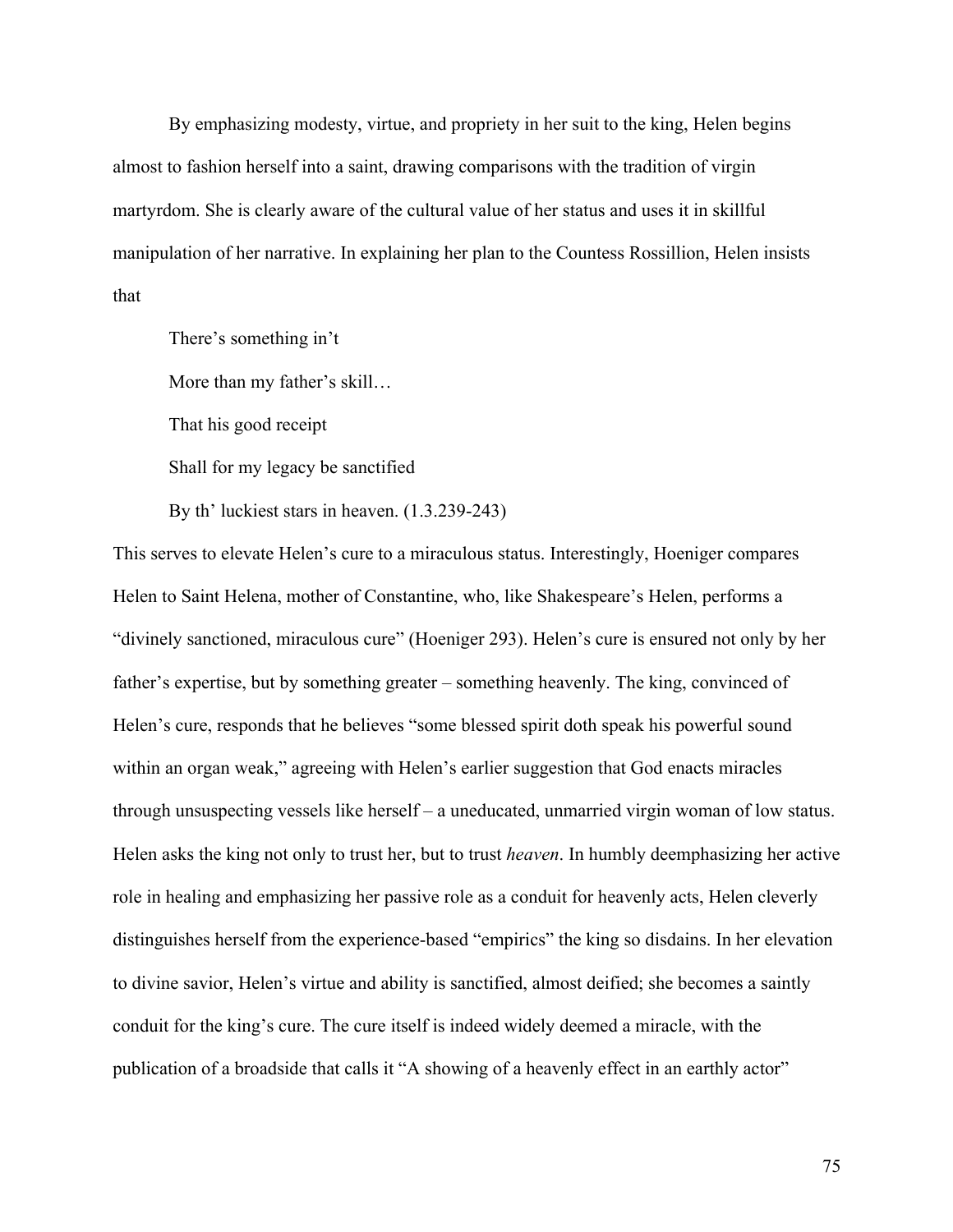(2.3.23-24). Helen's mysterious ability to cure the king of his fistula makes her so powerful that she is an actor of "heavenly effect," a role to which she may only be entitled due to her apparently unsullied virtue. Helen's maiden status – both an inalienable part of her identity and a status she seeks to lose – takes on a wondrous, divine power that reflects the cultural value of virginity. Virginity, for Parolles, is malignant and destructive. For onlookers of the king's recovery, it serves as a wellspring for her divine healing abilities. But what does it signify for Helen?

Helen's healing abilities extend, in a way, past her curing the king. She also "heals" Bertram of his less virtuous husbandly qualities through her legitimization of their marriage. When Bertram abandons Helen, he issues her a challenge he deems impossible: prove that she has taken his ring and fallen pregnant by him, and he will accept her as his wife. In an interesting subversion of typical marital sexual dynamics, Bertram withholds from Helen the act of consummation – which would typically realize a marriage. Proof acts as an interesting conceit in Renaissance drama, reflecting a broader cultural concern with ensuring purity. In Thomas Middleton's *The Changeling*, as I have discussed, protagonist Beatrice-Joanna is asked to prove her virginity by ingesting a tonic in front of her would-be husband Alsemero. In *All's Well*, however, Bertram asks that Helen prove she is *not* a virgin. He places the onus of consummation – and thus sexual responsibility – on Helen.

Because Bertram views his marriage with Helen as invalid, he can justify his pursuit of the maiden Diana, who cooperates with Helen to help the latter meet Bertram's demands. The linkage between these conceits of proof and virginity attempt to address fundamental fears about the internality of female virtue and desire. It is the obsession with the idea of the *secreta mulierum*, or the secrets of the female body.<sup>7</sup> To put it plainly: the patriarchy depends on the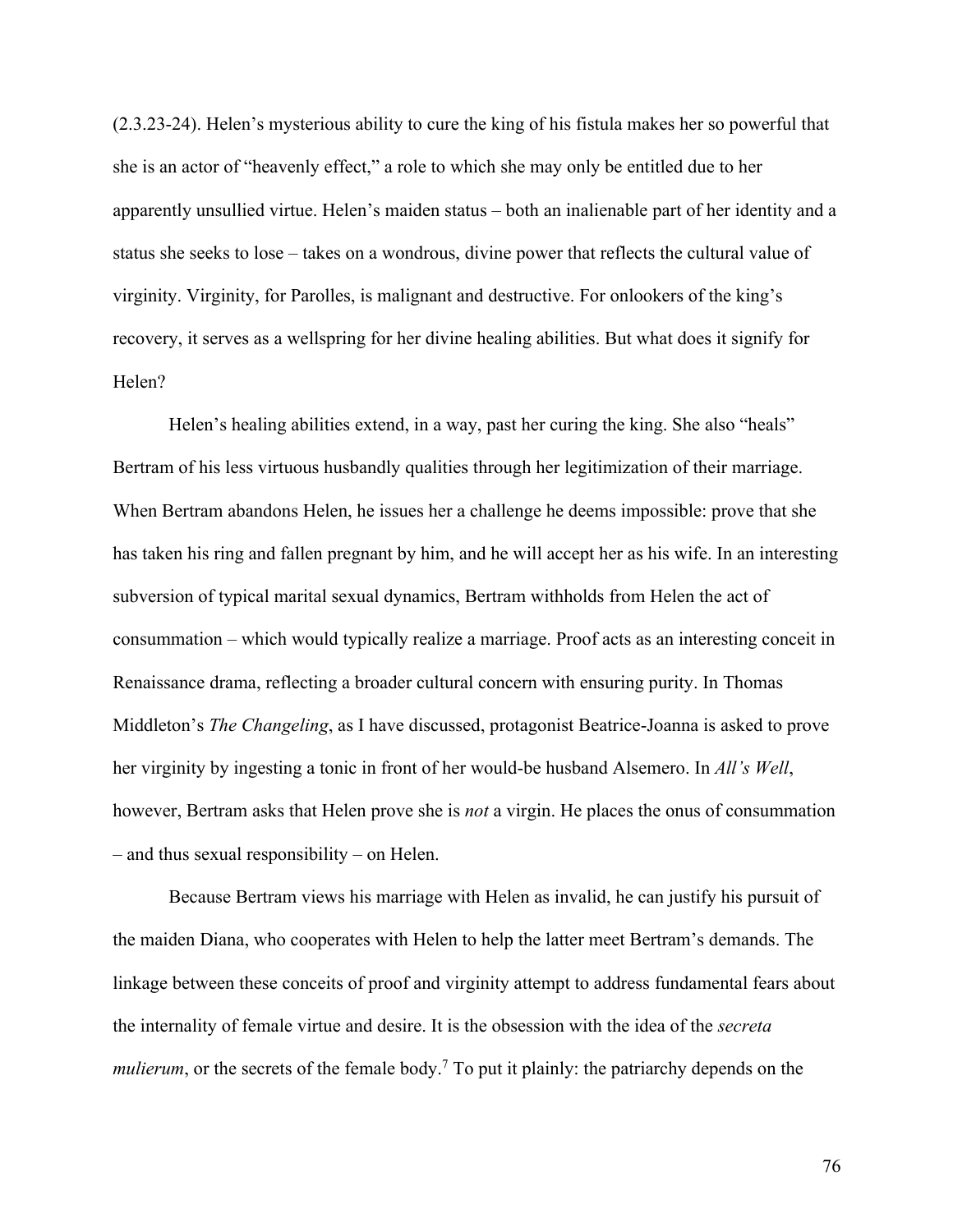ensured cultural value of women as a marital/sexual commodity. If women can conceal desire, impurity, and sexuality, then they can destabilize the systems to which they are confined. It is only by revealing/ensuring virtue that these systems can attempt to regain stability.

To legitimize her marriage with Bertram, Helen enlists Diana's assistance in a Shakespearean bed-trick. The bed-trick, Kaara Peterson argues, is more than just a plot device in the dramatic toolbox, as both women required for the bed-trick have a "highly circumscribed identity," and because the trick itself depends on popular medical constructs of the time (Peterson 378). One either desires to avoid sexual intercourse to protect her maidenhood or to protect the secret of her lack thereof. The other may desire sexual intercourse for a variety of reasons. Their desires are in balance, complementary. In *All's Well That Ends Well*, Helen solicits the bed-trick, utilizing Bertram's unrequited sexual desire for the virgin Diana to achieve her aim of sexual intercourse with Bertram. Hypothetically, Helen *cannot* prove that Bertram is the father of the child she carries. There is no empirically accurate Renaissance paternity test she and Bertram can take; the bed-trick exists in an onstage world subject to its own sexual laws, in which sex and virginity are things that can be proved and externalized in neater configurations than the world offstage.

In the world of *All's Well*, the success of the trick depends on Helen's sexual fulfillment, and her conquest of the errant Bertram. It is Helen's myopic pursuit of Bertram that drives the plot device of the bed-trick – in bed, Bertram believed himself visited by Diana. It is Helen who consummates her marriage with Bertram. The legitimization of their marriage leads Bertram to finally accept Helen as his wife, curing him of his unworthy ways. The bed-trick also, however, represents a breach of sexual consent. In her trespass on Bertram's supposed liaison with Diana, Helen effectively rapes Bertram, forcibly subduing his desire for sexual and marital freedom and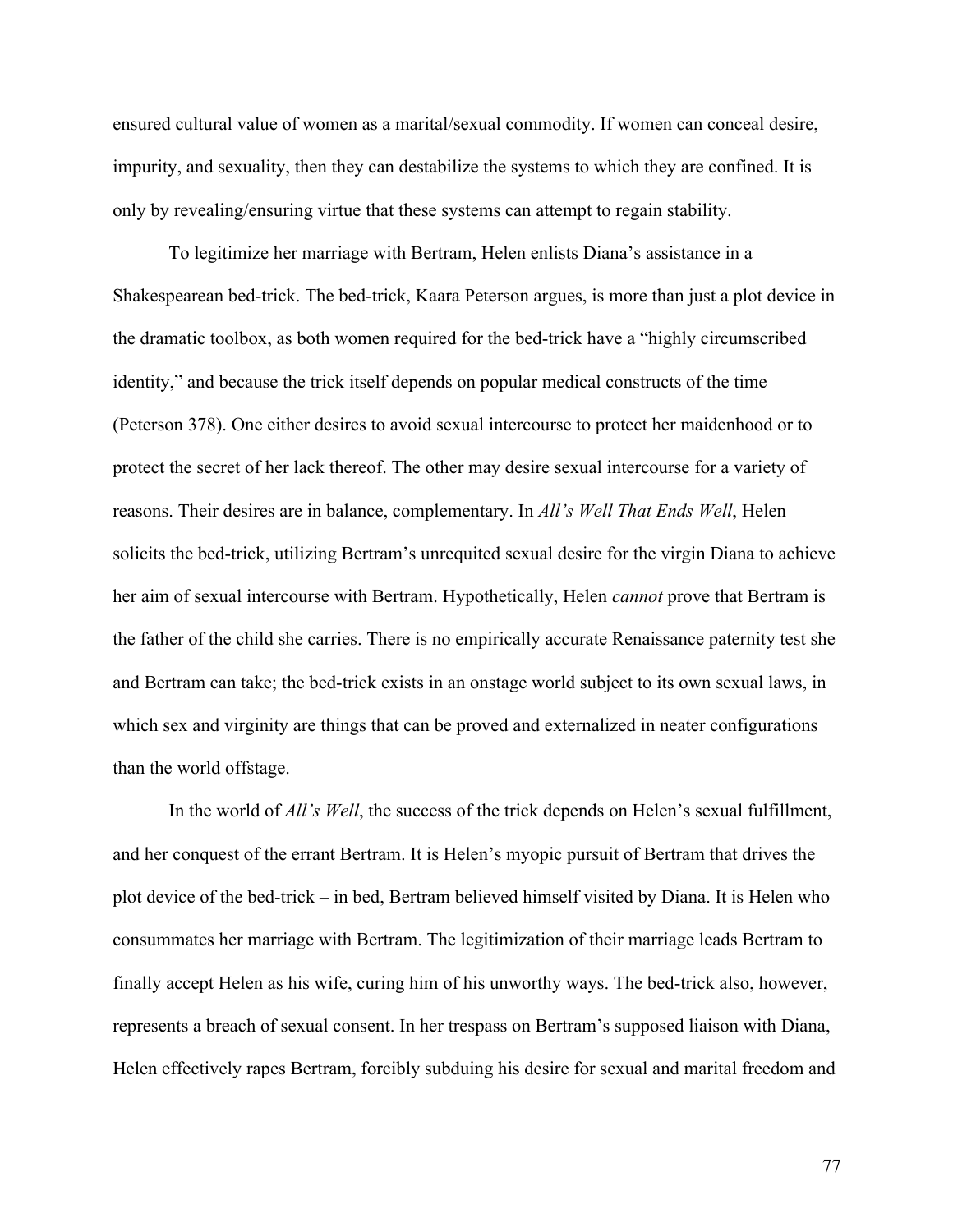overcoming his clear resistance to marrying her. Within the context of this play I take rape to include acts of sex that depend on non-physical force such as coercion and deception: Helen does not so much win Bertram as she outsmarts and dominates him. It should be noted that this may not have been the view of a period audience. Her actions may have been viewed as a clever restitution of marital values, or as a necessary evil in response to her abandonment. Her agency, derived originally from a healing act, is transmuted into violence and deceit. In her relationship with Bertram, Helen becomes pursuer, and Bertram becomes an object of pursuit. He no longer holds the sexual agency he thinks he does because he has unknowingly given it to Helen, imbuing her sexuality with new influence. Helen's violent sexual mastery of the unruly Bertram "tames" him.

Helen combines marital with sexual agency through the bed-trick and the subsequent legitimization of the marriage through consummation. Indeed, Helen wields enough sexual power to in a sense conquer both the king and Bertram. The king's fistula is defined not by a malignant *growth*, which might even signpost a perverse sexual potency, but by a malignant *abscess.* His illness is defined by empty space succumbing to bacterial infection and consuming its own mass, causing the formation of an unusual passageway between organs and/or body cavities. As such, it is defined by the empty space it creates, like a vacuum within the flesh. Corporeal decay and physical absence [of flesh] aligns the king's fistula with vaginal virginity, a physical state which is defined necessarily by a complete absence of penetration, and which is believed holds the power to destroy the body itself.

In both cases, penetration is medical: the cure for the fistula is surgical, and the cure for greensickness is intercourse. Helen's medical – potentially surgical – power over the king's cure gives her agency over his body and renders him physically beholden to Helen. It is a form of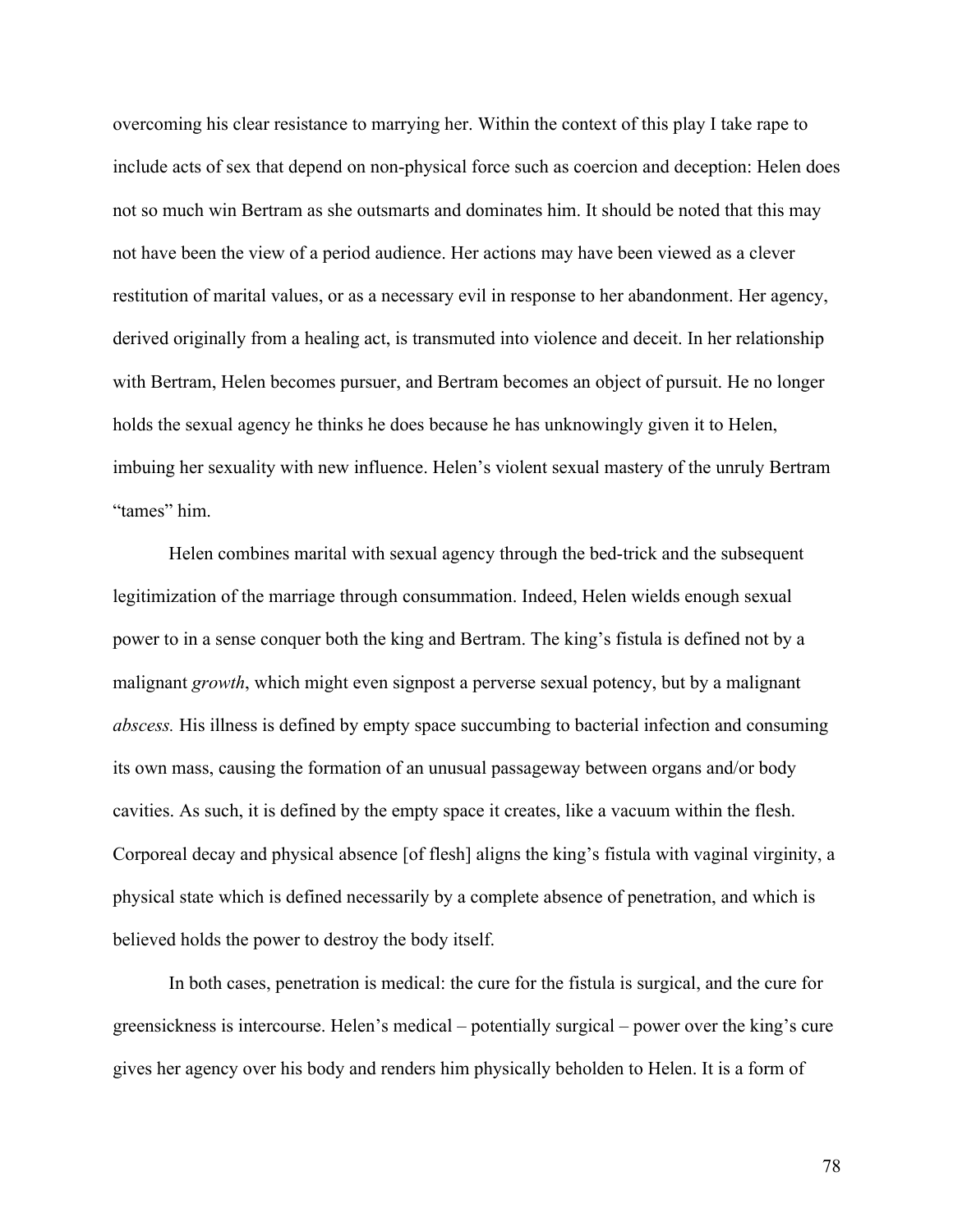sodomy, foreign penetration that resists or subverts patriarchal sexual economy. As an expression of non-normative sexuality, Helen's healing of the king, permitted by her virginity, has the power to complicate her expression of sexuality. It is a source of power with which she is able to effectively bargain her way into the economic and social nobility. Her body becomes the vessel for a virginal force that drives Helen's sexual desire for Bertram, enables her "miraculous cure," affects the sexual politics of her healing practices, and ultimately drives her to an almost medical malignancy in her control over the bodies of the men around her.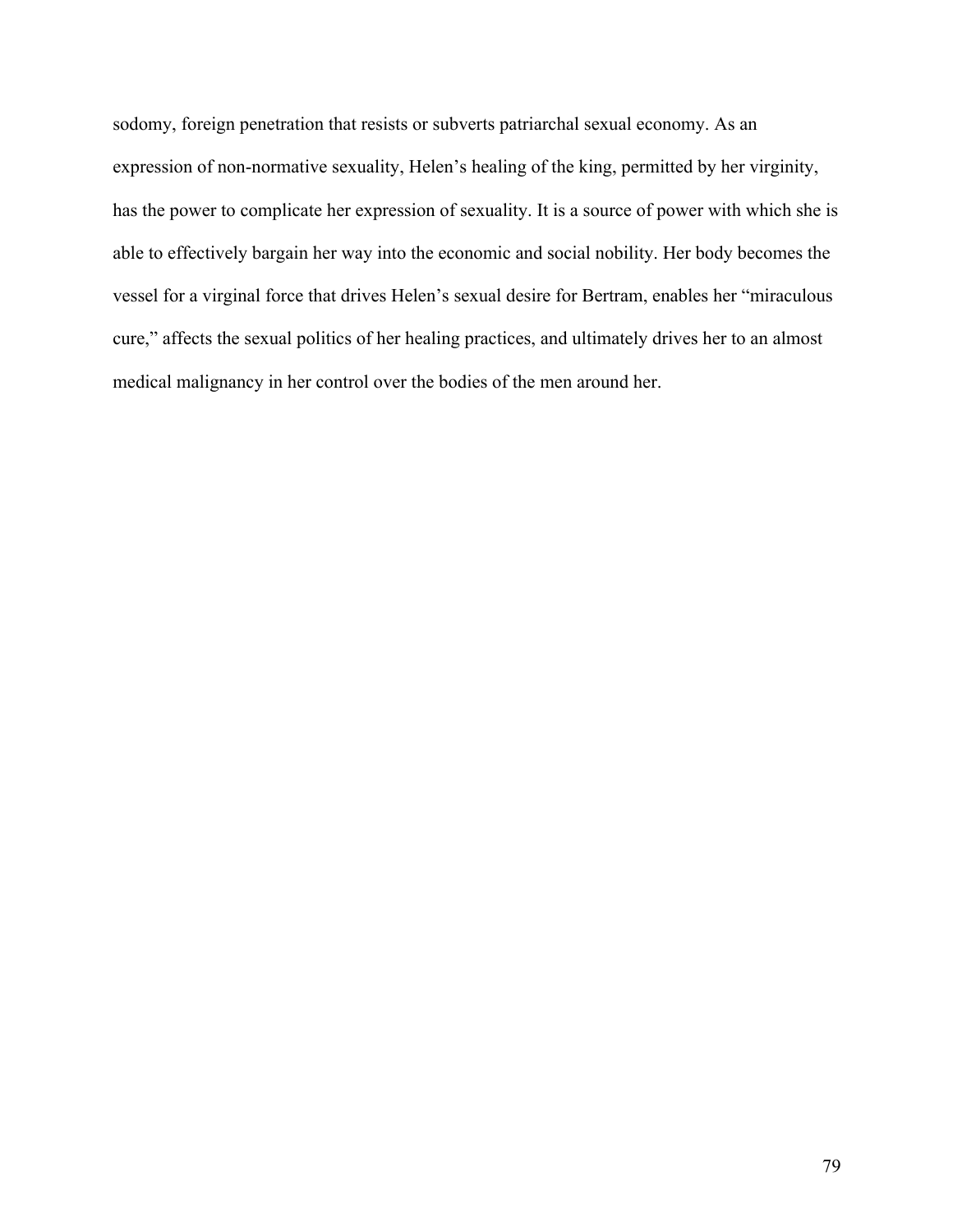## **CONCLUSIONS**

Virginity was a powerful cultural status in the Renaissance period – it operated a signal of virtue, and yet it was simultaneously a dangerous and possibly disruptive force that posed a physical and ideological threat to the body and even to the patriarchal social order. When I began my work studying the distinct ways in which Renaissance medical discourse began to shape a new conception of the virgin body – and the human body more broadly – as a pathological, systematic entity, my literary analyses were limited to greensick female characters. In conducting my research, I often found myself wrestling with the profound complexity of the various spheres of cultural influence, and with the potential feminist repercussions of my analyses. My aim is to bring different representations of virgin bodies into conversation with one another as parts of a broader constellation. While I was and am interested in the cultural iconography of the diseased virgin, I grew increasingly fascinated by virgin characters whose narratives were not confined to illness.

The virginity of which I speak is both affect and effect, an ongoing somatic process in which the virgin is directly involved in the construction of her identity. I hoped to explore new possibilities for these virgin women not to erase the ideological structures within which they functioned but to utilize a new and evolving theoretical vocabulary to examine them both as imagined characters with genuine complexities, and as legible evidence of a cultural consciousness. Virginity was then and remains a fiction that required active and continuous collective participation for survival. Sarah Salih concluded her book *Versions of Virginity* by eloquently maintaining that virginity "is never a default category; no one is ever born a virgin, in the full sense, and so it is always insecure, dynamic, but also recoupable. Virginity is a process in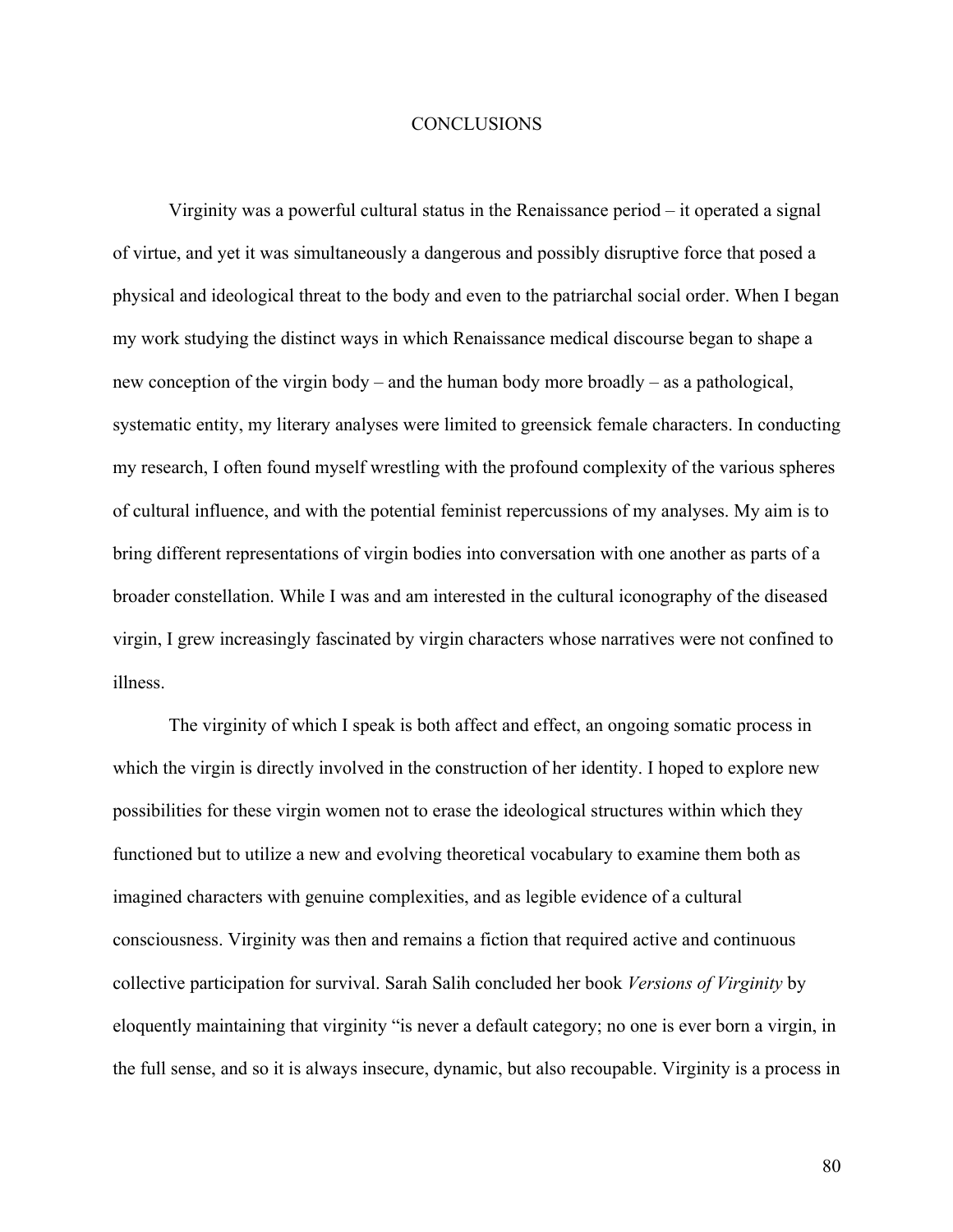time, with a beginning, and an end" (242). It is both an intensely personal status to claim, and yet inherently public in its dependence on an audience. Although virginity suggests perfection, its performances are imperfect, flawed, and human. The virgin body is also subject to the eternally fruitless endeavor of finding proof where there is none.

Virginity is not only a crucial component of the Renaissance sexual and social order, its value under constant debate in the Protestant Reformation, but – I maintain – central to the ordering of these dramatic characters' identities. I believe that their personal relationships to virginity can be configured as the source of their capacity to affect the spaces around them. In *Measure for Measure*, Isabella's virtue is grounded in her commitment to virginity, which I have argued can be read in modern terms of queerness as an intentional non-normative sexual practice. Her purity arouses the desire of the play's other "virgin," the fiercely ascetic Lord Angelo. Isabella's commitment to a life of chastity restores order and saves her brother. In *The Changeling*, Beatrice-Joanna's attempts to perform virginity fail not because of the fiction of empirical "proof" but because she cannot envision reconstructing a version of virginity for herself that extends past the confines of the patriarchal virginal vocabulary. *The Changeling* is also about the violence that ensues when – to put it simply – people care too much about virginity. The figure of the Jailer's Daughter in *The Two Noble Kinsmen* represents the biological threat of virginity. She is the best embodiment of the Renaissance "frenzy of the womb." Helen of *All's Well That Ends Well* uses her virginity, as well as her father's healing abilities, to successfully transcend class boundaries and marry the man she desires where the Jailer's Daughter failed to do so. She is an interesting example both of the power of virginity to heal those around them and its more morbid or disruptive potential. Each of these women – with varying degrees of success – barter with their virginity, harnessing it as a unique source of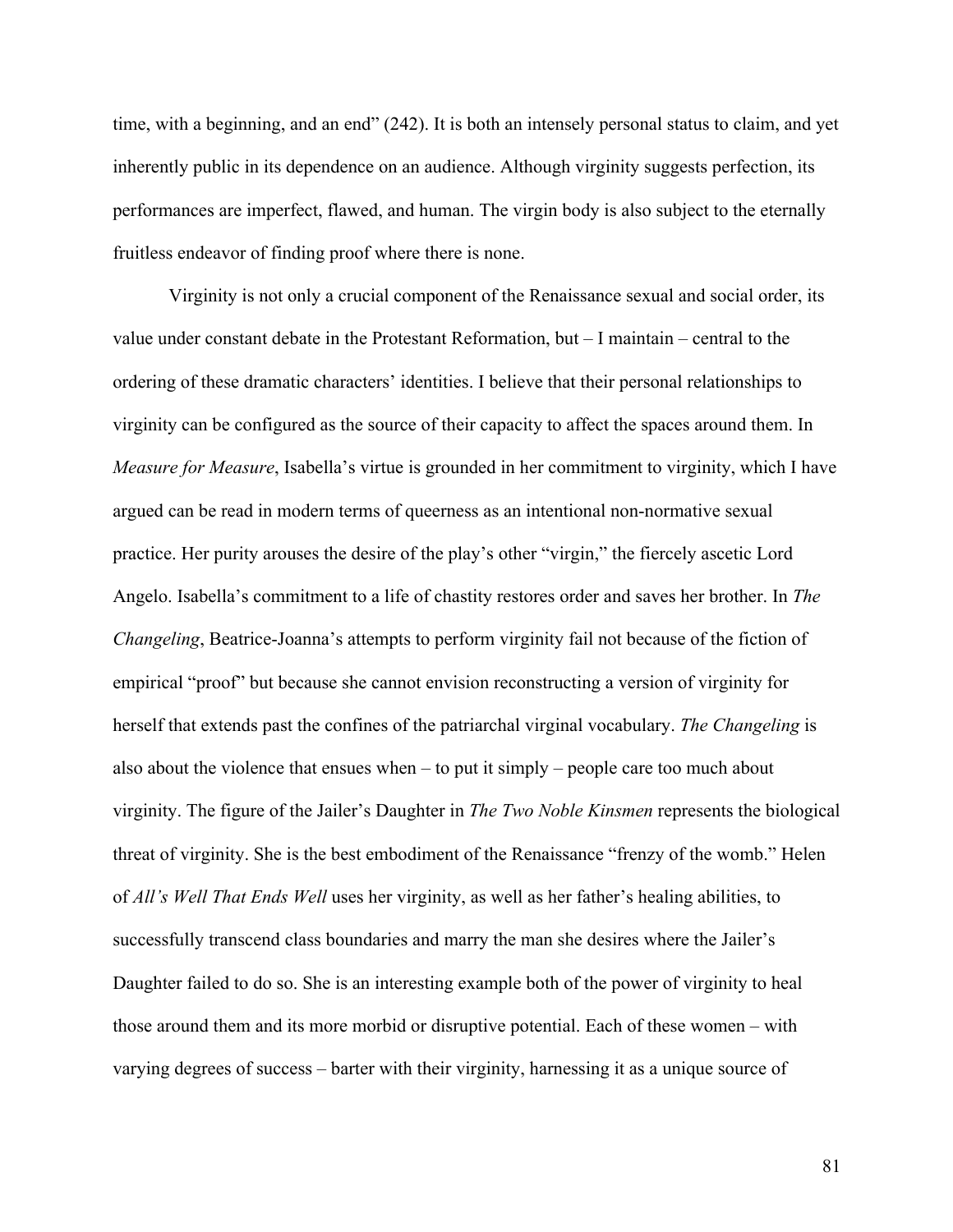personal control within the confines of a patriarchal society that traditionally denied women many forms of self-determination that were available to men, and limited the personal agency they could exercise. These characters *use* their virginity; they order their lives around their virginity; they structure themselves *with* their virginity. They are intelligent, savvy, and complicated, and the way in which they wield the power they have reflects their intense awareness of its conditionality.

Despite its abstraction, virginity has the potential to offer bodily innovation in a way that is still extremely present and salient in our modern discourses on sex and sexuality. It seems to me as though there is no grand purpose for my research other than to add to the evolving scholarly discourse surrounding virginity and virgin bodies, and to begin to think about these concepts in new ways. I think it does not need a grand purpose to justify its existence, and that it is enough that I have found the virgin body to be an interesting thing to think with and about, in decoding and reflecting on cultural ideas about sex and sexuality. I am deeply indebted to the research of the many brilliant cultural historians and medieval and Renaissance scholars who are doing just that. I am also profoundly grateful for the help and guidance I have received from my advisor, Professor Aaron Kitch, and the three members of my committee, Professors Ann Kibbie, Emma Maggie Solberg, and Aviva Briefel.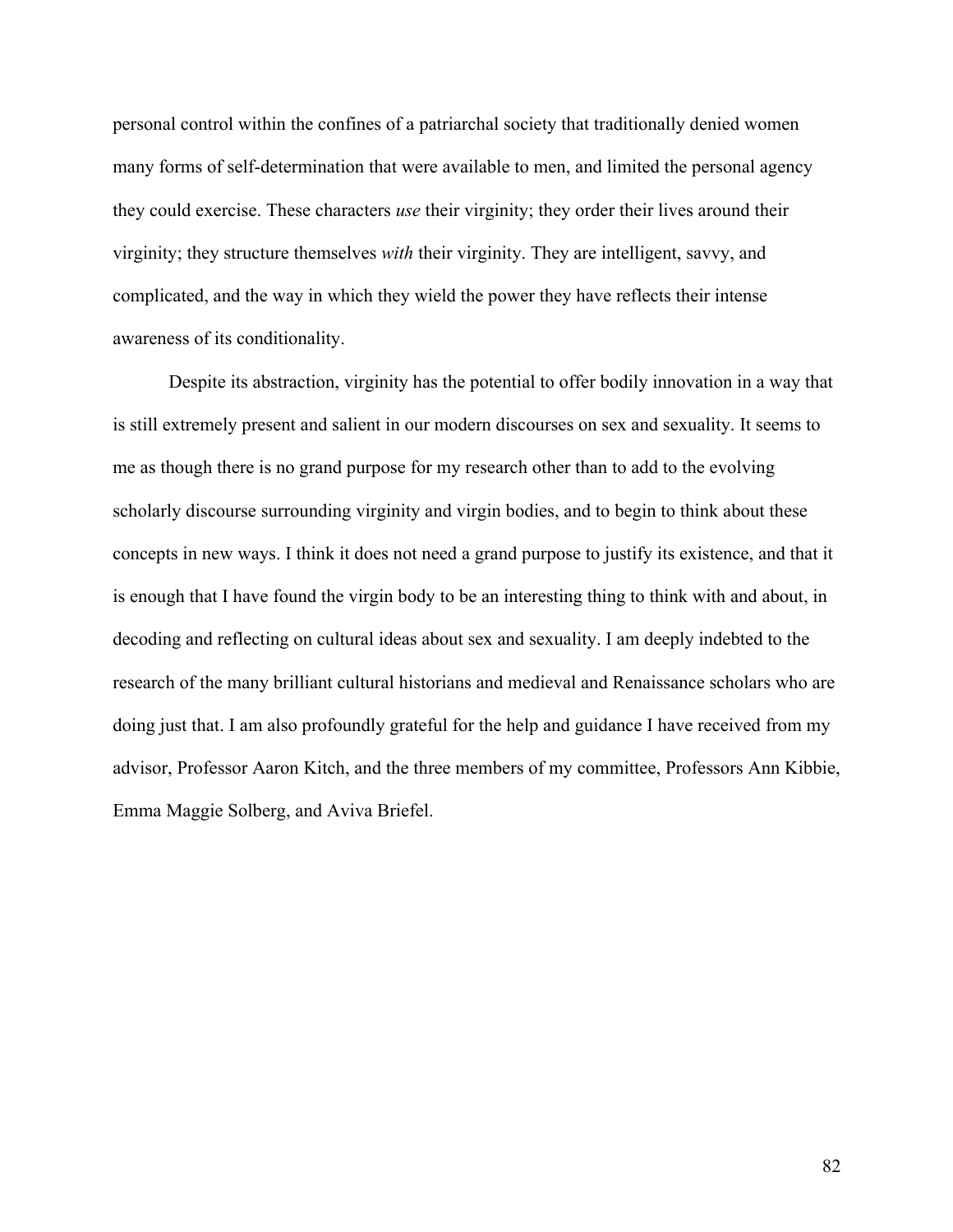### **NOTES**

! Even now, there is a thread of pages littered across the Internet with titles such as "10 Benefits of Semen Retention that [Will] Turn You [Into An] Alpha Male," or "19 Powerful Benefits of Semen Retention: A Warrior Strategy." Published by pseudoscientists on irreputable sites with the chief aim of attracting web traffic and advertising revenue from the woefully celibate, these articles boast the supposed benefits of withholding ejaculation, such as increased motivation, sleep quality, sexual attractiveness, creative energy, intellectual and scholarly aptitude, and confidence. The site Retention Goal proclaims in bold text that "Semen is the real vitality in man." For more information, see "19 Powerful Benefits of Semen Retention: A Warrior Strategy." *Mr. Mindblowing*, 26 Sept. 2021, https://mrmindblowing.com/semen-retention/; "15 Benefits of Semen Retention." *Retention Goal*, https://retentiongoal.com/15-benefits-of-semenretention/.

<sup>2</sup> The purpose of Elyot's tract is to instruct the common reader "whereby every man may know the state of his own body, the preservation of health, and how to instruct well his physician in sickness that he be not deceived" (Elyot 1). Elyot, who never sought physician training, sought to educate the lay reader in basic healthy living, including basic nutrition and the diagnosis of common diseases, with the core tenet that every man is fundamentally responsible for knowing and caring for their body. The body-knowledge that Elyot encourages requires the creation of a bodily narrative not dissimilar from the *virginal* bodily narrative as it suggests that the person most qualified to speak authoritatively on the status of the body should not be its physician but its owner. This opens up a more capacious interpretation of the possibility of unconventional virginities.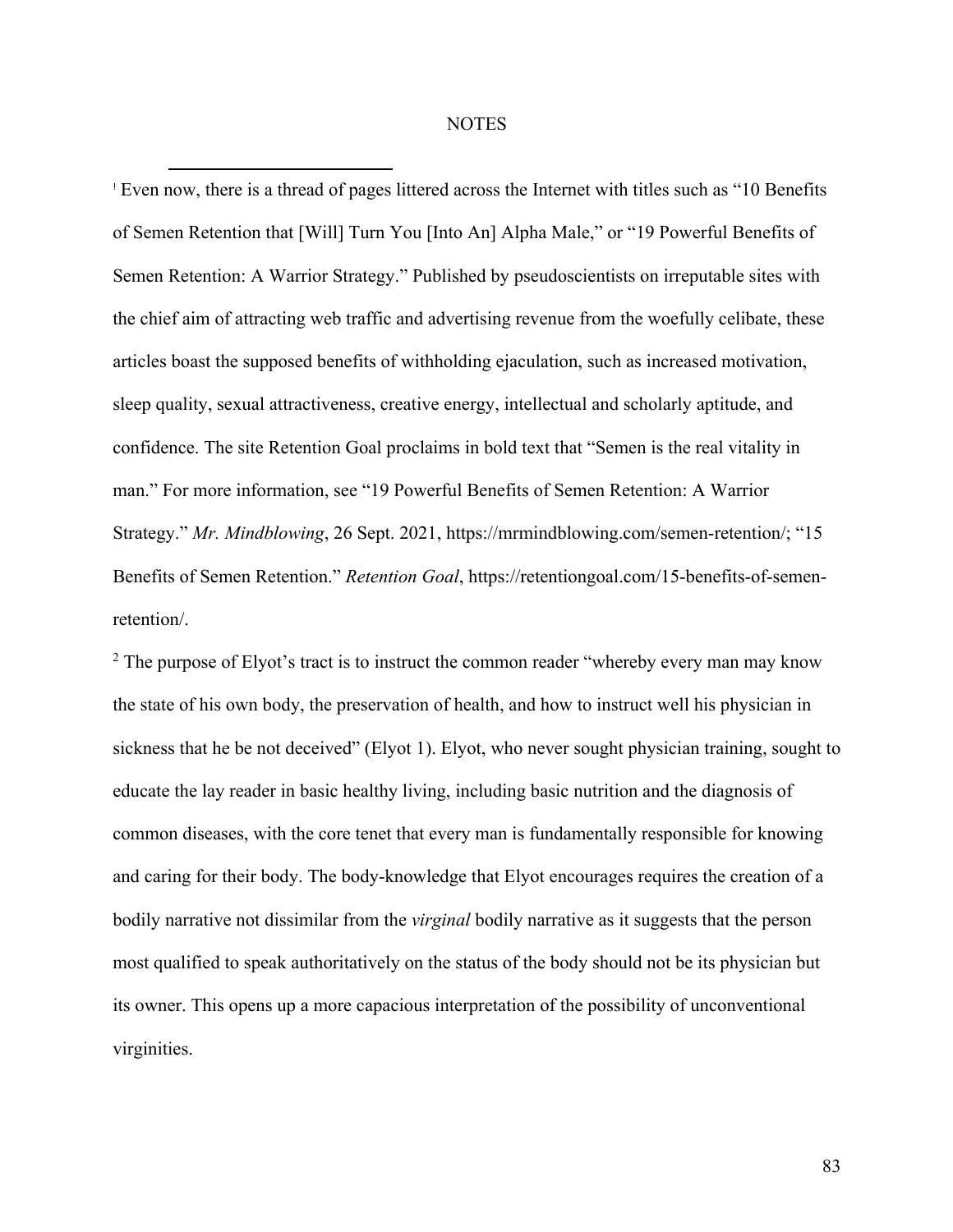<sup>3</sup> At the end of the first scene, Deflores retrieves a pair of gloves Beatrice has discarded. When she leaves, he attempts to pull the gloves onto his own hands and proclaims that "She had rather wear [his] pelt tanned in a pair / Of dancing pumps than [he] should thrust [his] fingers / Into her sockets here" (1.1.224-227). His "thrusting" his fingers into her glove "sockets" is a substitution for his desire for sexual penetration. Deflores's erotic fixation on Beatrice's hands is again alluded to when Beatrice touches his face, and promises to make him a face tonic (2.2.81; 84) <sup>4</sup> The image of Beatrice arguing her case before a tribunal is likely a clear reference to the aforementioned trials of Frances Howard, who sought an annulment of her marriage to the Earl of Essex. Howard was granted her annulment, but not without considerable skepticism from the English public. Rumors suggested variously that Howard, who married her husband at the age of thirteen, had engaged in an extramarital sexual affair with her second husband, Robert Carr, or that she had sent her maiden cousin in her stead for the famous virginity panel in which a veiled Howard was examined by a jury of midwives and matrons, etc. Only years later, Howard and Carr – later named the Earl of Somerset – were tried for their suspected involvement in the murder of Sir Thomas Overbury, a former friend of Carr's who strongly opposed the marriage. Howard eventually confessed to conspiring to poison Overbury. She and the Earl of Somerset were briefly held in the Tower of London, and eventually pardoned. Their lower-class accomplices to the crime were executed. I am indebted to the historical overview of the trial included in Sara Luttfring's article on "Bodily Narratives and the Politics of Virginity in 'The Changeling' and the Essex Divorce." For a primary text chronicling both the Essex and Overbury trials, see Sir Francis Bacon's *A True and Historical Relation of the Poysoning of Sir Thomas Overbury*, London, 1641. For a more detailed analysis and examination, see Mara Amster's chapter in *The Single Woman in Medieval and Early Modern England: Her Life and*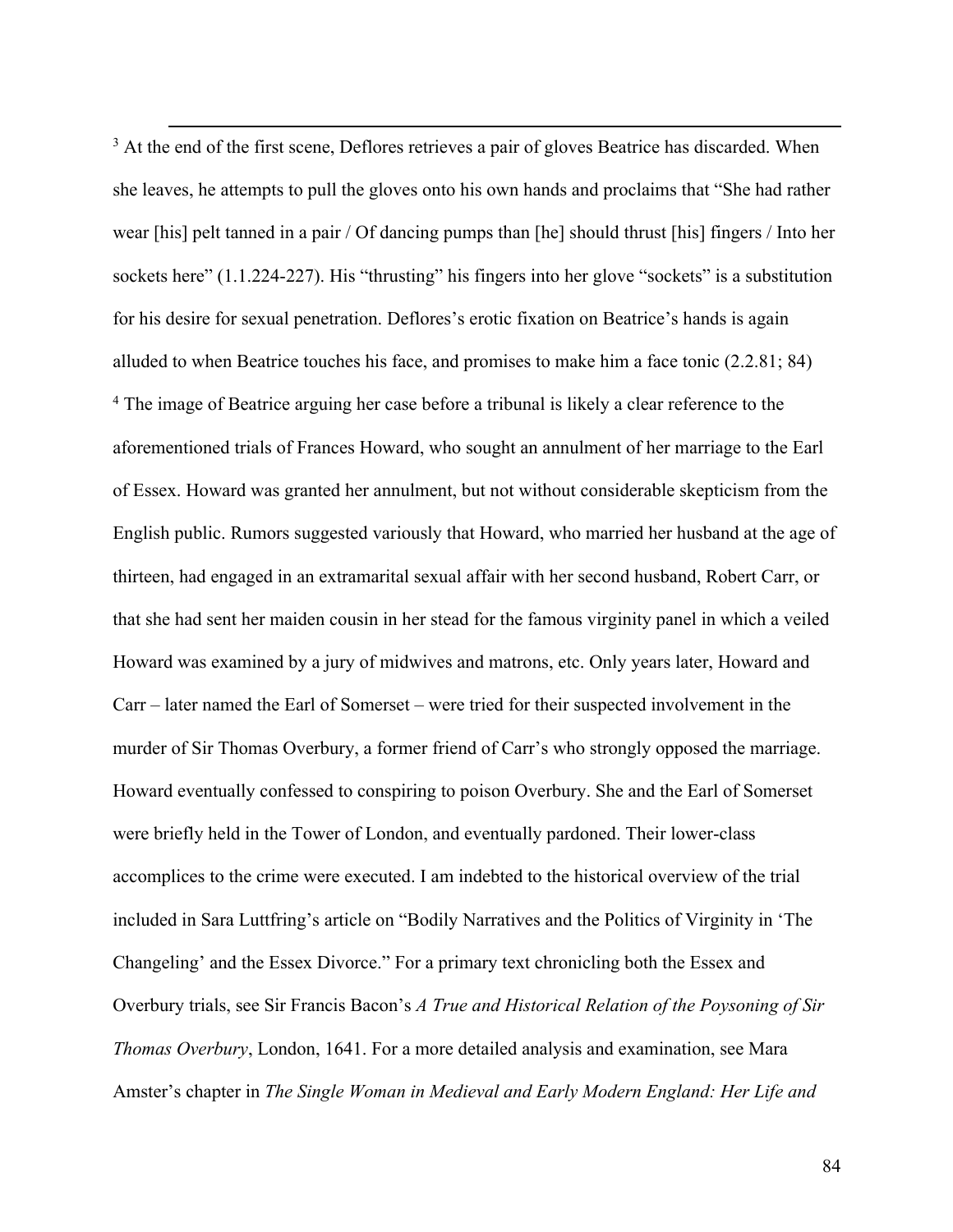*Representation*, eds. Laurel Amtower and Dorothea Kehler, Tempe: Arizona Center for Medieval and Renaissance Studies, 2003; Alastair Bellany's *The Politics of Court Scandal in Early Modern England: News Culture and the Overbury Affair, 1603-1660*, New York:

Cambridge University Press, 2002.

<sup>5</sup> Unlike Hippocrates, Galen is thought not to have written a gynecological text. Galenic gynecology is drawn from excerpts from the many texts attributed to him.

<sup>6</sup> For analysis of the Jailer's Daughter's soliloquys, see Douglas Bruster's article on "The Jailer's Daughter and the Politics of Madwomen's Language."

<sup>7</sup> The original *Secreta mulierum* (or *De secretis mulierum*) is a work of thirteenth-century natural philosophy frequently – possibly erroneously – attributed to German Dominican friar St. Albertus Magnus. The *Secreta* was written to instruct men (likely monks) in female anatomy, reproduction, and sexuality. In her translation from the original Latin, Helen Rodnite Lemay comments that Pseudo-Magnus' message is that the female body and sexuality is fundamentally evil, lascivious, and corrupt.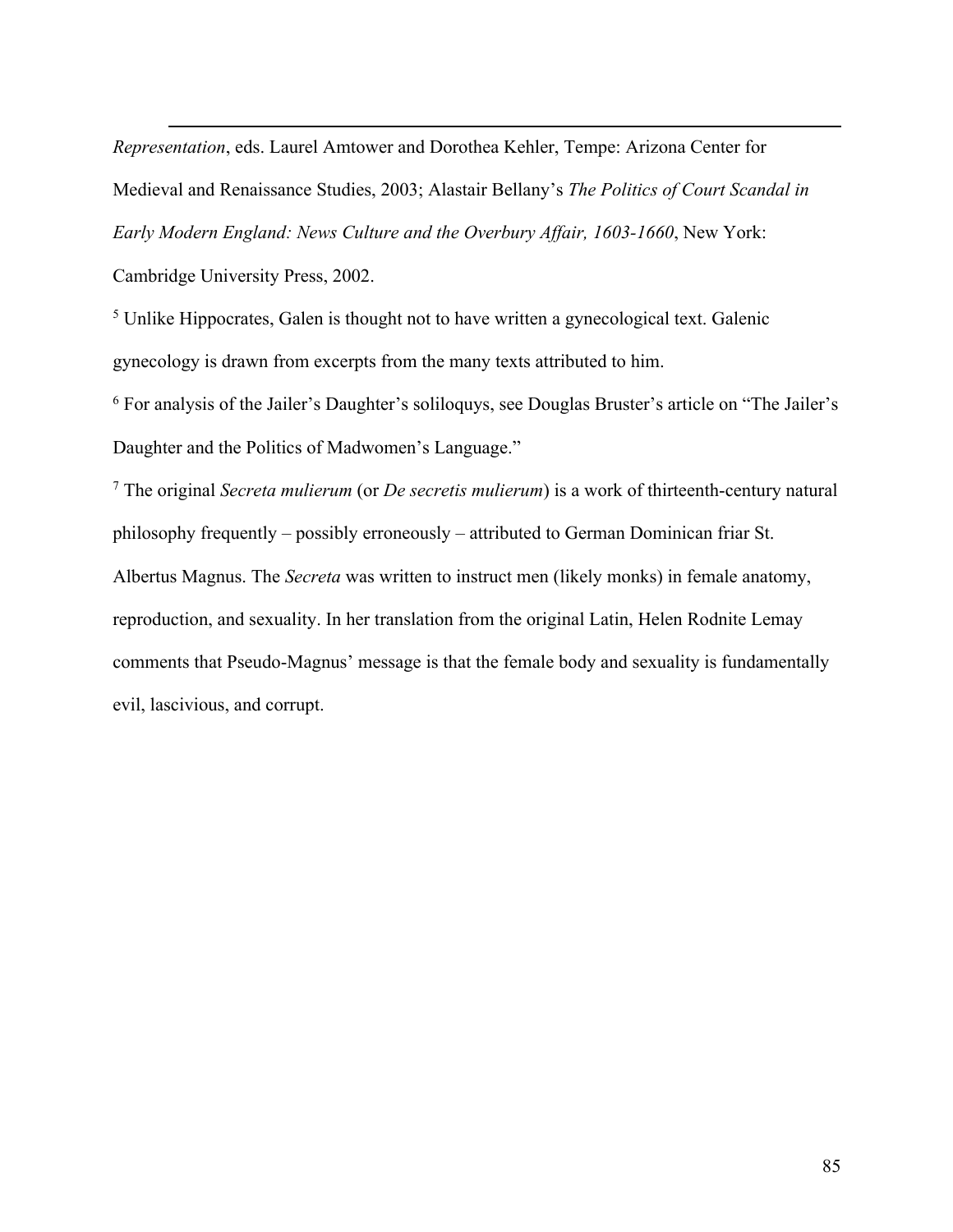#### BIBLIOGRAPHY

## Primary Works

- Culpeper, Nicholas, 1616-1654. *Culpeper's Directory for Midwives: Or, A Guide for Women. the Second Part. Discovering, 1. the Diseases in the Privities of Women. 2. the Diseases of the Privie Part. 3. the Diseases of the Womb ... 14. the Diseases and Symptoms in Children*. London, Printed by Peter Cole .., 1662. *ProQuest.*
- Bokenham, Osbern, and Sheila Delany. *A Legend of Holy Women: Osbern Bokenham, Legends of Holy Women*. University of Notre Dame press, 1992.
- "Charnel, n. 1a." *Oxford English Dictionary Online,* March 2022. https://www.oed.com/view/Entry/30785?rskey=R3uArO&result=1&isAdvanced=false#eid
- de Pizan, Christine, and Natalie Zemon Davis. *The Book of the City of Ladies*. Translated by Earl Jeffrey Richards, Revised edition, Persea Books, 1998.

Elizabeth I. *Collected Works*. Edited by Leah S. Marcus et al., Univ. of Chicago Press, 2002.

- Elyot, Thomas, Sir, 1490?-1546. *The Castel of Helth Gathered and made by Syr Thomas Elyot Knyghte, Out of the Chiefe Authors of Physyke, Wherby Euery Manne may Knowe the State of His Owne Body, the Preseruatio[n] of Helthe, and how to Instructe Welle His Physytion in Syckenes that He be Not Deceyued*. London, In ædibus Thomæ Bertheleti typis impress.], 1539. *ProQuest.*
- Fletcher, John, et al. *The Two Noble Kinsmen*. Edited by Lois Potter and Richard Proudfoot, Revised edition, Bloomsbury Arden Shakespeare, an imprint of Bloomsbury Publishing Plc - Bloomsbury, 2015.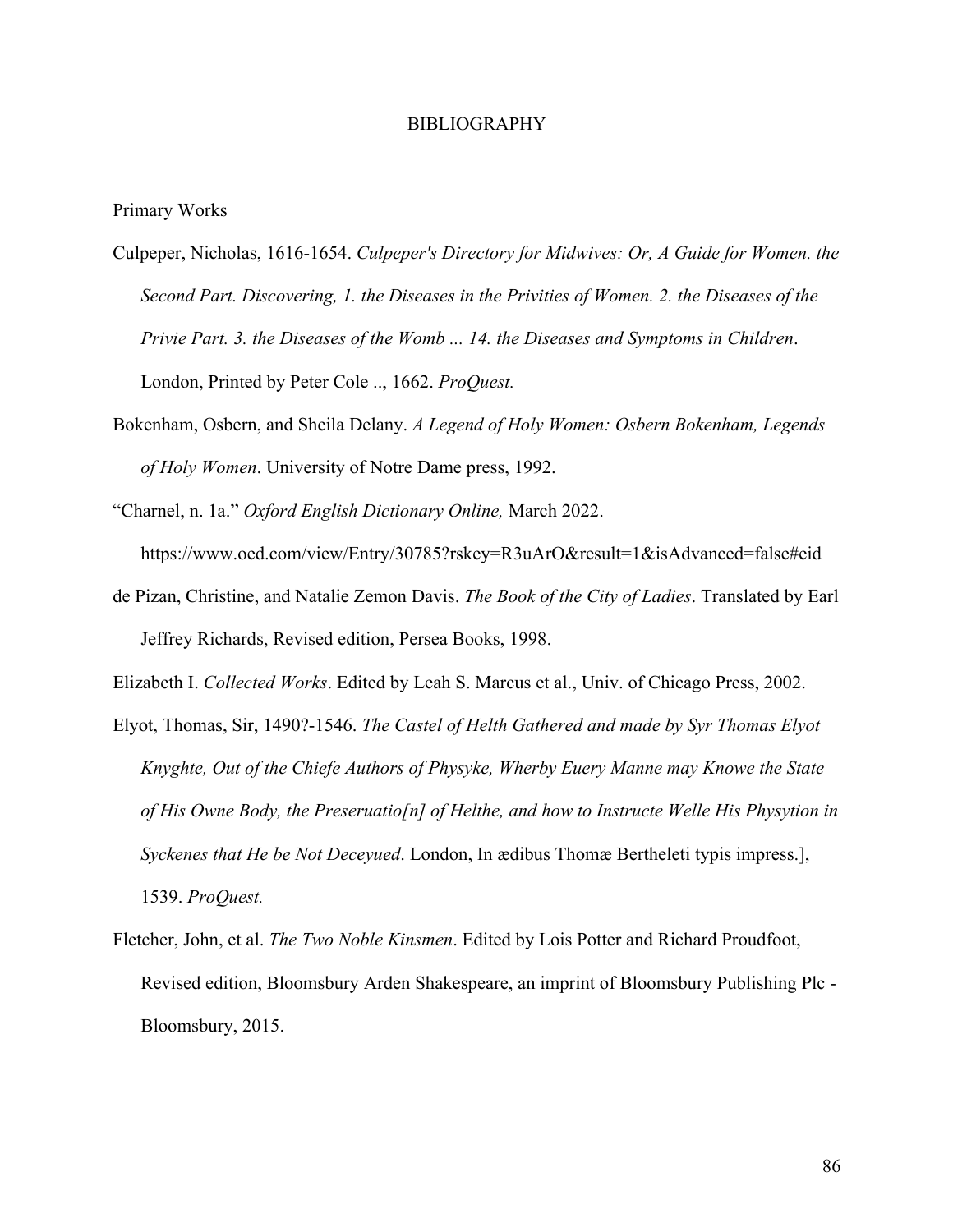- Greene, Robert, 1558-1592. *Mamillia A Mirrour Or Looking-Glasse for the Ladies of Englande. Wherein is Disciphered, Howe Gentlemen Vnder the Perfect Substaunce of Pure Loue, are Oft Inueigled with the Shadowe of Lewde Lust: And their Firme Faith, Brought a Sleepe by Fading Fancie: Vntil with Ioyned with Wisedome, Doth Awake it by the Helpe of Reason. by Robert Greene Graduate in Cambridge*. London, By T. Dawson] for Thomas Woodcocke, 1583. *ProQuest.*
- "Halsen, v. 1, 2." *Michigan Middle English Compendium.* https://quod.lib.umich.edu/m/middleenglish-dictionary/dictionary?utf8=%E2%9C%93&search\_field=hnf&q=halsen
- Huber, Emily Rebekah, and Elizabeth Ann Robertson, editors. *The Katherine Group MS Bodley 34: Religious Writings for Women in Medieval England*. Medieval Institute Publications, Western Michigan University, 2016.
- Jorden, Edward, 1569-1632. *A Briefe Discourse of a Disease Called the Suffocation of the Mother Written Vppon Occasion which Hath Beene of Late Taken Thereby, to Suspect Possesion of an Euill Spirit, Or some such Like Supernaturall Power. Wherin is Declared that Diuers Strange Actions and Passions of the Body of Man, which in the Common Opinion, are Imputed to the Diuell, Haue their True Naturall Causes, and do Accompanie this Disease. by Edvvard Iorden Doctor in Physicke*. London, Printed by Iohn Windet, dwelling at the signe of the Crosse Keyes at Powles Wharfe, 1603. *ProQuest.*
- Lange, Johannes. "De Morbo Virgineo: Epistola XXI." *Classic Descriptions of Disease, with Biographical Sketches of the Authors*, edited and translated by Ralph H. Major, 3rd ed., 1978, pp. 445–47.

Middleton, Thomas. *Four Plays*. Edited by William C. Carroll, Methuen Drama, 2012.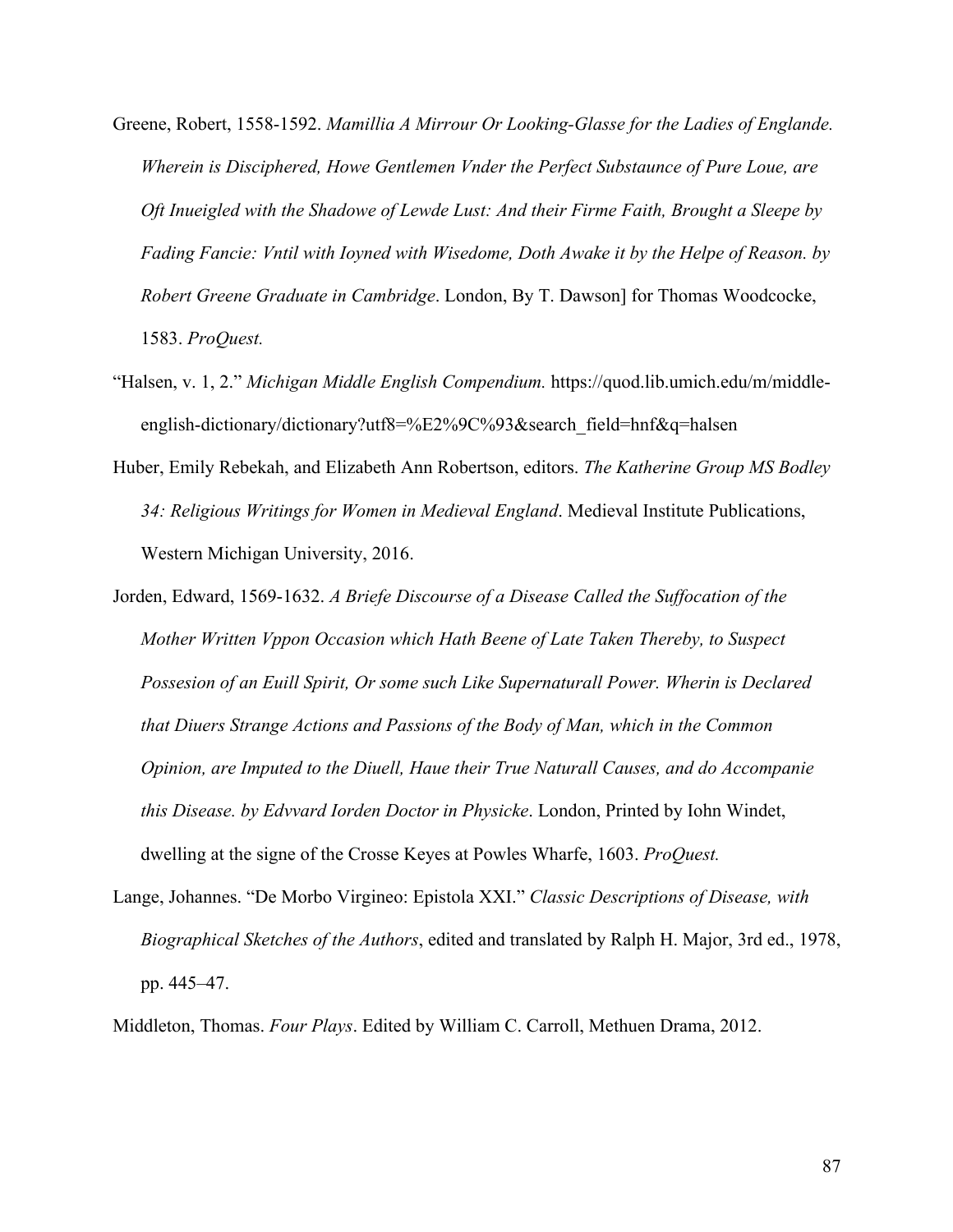- "Ravish, v. 1a, b." *Oxford English Dictionary Online*, March 2022. https://www.oed.com/view/Entry/158684?rskey=N5LDcu&result=2&isAdvanced=false#eid
- Sadler, John, 1615-1674. 1636. *The sicke vvomans private looking-glasse wherein methodically are handled all uterine affects, or diseases arising from the wombe; enabling women to informe the physician about the cause of their griefe· by iohn sadler, doctor in physicke at Norwich.* London, Printed by Anne Griffin, for Philemon Stephens, and Christopher Meridith, at the Golden Lion in S. Pauls Church-yard. *ProQuest.*
- Shakespeare, William, ed. Suzanne Gossett, et al. *All's Well That Ends Well*. The Arden Shakespeare, 2019.
- Shakespeare, William, ed. Grace Ioppolo. *Measure for Measure: An Authoritative Text, Sources, Criticism, Adaptations, and Responses*. 1st ed, W.W. Norton, 2010.
- Shakespeare, William, ed. Barbara Mowat, et al. *The Tragedy of Hamlet, Prince of Denmark*. Washington Square Press, 1992.
- "Subdue, v. 1a, b, c." *Oxford English Dictionary Online,* March 2022*.*  https://www.oed.com/view/Entry/192597?rskey=nk1EBG&result=2&isAdvanced=false#eid
- Vulgate Bible Latin with Douay-Rheims English Translation. (n.d.). https://vulgate.org/ (Original work published c. 410 CE)
- "Wanton, adj. 1a, c." *Oxford English Dictionary Online,* March 2022*.* https://www.oed.com/view/Entry/225544?rskey=mJmJ8q&result=1&isAdvanced=false#eid
- "Wench, n. 1a, b, 2." *Oxford English Dictionary Online,* March 2022*.* https://www.oed.com/view/Entry/227789?rskey=tkltJM&result=1&isAdvanced=false#eid

# Secondary Works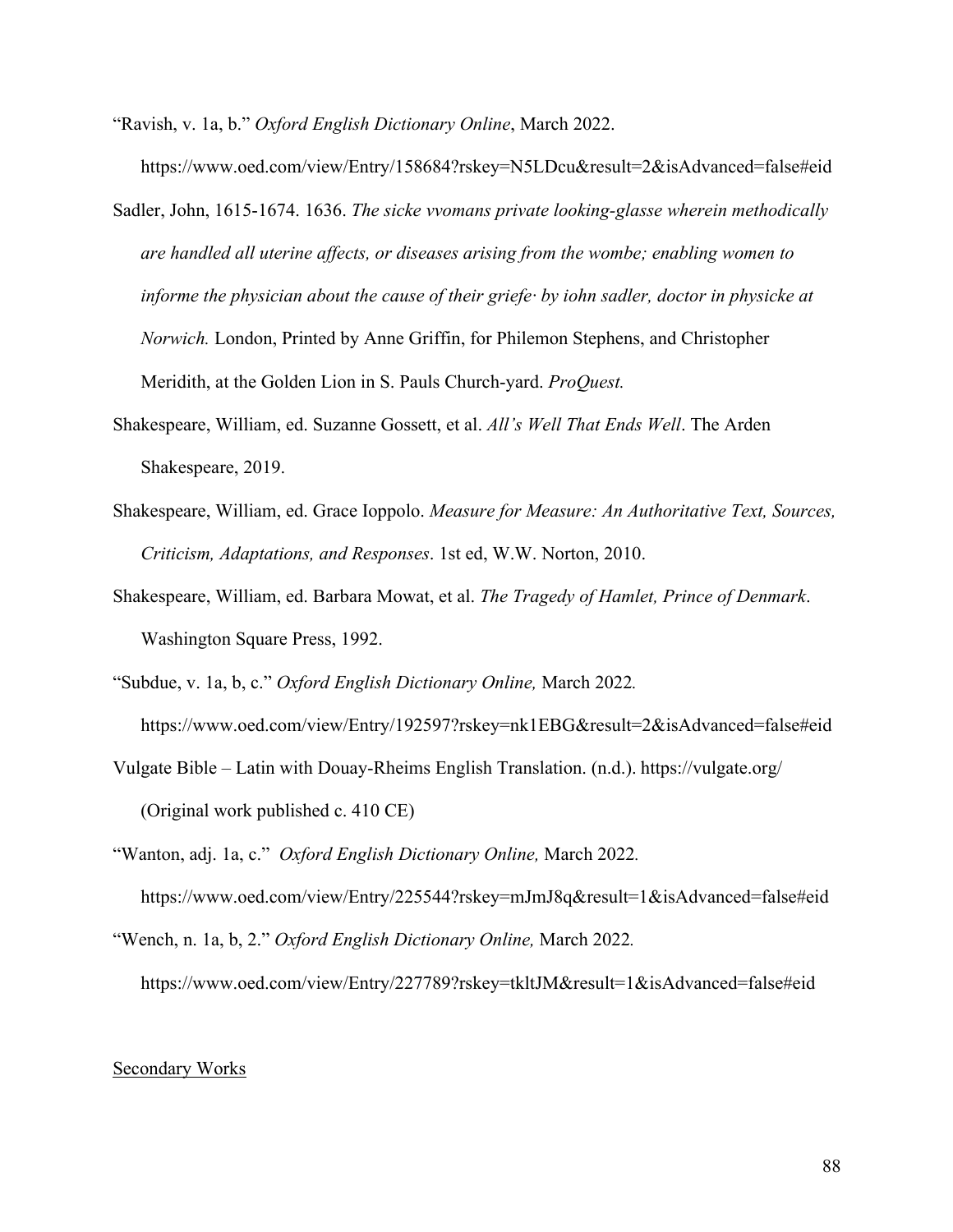- Blank, Hanne. *Virgin: The Untouched History*. 1st U.S. ed, Bloomsbury USA : Distributed to the trade by Holtzbrinck Publishers, 2007.
- Brown, Carolyn E. "Erotic Religious Flagellation and Shakespeare's *Measure for Measure*." *English Literary Renaissance*, vol. 16, no. 1, Jan. 1986, pp. 139–65. *DOI.org (Crossref)*.
- Brown, Carolyn E. "'Measure for Measure': Isabella's Beating Fantasies." *American Imago*, vol. 43, no. 1, 1986, p. 15.
- ——— . "The Homoeroticism of Duke Vincentio: 'Some Feeling of the Sport.'" *Studies in Philology*, no. 2, 1997, p. 35.
- Brown, Peter. *The Body and Society: Men, Women, and Sexual Renunciation in Early Christianity*. Twentieth anniversary ed. with a new introduction, Columbia University Press, 2008.
- Bruster, Douglas. "The Jailer's Daughter and the Politics of Madwomen's Language." *Shakespeare Quarterly*, vol. 46, no. 3, 1995, pp. 277-300.
- Charney, Maurice, and Hanna Charney. "The Language of Madwomen in Shakespeare and His Fellow Dramatists." *Signs: Journal of Women in Culture and Society*, vol. 3, no. 2, Dec. 1977, pp. 451–60. *DOI.org (Crossref)*.
- Crawford, Patricia. "Attitudes to Menstruation in Seventeenth-Century England." *Past & Present*, no. 91, 1981, p. 28.
- Crocker, Holly A. *The Matter of Virtue: Women's Ethical Action from Chaucer to Shakespeare*. University of Pennsylvania Press, 2019.
- Gaca, K. L. "Driving Aphrodite from the World: Tatian's Encratite Principles of Sexual Renunciation." *The Journal of Theological Studies*, vol. 53, no. 1, Apr. 2002, pp. 28–52. *DOI.org (Crossref)*.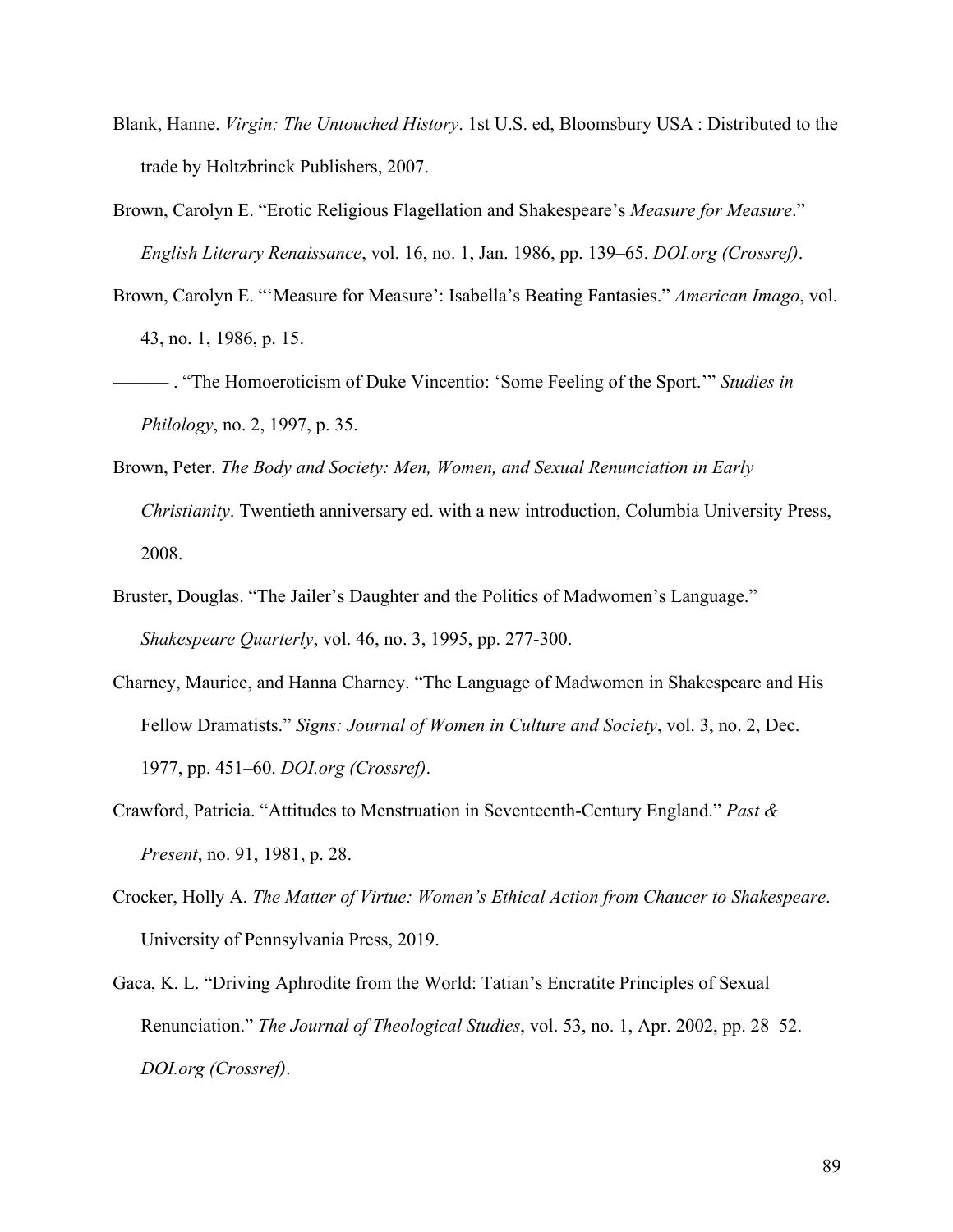- Garber, Marjorie. "The Insincerity of Women." *Desire in the Renaissance: Psychoanalysis and Literature*, edited by Valeria Finucci and Regina Schwartz, Princeton University Press, 1994, pp. 19–38.
- Gerstell, Emily C. "All's [Not] Well: Female Service and 'Vendible' Virginity in Shakespeare's Problem Play." *Journal of Early Modern Studies*, no. 4, 2015.
- Hanson, Ann Ellis, and Rebecca Flemming. "Hippocrates' Peri Partheniôn ('Diseases of Young Girls'): Text and Translation 1." *Early Science and Medicine*, vol. 3, no. 3, 1998, pp. 241–52. *DOI.org (Crossref)*.
- Harvey, Katherine. "Episcopal Virginity in Medieval England." *Journal of the History of Sexuality*, vol. 26, no. 2, May 2017, pp. 273–93. *DOI.org (Crossref)*.
- Helms, Lorraine. "Playing the Woman's Part: Feminist Criticism and Shakespearean Performance." *Theatre Journal*, vol. 41, no. 2, 1989, pp. 190–200.
- Hindson, B. "Attitudes Towards Menstruation and Menstrual Blood in Elizabethan England." *Journal of Social History*, vol. 43, no. 1, Sept. 2009, pp. 89–114. *DOI.org (Crossref)*.
- Hoeniger, F. David. *Medicine and Shakespeare in the English Renaissance*. University of Delaware Press ; Associated University Presses, 1992.
- Jankowski, Theodora A. *Pure Resistance: Queer Virginity in Early Modern English Drama*. University of Pennsylvania Press, 2000.
- Kendrick, Susan. *Elizabeth I's Use of Virginity to Enhance Her Sovereignty: Managing the Image of a Sixteenth-Century Queen*. Edwin Mellen Press, 2009.
- King, Helen. "Green Sickness: Hippocrates, Galen, and the Origins of the 'Disease of Virgins."" *International Journal of the Classical Tradition*, vol. 2, no. 3, 1996, pp. 372–87.
- ———. *The Disease of Virgins*. 0 ed., Routledge, 2004. *DOI.org (Crossref)*.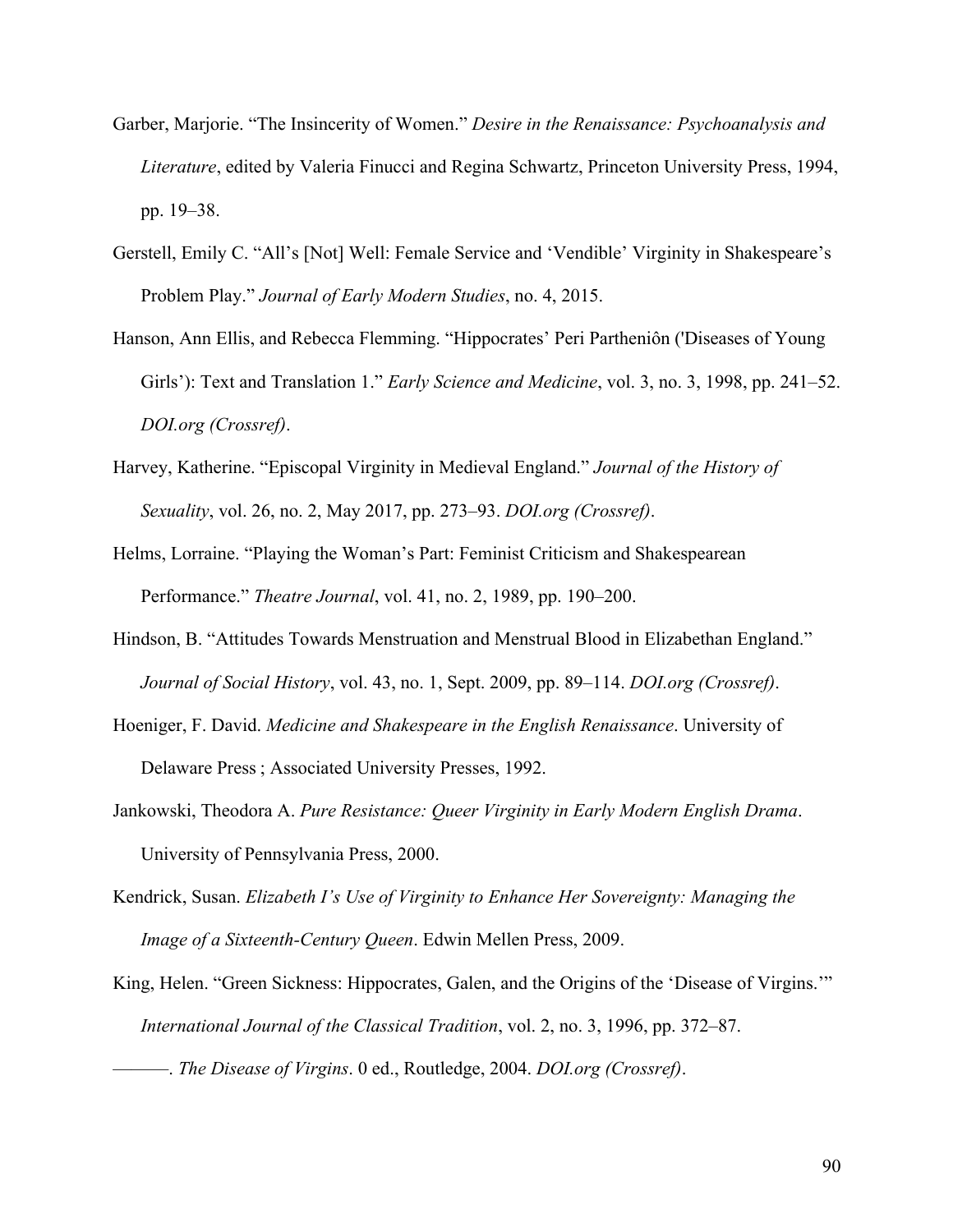———. *The Disease of Virgins: Green Sickness, Chlorosis, and the Problems of Puberty*. Routledge, 2004.

- Luttfring, Sara D. "Bodily Narratives and the Politics of Virginity in 'The Changeling' and the Essex Divorce." *Renaissance Drama*, vol. 39, 2011, p. 33.
- Meeks, Wayne A. "The Image of the Androgyne: Some Uses of a Symbol in Earliest Christianity." *History of Religions*, vol. 13, no. 3, 1974, p. 45.
- Peterson, Kaara L. "Medical Discourses of Virginity and the Bed-Trick in Shakespearean Drama." *The Palgrave Handbook of Early Modern Literature and Science*, edited by Howard Marchitello and Evelyn Tribble, Springer Nature, 2017, pp. 377–401.
- ———. *Popular Medicine, Hysterical Disease, and Social Controversy in Shakespeare's England*. Ashgate, 2010.
- ———. "The Ring's the Thing: Elizabeth I's Virgin Knot and All's Well That Ends Well." *Studies in Philology*, vol. 113, no. 1, 2016, pp. 101–31. *DOI.org (Crossref)*.
- Ranke-Heinemann, Uta. *Eunuchs for the Kingdom of Heaven: Women, Sexuality, and the Catholic Church*. 1st ed, Doubleday, 1990.
- Rother, Katherine. "The Womb, Medicine, and Negativity: Poetic Portrayals of Menstruation and Greensickness in Early Modern England." *Aleph*, 2017, pp. 11–32.

Salih, Sarah. *Versions of Virginity in Late Medieval England*. D.S. Brewer, 2001.

- Rousselle, Aline. *Porneia: On Desire and the Body in Antiquity*. Translated by Felicia Pheasant, Basil Blackwell Ltd., 2013.
- Schleiner, Winfried. "Early Modern Green Sickness and Pre-Freudian Hysteria." *Early Science and Medicine*, vol. 14, no. 5, 2009, pp. 661–76. *DOI.org (Crossref)*.